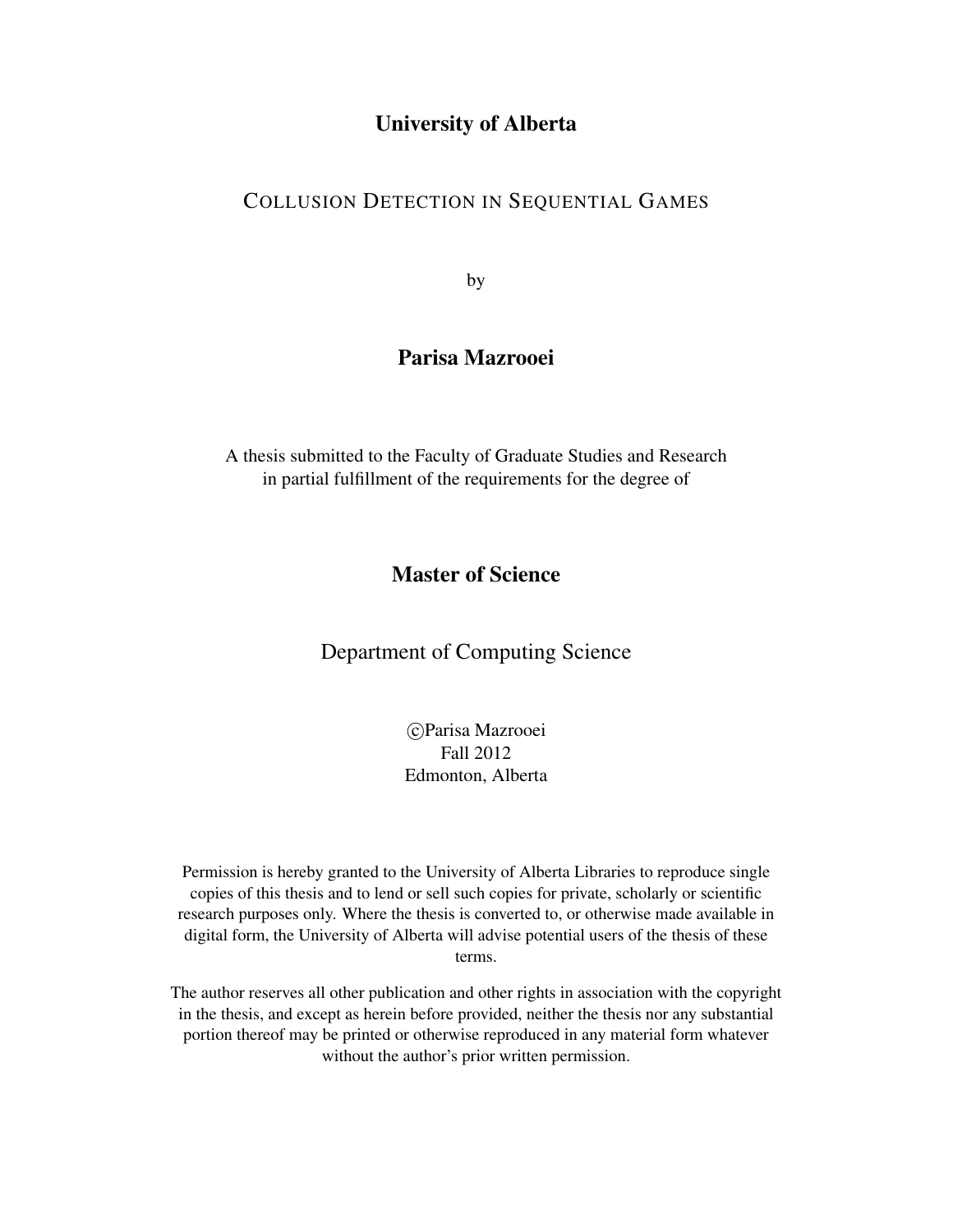*To my dear family, for being there.*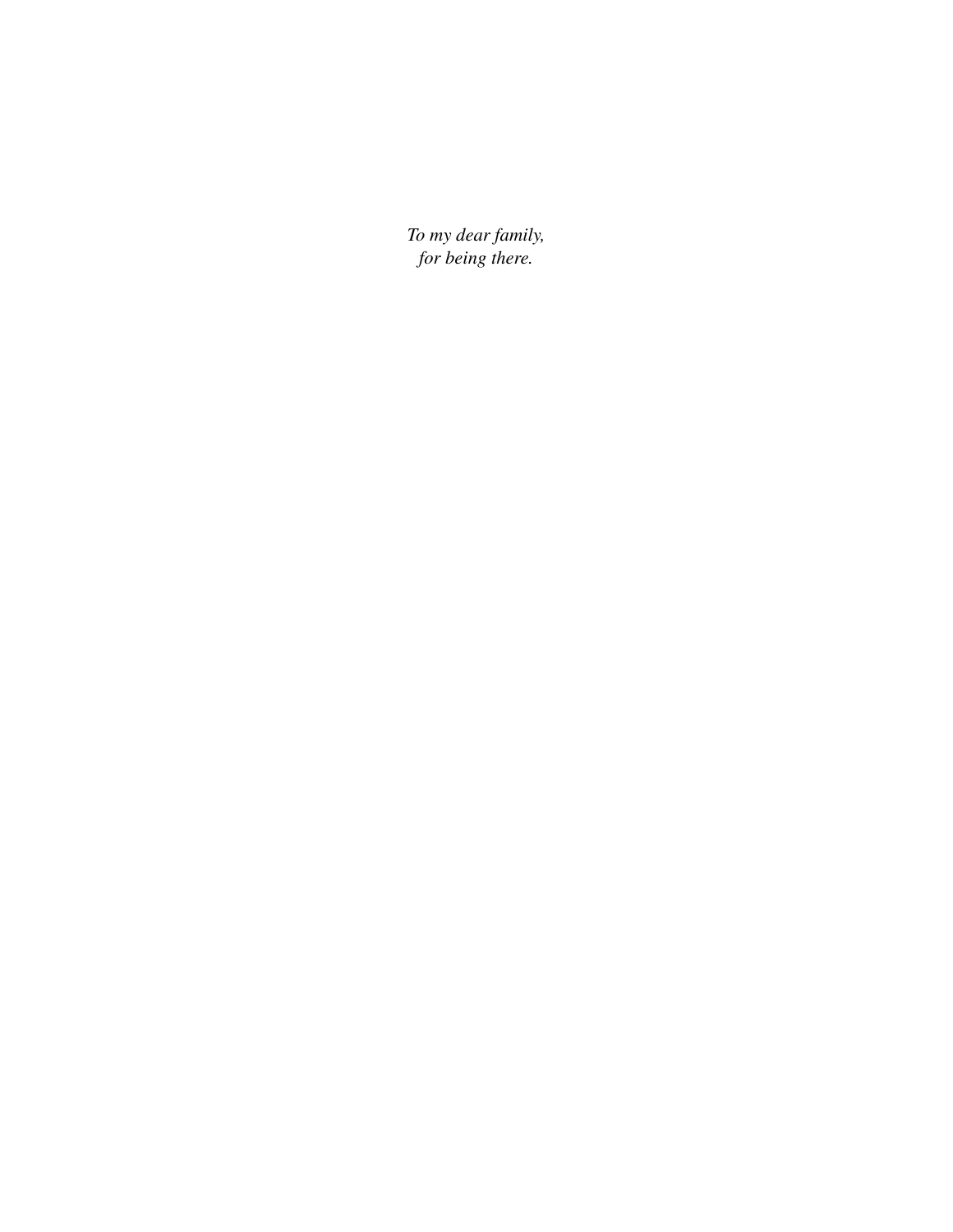# Abstract

Collusion is the deliberate cooperation of two or more parties to the detriment of others. While this behaviour can be highly profitable for colluders (for example, in auctions and online games), it is considered illegal and unfair in many sequential decision-making domains and presents many challenging problems in these systems.

In this thesis we present an automatic collusion detection method for extensive form games. This method uses a novel object, called a collusion table, that aims to capture the effects of collusive behaviour on the utility of players without committing to any particular pattern of behaviour. We also introduce a general method for developing collusive agents which was necessary to create a dataset of labelled colluding and normal agents. The effectiveness of our collusion detection method is demonstrated experimentally. Our results show that this method provides promising accuracy, detecting collusion by both strong and weak agents.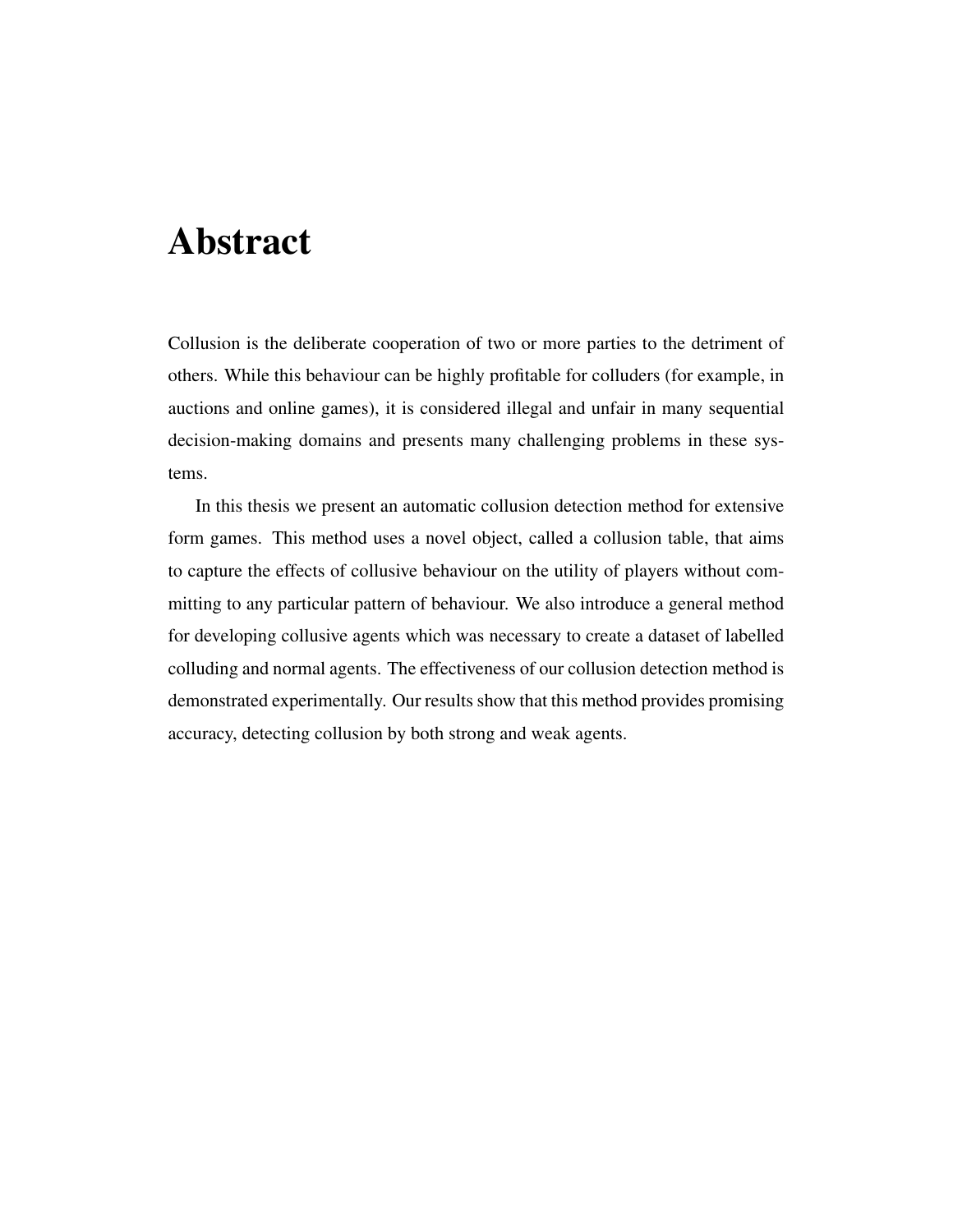# Acknowledgements

I spent two great years of my life studying at University of Alberta. During these two years I had been supported by many exceptional people that I would like to thank.

First and for most, I would like to thank my supervisor, Michael Bowling, for being such a wonderful supervisor. I appreciate his support, guidance and encouragement during all the time I have worked with him. More than supervising me in my research, his good personality is inspirational. I have learned from him how to be more positive, patient and a better human being. I also appreciate the wonderful moments that he and his family shared with me.

I would also like to thank Christopher Archibald, who co-supervised me in this work. He has provided a friendly atmosphere for research and has always been there to support and guide me whenever I was lost. He has thought me how to stay strong when a storm is passing.

Next, I would like to thank the members of the University of Alberta Poker Research Group, particularly Michael Johanson, Richard Gibson and Neil Burch for their help with the ideas and implementation issues.

It is said that friends are those who nourish your spirit. I am grateful to experience this with friends that I made during this journey in Edmonton and those who I left in Iran. In particular, I like to thank Zohreh, Omid and Kaveh for their support during these two years. I will always be indebted to them. Many thanks goes to Shadi, Iraj, the 7s, Afarin and Akram for their constant remote supports. I made wonderful friends in Edmonton that I could never imagine when coming here. Among those are, Carol, Bernardo, Hossein, Saeed and Afra. You have all touched my heart. Thank you all for our discussions and all the fun.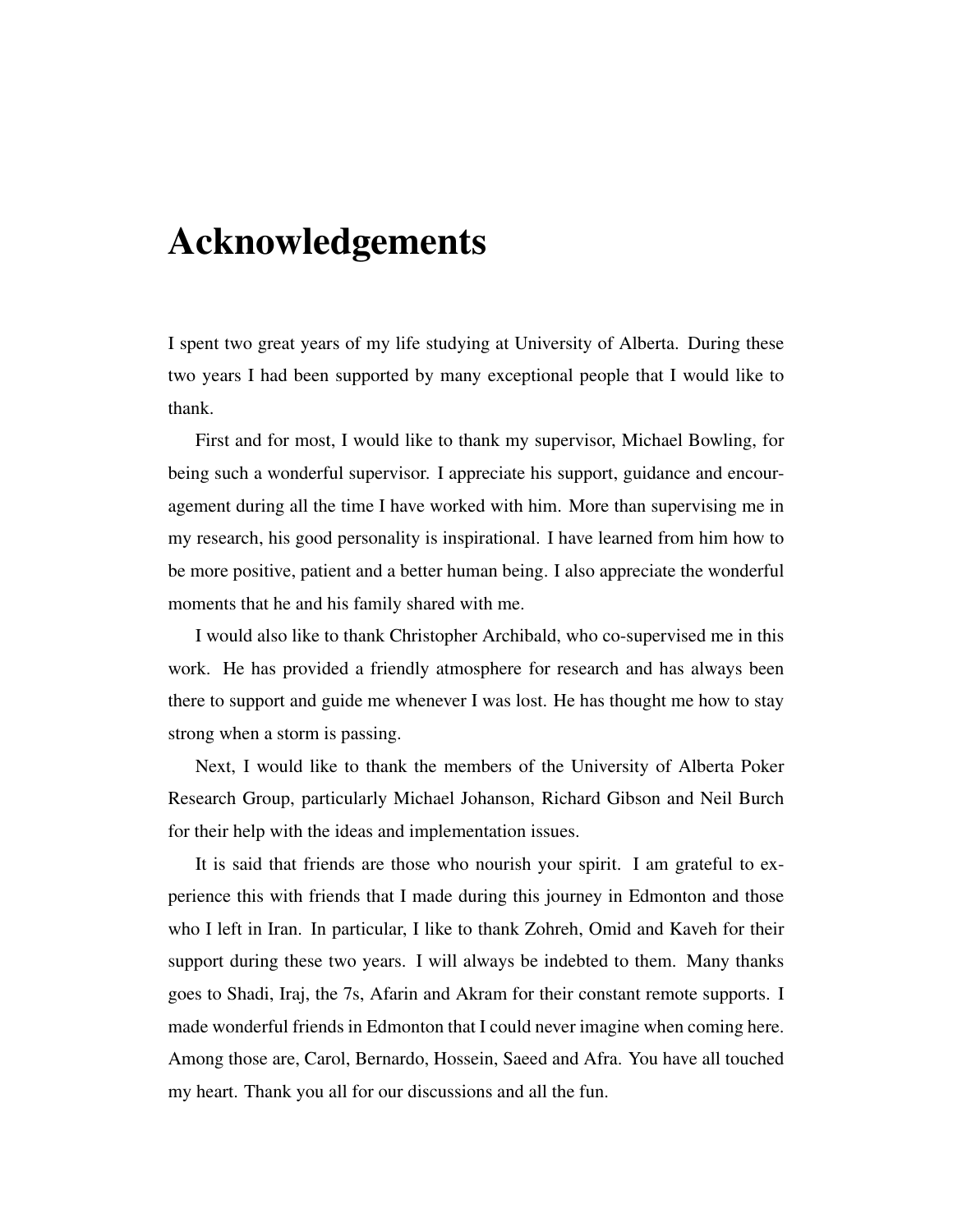I am blessed to have a great family. They give me both the freedom to fly and the support to lean against. I humbly thank my parents, Shahnaz and Habib and my brother, Amir who always support me and encourage me. I thank my dear aunt, Maryam and my entire family for always being there. Last but not least, I would like to thank my fiance, Shervin. He is the family when it comes to supporting me and the friend when I need someone to talk. Thank you.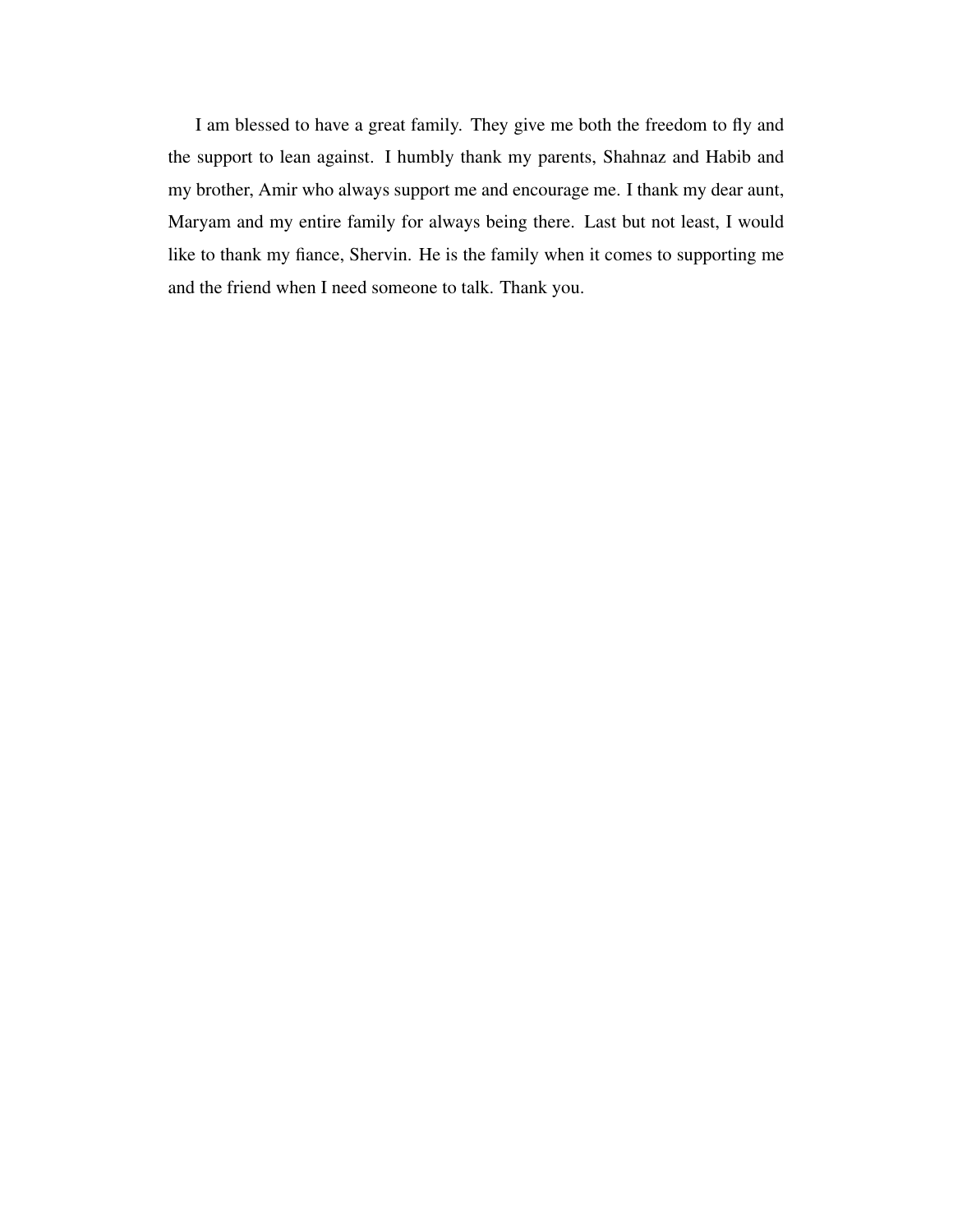# Table of Contents

| $\mathbf{1}$               |     | <b>Introduction</b>                |                                                | $\mathbf 1$ |  |  |
|----------------------------|-----|------------------------------------|------------------------------------------------|-------------|--|--|
| $\mathbf{2}$               |     | <b>Background and Related Work</b> |                                                |             |  |  |
|                            | 2.1 |                                    |                                                | 5           |  |  |
|                            |     | 2.1.1                              |                                                | 5           |  |  |
|                            |     | 2.1.2                              |                                                | 7           |  |  |
|                            |     | 2.1.3                              | Strategy and Nash Equilibrium                  | 8           |  |  |
|                            |     | 2.1.4                              | The Collusion detection problem                | 9           |  |  |
|                            | 2.2 |                                    |                                                | 9           |  |  |
|                            |     | 2.2.1                              |                                                | 9           |  |  |
|                            | 2.3 |                                    |                                                | 11          |  |  |
|                            | 2.4 |                                    | Related Work on Agent Performance Evaluation   | 12          |  |  |
|                            |     | 2.4.1                              | Advantage Sum Estimators and DIVAT             | 12          |  |  |
|                            |     | 2.4.2                              |                                                | 14          |  |  |
|                            | 2.5 |                                    | Counterfactual Regret Minimization             | 15          |  |  |
|                            |     |                                    |                                                | 17          |  |  |
| <b>Colluding Bots</b><br>3 |     |                                    |                                                |             |  |  |
|                            | 3.1 |                                    | Learning to Collude: Modified Utility Function | 18          |  |  |
|                            | 3.2 |                                    |                                                | 19          |  |  |
| 4                          |     | <b>Collusion Tables</b>            |                                                | 22          |  |  |
|                            |     |                                    |                                                |             |  |  |
|                            | 4.1 |                                    |                                                | 22          |  |  |
|                            | 4.2 |                                    |                                                | 23          |  |  |
|                            | 4.3 |                                    |                                                | 26          |  |  |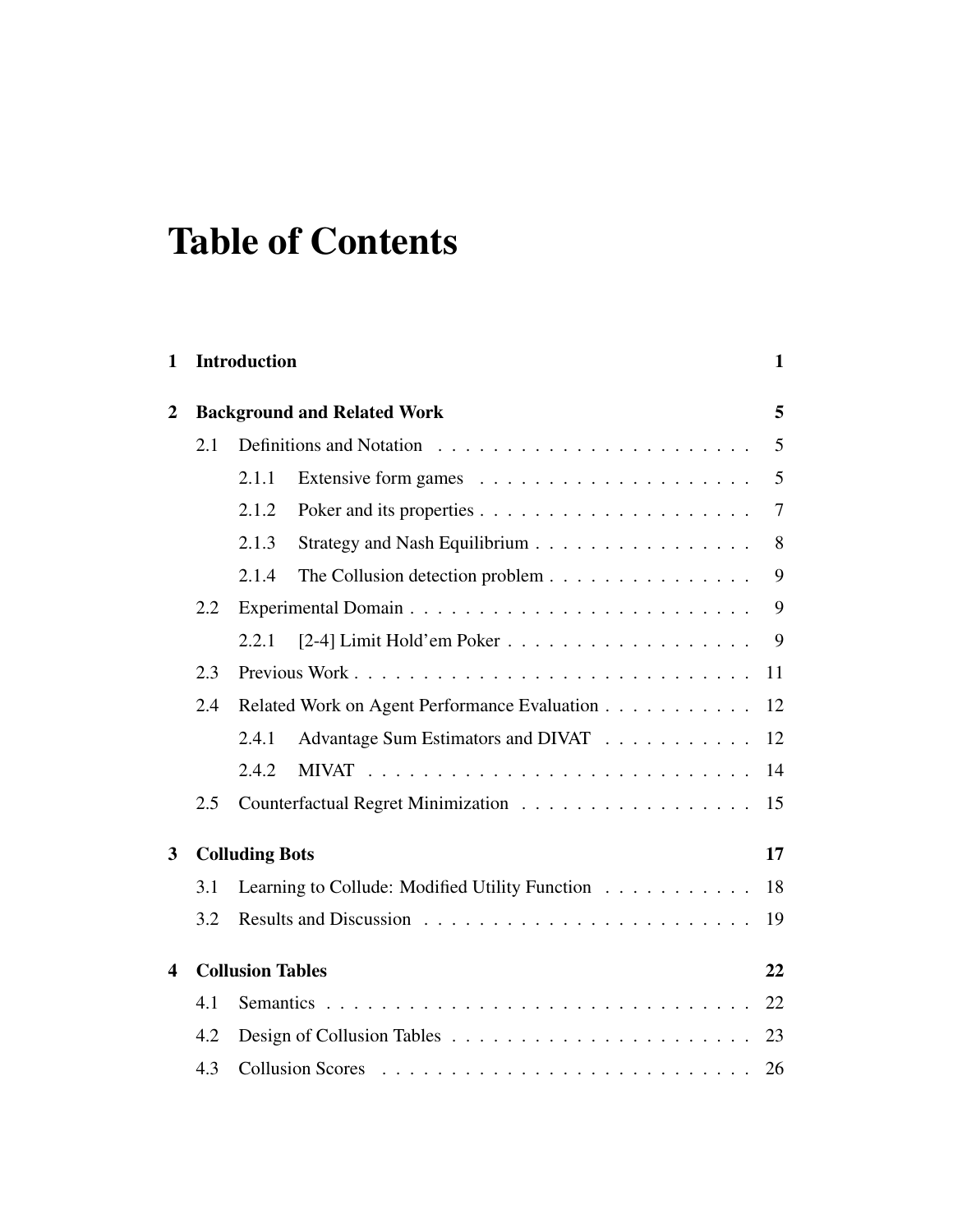| 5 |     | <b>Creating Value Functions for Sequential Games</b><br>29                      |    |  |  |  |
|---|-----|---------------------------------------------------------------------------------|----|--|--|--|
|   | 5.1 |                                                                                 | 29 |  |  |  |
|   |     | 5.1.1                                                                           | 30 |  |  |  |
|   |     | 5.1.2                                                                           | 30 |  |  |  |
|   | 5.2 |                                                                                 | 30 |  |  |  |
|   | 5.3 |                                                                                 | 32 |  |  |  |
|   |     | Finding the Value Function $\ldots \ldots \ldots \ldots \ldots \ldots$<br>5.3.1 | 32 |  |  |  |
|   |     | 5.3.2                                                                           | 33 |  |  |  |
|   |     | 5.3.3<br>Linear Optimization Objective                                          | 34 |  |  |  |
|   |     | Linear Optimization Solution<br>5.3.4                                           | 35 |  |  |  |
| 6 |     | <b>Experimental Design</b>                                                      | 37 |  |  |  |
|   | 6.1 |                                                                                 | 37 |  |  |  |
|   | 6.2 |                                                                                 | 37 |  |  |  |
|   |     | 6.2.1                                                                           | 39 |  |  |  |
|   | 6.3 |                                                                                 | 40 |  |  |  |
| 7 |     | <b>Results and Discussion</b>                                                   | 42 |  |  |  |
|   | 7.1 | Using the Always-Call Value function $\dots \dots \dots \dots \dots \dots$      | 42 |  |  |  |
|   | 7.2 | Strong vs. 5s Weak Agents Using Purified CFR Value Function                     | 44 |  |  |  |
|   |     | Money Winnings $\dots \dots \dots \dots \dots \dots \dots \dots$<br>7.2.1       | 44 |  |  |  |
|   |     | 7.2.2                                                                           | 46 |  |  |  |
|   |     |                                                                                 | 47 |  |  |  |
|   |     | 7.2.4                                                                           | 48 |  |  |  |
|   |     | 7.2.5                                                                           | 49 |  |  |  |
|   |     | 7.2.6<br>Differential Total Impact Score                                        | 50 |  |  |  |
|   | 7.3 | Strong vs. 2s Weak Agents Using Purified CFR Value Function 51                  |    |  |  |  |
|   | 7.4 |                                                                                 | 55 |  |  |  |
| 8 |     | <b>Conclusion</b>                                                               | 56 |  |  |  |
|   | 8.1 |                                                                                 | 56 |  |  |  |
|   | 8.2 |                                                                                 | 57 |  |  |  |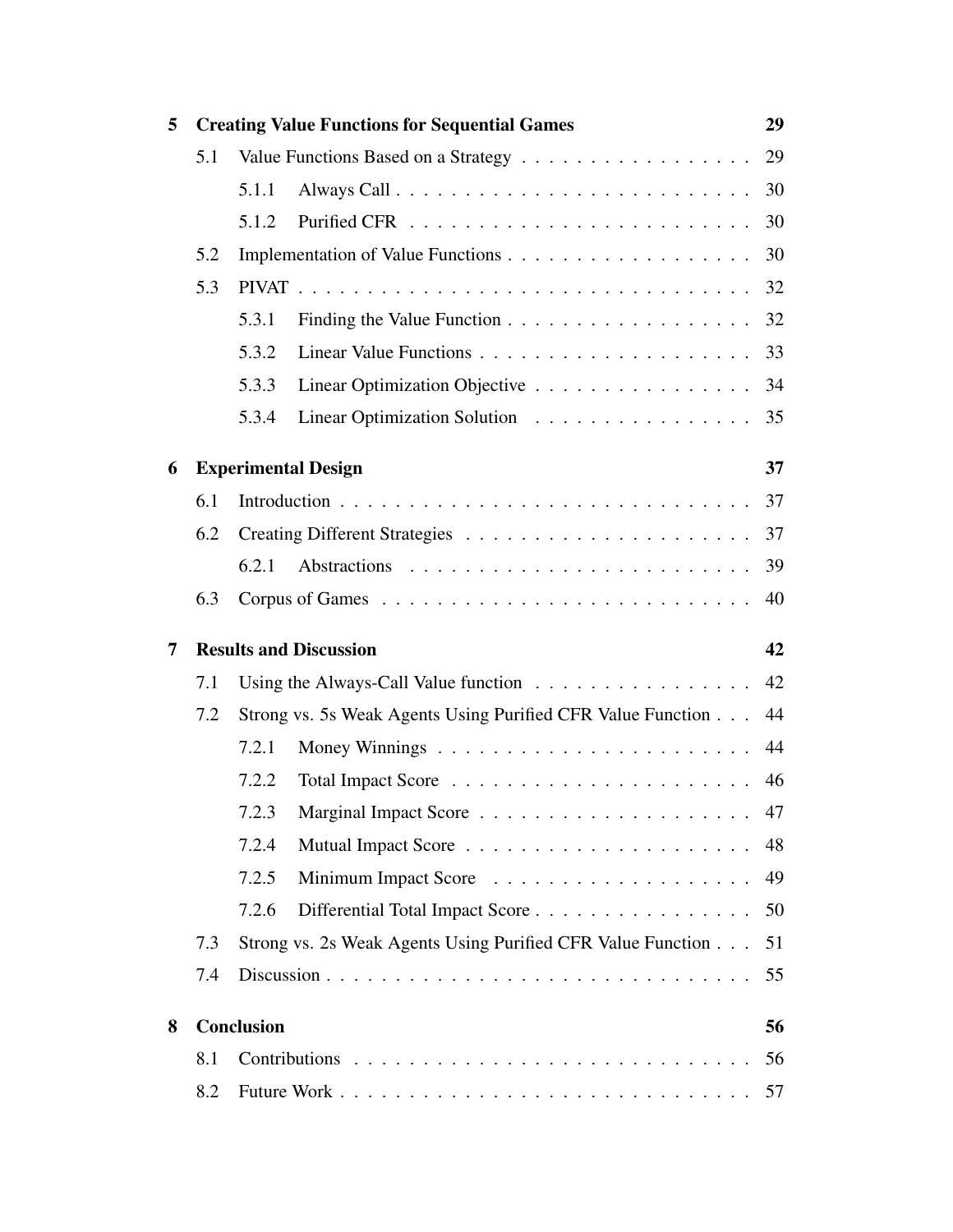# Bibliography 59

|  | <b>A</b> Complete Results of Different Collusion Scores | 63 |
|--|---------------------------------------------------------|----|
|  | A.1 Experiment 1: Strong v.s. 5s Weak Agents 63         |    |
|  | A.2 Experiment 2: Strong v.s. 2s Weak Agents 70         |    |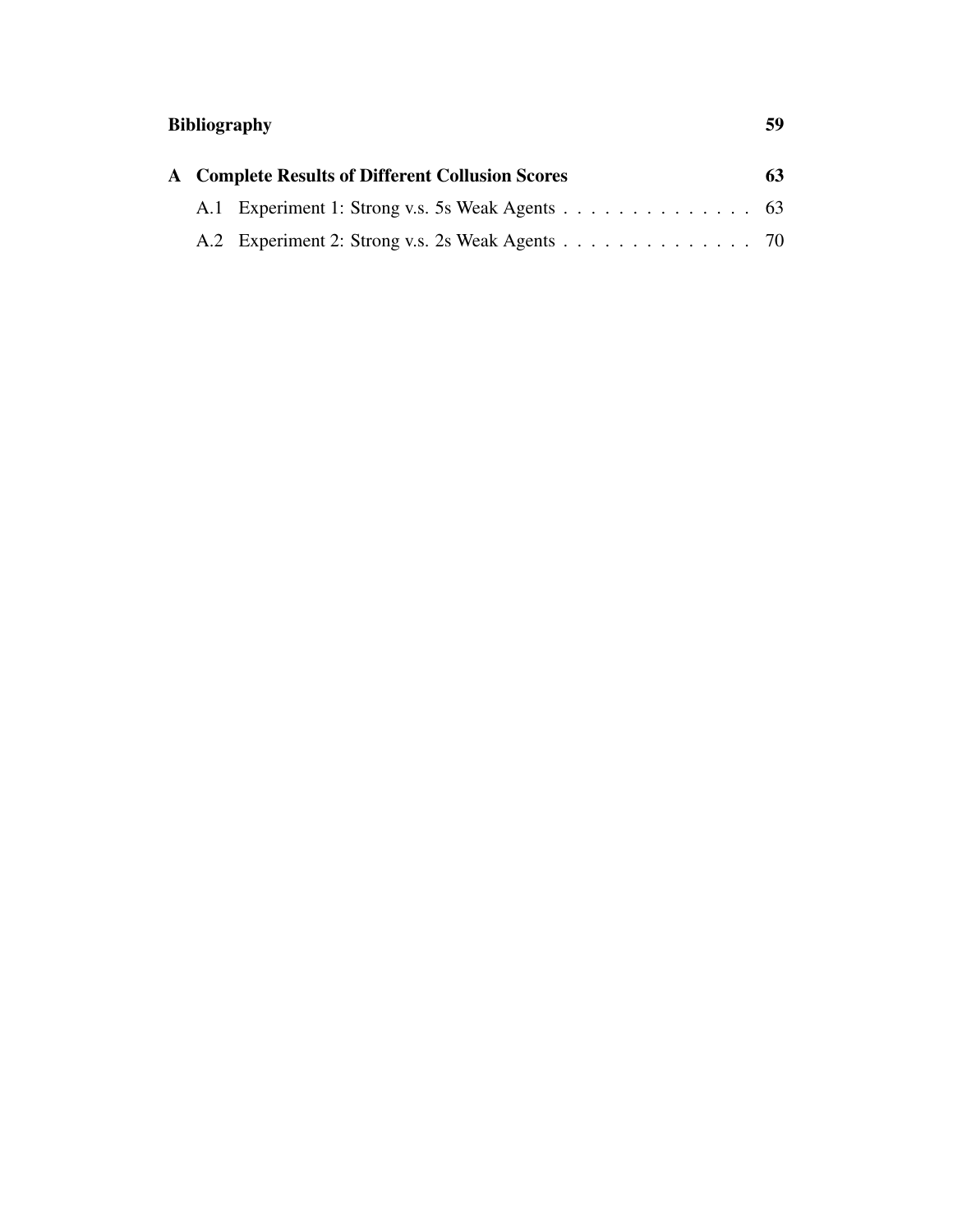# List of Tables

| 3.1<br>Performance of Players for a set of matches with different lambda |                                                                                           |  |  |
|--------------------------------------------------------------------------|-------------------------------------------------------------------------------------------|--|--|
|                                                                          | (* Estimated Standard Deviation for a 95%<br>values.                                      |  |  |
|                                                                          | 20                                                                                        |  |  |
| 3.2                                                                      | Summary of colluders' average winnings for different positions.<br>21                     |  |  |
| 4.1                                                                      | 24                                                                                        |  |  |
| 4.2                                                                      | Different collusion scores for a sample collusion table shown in                          |  |  |
|                                                                          |                                                                                           |  |  |
| 5.1                                                                      | Collusion table for 3 non-colluding positional agents evaluated by                        |  |  |
|                                                                          | always call policy (mbb/g). $\dots \dots \dots \dots \dots \dots \dots \dots \dots$<br>31 |  |  |
| 5.2                                                                      | Collusion table for 3 non-colluding positional agents evaluated by                        |  |  |
|                                                                          | determinized CFR policy (mbb/g). $\dots \dots \dots \dots \dots \dots \dots$<br>31        |  |  |
| 7.1                                                                      | Match1: Collusion table for 3 agents in mbb/g using the always-call                       |  |  |
|                                                                          | 43                                                                                        |  |  |
| 7.2                                                                      | Match2: Collusion table for 3 agents in mbb/g using always-call                           |  |  |
|                                                                          | 43                                                                                        |  |  |
| 7.3                                                                      | 43<br>Result of different scoring methods for Match1.                                     |  |  |
| 7.4                                                                      | Result of different scoring methods for Match2.<br>43                                     |  |  |
| 7.5                                                                      | Experiment 1: Top twelve ranking of pairs of agents based on money                        |  |  |
|                                                                          | gained in mbb/g. $\ldots \ldots \ldots \ldots \ldots \ldots \ldots \ldots \ldots$<br>45   |  |  |
| 7.6                                                                      | Experiment 1: Top five ranking of pairs of agents based on Total                          |  |  |
|                                                                          | 46                                                                                        |  |  |
| 7.7                                                                      | Experiment 1: Top five ranking of pairs of agents based on Marginal                       |  |  |
|                                                                          | 47                                                                                        |  |  |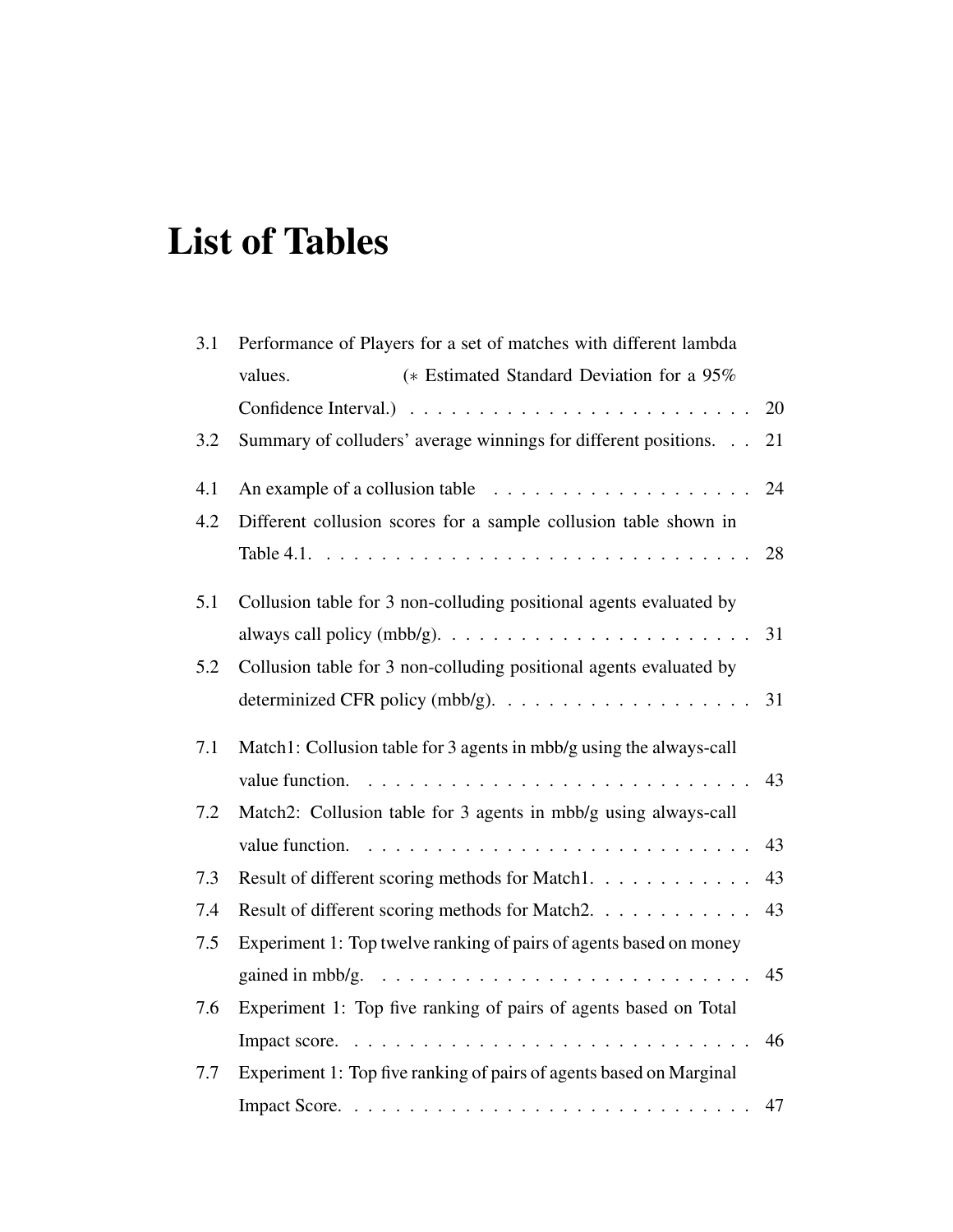| 7.8 | Experiment 1: Top eighteen ranking of pairs of agents based on          |    |
|-----|-------------------------------------------------------------------------|----|
|     |                                                                         | 48 |
| 7.9 | Experiment 1: Top five ranking of pairs of agents based on Mini-        |    |
|     |                                                                         | 49 |
|     | 7.10 Experiment 1: Top five ranking of pairs of agents based on Differ- |    |
|     |                                                                         | 50 |
|     | 7.11 Can different scoring methods detect the strong colluding agents?  | 55 |
| A.1 | E1-Agent pairs ranked according to the total money gained $(mbb/g)$ .   | 64 |
| A.2 | E1-Agent pairs ranked according to the Total Impact Score.              | 65 |
| A.3 | E1-Agent pairs ranked according to the Marginal Impact Score            | 66 |
| A.4 | E1-Agent pairs ranked according to the Min Impact Score.                | 67 |
| A.5 | E1-Agent pairs ranked according to the Differential Total Impact        |    |
|     |                                                                         | 68 |
| A.6 | E1-Agent pairs ranked according to the Mutual Impact Score).            | 69 |
| A.7 | E2-Agent pairs ranked according to the total money gained $(mbb/g)$ .   | 71 |
| A.8 | E2-Agent pairs ranked according to the Total Impact Score               | 72 |
| A.9 | E2-Agent pairs ranked according to the Marginal Impact Score            | 73 |
|     | A.10 E2-Agent pairs ranked according to the Minimum Impact Score.       | 74 |
|     | A.11 E2-Agent pairs ranked according to the Differential Total Impact   |    |
|     |                                                                         | 75 |
|     | A.12 Agent pairs ranked according to the Mutual Impact Score.           | 76 |
|     |                                                                         |    |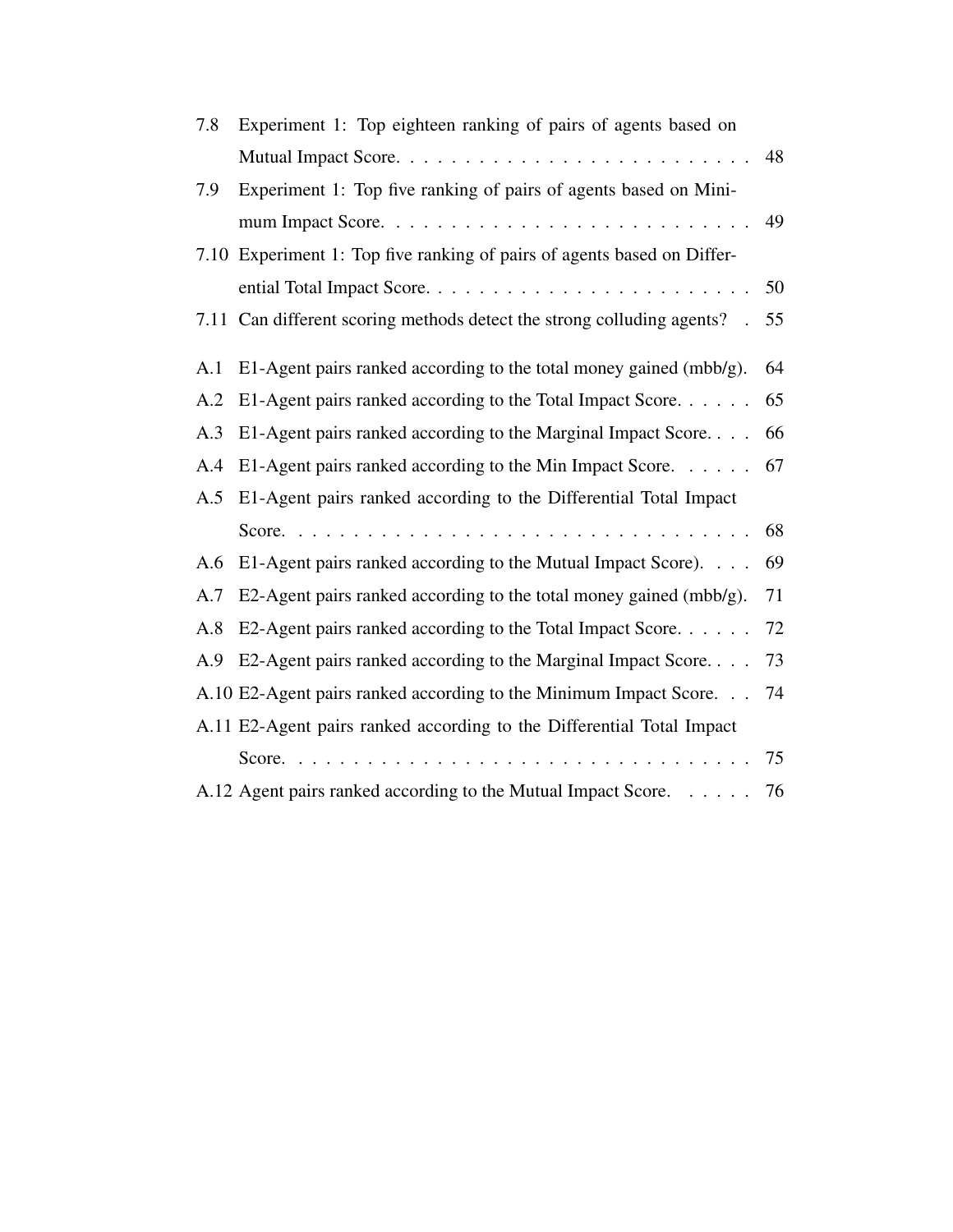# List of Figures

| 2.1 | An example of an extensive game with imperfect information.                           | 7  |
|-----|---------------------------------------------------------------------------------------|----|
| 4.1 | Example of a game episode and the value function for each state.                      |    |
|     | Chance nodes are shown as triangles. In the sequence of actions /                     |    |
|     | represents actions which are taken by chance. $\ldots \ldots \ldots \ldots \ldots$ 25 |    |
| 7.1 | Experiment 1: Money gained by pairs of agents histogram.                              | 45 |
| 7.2 | Experiment 1: Total Impact Score histogram.                                           | 46 |
| 7.3 | Experiment 1: Marginal Impact Score histogram.                                        | 47 |
| 7.4 | Experiment 1: Mutual Impact Score histogram. 48                                       |    |
| 7.5 | Experiment 1: Minimum Impact Score histogram.                                         | 49 |
| 7.6 | Experiment 1: Differential Total Impact Score histogram.                              | 50 |
| 7.7 | Experiment 2: Money gained by pairs of agents histogram.                              | 51 |
| 7.8 | Experiment 2: Total Impact Score histogram. 52                                        |    |
| 7.9 | Experiment 2: Marginal Impact Score histogram. 53                                     |    |
|     | 7.10 Experiment 2: Mutual Impact Score histogram.                                     | 53 |
|     | 7.11 Experiment 2: Minimum Impact Score histogram.                                    | 54 |
|     | 7.12 Experiment 2: Differential Total Impact Score histogram.                         | 54 |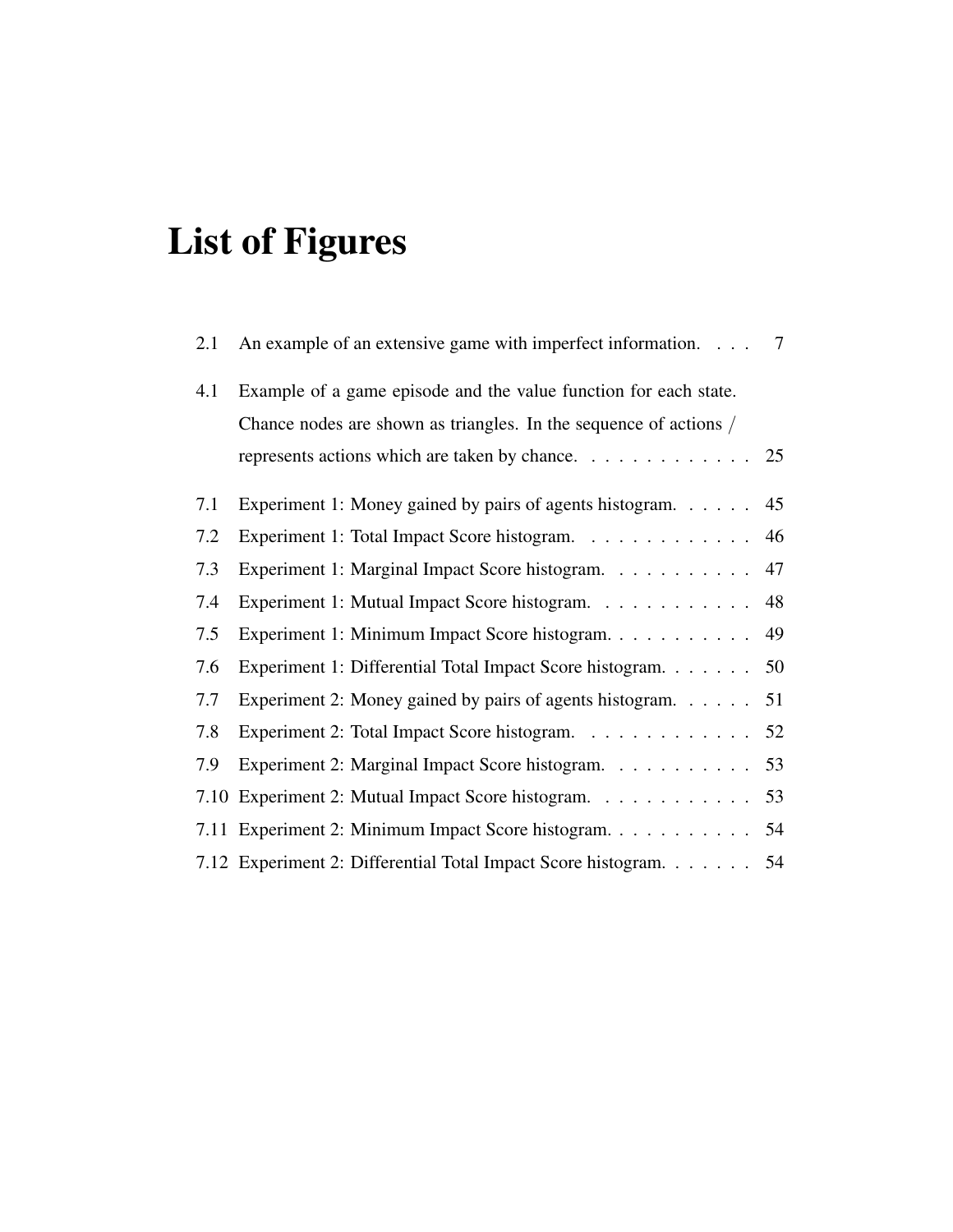# Chapter 1 Introduction

*Collusion* is the practice of two or more parties deliberately cooperating to the detriment of other parties. While this cooperation is allowed and encouraged in some multi-agent settings, in other domains it is illegal or prohibited and can provide colluders an unfair advantage. Because of this, detecting and preventing collusion is a challenge of major interest in many different settings.

One real world system in which collusion presents a challenging problem is financial markets. Collusive behaviour in these domains includes insider trading and market manipulation to set prices or limit production. Previous research has introduced some collusion detection methods that utilize pre-established parameters in computerized trading systems as an indicator of normal versus suspicious activities. If these parameters' normal values are exceeded in any trade, the system identifies and reports the trade [21]. This mechanism is based on parameters which are domain specific and thus cannot be generalized to other settings where collusion detection is desired. Additionally, the system does not completely determine that illegal activity has occurred, but further consideration of trained staff is needed to fully detect that unlawful interaction occurred.

Another setting in which collusive behaviour is illegal is games such as poker. On online poker websites participants are instructed to report any suspicious behaviour to the website administrators. Additionally, some detection methods are used which warns security personnel if any pre-specified unusual play patterns occur [15]. These methods are also based on known patterns of collusion and require human experts to examine the history of the games in which suspected colluders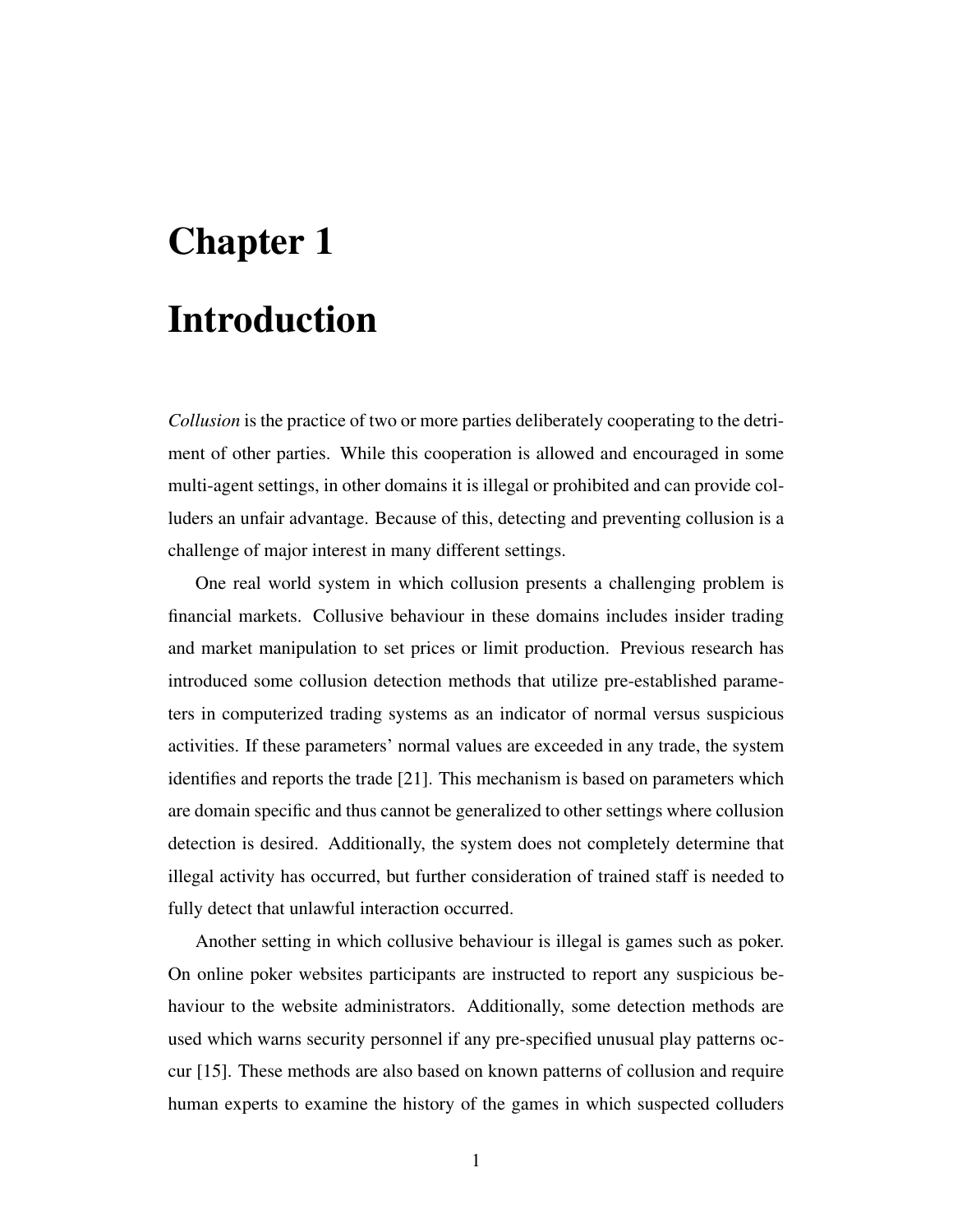participated. When the number of players increases or the volume of games is large, in-depth examination of data for collusion patterns costs an enormous amount of resources, both in terms of human experts' time and money.

Some detection methods build a model of normal or collusive behaviour based on previous interactions of agents [25, 26]. However, such models can only detect collusive behaviour that matches the known collusive model or differs from the normal model and cannot identify other collusive behaviours.

While no collusion detection system can completely replace human experts, automated detection methods can assist them and improve the efficiency of investigations. Ideally, an automated collusion detection system should be able to detect collusive behaviour based not only on a specific pattern but also be able to detect unknown patterns that are also collusive. The method should depend on the actions taken by agents and not on any domain specific factors. The goal of this thesis is to design an automated general-purpose collusion detection method that can be used in different multi-agent systems.

Note that we distinguish between the concept of *cheating* and colluding. We define *cheating* as using information or actions that is not permitted by the structure and rules of the game. For example, when players share their private cards using a back channel, it is cheating. However, collusion is a series of valid actions which leads to an unfair advantage for colluders. For example, when a player reraises his partner to increase the leverage of his bet, it is colluding. The focus of this work is collusion detection, although we hypothesize that our technique could detect cheating as well.

Our approach to developing a general-purpose collusion detection method focuses fundamentally on our definition of collusion: that colluders act to increase their joint utility. First, we define the collusion detection problem in the domain of extensive form games, a general model of sequential multi-agent decision making systems. We then focus on how the actions taken by players affect the utility of all participants. This information is summarized in a novel data structure called a *collusion table*. We then evaluate our method by a series of experiments in the domain of poker, where collusive behaviour can give colluders a great advantage and col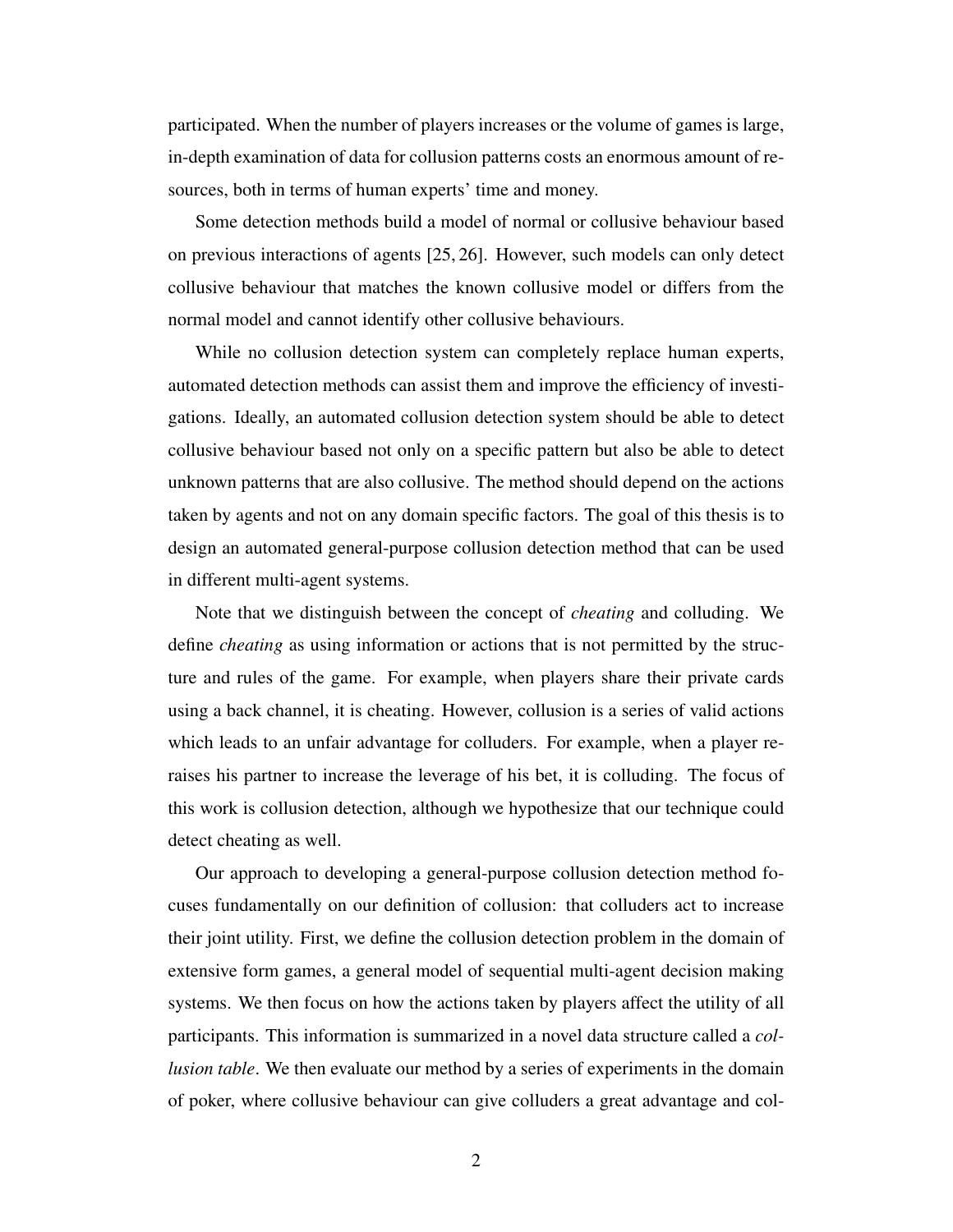lusion detection is a real world challenge. The experiments validate our approach for detecting collusion in the domain of poker. This method can also be applied to other domains since it does not use any domain specific knowledge.

This thesis will proceed as follows. First, in Chapter 2, we describe work related to collusion detection, which can be divided into two categories: the first is previous work based on known patterns of collusion or domain specific methods. The second is work in the domain of operations research and game theory for evaluating agent behaviour. In 2006, Zinkevich and colleagues proposed *advantage sum* estimators for constructing low-variance unbiased estimates of an agent's performance [27]. This approach has been utilized in agent evaluation techniques like DIVAT and MIVAT which will be explained in Chapter 2. Unlike other methods of estimating agent's performance, this method examines the whole history of players' interactions. We also employ the same underlying idea as a basis for our method of evaluating the effect of agents' actions on each other in games.

Chapter 4 is devoted to the construction of collusion tables. First, the design and semantics of collusion tables are described, followed by some examples of collusion tables. We also introduce a number of different scoring methods which are designed to evaluate the likeliness that a pair of agents are colluding, given a collusion table. While collusion tables could be constructed in many different ways, in this work we use value functions from histories of the game to real numbers. This approach has been shown to be successful in the field of agent evaluation [2, 23, 27]. We propose three techniques for constructing a value function in Chapter 5.

Ideally, a dataset of play by both colluding and non-colluding agents, where each agent is labelled as such, would be used to validate our approach. It would be most desirable for this dataset to be constructed from human play. However, as such a dataset is not available, we instead created a synthetic dataset of matches using various "bots". This requires developing poker bots that collude with partners, which we did by modifying the utility function of the colluders so that they consider their partner's utility as their own. This technique is described in Chapter 3 and is accompanied by the results of experiments that verify the effectiveness of our method at creating profitable colluding bots. The different kinds of agents which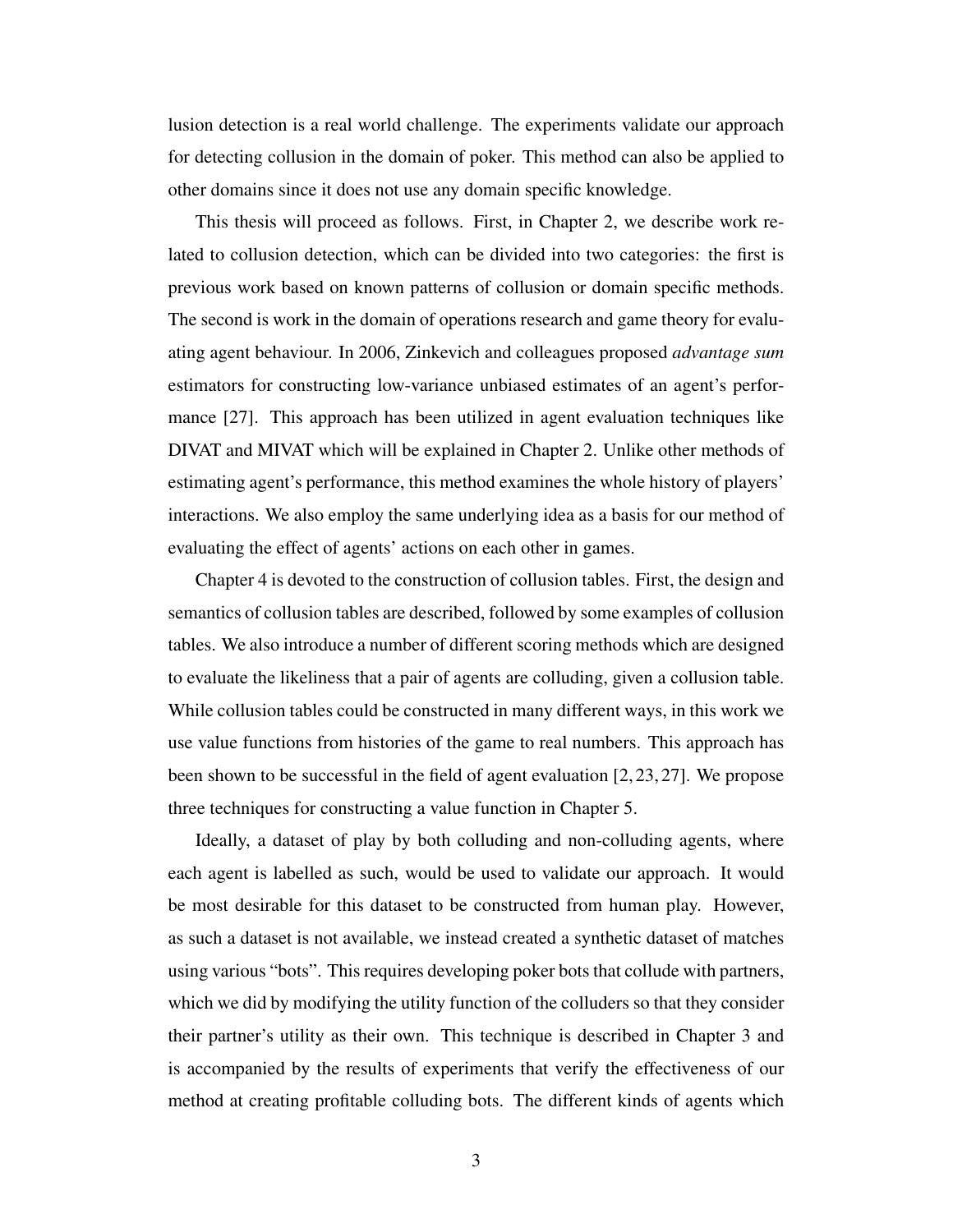we developed to represent players with different skill levels and a description of our experimental design is described in Chapter 6. The results of our experiments are presented in Chapter 7. Finally, we conclude this work in Chapter 8 and discuss possible future work.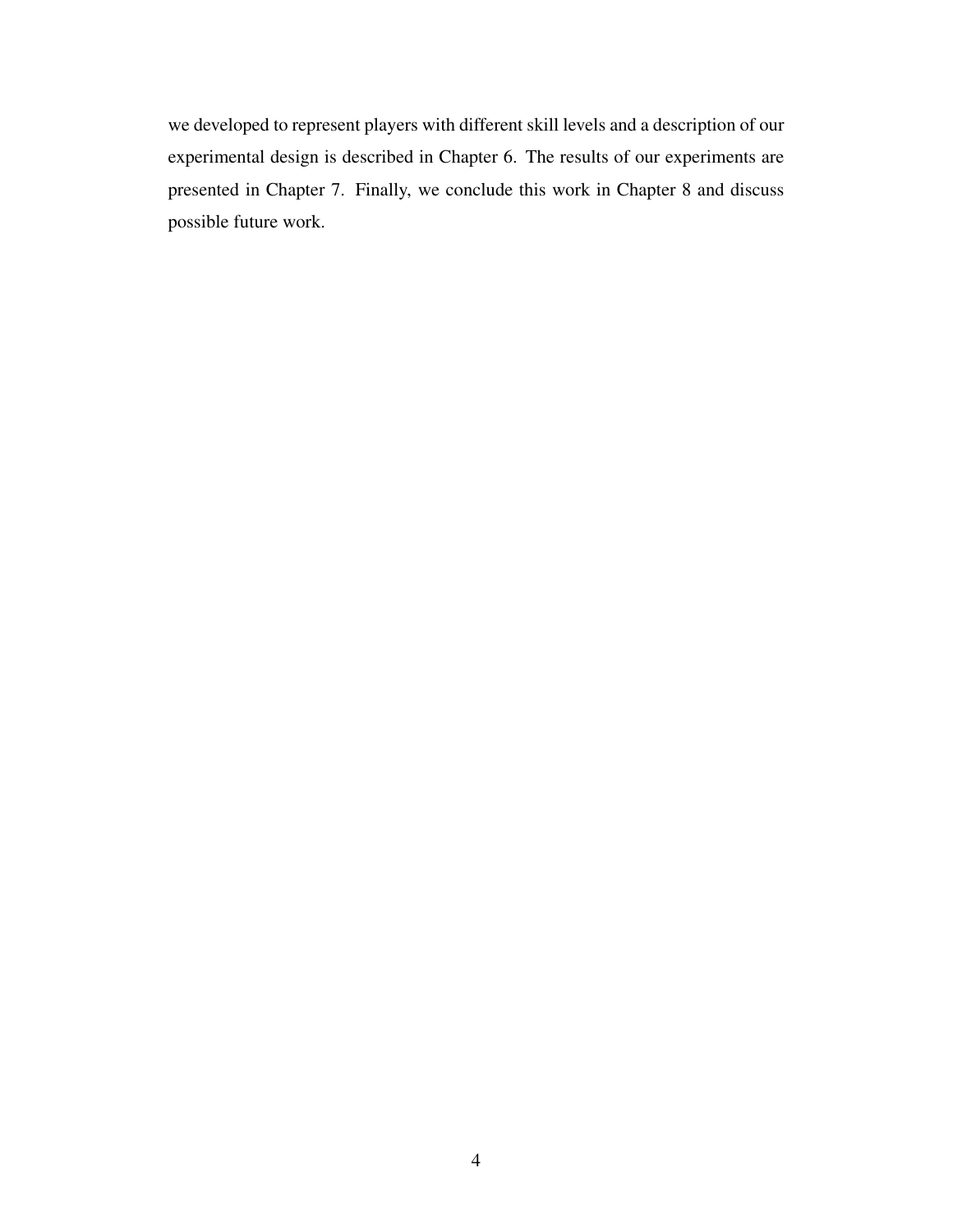# Chapter 2 Background and Related Work

In this chapter, we define the general domain in which collusion detection is investigated. Then, the features of poker which make it a proper experimental domain are explained. After presenting the problem formulation, previous work on collusion detection and other related work in the field of game theory is described. Finally, a state of the art technique for developing poker agents is explained which will be used in our experiments.

## 2.1 Definitions and Notation

In this section the preliminary definitions used in this thesis are presented.

#### 2.1.1 Extensive form games

Definition 1. *(Adapted from Osborne and Rubinstein [14] ) A zero-sum Extensive form game is defined to have the following components:*

- *A finite set N (the set of players).*
- A finite set H of sequences such that  $: (1)$  the empty sequence  $\emptyset$  *is a member of* H. (2) If  $h'$  is a prefix of  $h$  and  $h \in H$ , then  $h'$  is also a member of H. *(3) If every subsequence* h <sup>0</sup> *of an infinite sequence* h *is a member of* H*, then*  $h \in H$ .

*Each member of H is called a history*.  $Z \subseteq H$  *is the set of terminal histories which are sequences that are infinite or are not a subsequence of any other sequence in* H*.*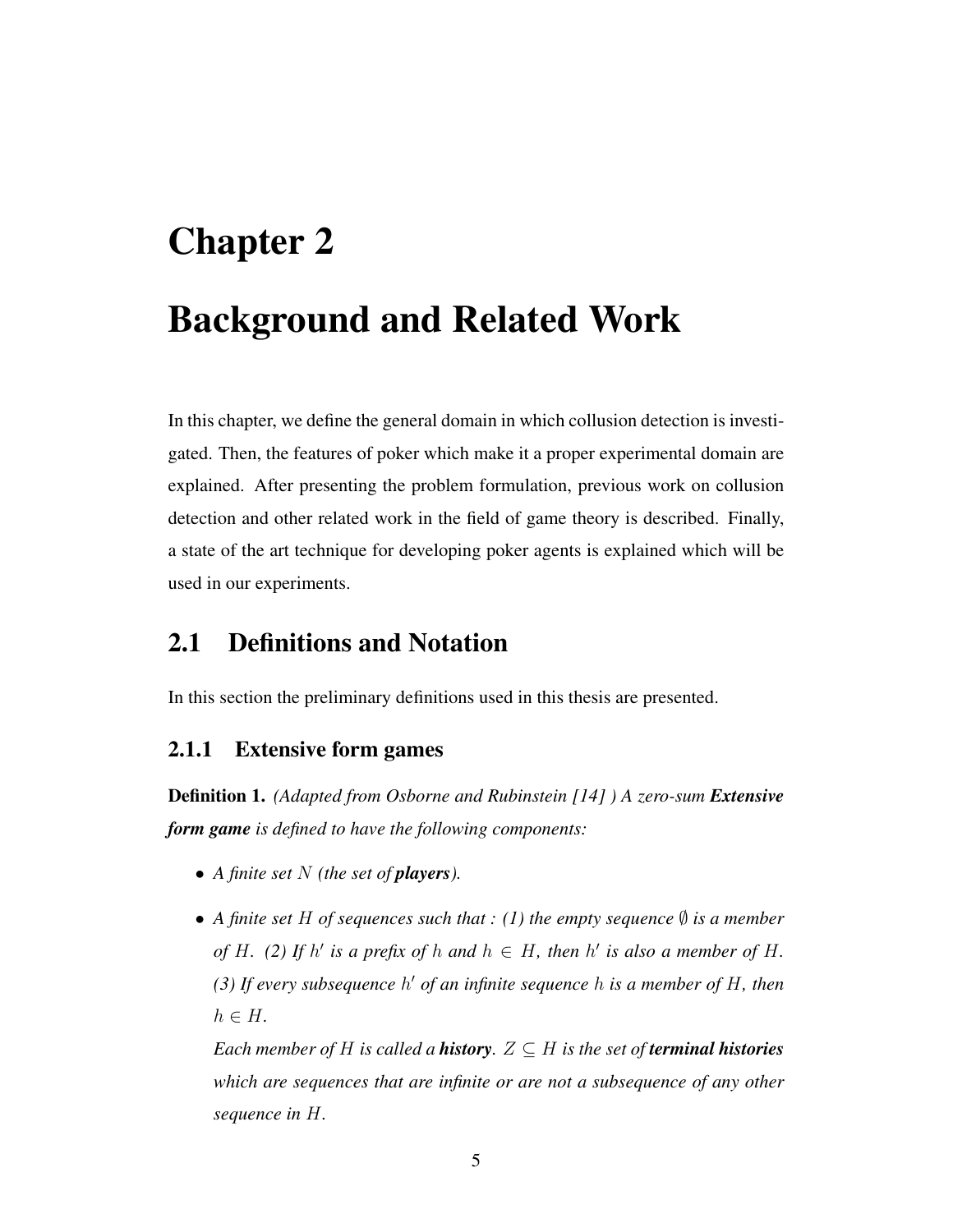- For each player  $i \in N$  a function  $u_i : Z \mapsto \mathbb{R}$  which assigns a **utility** for *player i to each terminal history*  $z \in Z$ *.*
- A finite set A consisting of all possible **actions** a player can take.  $A(h) =$  ${a \in A : ha \in H}$  denotes the set of actions<sup>1</sup> that a player can take after a *history*  $h \in H$ .
- *A player function*  $P : H \setminus Z \mapsto N \cup \{c\}$  *which assigns a player (from set*  $\{1, 2, \ldots, N\}$  *or the chance player c) to each non-terminal history h.*  $P(h)$ *is the player who takes an action after history h. If*  $P(h) = c$  *then chance determines the action taken after the non-terminal history* h*.*
- *A function*  $\sigma_c$  *which associates with every history in*  $\{h \in H : P(h) = c\}$ *a probability distribution*  $\sigma_c(.|h)$  *on*  $A(h)$ *.*  $\sigma_c(a|h)$  *is the probability that action* a *occurs after the history* h*.*
- For each player  $i \in N$  a partition  $\mathcal{I}_i$  of  $\{h \in H : P(h) = i\}$  such that  $A(h) = A(h')$  whenever h and h' are in the same member of the partition.  $\mathcal{I}_i$ is the **information partition** of player i; a set  $I_i \in \mathcal{I}_i$  is an **information set** of *player* i*.*

A game is called **a zero-sum game** if we have  $\sum$ i∈N  $u_i = 0$  for all terminal histories in Z. Extensive form games can be represented as a game tree. Each node represents a player (or chance player) and each edge represents a valid action. The path from root to each node determines a history of the game. All possible sequences of actions are represented in a game tree (terminal histories with their corresponding utilities). In extensive form games with perfect information (like chess), a player can determine the state of the game and has complete information about all players' actions taken previously (by looking at the board). However, in extensive form games with imperfect information, a player may not have information about previous actions that are taken by players or chance. This means that players may not be able to differentiate between game states. Consider the example shown in Figure

 $\frac{1}{1}$ ha refers to a history consisting of action a concatenated to history h.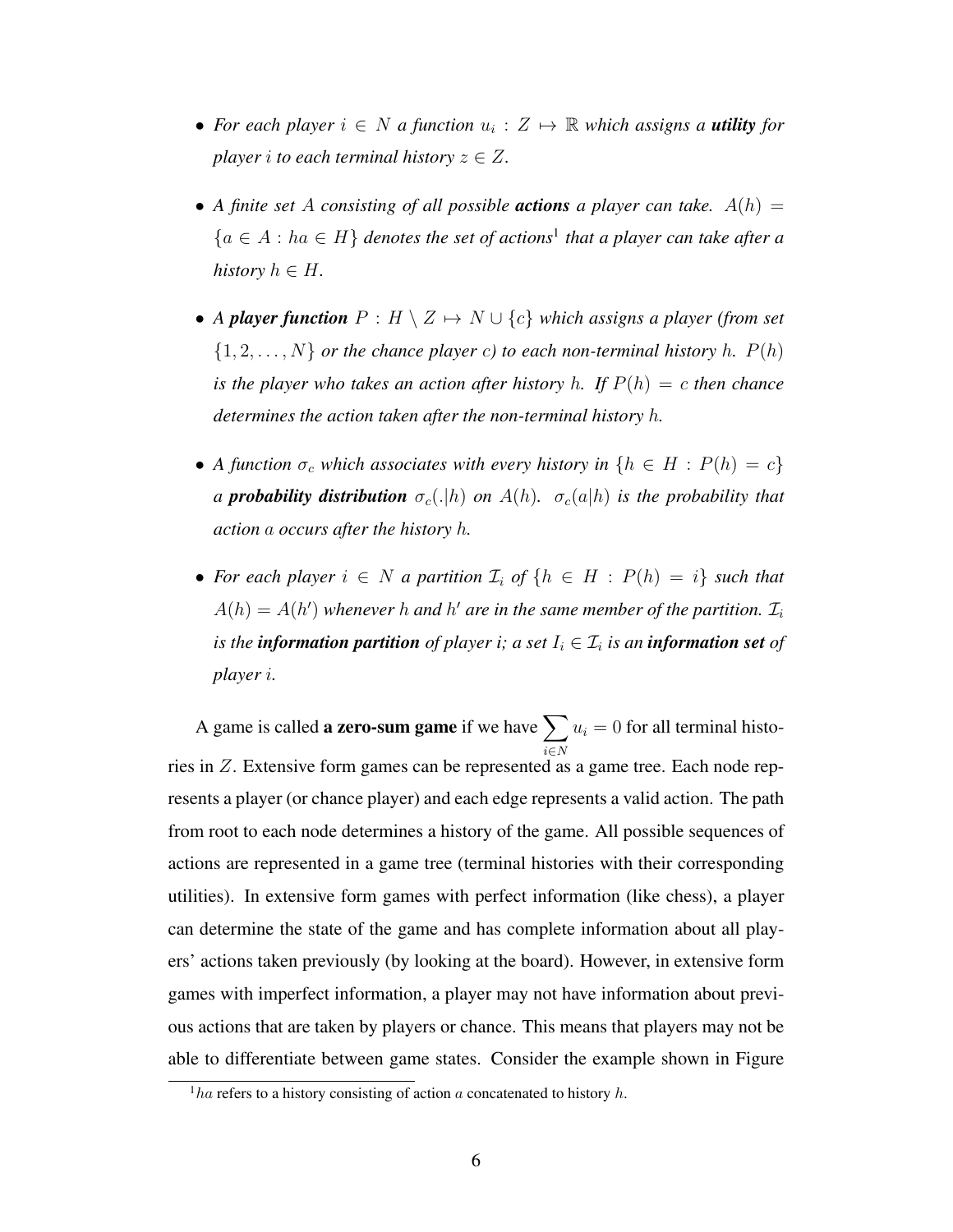2.1. In this game tree, player 1 is the first player to act and can take action A or action B. Then player 2 is the player to act who can choose action  $C$  or action  $D$ . There are five terminal histories in this game which are marked as black. In this figure the dashed line indicates that histories AC and AD are in the same information set of player 1 which means this player cannot distinguish between history AC and history AD. In either case, it is player 1's turn to play and choose an action from set  ${E, F}.$ 



Figure 2.1: An example of an extensive game with imperfect information.

#### 2.1.2 Poker and its properties

In this thesis, poker is used as an experimental domain to validate our collusion detection methods. Some of the properties that make poker a suitable domain for this research are as follows:

• Poker is a multiplayer game with imperfect information. Important information which a player cannot access is the private cards of opponents. Therefore, a player cannot make decisions based on this information unless he illegally accesses it by cheating or colluding.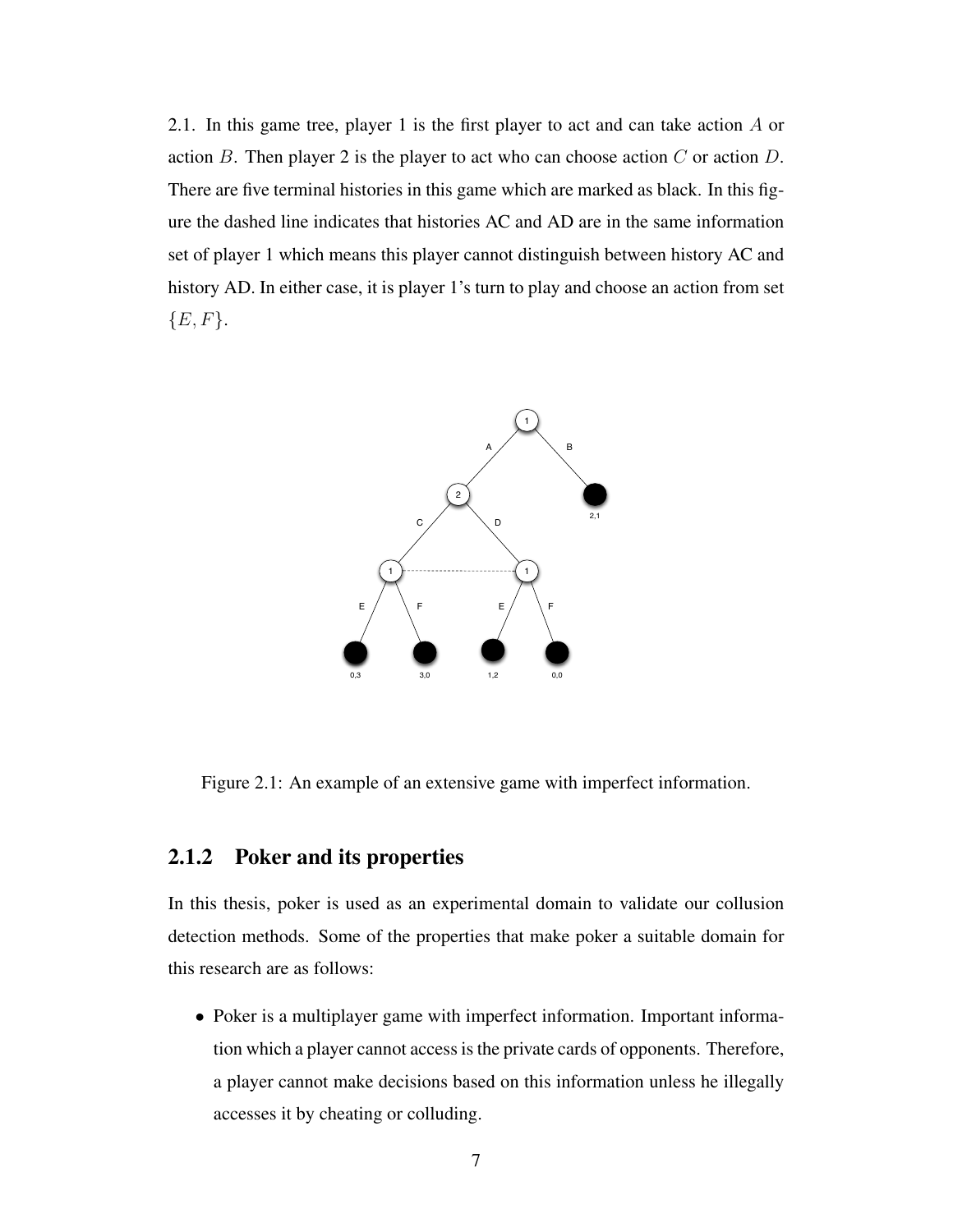- Poker is a popular game; not only because it is entertaining, but also because money is involved in poker. Many poker experts view the game as a way to gain money. This means that players may be more motivated to collude or cheat in poker than other games.
- Poker players have many different skill levels. Also, there is no single, known winning strategy in this game. This results in a wide variety of poker playing styles which complicate the task of detecting unusual behaviours which might be signs of collusion or cheating.
- Finally, poker provides us a good representation of real world environments. Settings like auctions and market places are very similar to poker in their structure. Therefore, techniques that we develop for poker should be extendable to these real-world settings as well.

#### 2.1.3 Strategy and Nash Equilibrium

The outcome of an extensive form game is highly dependent on the strategies of the players. Informally, the actions that a player chooses at different states of a game is called that player's strategy. Each strategy is simply a set of action distributions for each information set in the game. Since a player's strategy affects the outcome of the game, a player would like to choose a strategy which increases the player's utility at reached outcomes.

Definition 2. *(Adapted from Osborne and Rubinstein [14] ) A behavioural strategy*  ${\bf \textit{of player}}\ i \ \textit{is a collection} \ (\beta_i(I_i))_{I_i \in \mathcal{I}_i}\ {\bf \textit{of independent probability measures}}, \ where$  $\beta_i(I_i)$  *is a probability measure over*  $A(I_i)$ *.* 

β indicates a profile of behavioural strategies such that for each player i,  $\beta_i \in \beta$ is the behavioural strategy of player i.  $\beta_{-i}$  indicates a strategy profile for all the players in a game except for player  $i$ . The expected utility of player  $i$  if all the players in the game follow the strategy profile  $\beta$  is  $u_i(\beta)$ .

Definition 3. *(Adapted from Osborne and Rubinstein [14] ) A Nash equilibrium in behavioural strategies of an extensive game is a strategy profile* β <sup>∗</sup> *of behavioural strategies with the property that for every player*  $i \in N$  *we have*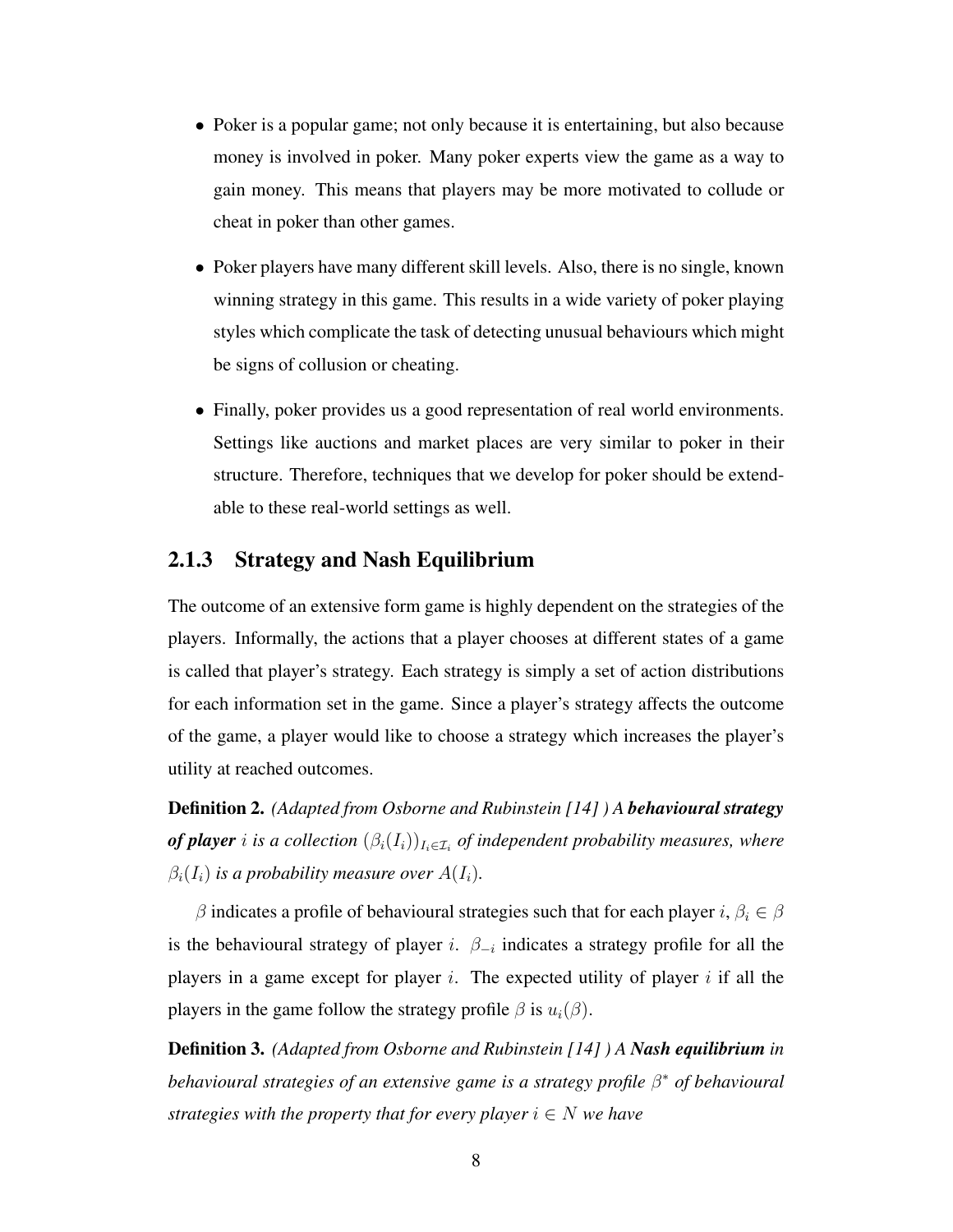$u_i(\beta_{-i}^*, \beta_i^*) \succsim_i u_i(\beta_{-i}^*, \beta_i)$  for every behavioural strategy  $\beta_i$  of player *i*.

In this thesis, we refer to a behavioural strategy as a strategy. An entity with a strategy to play as a player or position in the game is called positional agent or player. A set of positional agents which has at least one strategy for each position in the game forms an agent. Thus, an agent can participate as any player in a game.

#### 2.1.4 The Collusion detection problem

In this section we introduce the problem of collusion detection. Assume that we have a dataset of past interactions between agents from some population of agents  $M$ .

**Definition 4.** *A game episode* g *is a tuple*  $\langle P_g, \phi_g, z_g \rangle$ , *in which*  $P_g \subseteq M$  *is the subset of agents participating in g. A mapping function*  $\phi_g : P_g \mapsto N$  *that associates each agent with a player or position in the game and*  $z<sub>q</sub>$  *is the terminal history reached at the end of game episode* g*.*

Definition 5. *Given a set of agents M participating in a dataset of game episodes D,* the **Collusion Detection Problem** is to find a function  $\vartheta : M^2 \mapsto \mathbb{R}$  that measures *the possibility of collusion for each pair of agents in* M *and ranks them accordingly.*

That means, if  $\vartheta(a, b) > \vartheta(c, d)$ , then it is more likely that agents  $(a, b)$  are colluding than agents  $(c, d)$  are. In other words, the goal of collusion detection is to rank the pair of players participating in a dataset in order of their likeliness of collusion.

### 2.2 Experimental Domain

As described in section 2.1.2, poker has properties which make it a suitable experimental domain for the purpose of this research. In this section, we explain the variation of poker that is used in our experiments.

#### 2.2.1 [2-4] Limit Hold'em Poker

[2-4] Hold'em Poker is a small version of Texas Hold'em Poker. In Texas Hold'em, we have 2 to 10 players. Each player is given a hand of 2 private cards from a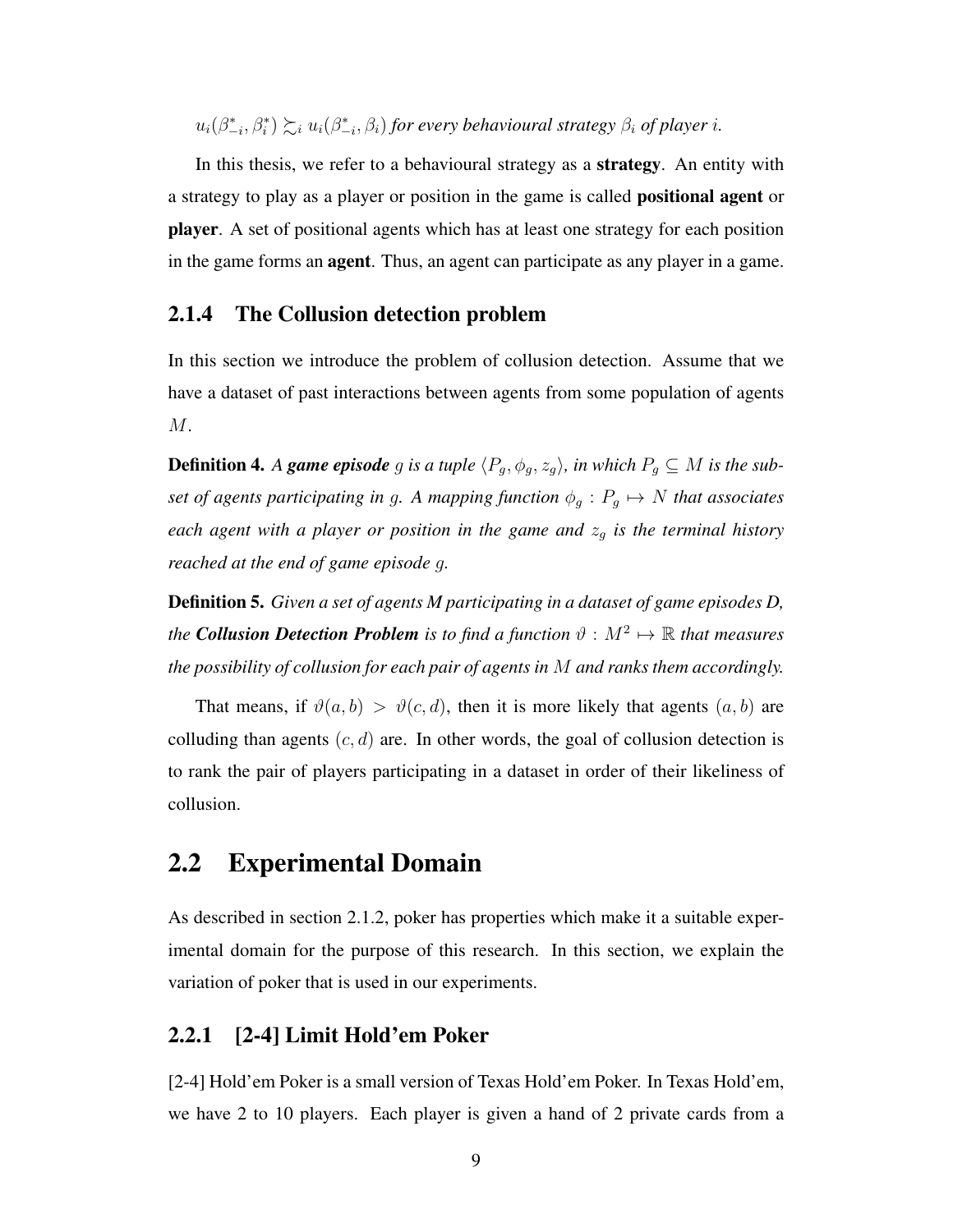shuffled deck of 52 cards. There are four rounds in the game,  $pre-flop, flop, turn$ and river. A specific number of public cards are revealed after each round (three after the pre-flop, one after the flop and one after the turn). After each deal, players have the options to bet (add more money to the pot), check/call (match the money that other players put in the pot) or fold (discard their hand and lose the money they already put in the pot). The objective is to win the money in the pot. After the last round, player who has not folded that can make the best 5-card poker hand out of his private cards and the public cards wins the pot.

Texas Hold'em is usually played using small and big blind bets. These are the first two bets which the first two players must begin with. A dealer button is used to specify the position of the **dealer**. The player to the left of dealer bets the small blind and the big blind is bet by the player to the left of the small blind. The dealer button rotates clockwise after each game episode to change the position of the dealer and blinds. In this way, the effect of position on the utility of the players is averaged out over the hands.

There are two variants of Texas Hold'em Poker and [2-4] Hold'em Poker called limit and no-limit. In the limit version, four raises are allowed in each round of the game. Additionally, the size of the bets is fixed. On the other hand, in each round of no-limit games, players can raise any number of times by any arbitrary amount which is greater than or equal to the minimum bet size and less than their total number of chips. Therefore, the size of the game tree in no-limit games is much larger than in limit games.

[2-4] Hold'em Poker is exactly like limit Texas Hold'em except for the number of rounds. The game ends after the flop betting round, and there are no turn or river rounds. Therefore, the number of public cards in total is three (The name, [2-4], refers to two rounds and four raises that are allowed in each round). The game that is used in our experiments is [2-4] Limit Hold'em poker because of its similarity to Texas Hold'em and its smaller size. The size of the small and big blinds are set to 5 and 10, respectively.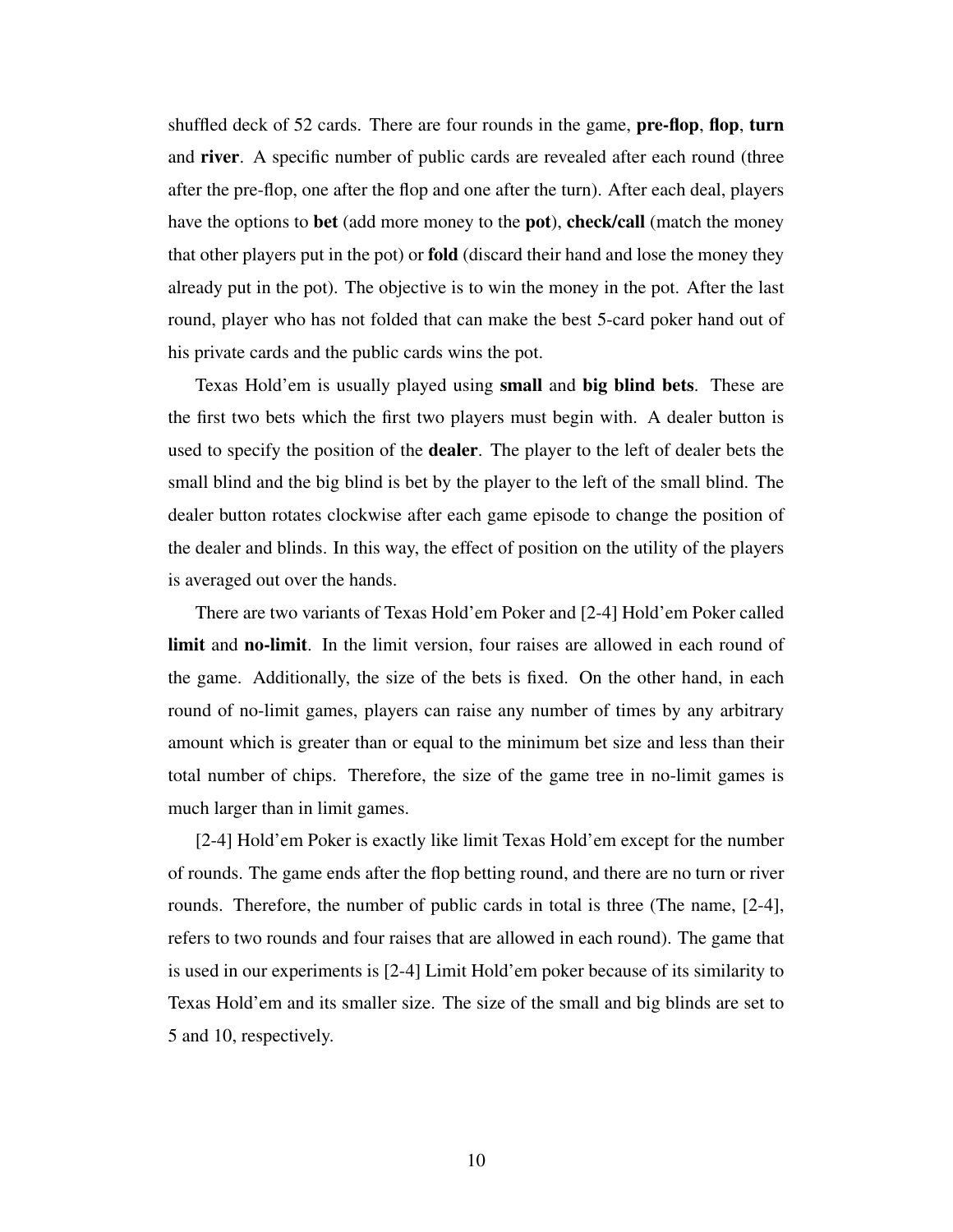### 2.3 Previous Work

There have been a few previous studies on detecting and preventing collusion in different domains. Many suggested methods are based on patterns of collusion which are specified by human experts. The others design methods based on features of the game which are mostly domain specific. In this section an overview of this work in the domain of auctions and games is presented .

Auctions are one of the important areas in which collusion is prohibited and thus has received great attention by scientists. Most of this work, however, discusses the problem of collusion prevention and is aimed at designing auctions so that collusion is not a profitable strategy for bidders [7, 10, 13]. In 1989, Hendricks and Porter [8] argued that the presence of collusive behaviour is highly dependent on the object being auctioned and the auction rules.

Robinson [17] compared the stability of cartels in oral auctions versus sealed high-bid auctions. The results shows that cartels are stable in *oral* auctions but not in *sealed high-bid* auctions, but this doesn't mean that collusion can never happen in the latter. Bachrach et al. [1] investigated collusive behaviour of bidders in a class of auctions called *Vickrey-Clarke-Groves* auctions using a cooperative game theory approach. They examined different auctions with respect to the possibility of a *stable* agreement between colluders. They showed that in some auctions participants may not be able to form a long-lasting agreement even if they have complete information about each other's preferences.

Another area in which collusion is a real-world challenge and has been studied is online games. In 2010, Yan introduced the problem of detecting collusion in online bridge as a hard problem due to anonymity and the benefit of sharing information through back channels that players have when playing over internet [26]. The motivation was to solve the general problem of detecting the usage of prohibited information in decision making, which is categorized in our termination as cheating not colluding. The approach suggested by Yan is to focus on critical parts of the play in which traces of cheating may appear more and compare the sequence of decisions of the players with a model of non-colluding play. However, their ap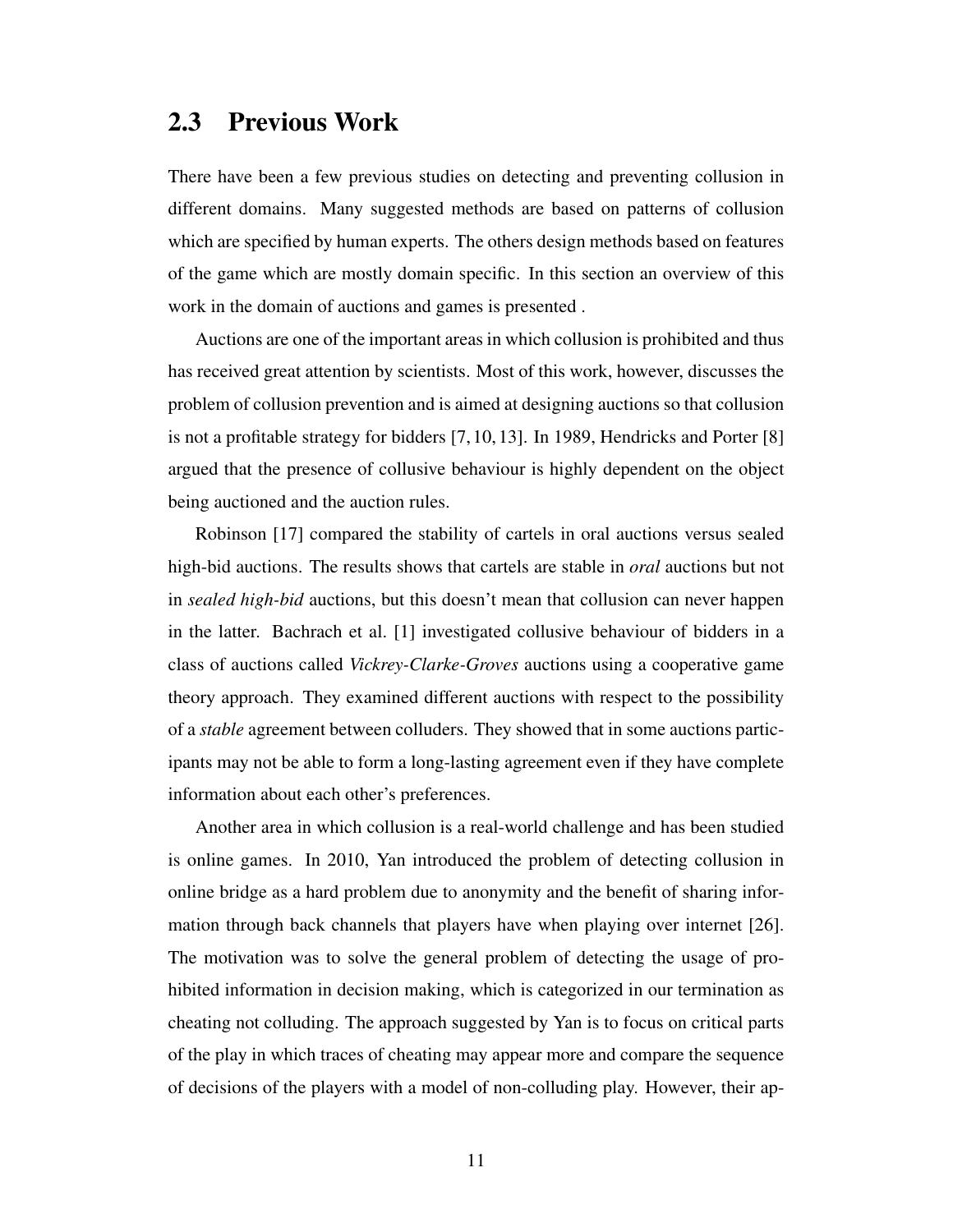proach is completely based on the "critical parts" they introduced in bridge and is not applicable to other domains.

Smed et al. [19,20] also investigated the problem of collusion in different games and gave an extensive classification of collusion based on types of agreement that colluders can have. They also introduced a simplified version of the game of Pac-Man for evaluating collusion detection methods. Laasonen et al. [11] utilized this game for their experiments to detect features that are indications of collusion. The features they suggested are secondary factors which are domain specific. Finally, they gave an analysis of the utility functions of different groups of colluders in the designed experimental settings.

## 2.4 Related Work on Agent Performance Evaluation

Performance evaluation is a well-studied problem which has some similarities to the problem of detecting collusion. This problem arises in any multi-agent system in which designing better agents is needed. Because of the stochastic nature of the environment and agent's decisions, designing a low variance estimator of agent performance has been the target of several recent studies. These issues also arise in detecting collusion and makes the problem of designing a collusion detector method a challenge. In 2006, Zinkevich et al. [27] introduced a low variance estimator called an *advantage sum*. The principle of this method has been used in two other agent evaluation techniques on which the idea of our collusion detection method is built. In this section we briefly explain these methods (for a complete description of these methods, see the original papers [2, 23, 27]).

#### 2.4.1 Advantage Sum Estimators and DIVAT

In 2006, Zinkevich et al. [27] showed that given any value function on the histories of a finite extensive form game, an unbiased estimator can be generated. They do this as follows: Assume one is given a real valued function on histories  $V_i : H \mapsto \mathbb{R}$ such that  $V_i(z) = u_i(z) \quad \forall z \in Z$  for any given player  $i \in N$ . Define the following real-valued functions on terminal histories: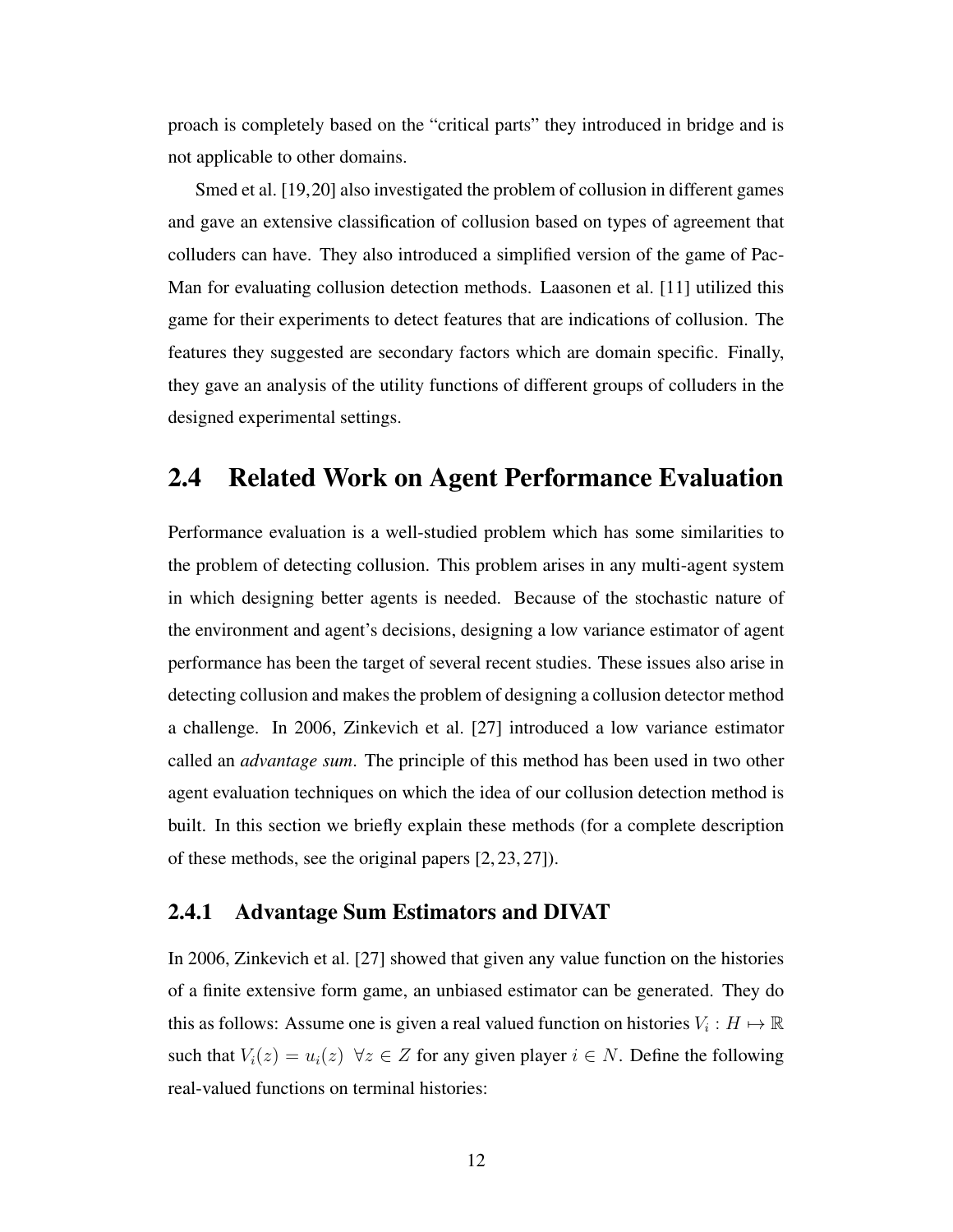$$
S_{V_i}(z) = \sum_{\substack{ha \sqsubseteq z \\ P(h) \neq c}} V_i(ha) - V_i(h) \tag{2.1}
$$

$$
L_{V_i}(z) = \sum_{\substack{ha \sqsubseteq z \\ P(h) = c}} V_i(ha) - V_i(h) \tag{2.2}
$$

$$
Pos_{V_i} = V_i(\emptyset)
$$
\n(2.3)

We write  $ha \sqsubseteq z$  to denote that history ha is a prefix of terminal history z. We call these values skill, luck and position of player  $i$  (note that in this definition skill is computed with respect to the players participating in the game and will change if the players change). The utility can be rewritten as a function of skill, luck and position because terms cancel when summing skill, luck and position.

$$
S_{V_i}(z) + L_{V_i}(z) + \text{Pos}_{V_i} =
$$
  
\n
$$
V_i(\emptyset)
$$
  
\n
$$
+ V_i(a_1) - V_i(\emptyset)
$$
  
\n
$$
+ V_i(a_1a_2) - V_i(a_1)
$$
  
\n
$$
+ \cdots + V_i(z) - V_i(a_1 \cdots a_{|z|-1})
$$
  
\n
$$
= V_i(z)
$$
  
\n
$$
= u_i(z)
$$
\n(2.4)

The advantage sum estimator is then defined as follows:

$$
\hat{u}_{V_i}(z) = S_{V_i}(z) + \text{Pos}_{V_i} \tag{2.5}
$$

To have an unbiased estimator, Zinkevich et al. [27] suggest choosing the value function for player  $i$  so that the expected value of luck for player  $i$  equals zero. This is called the *zero-luck constraint*. In this case, we have: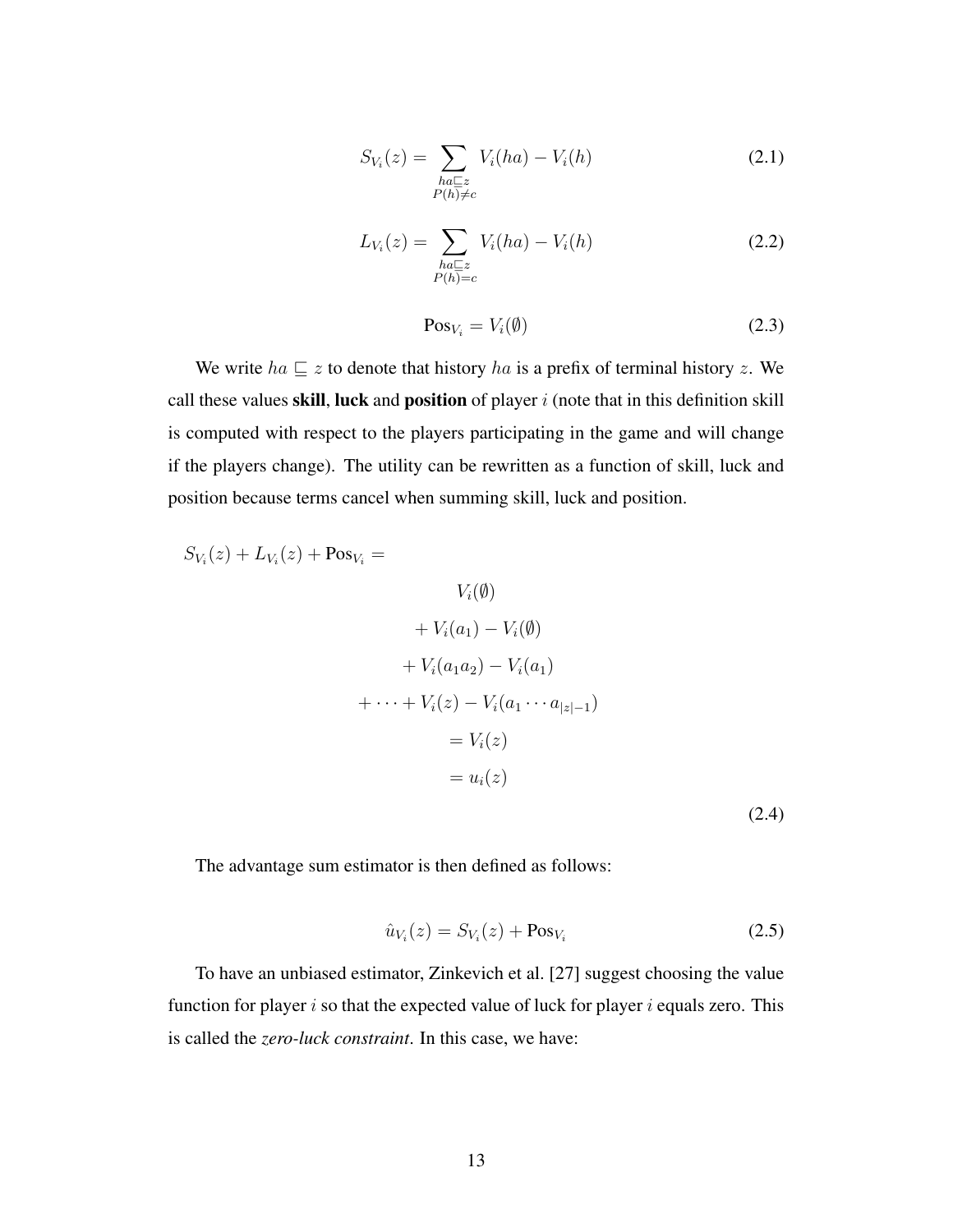$$
E[\hat{u}_{V_i}(z)|\sigma] = E[S_{V_i}(z) + \text{Pos}_{V_i}|\sigma]
$$
  
= 
$$
E[S_{V_i}(z) + L_{V_i}(z) + \text{Pos}_{V_i}|\sigma]
$$
 if 
$$
E[L_{V_i}(z)|\sigma] = 0
$$
  
= 
$$
E[u_{V_i}(z)|\sigma]
$$

Specifically, they suggested that if the value function is chosen such that the value of histories before a chance node is equal to the expected value of the histories right after a chance node for player  $i$ , then the zero-luck constraint is satisfied. This approach will be used later in the computation of *collusion values* in Chapter 4.

Based on this technique, Billings and Kan proposed the *Ignorant Value Analysis Tool* (DIVAT), a low variance estimator of agents in two player Texas Hold'em poker which uses a hand designed value function which satisfies the zero-luck constraint [2].

#### 2.4.2 MIVAT

Although DIVAT has been shown to have very good performance in two player Texas Hold'em limit poker, it cannot be expanded to other domains since it uses a hand crafted value function. White and Bowling proposed a more general approach to utilize the advantage sum technique called the *Informed Value Assessment Tool*. Instead of using a domain specific hand designed value function, they learn a value function based on the features of the domain, given sample data of previous matches played by players, and so is informed by data of past interactions [23].

To satisfy the zero-luck constraint, they assume that the value function is only learned for histories following a chance node. Then, the value of the game for player  $i$  at histories where chance is next to act is defined to be computed from a weighted sum of the other histories. The value function is then:

$$
V_i = \begin{cases} \sum_{a \in A(h)} \sigma_c(a|h) V_i(ha) & \text{if } P(h) = c, \\ \text{learned function} & \text{Otherwise.} \end{cases}
$$

Given  $T$  samples of outcomes, they minimized the sum of the estimated utility variance over  $T$  samples. To make this optimization tractable, they focused on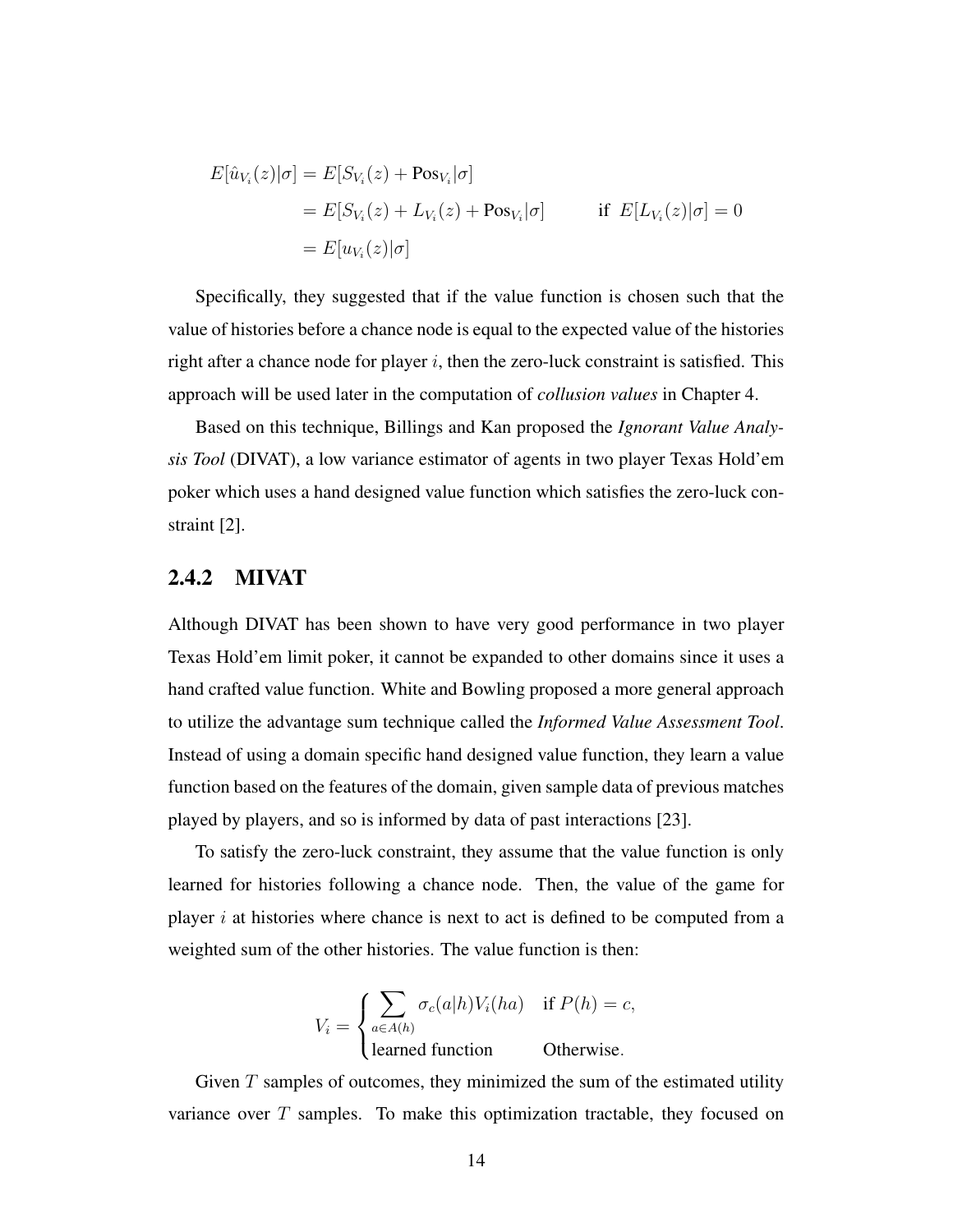the class of linear value functions and proposed a closed form solution for such value functions. Our method extends these approaches to the problem of collusion detection.

## 2.5 Counterfactual Regret Minimization

Regret minimization is a well-known concept in online learning [3]. In 2008, Zinkevich et al. [28] proposed a technique for solving extensive form games based on regret minimization. They introduced a new concept called *counterfactual regret* and proved that minimizing counterfactual regret leads to minimizing overall regret which results in an approximate Nash equilibrium strategy in two-player zero-sum games. This approach also requires only memory linear in the number of information sets instead of game states. As the agents used in our experiments are built using this technique, we briefly describe it in this section.<sup>2</sup>

The concept of *regret* is similar to *opportunity cost* in economics. We can informally define it as follows: suppose one has taken action  $a$  and gained utility  $u(a)$ . Regret is the different between the utility that you gained and the maximum utility that could have been possible for you to gain if you had taken the right action  $a^*$ or  $u(a^*) - u(a)$ . A strategy selection algorithm is called *regret minimizing* if the average overall regret of player *i* playing the chosen strategy  $\sigma_i^t$  in iteration *t* goes to zero as the number of repeated choices played goes to infinity.

Counterfactual Regret Minimization is a regret minimizing algorithm for solving zero-sum extensive form games. In this algorithm, positional strategies play repeated games against each other. The algorithm's action probability distribution is initiated uniformly from all possible choices in all information sets. In each round and for each information set, a positional agent improves its strategy (by changing the probability distribution over actions) so as to minimize the regret of its subtree given that strategies of other participants are fixed. In a two player zero-sum game, it is shown that in self-play as the number of games increases, the regret

<sup>&</sup>lt;sup>2</sup> Agents used in the experiments of this thesis are developed by Computer Poker Research Group in University of Alberta (CPRG). The author's contribution is to modify them to collude and develop different kinds of players and agents.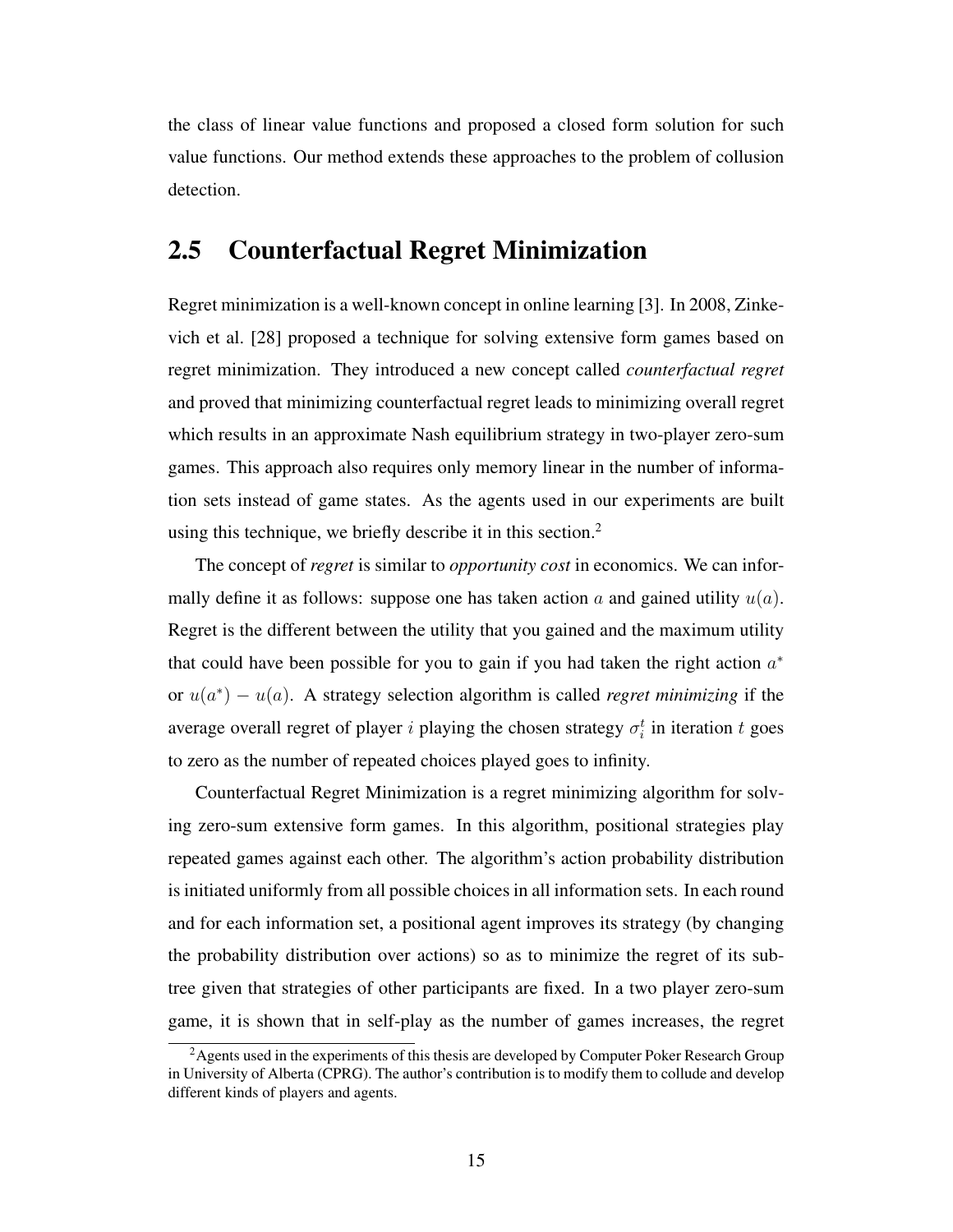minimizing behaviour of positional strategies will cause them to approach a Nash equilibrium [9] . CFR-generated strategies have been shown to have good performance in multiplayer poker games (e.g. it achieved first place in the three-player limit Texas Hold'em category at the Annual Computer Poker Competition in 2012 <sup>1</sup> [6]). We used CFR in our experiments due to having the advantage of its low memory requirement and possibility of parallel computation [9] which improves the speed of the program.

<sup>1</sup>http://www.computerpokercompetition.org/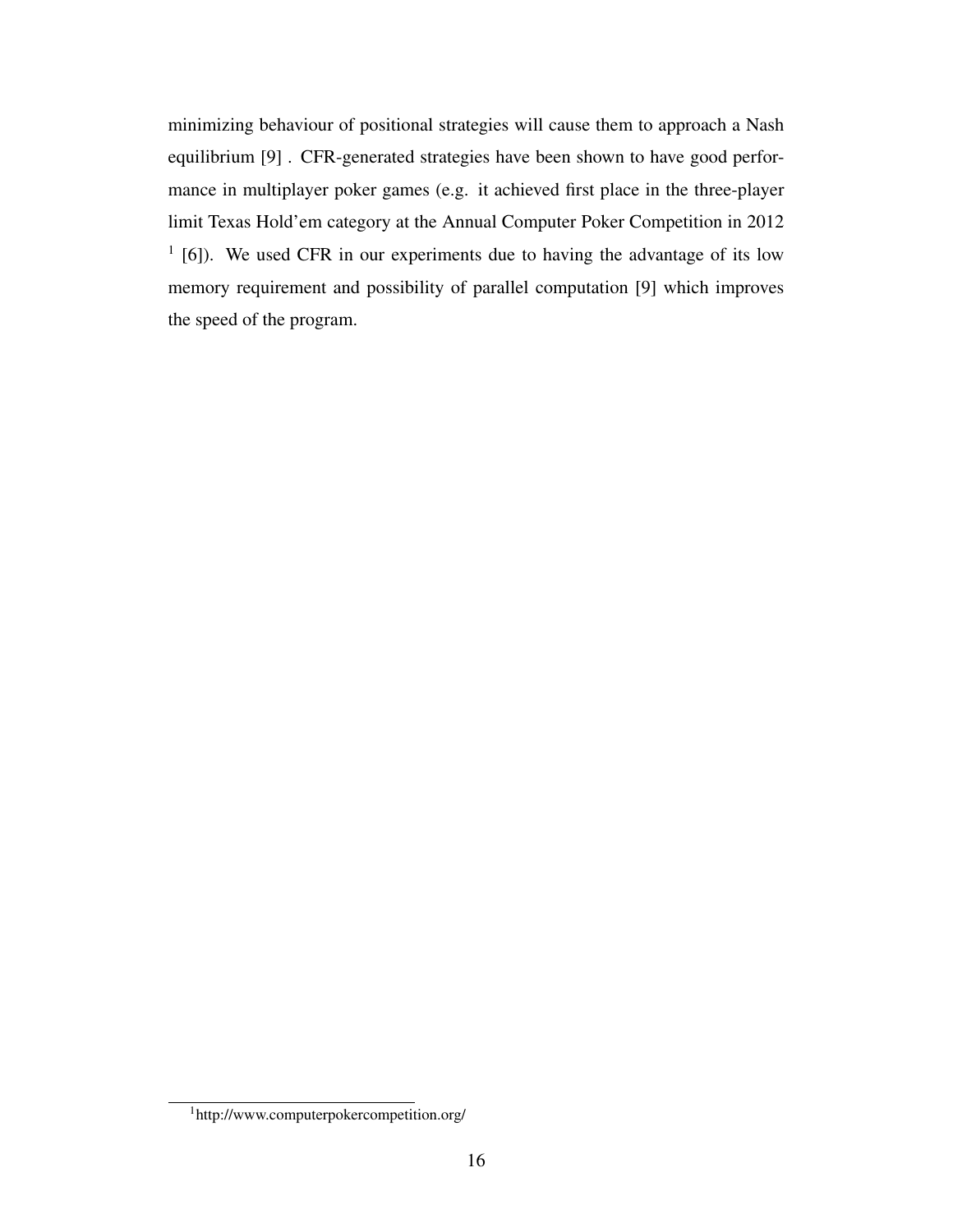# Chapter 3 Colluding Bots

In order to evaluate our proposed collusion detection methods, a synthetic dataset of labeled colluding and non-colluding agents is required. Since a labeled human dataset of poker games is not available, we used a population of "labeled" bots to play a set of game episodes. While there have been a number of non-colluding bots developed by the CPRG and other research groups [4], to our knowledge no colluding agent has ever been developed. Thus, to create a synthetic dataset, we first develop colluding bots.

There are many opportunities in most multi-agent settings for players to collude. Some of these collusion methods depend on the system's characteristics and cannot be utilized in other domains. Here, we propose a collusion method which is not dependent on any system properties or constrained to any particular pattern of collusion. Our method centers on the very definition of collusion: that colluding is jointly beneficial for all colluding partners.

After describing our method we evaluate it in the domain of [2-4] Hold'em poker and the results show that agents are indeed successfully colluding. However, this method could be used in any multi-agent system, including any other variations of poker. In this chapter our technique for developing colluding bots is introduced and the experimental results which validates the method are presented.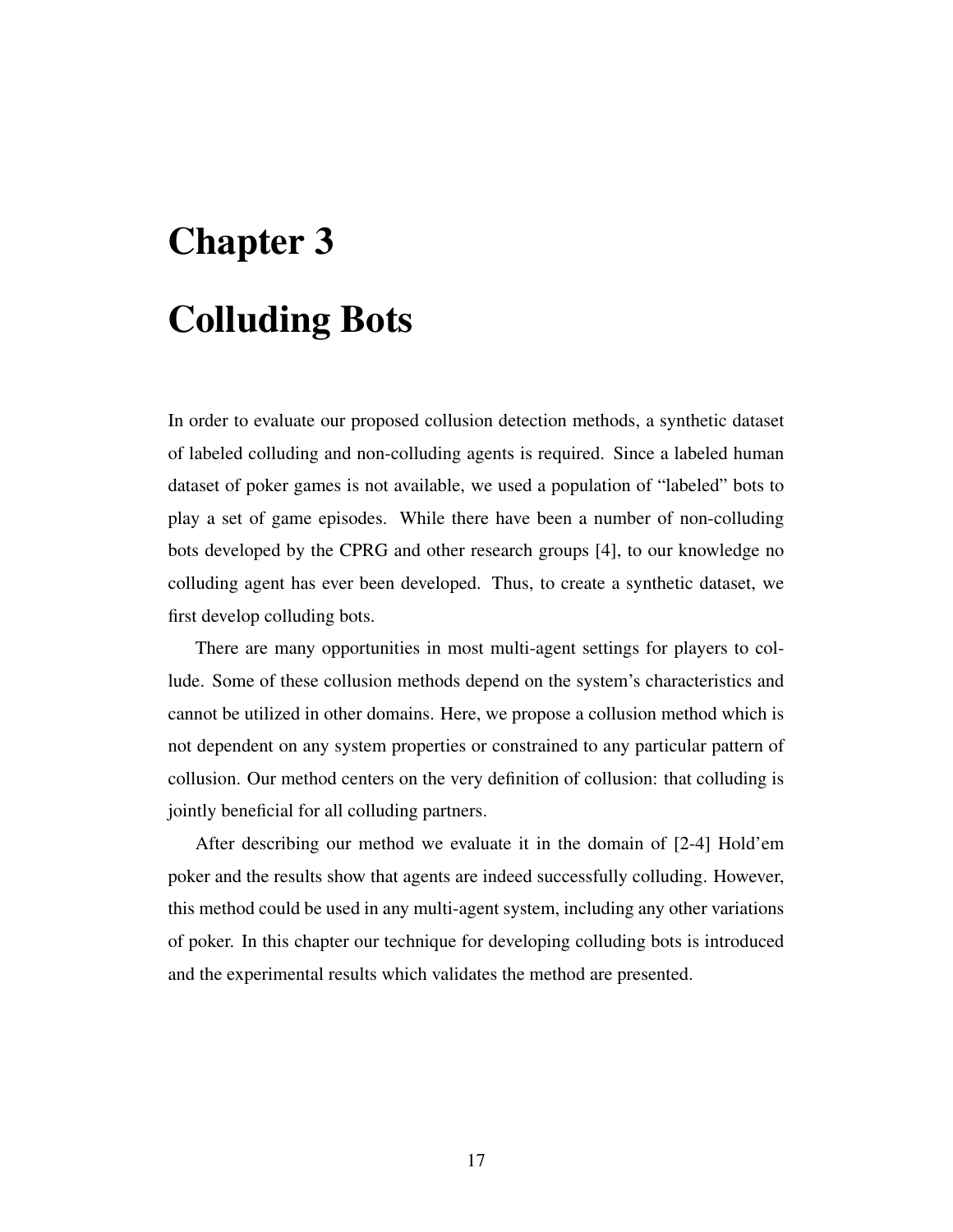## 3.1 Learning to Collude: Modified Utility Function

In a multi-agent system players can collude using various methods. Many of these techniques are domain dependent. That is, colluders take advantage of characteristics of the game to increase their utilities. Other methods utilize the environment to collude. For instance, using an independent communication channel to share private information is one method of colluding in online poker. However, all of these methods have one thing in common: the purpose is to increase the joint utility of the colluders. One way this can be interpreted is that each party involved in collusion partially considers his partner's utility as his own and plays accordingly. For instance, consider two colluding players in poker, one with a weak and one with a strong hand. One example of collusive behaviour would be to gain the pot by raising and re-raising until all non-colluding players with marginal hands fold. After that, the colluder with the weak hand folds to a raise and the colluder with the strong hand gets the pot. This method is known as *active collusion* in which the weak colluder considers the utility of the strong colluder as his own completely [24]. In contrast, if he were to play normally, the best strategy would be to fold at the beginning of the game to avoid a huge loss.

We use a utility function to capture the notion of colluding agents (partially) considering their partner's utility as their own. This is done by modifying the utility function. Once the utility function is altered, we can use any strategy creation method to build the strategies for each position in the modified game. We define the modified utility function for colluding player i who colludes with player j as:

$$
\hat{u}_i(z) = u_i(z) + \lambda u_j(z) \quad \text{for all } z \in Z,
$$

where parameter  $\lambda$  specifies how much a player considers his partner's utility as his own. We then apply the Counterfactual Regret Minimization (CFR) method [16,28] to the modified game to create positional collusive strategies. CFR is used since it has been shown to generate winning computer poker agents for multiplayer games [16]. For each combination of positions in the game, a pair of colluding positional strategies were created. Due to the huge number of game states in poker, we first abstract the game and then develop colluding strategies in the abstracted game. In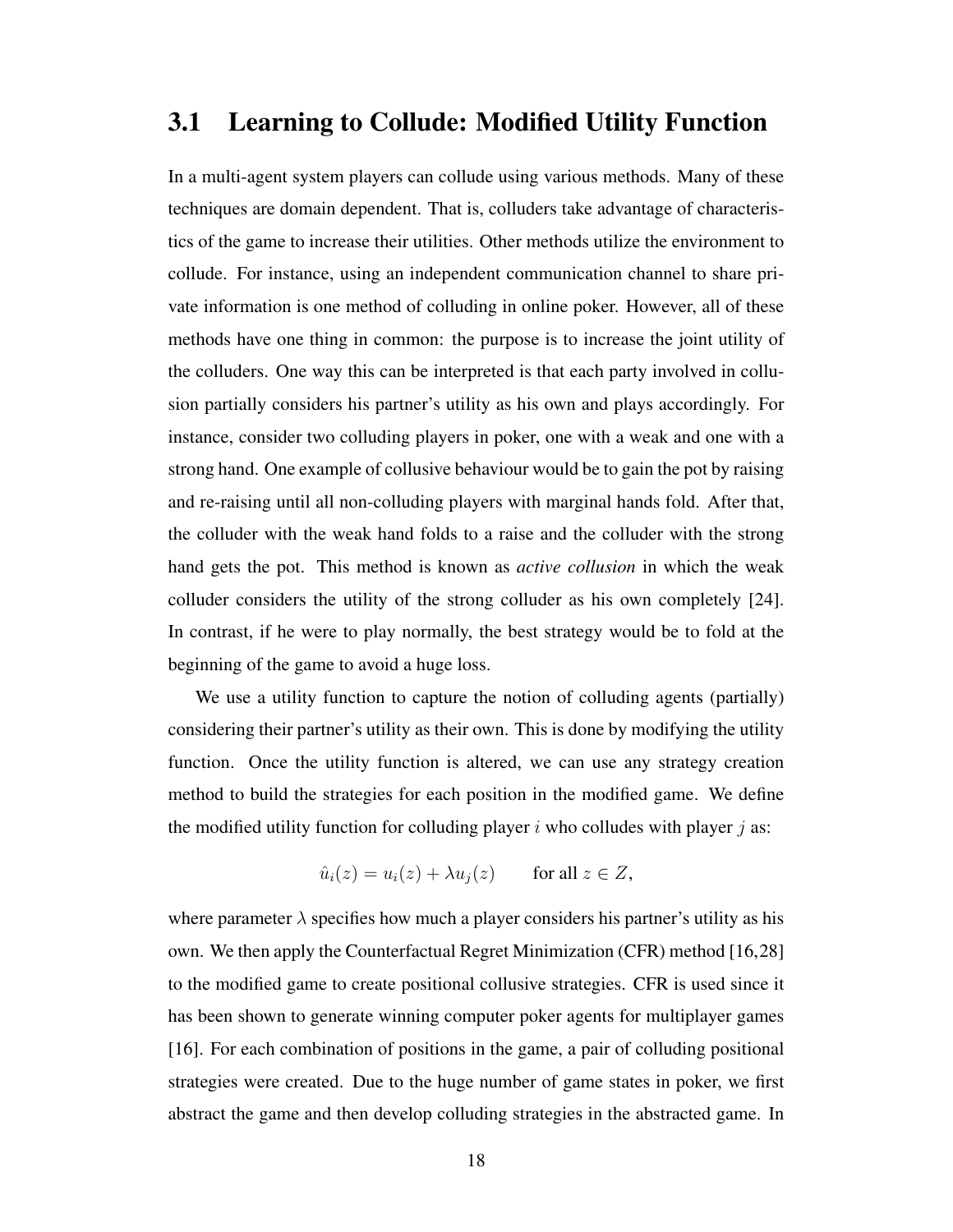general the less abstraction is used, the higher the quality of the created strategy will be in the full game (although some examples of abstraction pathologies in toy poker games exists [22]).

## 3.2 Results and Discussion

To determine which value of  $\lambda$  was most beneficial for the colluders, we ran several sets of experiments. First, positional strategies for different  $\lambda$  values were created for the game of [2-4] Hold'em poker. To ensue the consistency of the developed positional strategies, different random seeds were used when building the strategies using CFR. Once the strategies were created, a set of experiments was ran to verify that players can collude. Each experiment consists of three players, two colluders and one normal player who played one million hands (game episodes) of [2-4] Hold'em poker. The dealer button did not rotate in these game sets since the players are position dependent. Table 3.1 shows the results of this set of games: sixteen matches, each of one million hands. For each value of  $\lambda > 0$ , a one million hand match was played for each of the three different combinations of colluders' and non-colluder's positions. The performance of players is measured in milli-bigblind/game (mbb/g), where milli-big-blind is 0.001 big blind. The name of the players in this table shows the player index followed by its partner in that match. When a player does not have a partner,  $N$  is used to show that it is a normal noncolluding player. For instance, player 1,2 on the first row of the table indicates that player 1 is colluding with player 2 in this match.

We also ran a one-million-hand match in which nobody is colluding (that is when  $\lambda = 0$ ) for the sake of comparison. In this set rotating positional strategies does not provide further information. The results for this match is presented in the last three rows of Table 3.1.

Table 3.1 demonstrates the average winnings of each player during a one-millionhand set. As described in Section 2.4, the utility of a player can be divided into the utility achieved from skill of the player, luck, and the benefit of position. Table 3.1 shows that the player in position three (the last player to act) always has a higher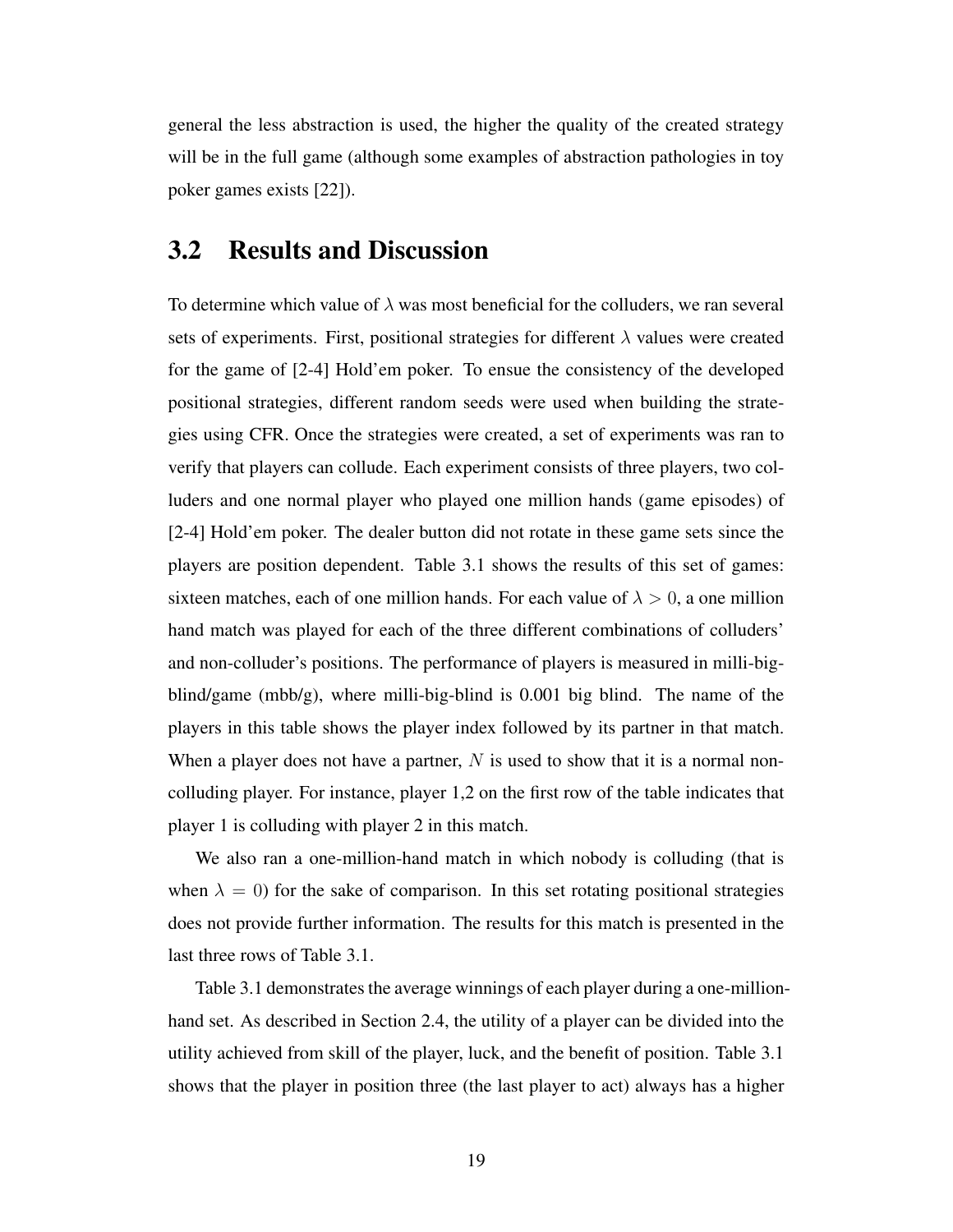| $\lambda$        | Player            | Sample Standard Deviation<br>Mean $(mbb/g)$ |         | *Estimated SD 95% CI |
|------------------|-------------------|---------------------------------------------|---------|----------------------|
|                  | $\overline{1,2}$  | $-93.7215$                                  | 2711.04 | 5.31364              |
|                  | 2,1               | $-177.131$                                  | 2974.27 | 5.82958              |
|                  | 3,N               | 270.852                                     | 2487.06 | 4.87464              |
|                  | $\overline{1,3}$  | $-92.152$                                   | 2742.66 | 5.37561              |
| 0.3              | 2,N               | $-186.153$                                  | 2960.24 | 5.80207              |
|                  | 3,1               | 278.305                                     | 2563.64 | 5.02473              |
|                  | 1, N              | $-96.8015$                                  | 2709.56 | 5.31075              |
|                  | 2,3               | $-179.526$                                  | 2945.62 | 5.77342              |
|                  | 3,2               | 276.327                                     | 2456.56 | 4.81486              |
|                  | $\overline{1,2}$  | $-93.2045$                                  | 2723.4  | 5.33787              |
|                  | 2,1               | $-174.442$                                  | 2989.94 | 5.86029              |
|                  | 3,N               | 267.646                                     | 2484.89 | 4.87039              |
|                  | 1,3               | $-86.3735$                                  | 2779.6  | 5.44801              |
| 0.5              | 2,N               | $-192.334$                                  | 2976.09 | 5.83313              |
|                  | 3,1               | 278.708                                     | 2644.37 | 5.18296              |
|                  | $\overline{1, N}$ | $-104.814$                                  | 2707.04 | 5.3058               |
|                  | 2,3               | $-170.766$                                  | 2912.22 | 5.70796              |
|                  | 3,2               | 275.579                                     | 2386.75 | 4.67802              |
|                  | $\overline{1,2}$  | $-83.2175$                                  | 2823.85 | 5.53474              |
|                  | 2,1               | $-176.58$                                   | 3092.45 | 6.0612               |
|                  | 3,N               | 259.798                                     | 2510.98 | 4.92153              |
|                  | 1,3               | $-298.743$                                  | 4026.31 | 7.89157              |
| 0.9              | 2,N               | $-282.812$                                  | 2995.33 | 5.87085              |
|                  | 3,1               | 581.554                                     | 3793.39 | 7.43504              |
|                  | $\overline{1, N}$ | $-153.058$                                  | 2794.93 | 5.47806              |
|                  | 2,3               | $-88.525$                                   | 2981.18 | 5.84311              |
|                  | 3,2               | 241.583                                     | 2448.42 | 4.79891              |
|                  | 1,2               | $-69.4655$                                  | 2901.35 | 5.68665              |
|                  | 2,1               | $-186.345$                                  | 3153.23 | 6.18032              |
|                  | 3,N               | 255.811                                     | 2528.09 | 4.95505              |
|                  | $\overline{1,3}$  | $-182.321$                                  | 3728.09 | 7.30706              |
| 0.99             | 2,N               | $-259.239$                                  | 3057.01 | 5.99173              |
|                  | 3,1               | 441.561                                     | 3639.56 | 7.13355              |
|                  | $\overline{1, N}$ | $-155.818$                                  | 2812.48 | 5.51246              |
|                  | 2,3               | $-72.5558$                                  | 3077.89 | 6.03267              |
|                  | 3,2               | 228.374                                     | 2576.63 | 5.0501               |
|                  | 1,2               | $-67.7375$                                  | 2908.19 | 5.70005              |
|                  | 2,1               | $-187.542$                                  | 3159.99 | 6.19357              |
|                  | 3,N               | 255.28                                      | 2530.73 | 4.96024              |
|                  | 1,3               | $-175.559$                                  | 3706.38 | 7.26451              |
| 0.999            | 2,N               | $-260.049$                                  | 3060.46 | 5.9985               |
|                  | 3,1               | 435.608                                     | 3626.23 | 7.1074               |
|                  | 1, N              | $-153.228$                                  | 2815.2  | 5.5178               |
|                  | 2,3               | $-71.6845$                                  | 3079.1  | 6.03503              |
|                  | 3,2               | 224.913                                     | 2573.54 | 5.04414              |
|                  | $\overline{1, N}$ | $-94.722$                                   | 2707.84 | 5.30737              |
| $\boldsymbol{0}$ | 2,N               | $-181.684$                                  | 2956.63 | 5.79499              |
|                  | 3,N               | 276.406                                     | 2491.3  | 4.88295              |

Table 3.1: Performance of Players for a set of matches with different lambda values. (∗ Estimated Standard Deviation for a 95% Confidence Interval.)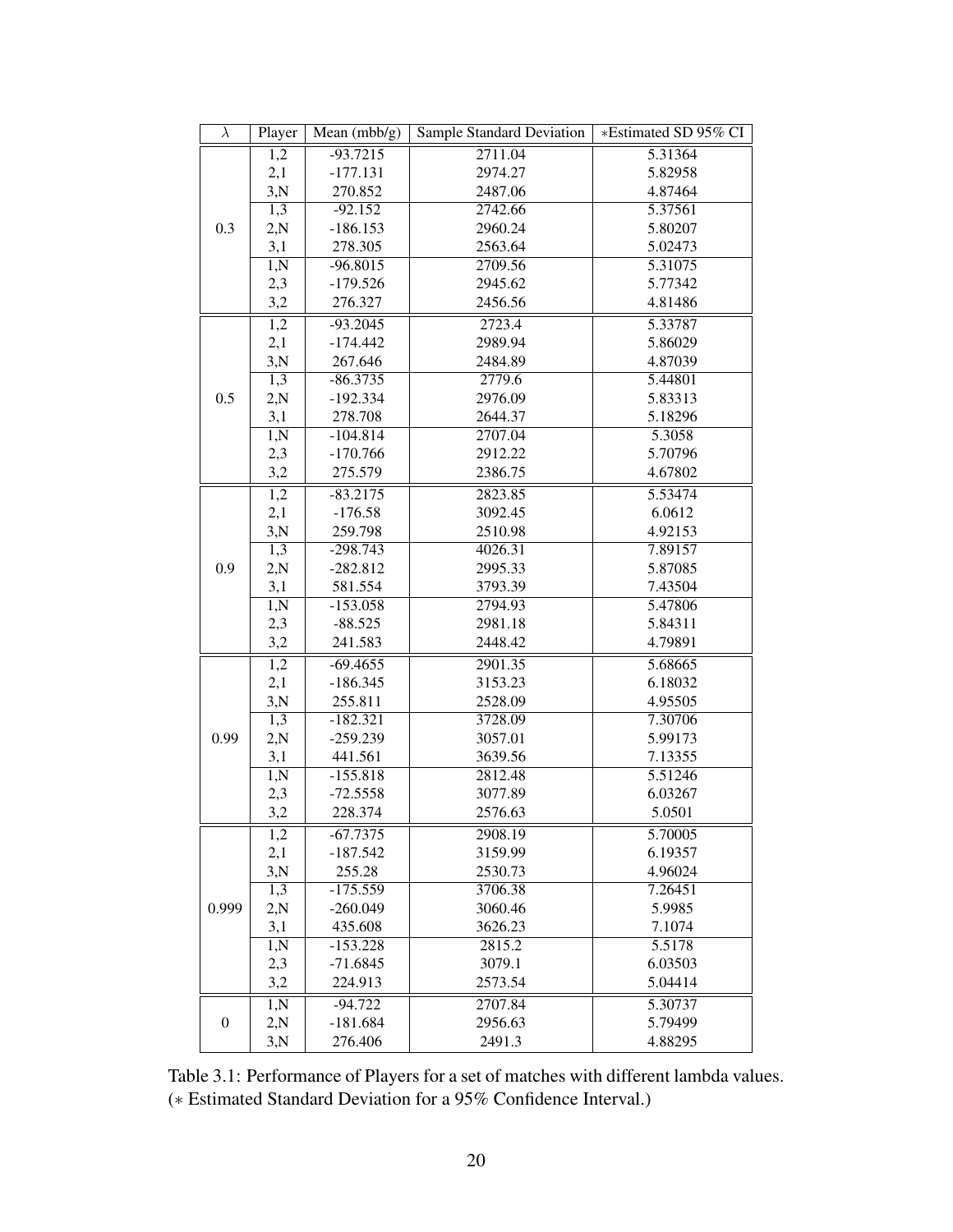value in comparison to positions one and two. This reveals the effect of position on the utility of a player. Remarkably, the player in position three wins the most even when the other two players are colluding against him. However, collusion helps players in positions one and two to lose less than when they are not colluding. A summary of the colluders' average winnings when in the different seats is presented in Table 3.2. These results reveals that the most beneficial collusion occurs when players are in positions one and three.

| $\lambda$ |             | Colluders' Average Wining for Positions: | Average Colluders' |                      |
|-----------|-------------|------------------------------------------|--------------------|----------------------|
|           | 1 & 2       | 1 & 3                                    | 2 & 3              | Wining with Rotation |
| $\Omega$  | $-276.406$  | 181.684                                  | 94.722             | 0.00000              |
| 0.3       | $-270.8525$ | 186.153                                  | 96.801             | 4.03383              |
| 0.5       | $-267.6465$ | 192.3345                                 | 104.813            | 9.83367              |
| 0.9       | $-259.7975$ | 282.811                                  | 153.058            | 58.69050             |
| 0.99      | $-255.8105$ | 259.24                                   | 155.8182           | 53.08257             |
| 0.999     | $-255.2795$ | 260.049                                  | 153.2285           | 52.66600             |

Table 3.2: Summary of colluders' average winnings for different positions.

The last column of Table 3.2 shows the average winnings of a pair of colluding agents playing one-million-hand matches of [2-4] Hold'em poker with different  $\lambda$ values. Two colluding agents and one non-colluding agent were created by combining positional strategies. In these games, the dealer button rotates so that all of the players have equal utility gained from their position in the game. These experiments along with our previous results for positional strategies demonstrates that collusion is more beneficial when the  $\lambda$  value is higher. However, the colluders must have a preference for their own utility versus their partners' when all non-colluding players fold. In such cases, setting  $\lambda$  equal or very close to one would result in the colluding players acting randomly. This is shown in Table 3.2, specifically when we compare the average collusion values for  $\lambda = 0.9$  and  $\lambda = 0.999$ . Therefore,  $\lambda$ must be set such that colluders can differentiate between their own utility and their partners' to ensure that they behave believably when the money transitions will be between members of the colluding pair.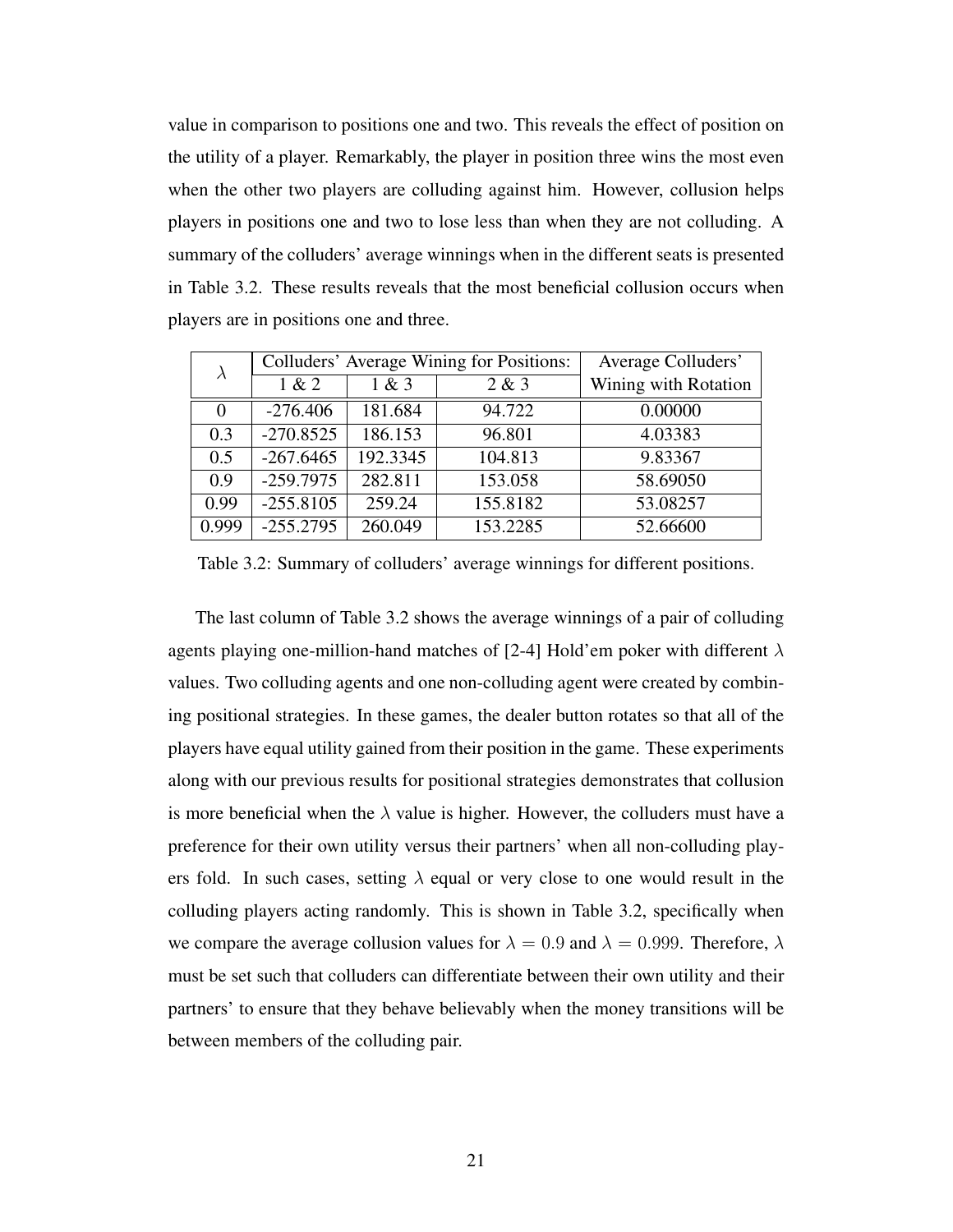# Chapter 4 Collusion Tables

In an extensive form game, every action that a player takes has the potential to affect not only on his own utility but also on the utility of all the other players in the game. As each strategy is a distribution over actions and differs from other strategies by the actions it chooses during a game, every strategy also affects the utility of players differently. Collusive strategies not only have an effect on the utility of all players in the game, but since they aim to increase the joint utility of colluders, they explicitly affect the utility of colluders in a manner different from other strategies.

Our idea for detecting collusion takes advantage of this difference. The main component of our approach is called a *collusion table*, which is a data structure that aims to capture the effect of players on the utility of other players. Using collusion tables, one can investigate if colluding and non-colluding strategies affect players utilities differently.

In this chapter, the semantics of a collusion table is described, followed by some examples of collusion tables. A method for creating entries in a collusion table based on a given value function is introduced. Finally, different scoring methods are presented for detecting unusual behaviours that might be signs of collusion using a collusion table.

### 4.1 Semantics

A *collusion table* is a data structure that is designed to capture the effect of each player's actions on all the players' utilities in a game episode. Each element  $C_q(i, j)$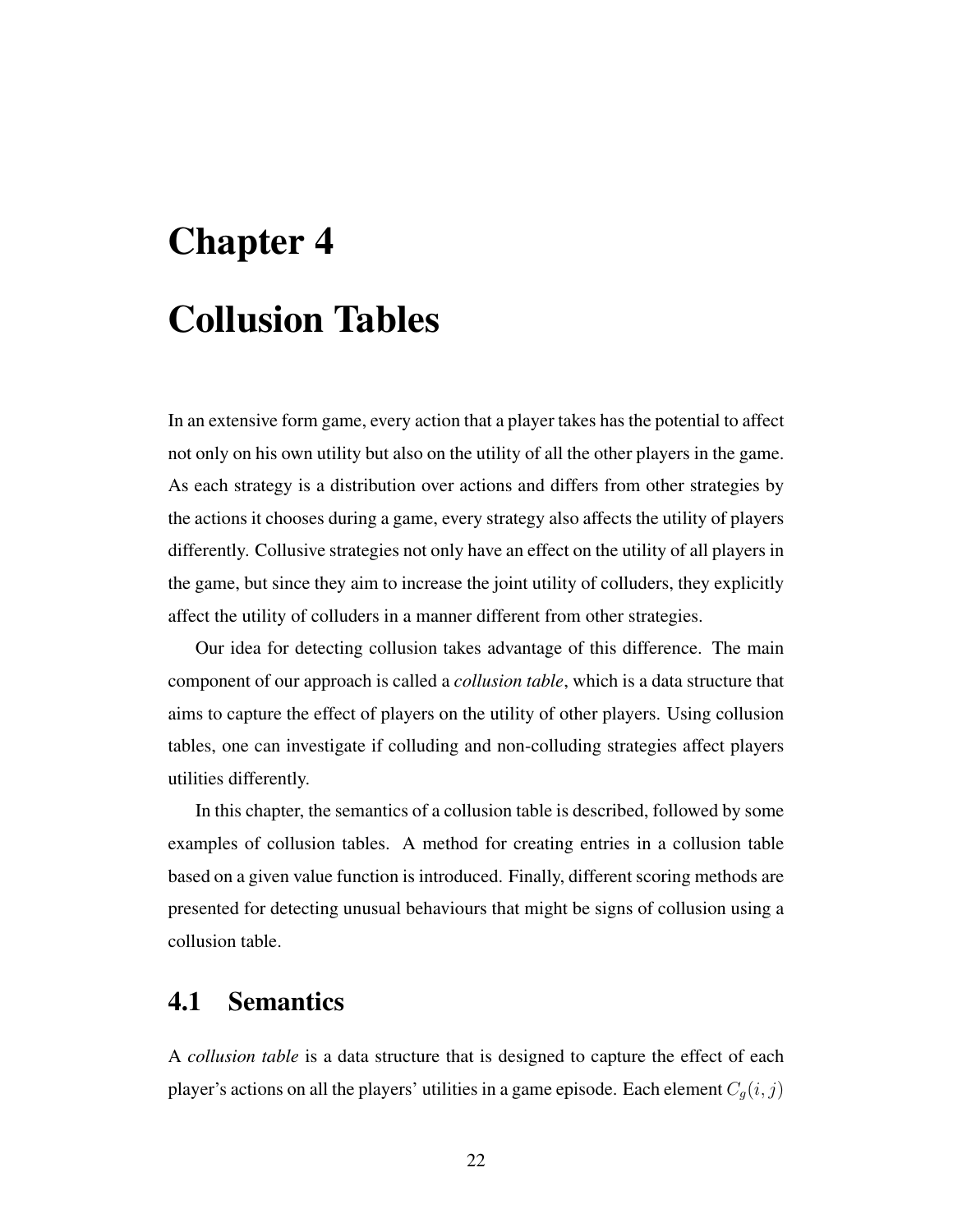of a collusion table is called a *collusion value* and is meant to represent the effect of column player j's actions on the utility of row player i, during game episode g. If  $C_g(i, j)$  is positive, it shows that player j benefited player i by his decision making during game episode g while a negative value for  $C_g(i, j)$  indicates that player j's actions during g decreased player i's utility. Table 4.1 shows an example of a collusion table for four players. In this table, the third column represents the effect of player 3's actions on the utility of all players during the game.  $C_g(1,3)$ is equal to 5 which means that player 3's actions favor the utility of player 1 while  $C<sub>g</sub>(4,3) = -3$  reveals that actions taken by player 3 had a negative impact on player 4's utility by 3 units.

Collusion values in a collusion table must satisfy the following two properties:

- The sum of the collusion values in each column of a collusion table must sum up to zero. This demonstrates that a player's actions may increase or decrease the utility of all the players but its overall effect must sum up to zero.
- The sum of the collusion values in each row of a collusion table represents the expected money that the row player can gain.

One can also define a collusion table for a dataset of game episodes D. Every player who participates in at least one game episode of the games in  $D$  has a row and a column in this collusion table. Then, a collusion table will be generated for each game episode  $g \in D$  and all  $C_g(i, j)$  values will be computed (which will be discussed in the next section). Finally,  $C_D(i, j)$  will be computed using  $C_g(i, j)$ values for all game episodes  $g$ , in which both players  $i$  and  $j$  participated using the following formula:

$$
C_D(i,j) = \frac{1}{|G|} \sum_{g \in G} C_g(i,j) \qquad \text{where} \qquad G = \{g \in D | i, j \in g\} \quad (4.1)
$$

## 4.2 Design of Collusion Tables

To build the collusion tables as described in the previous section, one must have a method for generating collusion values from game episodes. Our method focuses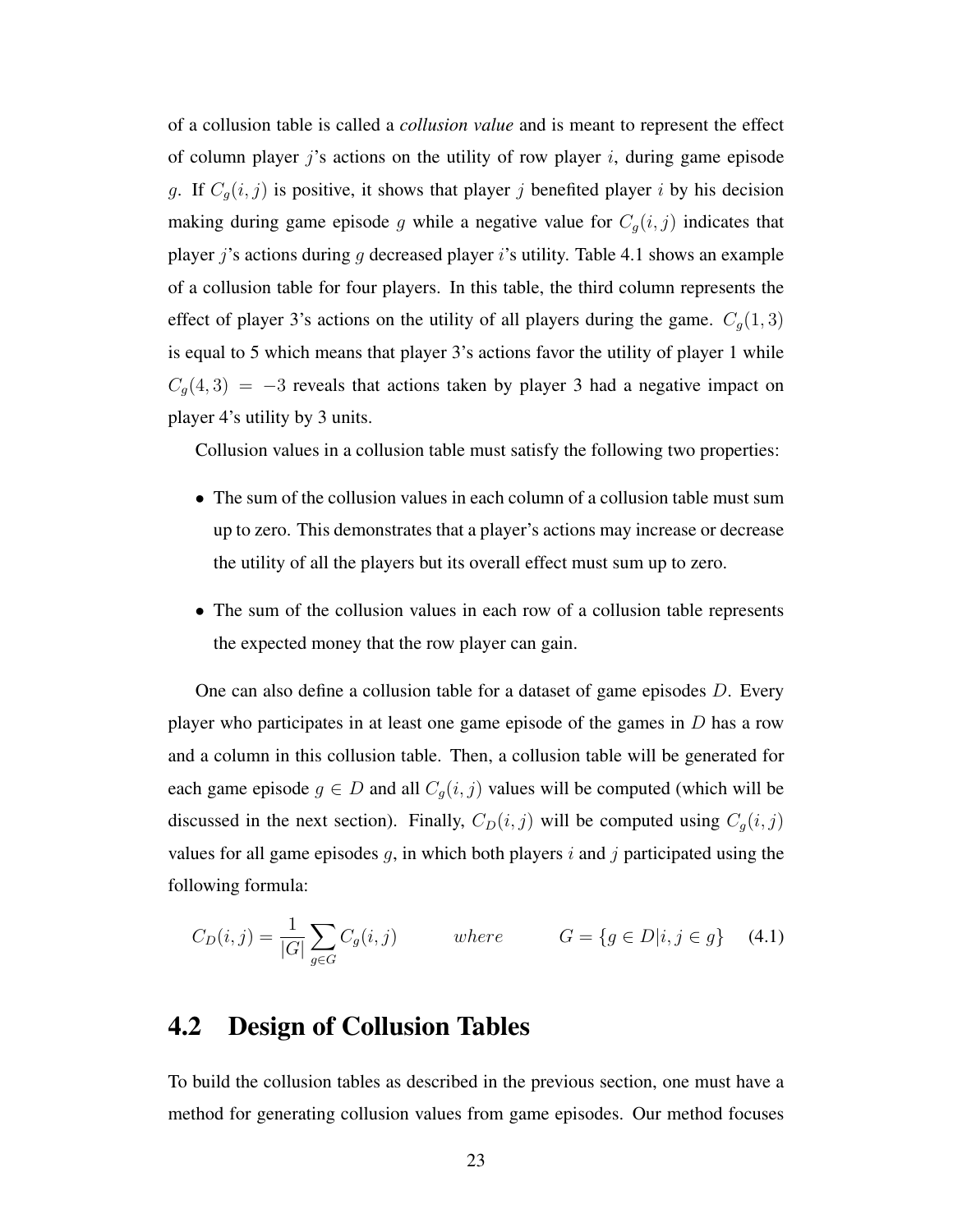| Collusion | Player 1 |    | Player $2 \mid$ Player 3 | Player 4 |
|-----------|----------|----|--------------------------|----------|
| Table     |          |    |                          |          |
| Player 1  | -3       |    |                          |          |
| Player 2  |          | -3 |                          |          |
| Player 3  |          |    |                          |          |
| Player 4  |          |    |                          |          |

Table 4.1: An example of a collusion table

on the change of the game value between two consecutive states for each player during a game episode. We assume that we are given a real-valued function for each agent i on histories  $V_i : H \mapsto \mathbb{R}$ . We will later describe sources for this value function. Then, given a game episode  $g$ , the contribution of agent  $j$  to the utility of agent i on a terminal history  $z_g$  is defined as:

$$
C_g(i,j) = \sum_{\substack{ha \sqsubseteq z_g \\ p(h)=j}} V_i(ha) - V_i(h)
$$
\n(4.2)

Similarly, the impact of luck on agent *i*'s performance is as follows:

$$
L_g(i) = \sum_{\substack{ha \sqsubseteq z_g \\ p(h) = c}} V_i(ha) - V_{i}(h)
$$
\n(4.3)

As described in Section 2.4, a player's utility can be divided into skill, luck and position. Based on the definition of  $C_g(i, j)$  we have:

$$
S_g(i) = \sum_{j \in P_g} C_g(i, j) \tag{4.4}
$$

where, instead of the player's skill,  $S_g(i)$  now indicates the sum effect of all the players' behaviours on player is utility. The expected utility of player  $i$  in history  $z_g$  is now as follows:

$$
u_g(i) = \left[\sum_{j \in P_g} C_g(i,j)\right] + L_g(i) + \text{Pos}_g(\phi_g(i))\tag{4.5}
$$

Using  $C_g(i, j)$  values, we build collusion tables and ignore the effect of luck and position on the utility of players for this study of collusion since a player's only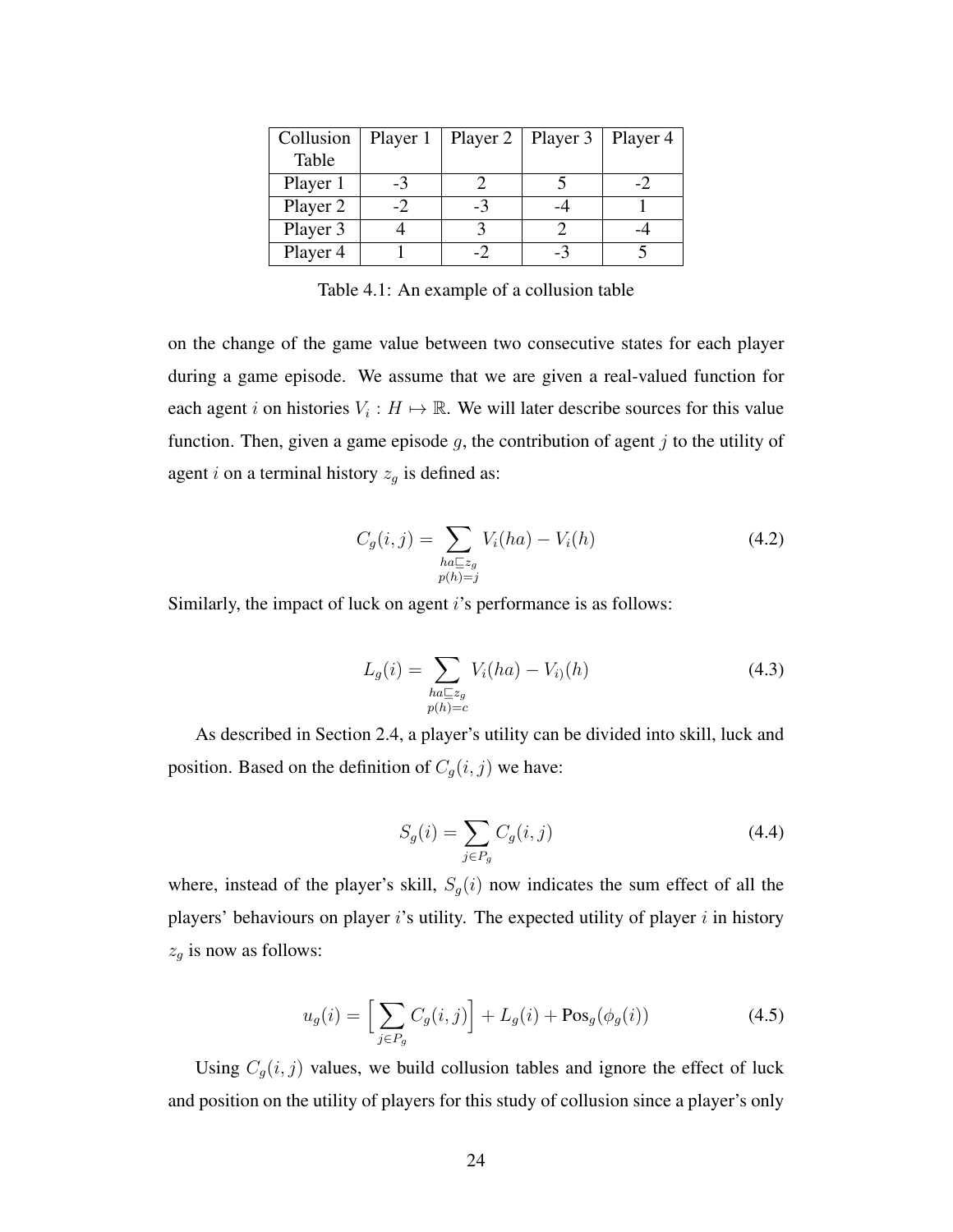

Figure 4.1: Example of a game episode and the value function for each state. Chance nodes are shown as triangles. In the sequence of actions / represents actions which are taken by chance.

means of colluding is their actions and they cannot use the effect of luck or position for profit. Figure 4.1 shows an example of a poker game tree. In this tree, a game episode is traced in which player 2 folded as his first action and left the game. Player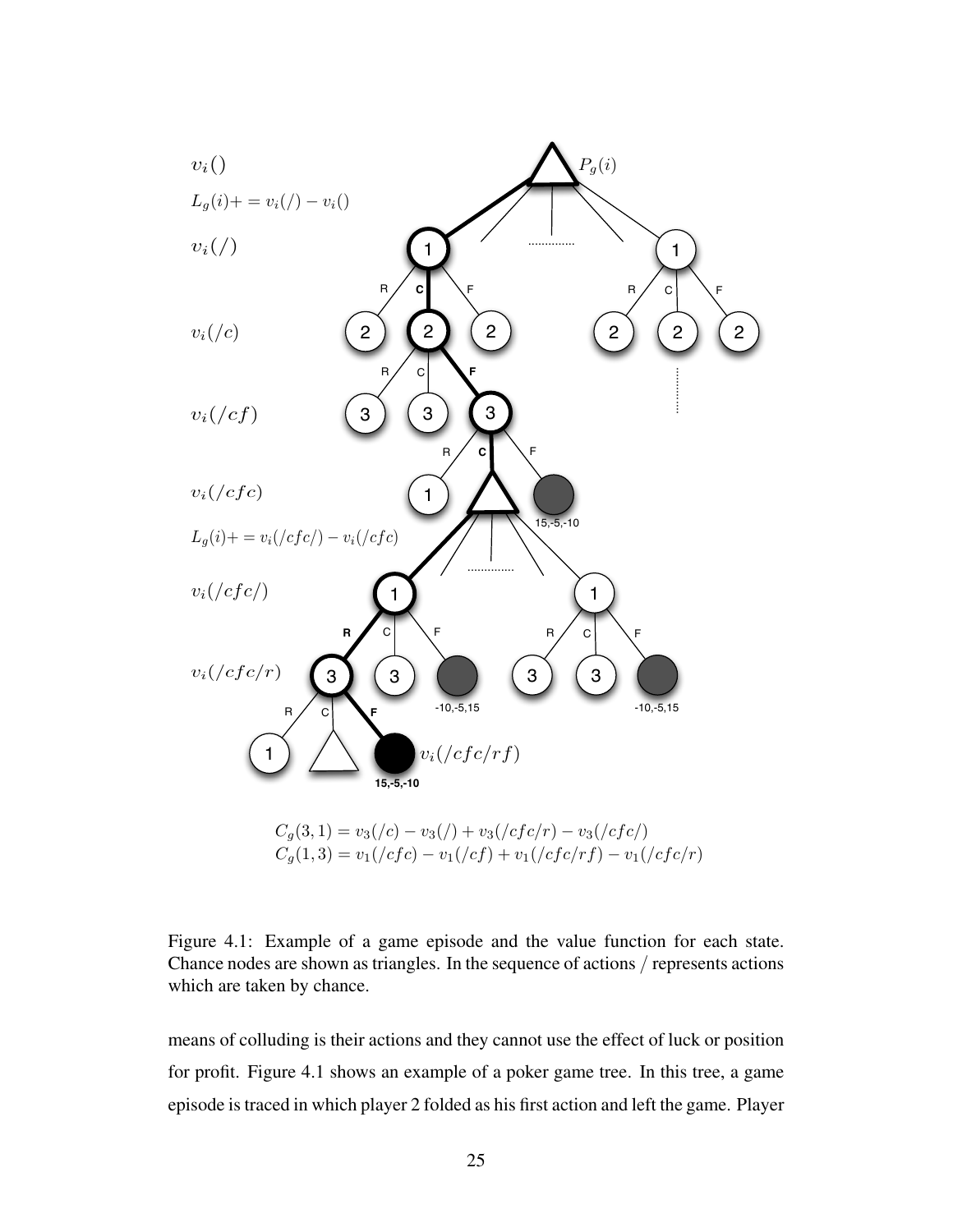1 and 3 played until the flop cards are revealed (that is after the second chance node which is shown as a triangle). In this example the value of small blind is 5 and big blind is 10. We denote the players actions as *f* (*fold*), *c* (*check* or *call*), and *r* (*bet* or *raise*). Figure 4.1 shows how the value of luck and the collusion values are computed during a game episode. The effect of player 1 on player 3's utility and the effect of player 3 on player 1's utility are computed as two instances.

### 4.3 Collusion Scores

Assuming that we have a collusion table which accurately reflects the influence of the agents on each other, we now focus on the problem of determining the degree of collusion exhibited by a pair of players in a collusion table. To do this, we introduce *collusion scores*, the functions  $\theta$  from pairs of players to real numbers, where the higher a score is, the greater degree of collusion exhibited by the pair.

Collusion scores evaluate collusion tables for any suspicious patterns which might be a sign of collusion. For this step, we propose different functions  $\theta$  that give scores to each pair of players in accordance with the degree of collusion illustrated by that pair.

Total Impact Score. This scoring function is designed based on the primary objective of colluding players: to increase their joint utility. Hence if two players are colluding during a game episode, their actions specifically affect their joint utility. The Total Impact score computes the total effect of the alleged colluders behaviour on their utility during a game episode  $q$ . It is formulated as:

$$
\vartheta_g^{TI}(a,b) = \sum_{i \in \{a,b\}} \sum_{j \in \{a,b\}} C_g(i,j) \tag{4.6}
$$

In other words, total impact score simply sums up the four values that a pair of players gained in total, due to their own activity.

Marginal Impact Score. When colluding, players differentiate between their opponents and their partners. Therefore, we can expect a gap between a specific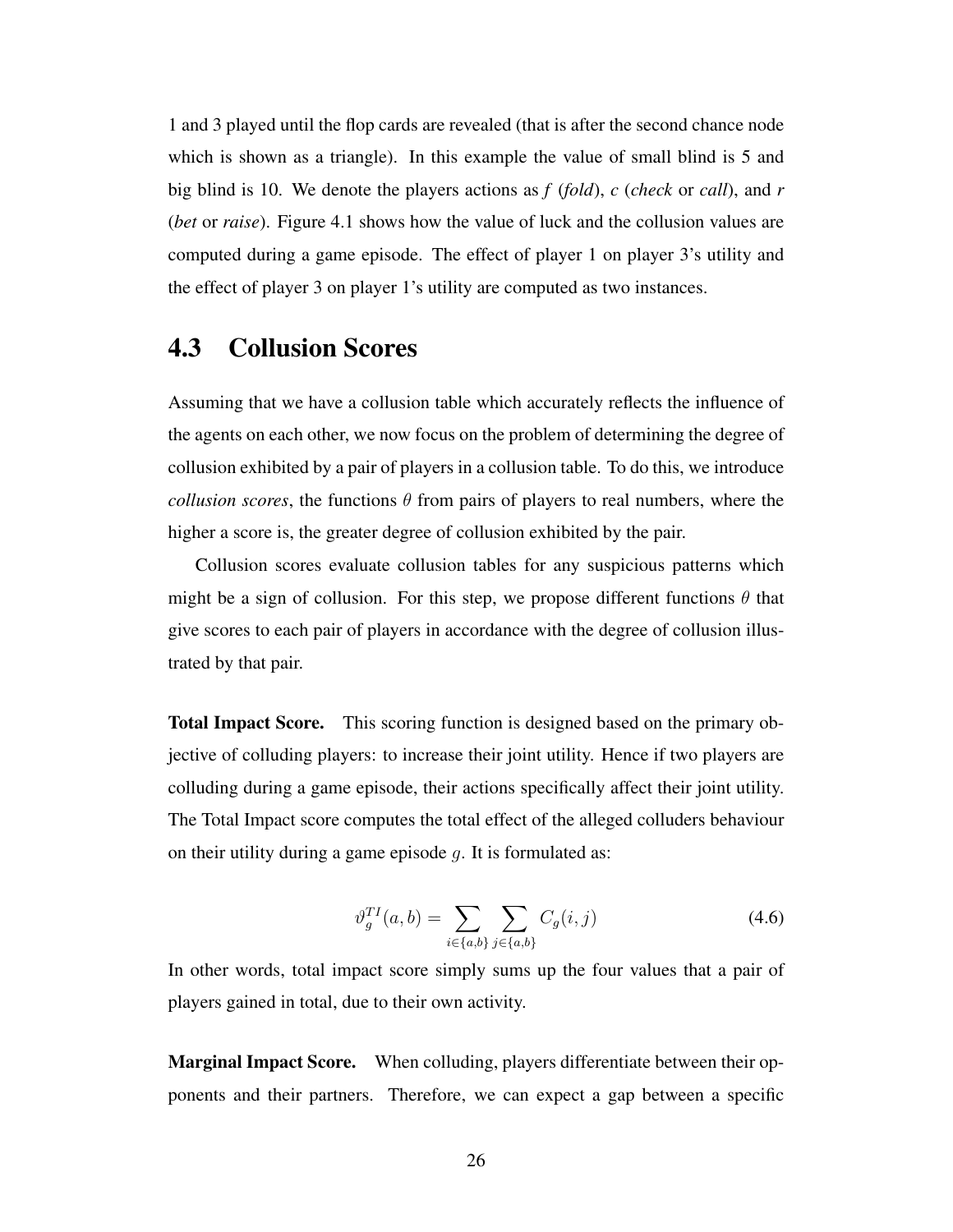player's effect on his partner and the impact he has on his opponents. Marginal Impact score is designed to examine this difference and is computed as follows:

$$
\vartheta_g^{Mal}(a, b) = \left( C_g(b, a) - \frac{1}{|N|-2} \sum_{\substack{i \in P_g \\ i \notin \{a, b\}}} C_g(i, a) \right) + \left( C_g(a, b) - \frac{1}{|N|-2} \sum_{\substack{j \in P_g \\ j \notin \{a, b\}}} C_g(j, b) \right)
$$
\n(4.7)

In the above formula, the first term computes the difference between player  $a$ 's effect on player  $b$  and player  $a$ 's effect on other players in the game on average. The same is computed for player  $b$  in the second term. Hence, the marginal impact score investigates how much a pair of players stands out based on the comparison of their behaviour toward each other and other players in the game episode.

Mutual Impact Score. This function is designed to investigate how much positive utility two players transfer to each other. The idea is that a pair of colluders should gain more mutual utility in comparison to any other pair of players in the game. This function is calculated from a game episode  $g$  collusion table as follows:

$$
\vartheta_g^{Mul}(a, b) = C_g(a, b) + C_g(b, a)
$$
\n(4.8)

Minimum Impact Score. The fourth scoring function is based on the idea that both players must be colluding for collusion to really take place. In this measure, the possibility of collusion is investigated based on a player's individual effect on their partnership rather than the total utility that they gain together (i.e. in total impact score). This function is formulated as:

$$
\vartheta_g^{Mil}(a,b) = \min_{i \in \{a,b\}} \left\{ \sum_{j \in \{a,b\}} C_g(j,i) \right\} \tag{4.9}
$$

For each pair of players, this measure reflects the minimum utility that each partner contributed to their joint utility. In this way, the pair of players with the maximum minimum contribution from both of the partners would be ranked first. Therefore, accidental collusion in which the joint utility increases by just one of the partners would not be ranked highly.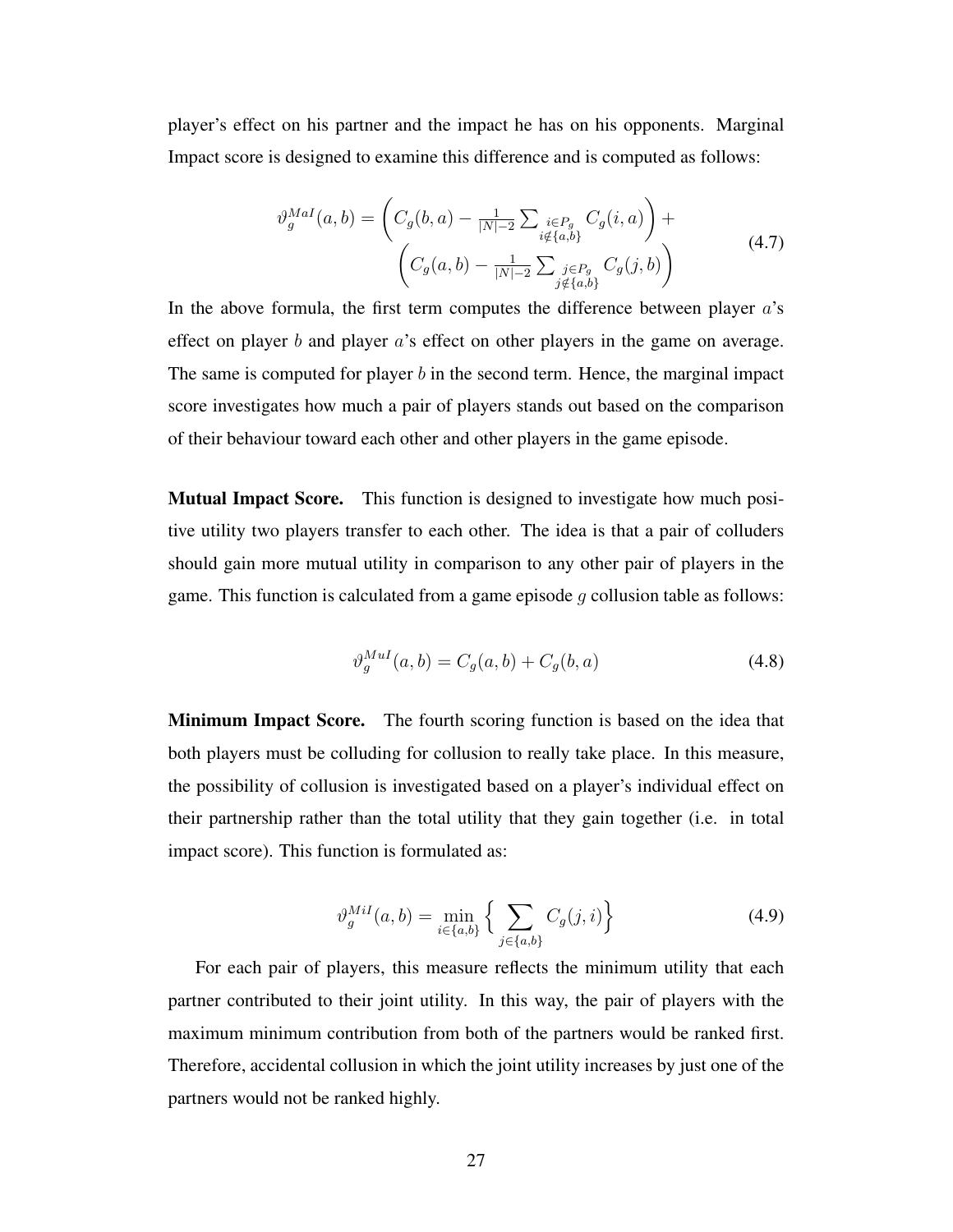|                   | Total  | Marginal | Mutual | Min    | Differential        |
|-------------------|--------|----------|--------|--------|---------------------|
|                   | Impact | Impact   | Impact | Impact | <b>Total Impact</b> |
| Player 1-Player 2 | -6     | $-3$     |        | $-5$   | $-14$               |
| Player 1-Player 3 | 8      | 13       |        |        |                     |
| Player 1-Player 4 |        | $-0.5$   |        | $-2$   | $-7$                |
| Player 2-Player 3 | $-2$   | $-2$     |        | $-2$   | $-10$               |
| Player 2-Player 4 |        | $-0.5$   |        | -5     | $-7$                |
| Player 3-Player 4 |        | $-7$     | $-7$   | -1     |                     |

Table 4.2: Different collusion scores for a sample collusion table shown in Table 4.1.

Differential Score. This scoring method tries to determine the difference between the score of the most suspicious pair and the rest of the pairs of players in the game. This method can be defined using any other measure of collusion as its base score. Here, we use the Total Impact score as the base scoring method. Differential Total Impact score is computed as follows:

$$
\vartheta_g^{DI}(a,b) = \vartheta_g^{TI}(a,b) - \max\left\{\max_{\substack{d \in P_g \\ d \notin \{a,b\}}}\left\{\vartheta_g^{TI}(a,d)\right\}, \max_{\substack{d \in P_g \\ d \notin \{a,b\}}}\left\{\vartheta_g^{TI}(b,d)\right\}\right\}
$$
(4.10)

Using this method, the top value among the base scores stands out and all the rest of the pairs of players' values will be negated. Therefore, this method can be used when there is a need to detect the most suspicious pair of players rather than to order the pairs of agents according to their likeliness of collusion.

Table 4.2 demonstrates the different scoring methods for the collusion table example shown in Table 4.1. Based on all of the measures, player 1 and player 3 have the maximum collusion scores which shows that their behaviour is the most suspicious for collusion. The data structure and measurement methods that were described in this chapter provide the basis for our collusion detection system which is experimentally verified in Chapter 7 .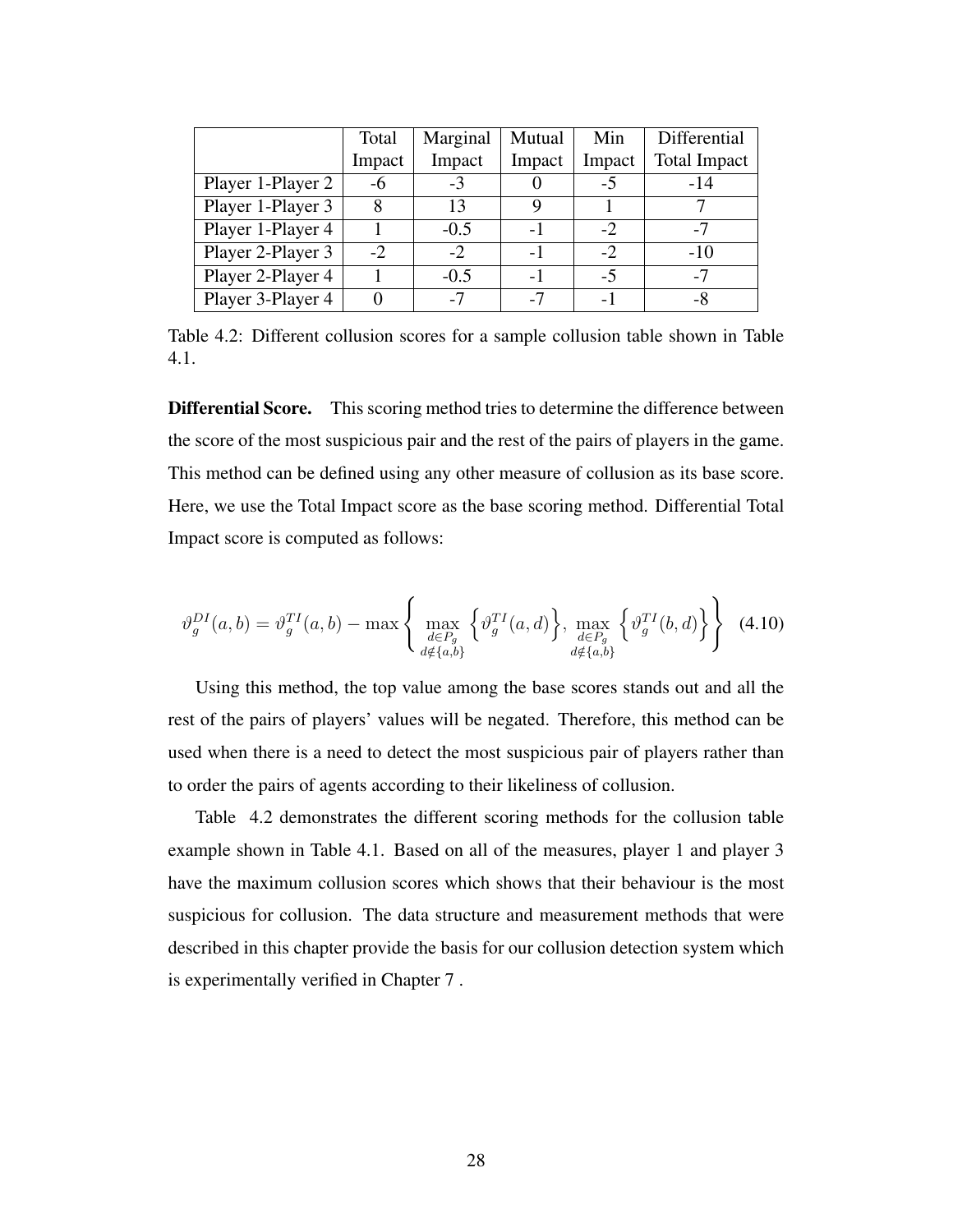## Chapter 5

## Creating Value Functions for Sequential Games

To create collusion tables, a method of determining the value for each agent in every history in the game is needed. This value function will be used to determine the effect of each player's actions on all the players' utilities.

We have already seen the similarity between the underlying methods of the advantage sum estimator described in Chapter 2 and the generation of collusion values in a collusion table. These methods can utilize any given value function. Some advantage sum estimators use a hand crafted domain specific value function (like DIVAT [2]) while others use a learned value function using features of the domain (like MIVAT [23]).

In this chapter, three value functions are introduced: *Always call*, *Purified CFR*, and *PIVAT*. The first two methods take advantage of a base strategy to implicitly define the value function, while the last method learns the value function based on the features of the domain. Note that each of these value functions are learned for each position (player) in the game. Then, a set of value functions is used to evaluate a specific agent in different positions.

## 5.1 Value Functions Based on a Strategy

Any strategy can be used as the basis of defining a value function for a game. The value function then is simply the expected utility gained from any game state for each player if all the players were to use the base strategy to make their decisions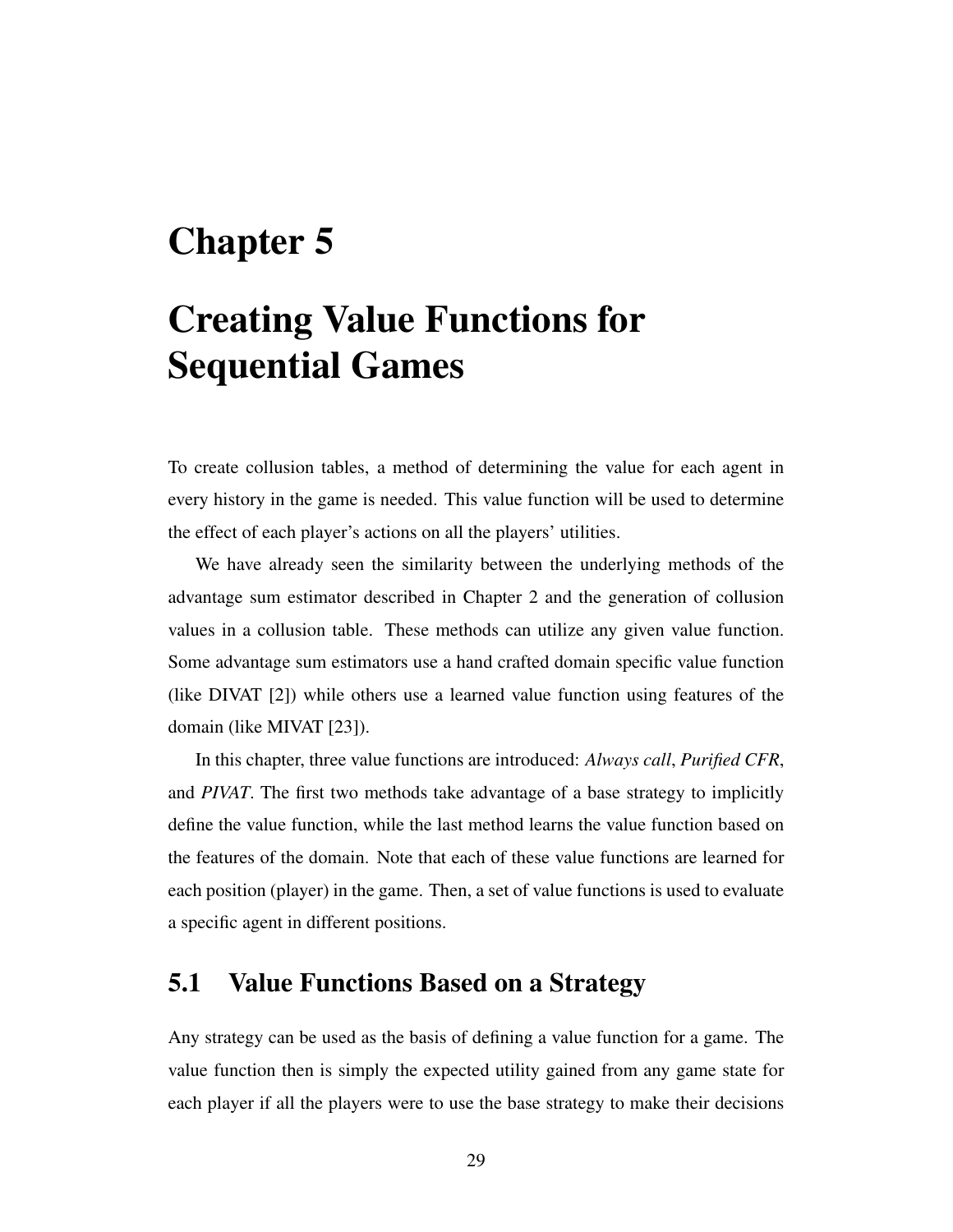during the remainder of the game episode. If a good non-colluding strategy is used as a value function and it reveals that the utility gained by a group of players is unexpectedly high, those players are more likely to be colluding. In this section, two strategies are described that are used in our experiments as a value function. The first one is a very simple strategy while the second one is one of the state of the art strategies that have been shown to have good performance in large extensive form games.

### 5.1.1 Always Call

The first strategy that we utilized to define a value function is called *always call*. This strategy selects the "call" action in all game states and for all players without considering the private or public cards. In order to compute the value of the game in a history for a player  $i$ , it assumes that all the participants would call for the rest of the game. This strategy is naive but has been shown in other domains to yield significant reduction in variance [18].

### 5.1.2 Purified CFR

The second value function used in this work is defined by a strategy that is generated using Counterfactual Regret Minimization method (CFR), a no-regret learning algorithm [16, 28]. In order to increase the speed of evaluation in each game state, we de-randomized the base CFR strategy by deterministically choosing the action assigned the highest probability by the CFR base strategy in each information set, a technique which is introduced by Ganzfried et al. [5]. This value function is named *purified CFR*.

## 5.2 Implementation of Value Functions

The Always call value function was implemented enumerating all the possible outcomes at a chance node. As an example, a small experiment is performed consisting of 3 positional agents which play using identical non-colluding CFR strategies for a set of one million hands. Table 5.1 shows the collusion table for these games, as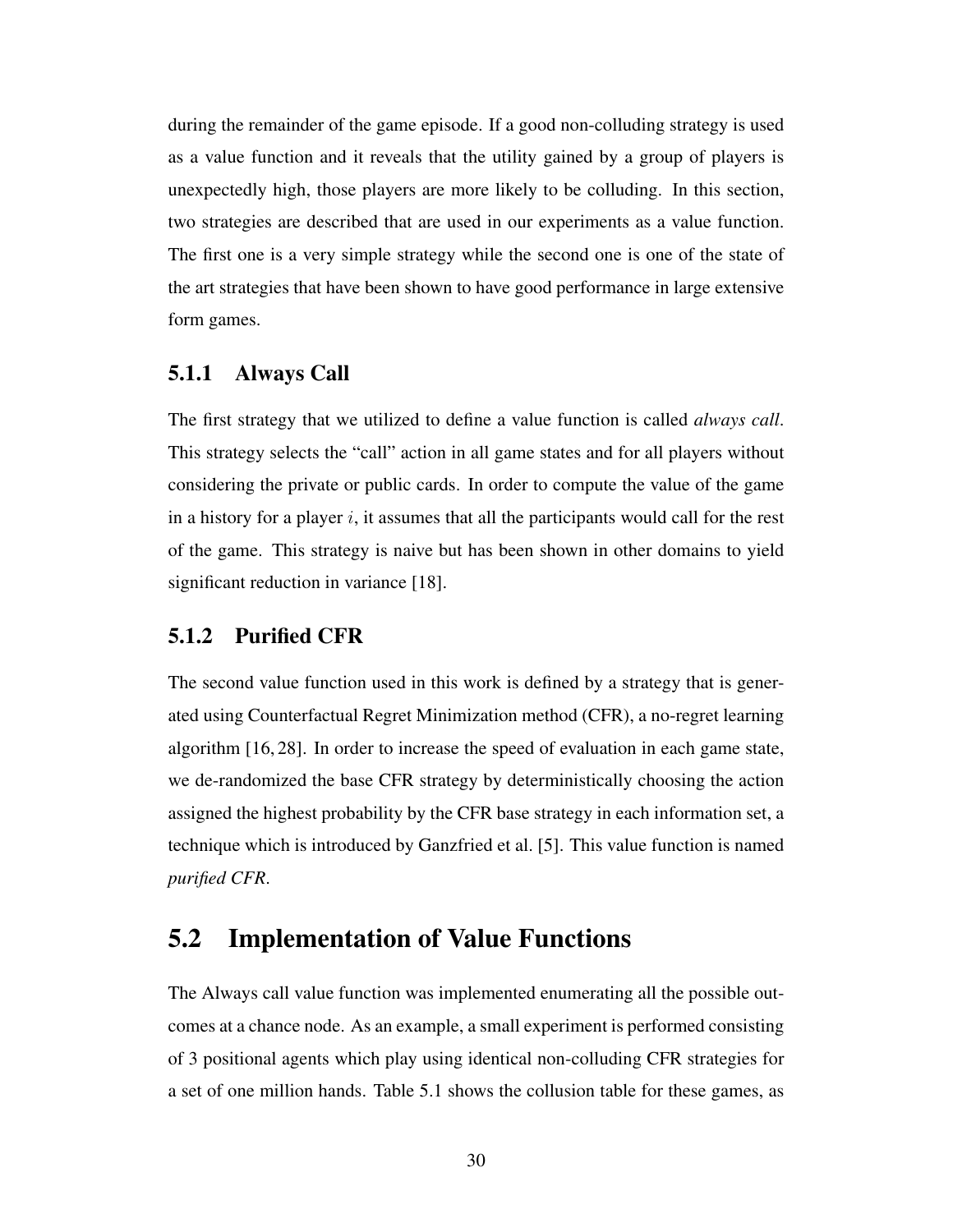|         | Agent 1       | Agent 2       | Agent 3     |
|---------|---------------|---------------|-------------|
| Agent 1 | 332.389024    | $-214.061441$ | -213.230632 |
| Agent 2 | $-243.602725$ | 420.087003    | -358.769791 |
| Agent 3 | -88.786299    | $-206.025562$ | 572,000423  |

Table 5.1: Collusion table for 3 non-colluding positional agents evaluated by always call policy (mbb/g).

|         | Agent 1    | Agent 2     | Agent 3    |
|---------|------------|-------------|------------|
| Agent 1 | $-1.08161$ | $-0.274575$ | 0.443451   |
| Agent 2 | 0.785583   | 0.804984    | 1.06696    |
| Agent 3 | 0.296089   | $-0.530411$ | $-1.51039$ |

Table 5.2: Collusion table for 3 non-colluding positional agents evaluated by determinized CFR policy (mbb/g).

evaluated using the always call defined value function.

We also implemented a simplified version of the Purified CFR value function to speed up the evaluation process. In this implementation, to determine the value of a chance node, only a single chance outcome is sampled, instead of enumerating all outcomes as with the always call value function. We also evaluated another set of one million game episodes using purified CFR. In these games, 3 positional agents played using identical non-colluding CFR strategies. Table 5.2 shows the resulting collusion table for this set of games.

The values in Table 5.1 are rather large, demonstrating that the strategy that players actually used in the game episodes was quite different from the policy used to define the value function. In such a case, the policy would compute an expected value of player i for a history h based on the strategy used as the value function. The player then would take action  $\alpha$  and reach history  $ha$  while the value function assumed that it would choose another action  $a'$  and reaches  $ha'$ . Therefore, the collusion value computed from the values of the game in histories h and ha may become large. On the other hand, Table 5.2 shows much lower values. This is due to the greater degree of similarity between the value function strategy and the strategies used by the players in the game episodes.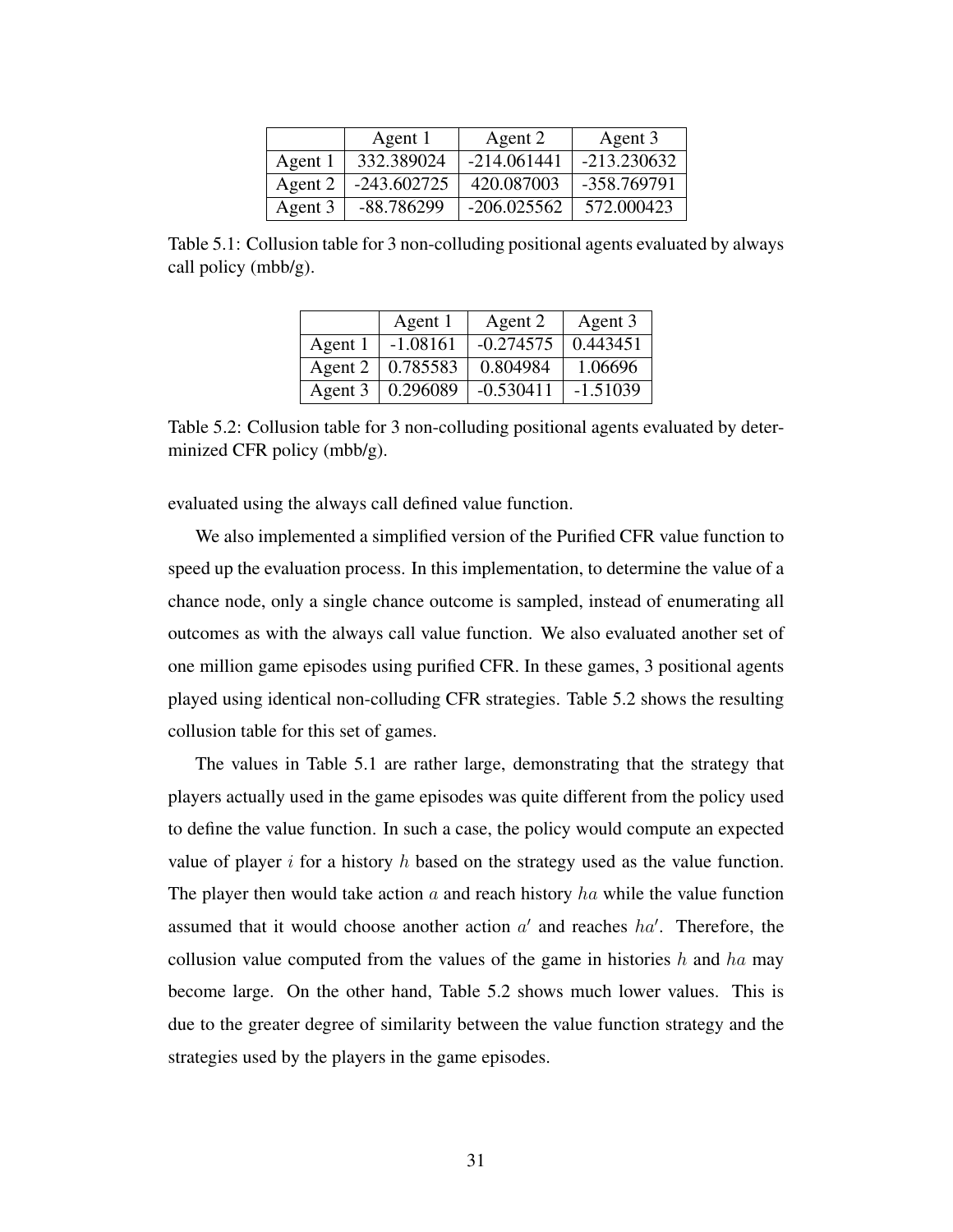### 5.3 PIVAT

The two policies discussed earlier use a base strategy. The quality of evaluation depends on how close the base strategy and the players' strategies are. Therefore, a better method may be to use a dataset of games previously played by agents and learn a value function for that population. Using such a value function improves collusion detection technique since it is tailored to the target population and can also reduce the variance as shown by White and Bowling [23].

The third value function examined in this thesis is called the *PIVAT* value function which learns an estimator of collusion values. This method is based on similar ideas from the DIVAT and MIVAT assessment tools. In this approach, a value function is designed for each player based on a set of features for the game.

#### 5.3.1 Finding the Value Function

The main goal for the PIVAT value function is to minimize the variance of collusion values so as to better estimate the effect of players' actions on the utilities of all players. Assume we are given a value function  $V_i : H \mapsto \mathbb{R}$  for each player i. We first reformulate the impact of player  $j$ 's actions on player  $i$ 's utility during game episode g as:

$$
C_g(i,j) = \mathbf{1} \left[ P_{-1}(z_g) = j \right] \left( u_i(z_g) - V_i(z_g) \right) + \sum_{\substack{ha \sqsubseteq z_g \\ P(h) = j}} V_i(ha) - V_i(h) \tag{5.1}
$$

in which  $P_{-1}(z_g)$  indicates the player who made the last move before the game reached terminal history z. In this formula, the indicator function  $(1 [P_{-1}(z_g) = j])$ is equal to 1 when the last player was player j, otherwise it equals 0.

Note that the variance of collusion values will depend on the strategies which players use in the game episodes. Our goal is to learn a better value function using the past interactions of players. Therefore, to estimate the variance, some samples of game episodes  $G = \{g_1, g_2, \dots, g_T\}$  are utilized. Our objective is then to solve the following optimization problem given a dataset of game episodes  $G$ :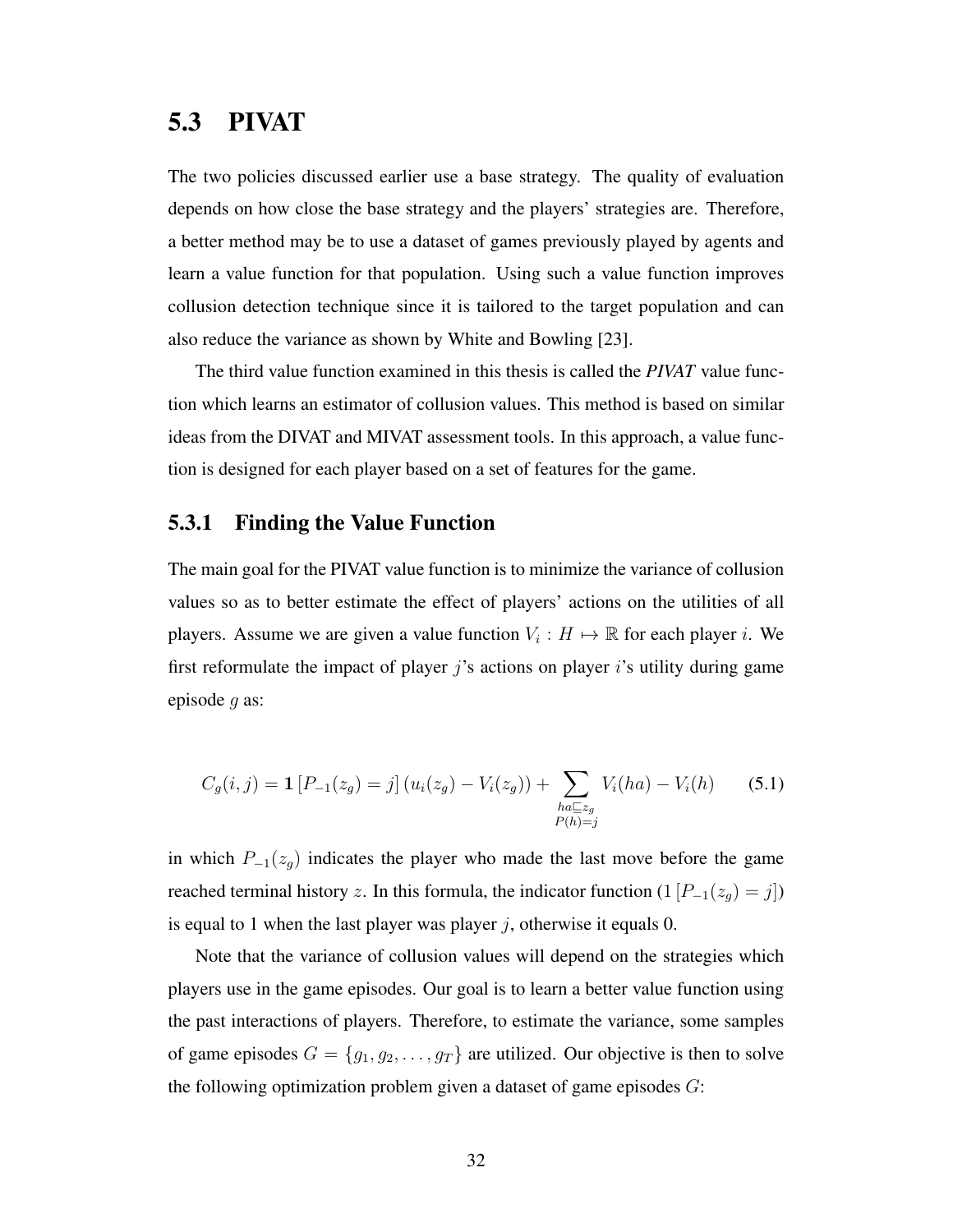$$
\min_{V_i \in \mathbb{V}_i} \sum_{j \in N} \text{Var}(C_G(i,j)) \tag{5.2}
$$

where  $\mathbb{V}_i$  is the class of all value functions we are considering. The variance of a collusion value in a game episode  $q$  can be written as:

$$
\text{Var}(C_G(i,j)) = \mathbb{E}_{g \sim G} \left[ (C_G(i,j) - \bar{C}(i,j))^2 \right] \n\approx \frac{1}{T} \sum_{t=1}^T \left[ \left( C_{g_t}(i,j) - \frac{1}{T} \sum_{t'=1}^T C_{g_{t'}}(i,j) \right)^2 \right]
$$
\n(5.3)

To ensure that the estimator using this value function satisfies the properties of a collusion table, the zero-luck constraint must be satisfied. Thus means that  $E[L_{V_j}|\sigma] = 0$ . This constraint is equivalent to requiring that for each player, the value of a state right before chance is to act must be equal to the expected value of the states right after the chance node. If this constraint is satisfied, the expected money gained by a player i will be equal to the sum effect of all the players' behaviour on player is utility. As explained in Chapter 2, in order to satisfy this constraint, we define the value of a chance node as follows:

$$
V_i(h \ s.t. \ P(h) = c) = \sum_{a \in A(h)} \sigma_c(a|h) V_i(ha) \tag{5.4}
$$

This guarantees that the value function will be unbiased.

#### 5.3.2 Linear Value Functions

We focus on the class of linear value functions, since we want the optimization to be tractable. Define a feature mapping  $\lambda : H \mapsto \mathbb{R}^n$  which maps histories to a vector of  $n$  real-valued features. We then consider value functions which are a linear combination of these features:

$$
V_i(h) = \theta_i^T \lambda(h)
$$

for some  $\theta_i \in \mathbb{R}^n$ . We can now rewrite the definition of collusion values using the new value function.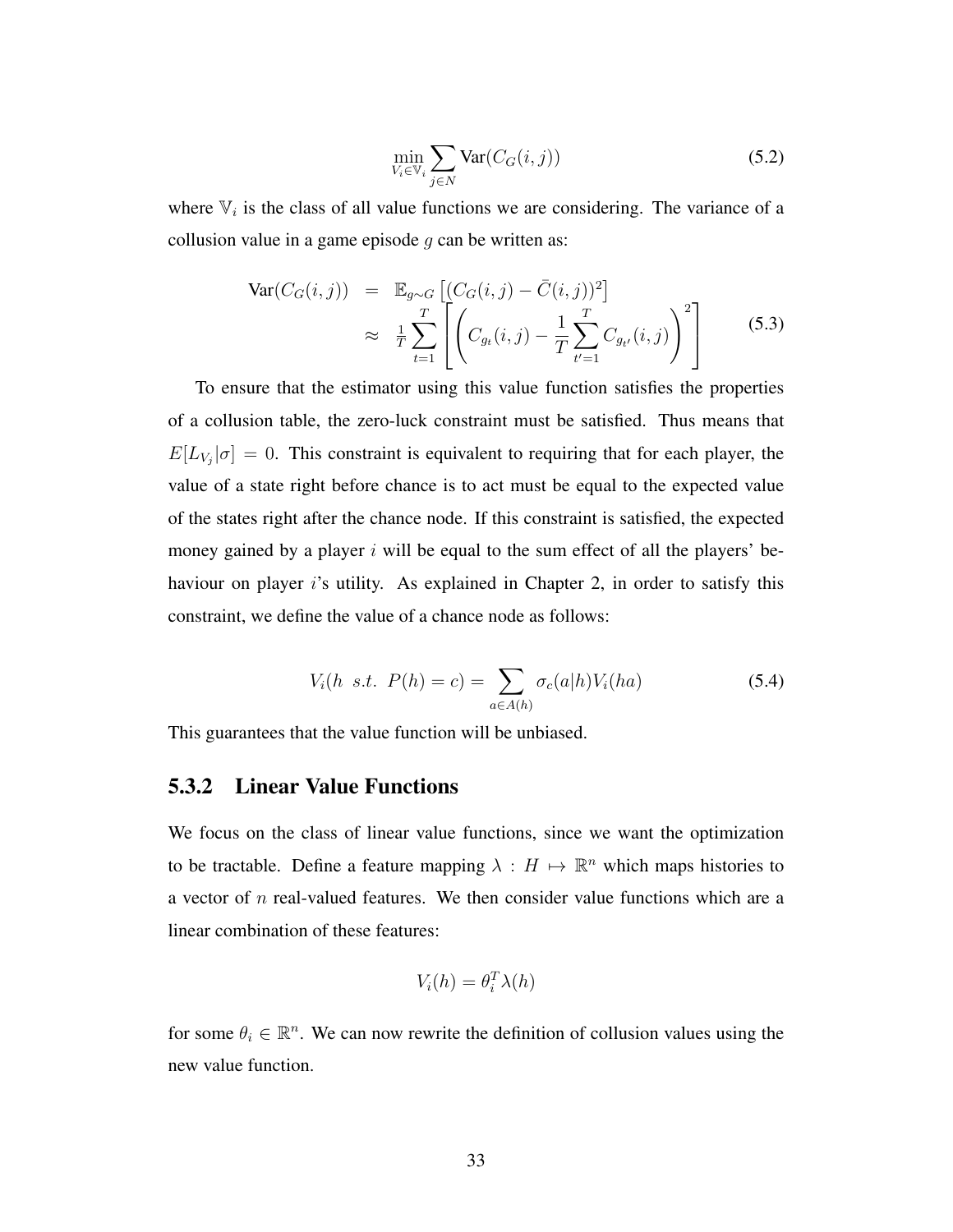$$
C_g(i,j) = \mathbf{1}\left[P_{-1}(z_g) = j\right]\left(u_i(z_g) - \theta_i^T \lambda(z)\right) + \theta_i^T \left(\sum_{\substack{ha \sqsubseteq z \\ P(h)=j}} \lambda(ha) - \lambda(h)\right)
$$
(5.5)

additionally, the zero-luck constraint can be rewritten as:

$$
\lambda(h) = \sum_{a} \sigma_c(a|h)\lambda(ha)
$$

### 5.3.3 Linear Optimization Objective

In this section, the full optimization objective function is written out and then simplified. Given a dataset of game episodes  $G = \{g_1, g_2, \dots, g_t\}$  and for each player  $i \in N$ , our goal is:

$$
\begin{split}\n\text{Minimize:} \sum_{\theta_i \in \mathbb{R}^n} \left\{ \frac{1}{|G|} \sum_{g \in G} \left[ \theta_i^T \left( \sum_{ha \subseteq z_g} \lambda(ha) - \lambda(h) \right) \right. \\
&+ \mathbf{1} [P_{-1}(z_g) = j] \left( u_i(z_g) - \theta_i^T \lambda(z_g) \right) \\
&- \frac{1}{|G|} \sum_{g' \in G} \left[ \theta_i^T \left( \sum_{ha \subseteq z_{g'}} \lambda(ha) - \lambda(h) \right) \right. \\
&+ \mathbf{1} [P_{-1}(z_{g'}) = j] \left( u_i(z_{g'}) - \theta_i^T \lambda(z_{g'}) \right) \right]^2 \right\} \quad (5.6)\n\end{split}
$$

This expression can be simplified as follows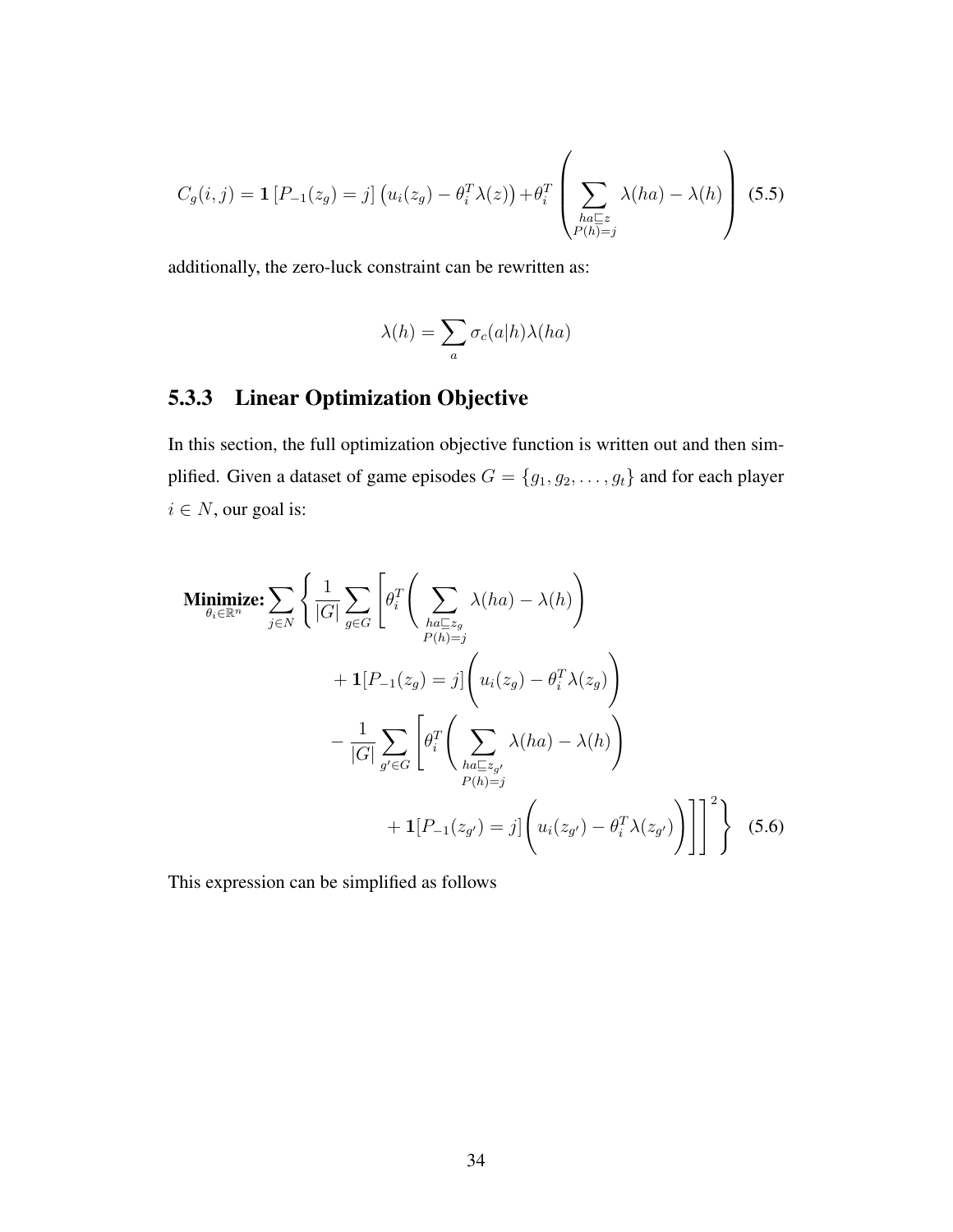$$
\sum_{j \in N} \left\{ \frac{1}{|G|} \sum_{g \in G} \left[ \theta_i^T \left( -\mathbf{1} [P_{-1}(z_g) = j] \lambda(z_g) + \sum_{\substack{ha \subseteq z_g \\ P(h) = j}} \lambda(ha) - \lambda(h) \right) \right. \\ \left. + \mathbf{1} [P_{-1}(z_g) = j] \left( u_i(z_g) \right) \right. \\ \left. - \frac{1}{|G|} \sum_{g' \in G} \left[ \theta_i^T \left( -\mathbf{1} [P_{-1}(z_{g'}) = j] \lambda(z_{g'}) + \sum_{\substack{ha \subseteq z_{g'} \\ P(h) = j}} \lambda(ha) - \lambda(h) \right) \right. \\ \left. + \mathbf{1} [P_{-1}(z_{g'}) = j] \left( u_i(z_{g'}) \right) \right] \right]^2 \right\} \tag{5.7}
$$

By defining the following shorthand notation,

$$
A_g(i,j) = -\mathbf{1}[P_{-1}(z_g) = j] \lambda(z_g) + \sum_{\substack{ha \sqsubseteq z_g \\ P(h) = j}} \lambda(ha) - \lambda(h)
$$

$$
\bar{A}(i,j) = \frac{1}{|G|} \sum_{g' \in G} \left[ (-1[P_{-1}(z_{g'}) = j] \lambda(z_{g'})) + \sum_{\substack{ha \sqsubseteq z_{g'} \\ P(h) = j}} \lambda(ha) - \lambda(h) \right]
$$

$$
= \frac{1}{|G|} \sum_{g' \in G} A_{g'}(i,j) \quad (5.8)
$$

$$
B_g(i,j) = \mathbf{1}[P_{-1}(z_g) = j]u_i(z_g) - \frac{1}{|G|} \sum_{g' \in G} \mathbf{1}[P_{-1}(z_{g'}) = j]u_i(z_{g'})
$$

we get the following optimization:

Minimize: 
$$
\sum_{\theta_i \in \mathbb{R}^n} \sum_{j \in N} \sum_{g \in G} \left[ \theta_i^T \left( A_g(i,j) - \bar{A}(i,j) \right) + B_g(i,j) \right]^2
$$

## 5.3.4 Linear Optimization Solution

As our objective is convex in  $\theta_i$ , we can solve this optimization by setting the objective's partial derivative to 0.

$$
\nabla_{\theta_i} J(\theta_i) = \nabla_{\theta_i} \left[ \sum_{j \in N} \sum_{g \in G} \left[ \theta_i^T \left( A_g(i,j) - \bar{A}(i,j) \right) + B_g(i,j) \right]^2 \right]
$$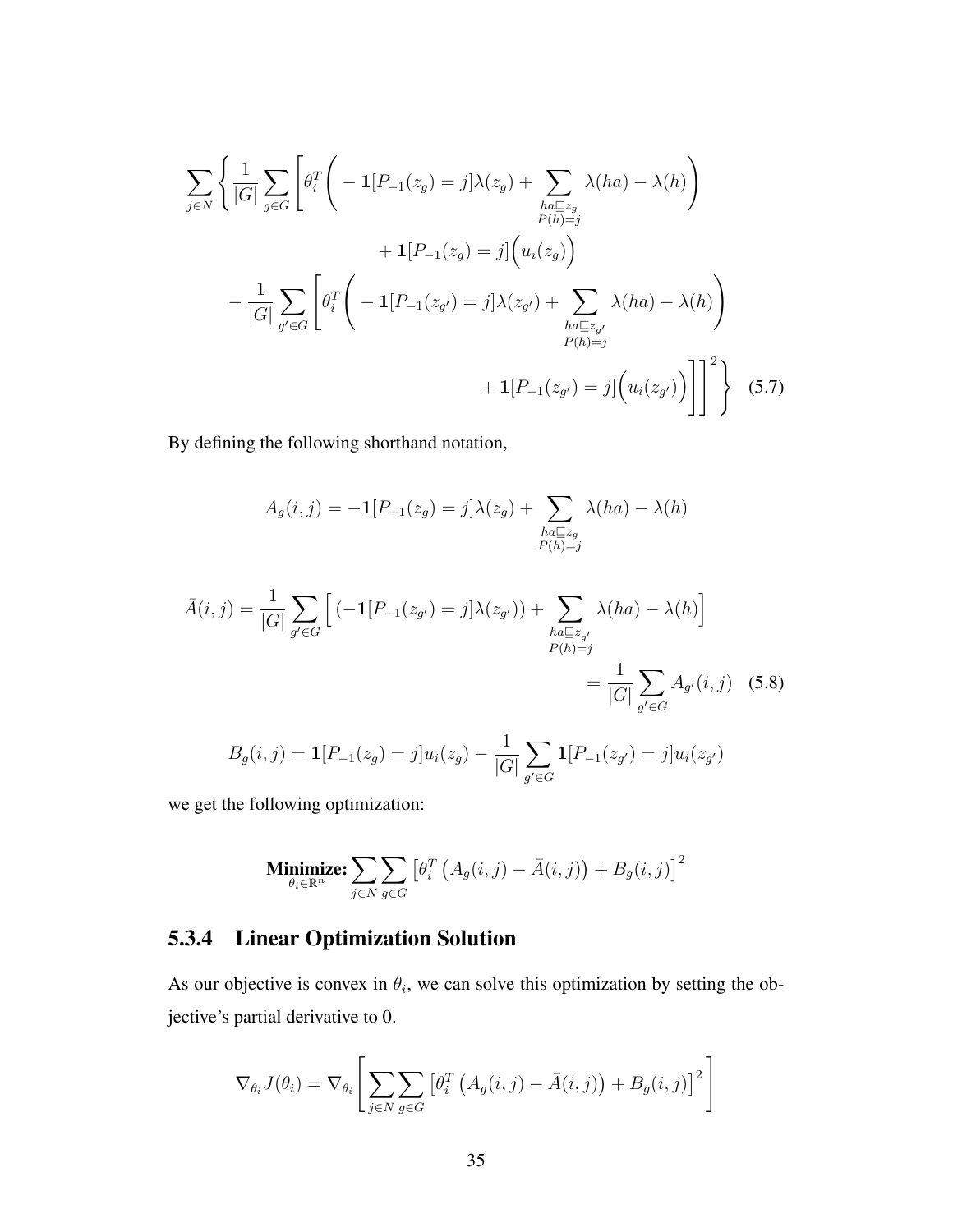$$
\nabla_{\theta_i} J(\theta_i) = 2 \sum_{j \in N} \sum_{g \in G} \left[ A_g(i,j) - \bar{A}(i,j) \right] \left[ \theta_i^T \left( A_g(i,j) - \bar{A}(i,j) \right) + B_g(i,j) \right]
$$

$$
\nabla_{\theta_i} J(\theta_i) = \left[ \sum_{j \in N} \sum_{g \in G} \left( A_g(i,j) - \bar{A}(i,j) \right) \left( A_g(i,j) - \bar{A}(i,j) \right)^T \right] \theta_i
$$

$$
+ \sum_{j \in N} \sum_{g \in G} (A_g(i,j) - \bar{A}(i,j)) B_g(i,j)
$$

if we set  $\nabla_{\theta_i} J(\theta_i) = 0$  and solve for  $\theta_i^*$ 

$$
\theta_i^* = \left[ \sum_{j \in N} \sum_{g \in G} \left( A_g(i,j) - \bar{A}(i,j) \right) \left( A_g(i,j) - \bar{A}(i,j) \right)^T \right]^{-1} \times \left[ \sum_{j \in N} \sum_{g \in G} (\bar{A}(i,j) - A_g(i,j)) B_g(i,j) \right]
$$

The linear value function defined by these weights is the PIVAT value function. The experimental results in this thesis will focus on the other value function methods though. We leave experimental evaluation of PIVAT for future work.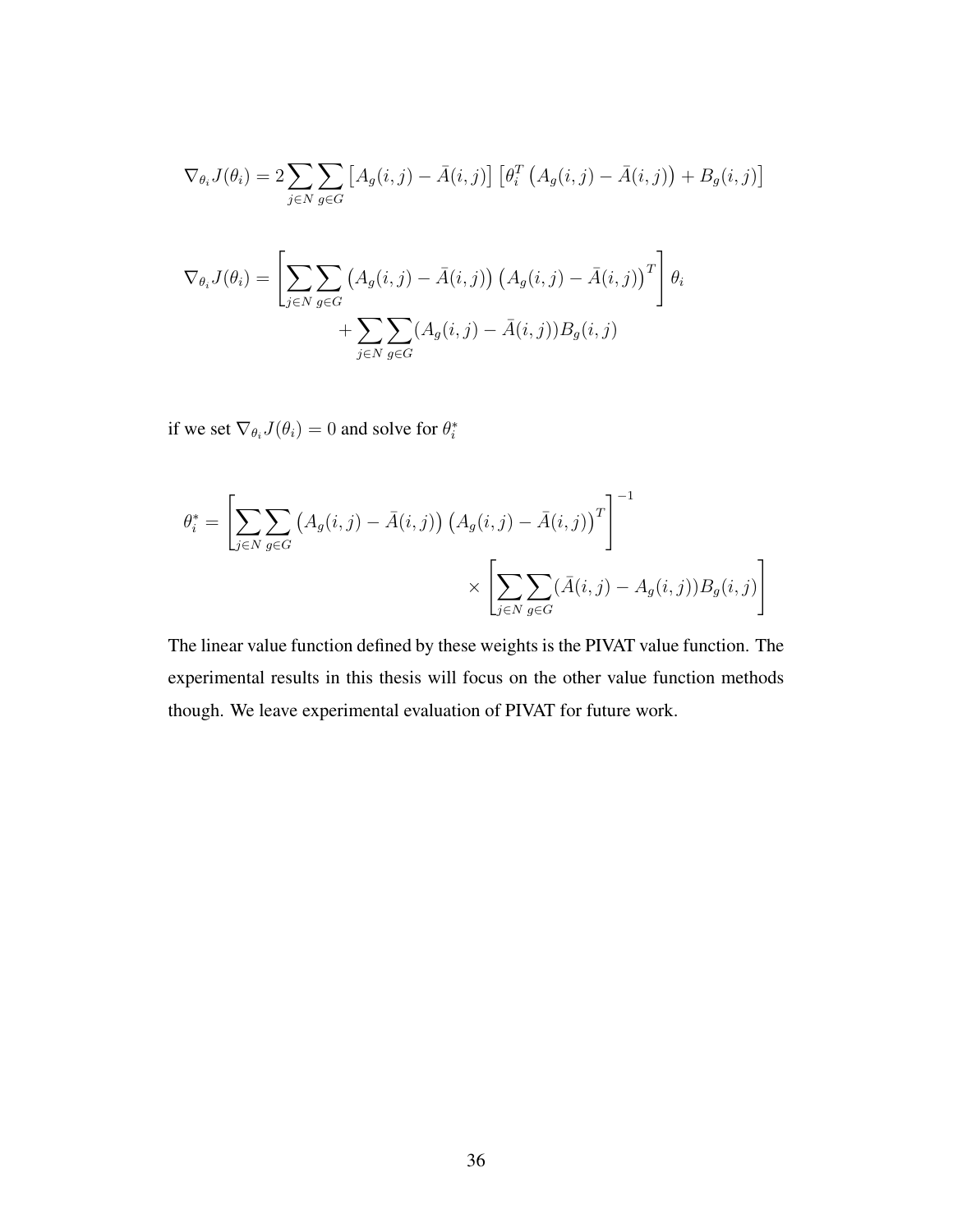# Chapter 6 Experimental Design

## 6.1 Introduction

In the previous chapters, we described our collusion detection method. To evaluate the effectiveness of this method, a dataset of games played by different types of players is needed. The most desirable dataset for evaluating collusion detection methods would be one composed of real-world, labelled human data. However, due to the unavailability of such a dataset, we designed and constructed a synthetic dataset of poker games with different types of agents. In this chapter, different strategies and the abstractions used to create weak and strong strategies are explained. Finally, the different types of agents that used our designed strategies to create the dataset of games are introduced.

### 6.2 Creating Different Strategies

The next step in building an experimental platform is to design and create agents. Each agent is constructed by combining a set of positional strategies (one positional strategy for each position in the game). In these experiments, all agents are designed to play 3-player poker games since it is the smallest multi-player poker game in which collusion is possible. Every agent employs a set of strategies to play poker. Positional strategies were built using the Chance Sampling CFR algorithm (a variant of CFR which samples one set of chance outcomes per iteration) [12,28].

Due to the large size of the poker game tree, strategies are built in an abstracted version of the game. An abstracted game shares the same strategic properties with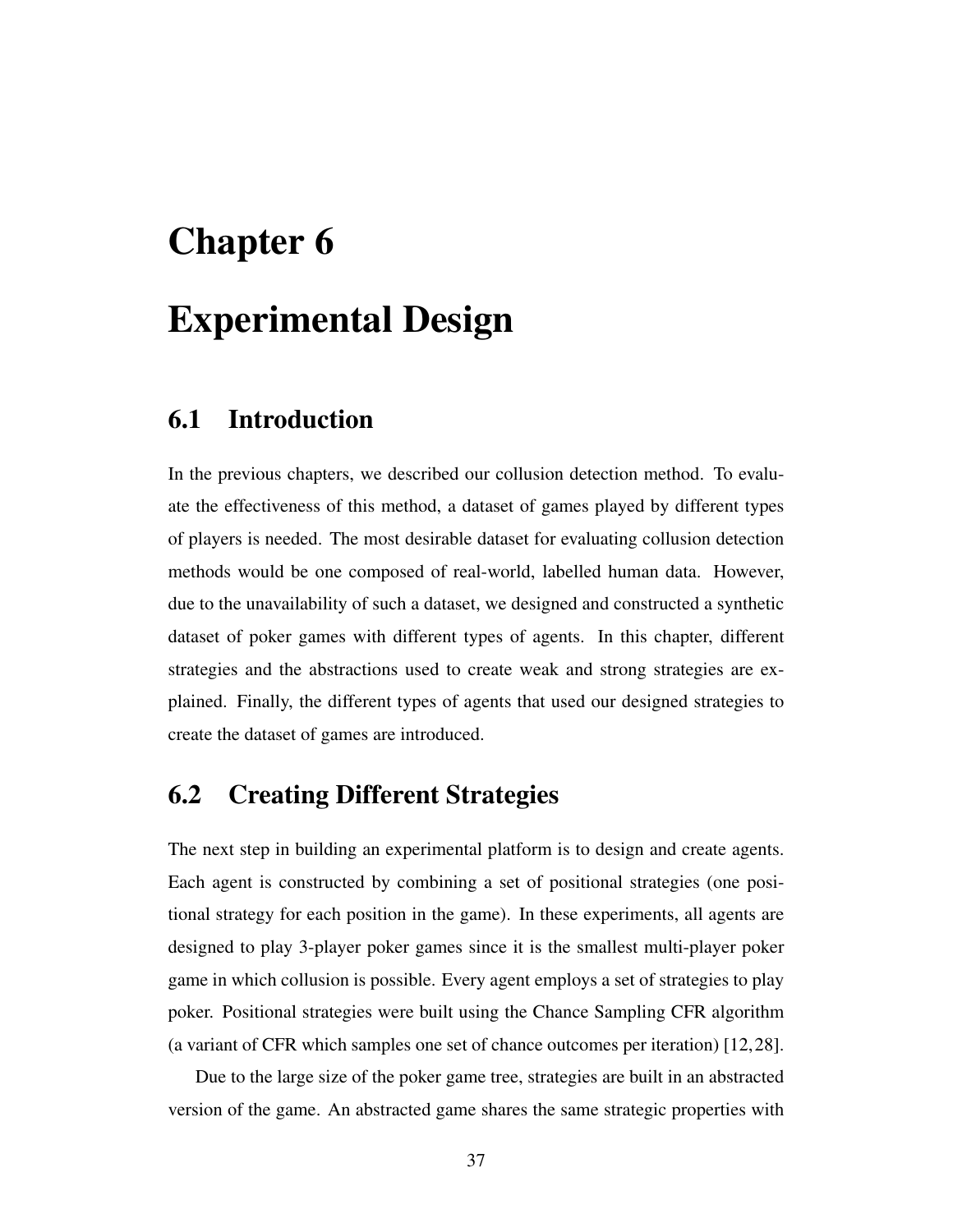the full game while having fewer game states and information sets [9]. During the running time of the CFR algorithm, the strategies for the players are updated during a set of self-play games. Therefore, in each run of CFR, 3 positional strategies will be generated (that is: one for each position in the game). First, an abstracted game tree is built and initialized for each player in the game. Then, in each iteration and for each information set, the action probabilities for that player are calculated using the accumulated counterfactual regret of playing each possible action. Finally, due to the large number of choices in a chance node, a sampling method will be used instead of enumerating all the possible outcomes. In general, the higher the number of iterations are, the closer to optimal the developed positional strategy will be.

Each created strategy is position dependent and also created in the context of a specific situation, depending on whether the other players are its partners, colluding opponents or normal players. An agent is constructed from three positional strategies. We developed three different kinds of strategies to construct our agents from:

- Colluder. This kind of strategy is built using the modified utility function that is described in Chapter 3. For each combination of two out of three positions, a pair of colluding strategies is developed.
- Defender. As mentioned before, during iterations of the CFR algorithm a strategy is developed for each position in the game. Therefore, when a pair of positional colluding strategies are being generated, the algorithm also produces a third strategy for the third position. This strategy plays to minimize its regret while playing against colluding opponents. We call this strategy the defender.
- **Normal.** When the CFR algorithm is run without modifying the players' utility functions, three positional strategies are developed which are playing unmodified [2-4] Holdem. These strategies minimize their regret assuming that their opponents are also normal players.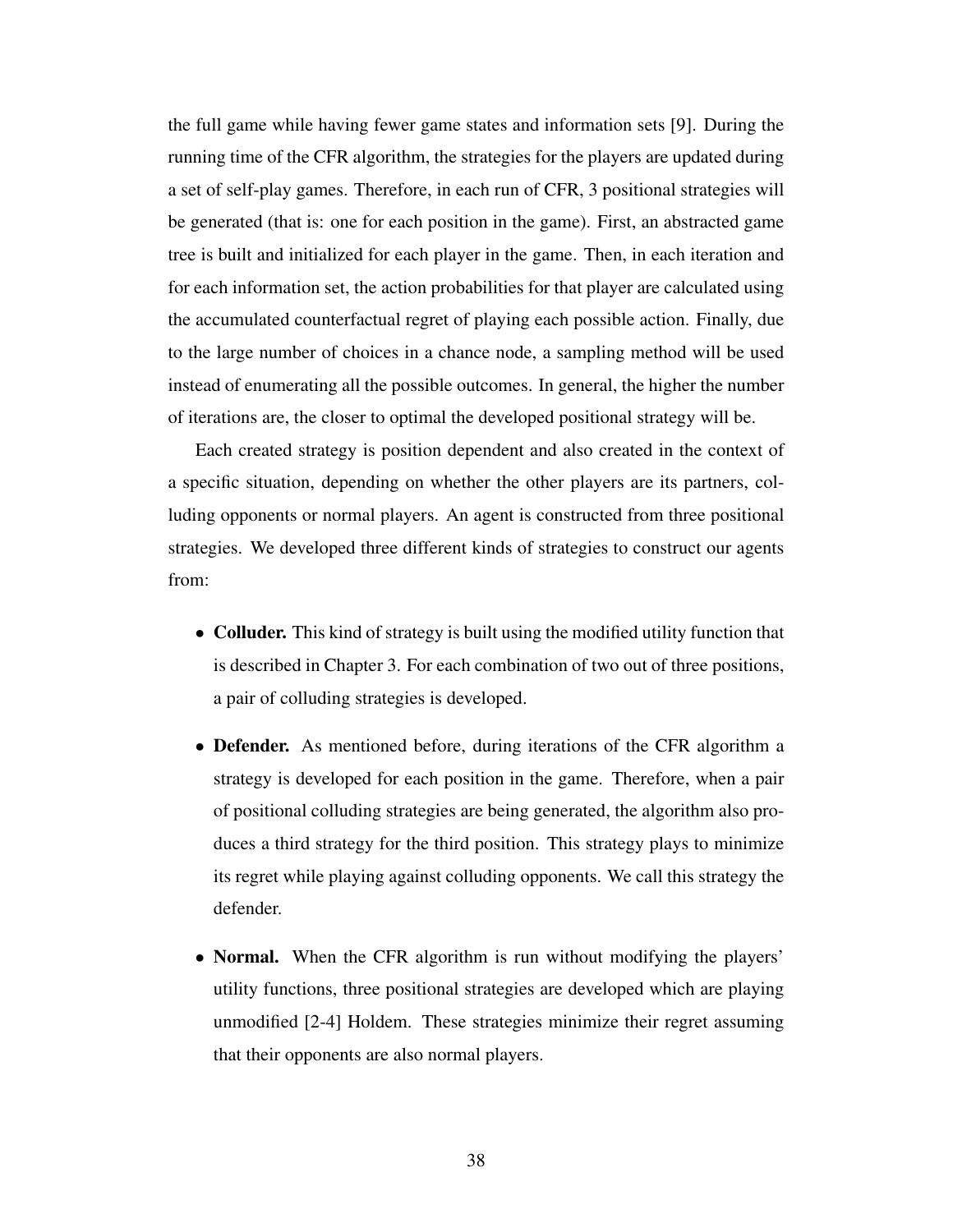#### 6.2.1 Abstractions

Computing a strategy in a large extensive form game like poker usually requires an enormous amount of memory. Although [2-4] Hold'em is a smaller variation of Texas Hold'em, it still needs a huge amount of computer memory to build and store a strategy for it since it has  $\sim 10^{17}$  game states and  $1.677 \times 10^{12}$  information sets. Therefore, abstraction is utilized to reduce the size of the game tree. An abstracted version of the game is created combining similar information sets into one bucket. A strategy will be created then in this abstracted game.

Beside managing the memory size issue, we also use abstractions as a tool to create strategies with different strengths. Based on the method of abstraction and the number of buckets used, the resulting strategies will perform with different strength in the real game. In these experiments, we used abstractions which vary both in size and in the method of abstraction to develop weak and strong strategies. The stronger agents were created using a bigger abstraction while smaller abstractions were utilized to develop strategies for weak agents. These abstractions are introduced below:

- 3700-K-Means Abstraction. In this abstraction, complete knowledge about the pre-flop is used. That means there is one information set in the abstracted game for every information set in the real game. On the flop round, information sets are grouped into 3700 different buckets. K-means clustering is used to create buckets based on hand strength. This abstraction uses imperfect recall, meaning that the exact pre-flop cards may be forgotten on the flop. We utilized this abstraction to construct strong agents.
- Ns-Bucket Abstractions. This abstraction divides the information sets in each round into N fixed buckets based on the hand strength information. These abstractions use perfect recall in contrast with the previous method of abstraction. Two sets of weak agents were developed using 2-bucket and 5-bucket abstractions. The first set of agents can distinguish between 2 buckets on the pre-flop round and 4 buckets on the flop. Similarly, the second set can distinguish between 5 buckets on the pre-flop round and 25 buckets on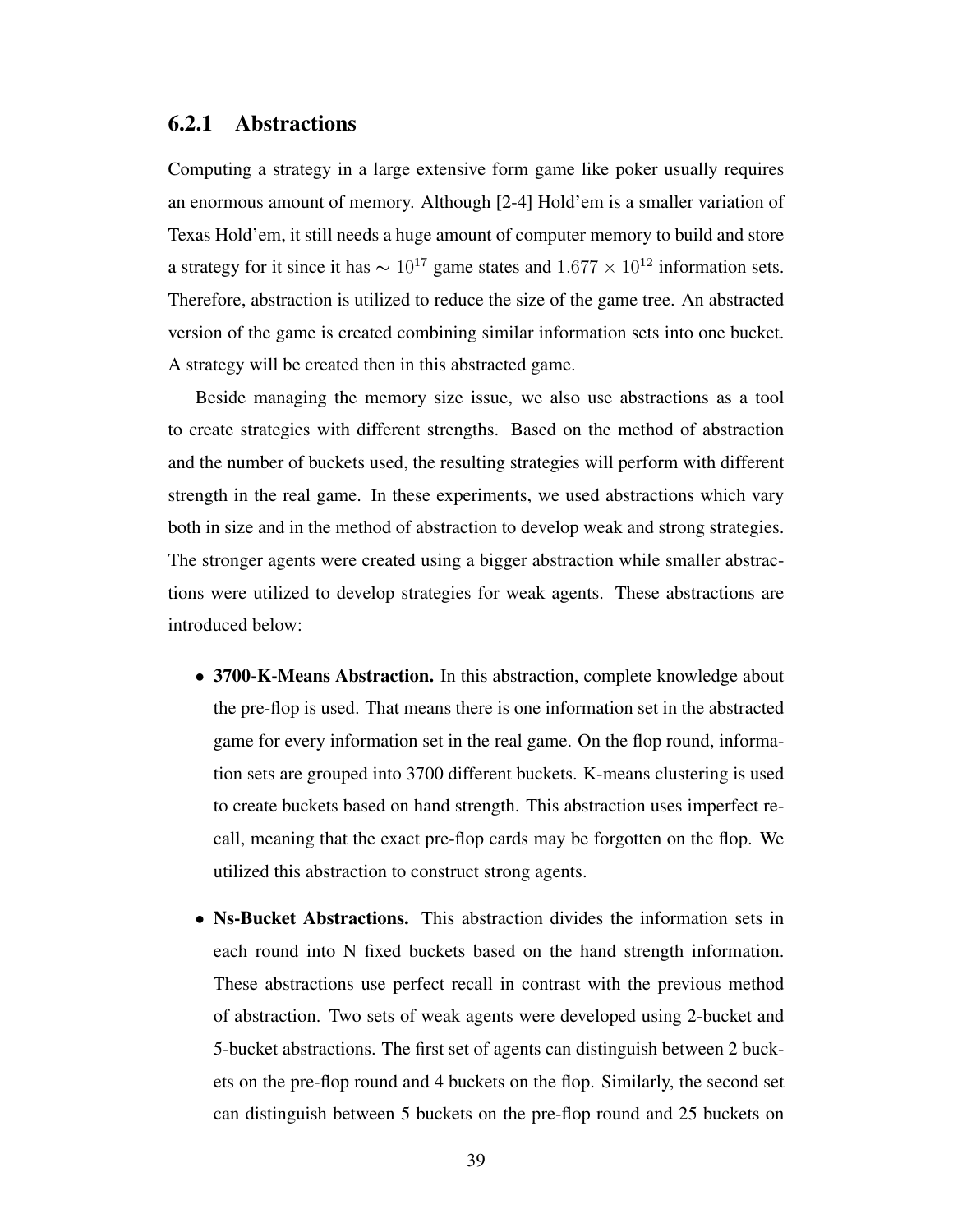the flop which is extremely small in comparison with the actual number of information sets. As a result, strategies generated in this abstracted game may play weakly in the real game since they must use same action probabilities for all hands in a bucket, despite the individual hands having considerable differences.

## 6.3 Corpus of Games

Using the strategies and abstractions that are described in the previous section, we designed agents to form a population of diverse participants. In a real ecosystem of poker games such as an online poker game, users participate with various abilities. We created seven different types of agents by combining the positional strategies described earlier.

- Colluder A. (CA) This agent colludes with his partner colluder B when both of them are in a game. When this occurs, Colluder A applies an appropriate Colluder strategy based on his seat and his partner's seat in each game episode. If Colluder B is not one of the players participating in the game episode, Colluder A utilizes a Normal strategy.
- Colluder B. (CB) This player colludes with Colluder A when both of them are participating in a game and plays symmetrically.
- Non-Colluder. (NC) This agent applies a Normal strategy in all seats during a game with no dependence on who his opponents are.
- Defender. (DF) In a real game situation, there may be agents who are suspicious that their opponents are colluding and hence try to play their best response to collusion. The defender agent is designed to represent the group of smart agents who can detect and respond correctly if their opponents are colluding. This agent employs the Defender strategy in such situations. Otherwise, it uses a Normal strategy.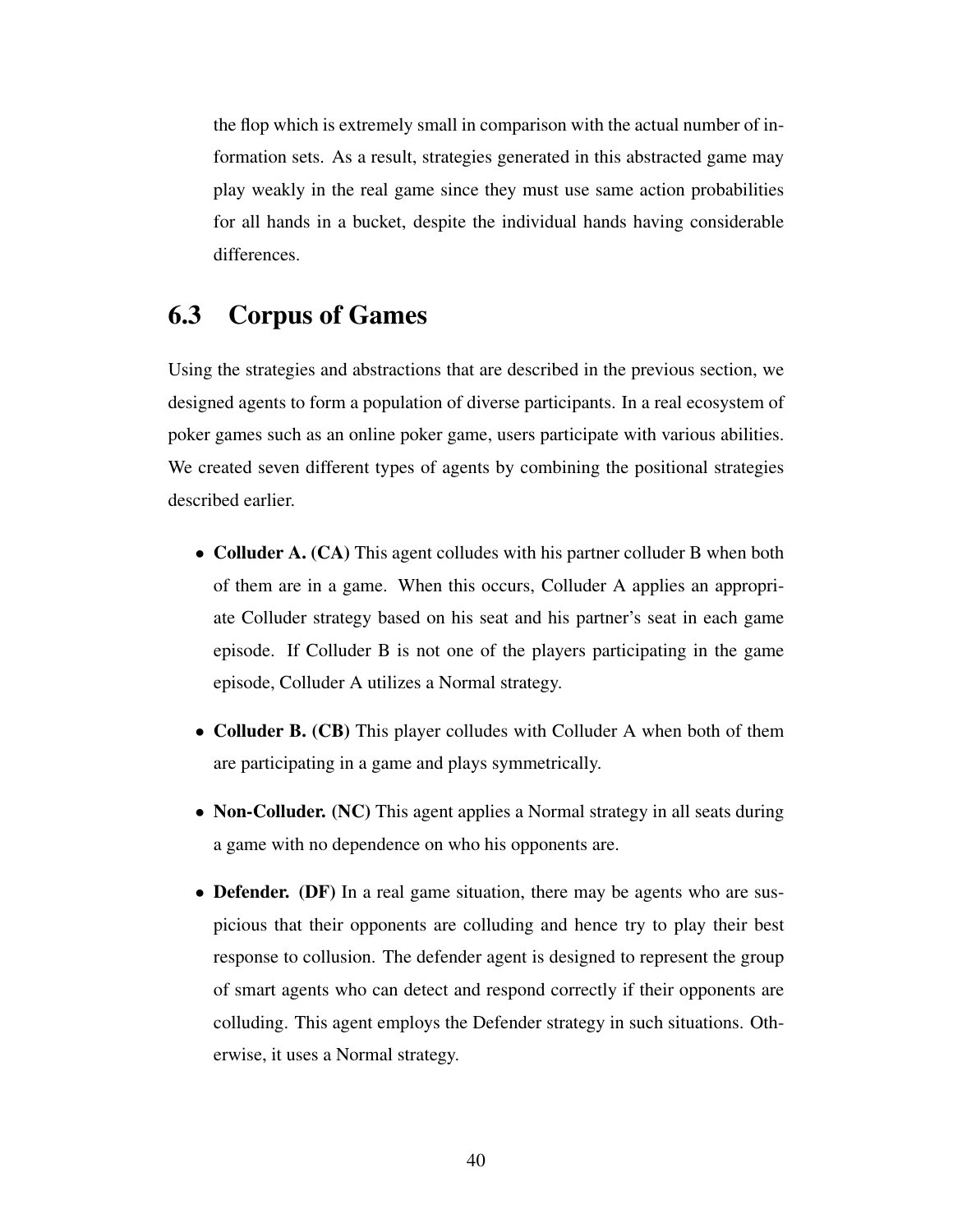- Paranoid. (PR) While Defender agents can always detect occurrence of collusion correctly, there are other agents who are suspicious that their opponents are colluding. They always play a defensive strategy while they may be right or wrong. The Paranoid agent is designed to represent this group and it always employs a Defender strategy regardless of its opponents.
- Accidental collude-right. (CR) It is possible that agents are behaving as if they are colluding due to their lack of skill and this can benefit other players in a real game situation. The accidental colluding agents are designed to represent such implicit acts of collusion. This agent always utilizes a colluder strategy that benefits the agent on his right, regardless of that agent's strategy.
- Accidental collude-left. (CL) Similar to the Accidental collude-right agent, this agent always employs a colluder strategy designed to collude with the agent on his left.

Three sets of agents were created: one strong set and two weak sets each consisting of seven agents using  $\lambda = 0.9$ . Strong agents name are in the form of S.x and weak agents are in the form of WN.x in which N is the number of buckets used in their abstraction and x indicates the type of the agent. Every combination of three agents out of fourteen (one strong set and one weak set) played a one-million-hand match (364 sets in total).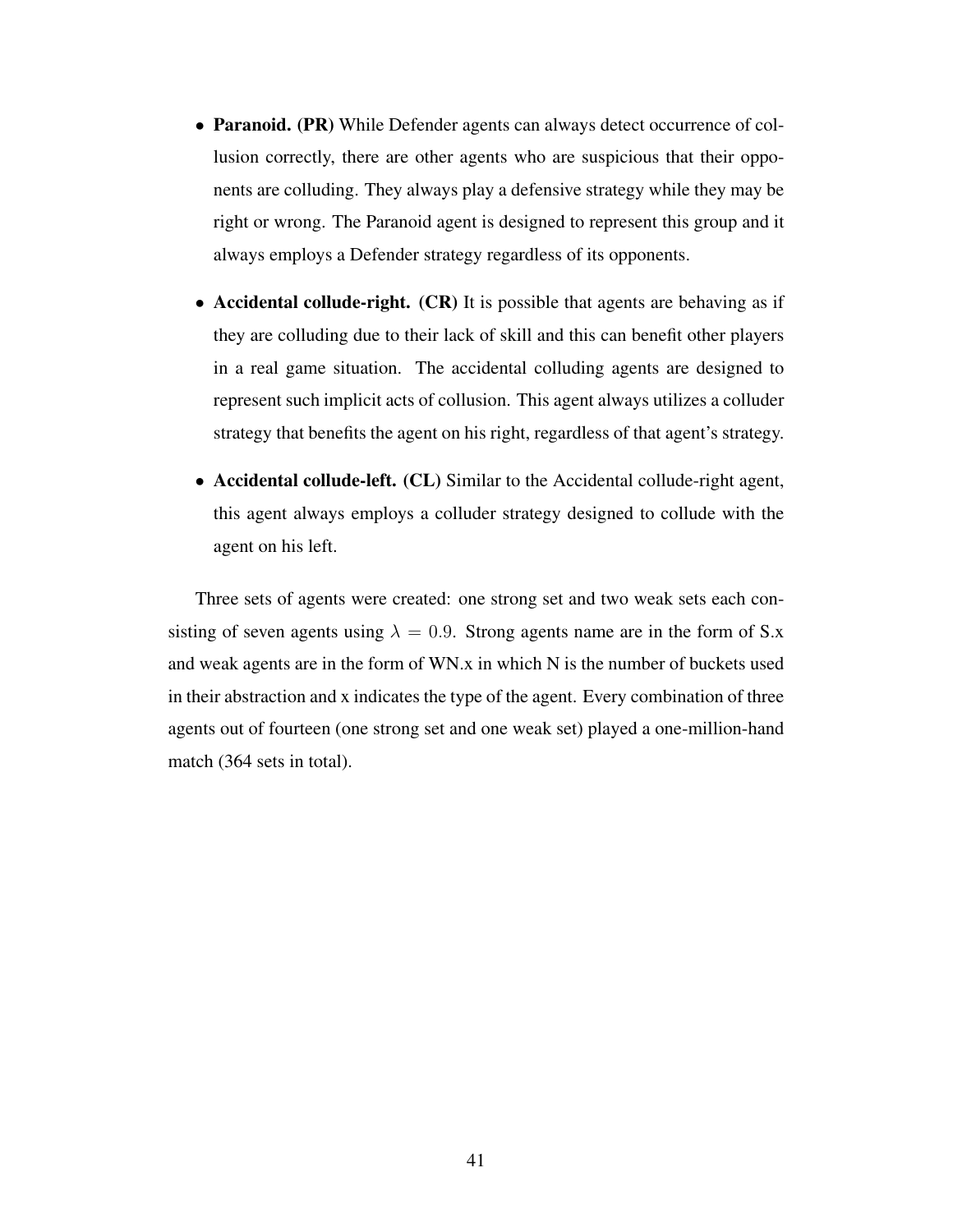# Chapter 7 Results and Discussion

In this chapter we present the results of our collusion detection system, run with two of the proposed collusion value functions, for each of our test populations of agents. The results of experiments using the always-call value function are presented first. We do not include the complete experiments for this value function since it does not perform well. Then, the experiments using the purified CFR value function are described. Collusion tables were created for each game episode and combined into one collusion table using formula 4.1 for each match. Then collusion values for each pair of agents obtained in all of the matches in which both had participated were averaged and merged into one collusion value. Finally, we evaluated the final collusion table using all of the collusion scoring methods introduced in Chapter 5. The resulting set of rankings for pairs of agents are presented in this chapter.

### 7.1 Using the Always-Call Value function

Two one-million-hand matches were played by strong agents to evaluate the performance of our collusion detection method using the always-call value function described in Chapter 5. The first set was played by two colluding agents and one non-colluding agent. The second set was played by two colluding agents and one defending agent. The collusion tables created from these games using the Alwayscall value function are presented in Tables 7.1 and 7.2 and the resulting ranking from all scoring methods are shown in Tables 7.3 and 7.4.

None of the the scoring methods except the Minimum Impact score could detect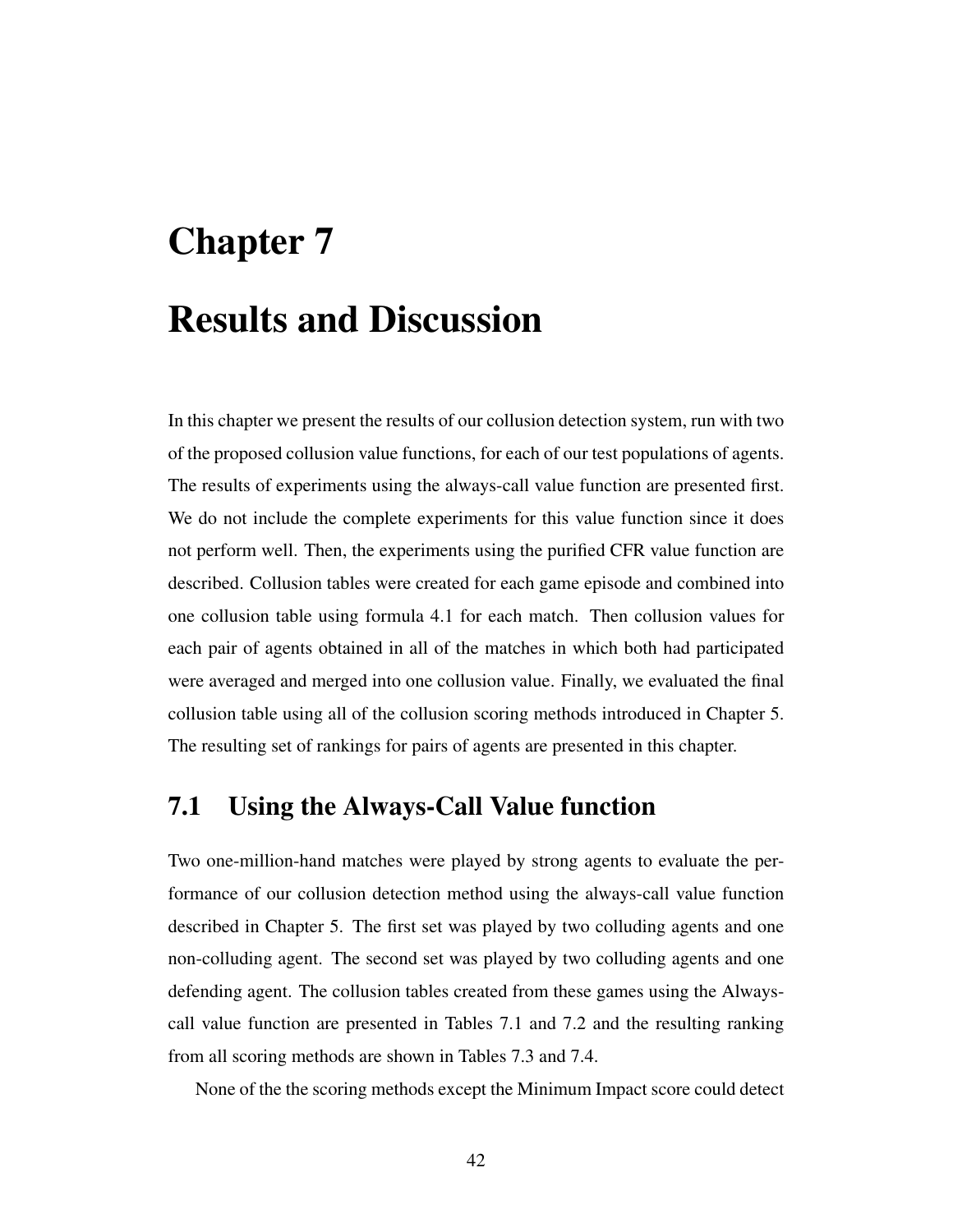| Agent | S.CA       | S.CB       | S.NC       |
|-------|------------|------------|------------|
| S.CA  | 480.653    | $-208.739$ | $-171.957$ |
| S.CB  | $-280.891$ | 409.611    | $-175.271$ |
| S.NC  | $-199.761$ | $-200.872$ | 347.228    |

Table 7.1: Match1: Collusion table for 3 agents in mbb/g using the always-call value function.

| Agent | S.CA       | S.CB       | S.DF       |
|-------|------------|------------|------------|
| S.CA  | 461.828    | $-201.985$ | $-164.893$ |
| S.CB  | $-276.89$  | 388.476    | $-183.15$  |
| S.DF  | $-184.938$ | $-186.49$  | 348.044    |

Table 7.2: Match2: Collusion table for 3 agents in mbb/g using always-call value function.

| Agent $i$ | Agent $i$ | Total   | Mutual     | Marginal  | Minimum | Differential Total |
|-----------|-----------|---------|------------|-----------|---------|--------------------|
|           |           | Impact  | Impact     | Impact    | Impact  | Impact             |
| S.CA      | S.NC      | 456.163 | $-371.718$ | 84.444    | 175.271 | 55.529             |
| S.CA      | S.CB      | 400.634 | $-489.63$  | $-88.997$ | 199.762 | $-55.529$          |
| S.CB      | S.NC      | 380.696 | $-376.143$ | 4.553     | 171.957 | $-75.467$          |

Table 7.3: Result of different scoring methods for Match1.

| Agent $i$ | Agent $i$ | Total   | Mutual     | Marginal   | Minimum | Differential Total |
|-----------|-----------|---------|------------|------------|---------|--------------------|
|           |           | Impact  | Impact     | Impact     | Impact  | Impact             |
| S.CA      | S.DF      | 460.041 | $-349.831$ | 110.209    | 183.151 | 88.612             |
| S.CA      | S.CB      | 371.429 | -478.875   | $-107.447$ | 184.938 | $-88.612$          |
| S.CB      | S.DF      | 366.88  | $-369.64$  | $-2.762$   | 164.894 | $-93.161$          |

Table 7.4: Result of different scoring methods for Match2.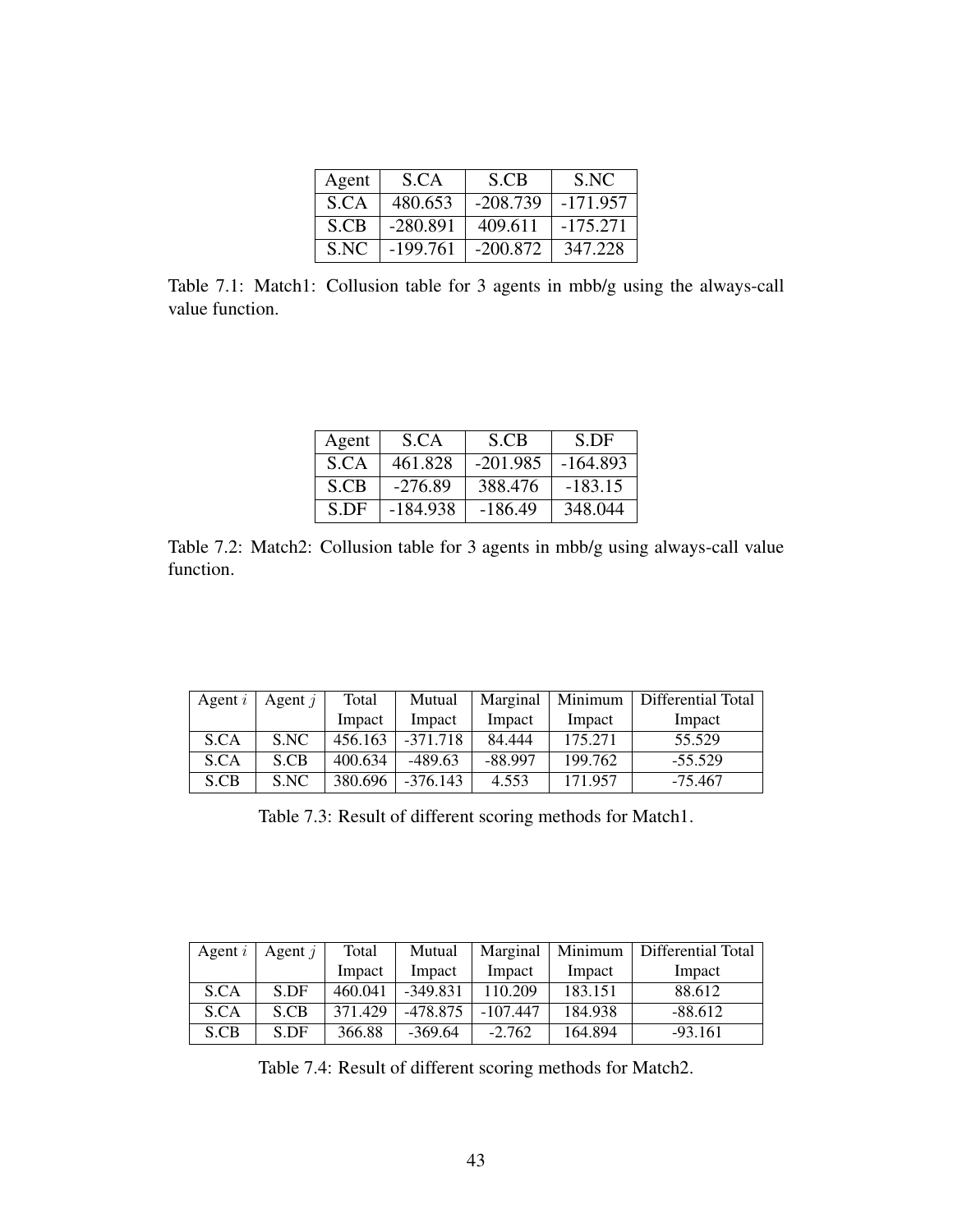the colluding agents in either matches, even among only three pairs of agents. Also, the Minimum Impact score of the colluders is only a little bit higher than the next highest score which shows that it does not distinguish colluding agents reliably. These results show that, even though it has been shown to have good performance in agent evaluation, the always-call value function does not have good performance when used for collusion detection.

## 7.2 Strong vs. 5s Weak Agents Using Purified CFR Value Function

Since the always-call value function did not work, this led us to develop the Purified CFR value function described in Chapter 5, which we will show, can be used to detect collusion. We now describe the results of matches between strong agents and weak agents that were built based on 5s abstractions. The value function used in these experiments is Purified CFR. In these experiments all of the scoring methods ranked both the strong and weak colluders at or near the top of the rankings. The complete ranking of agents in this experiment is presented in the first section of the Appendix.

### 7.2.1 Money Winnings

Table 7.5 shows the top twelve pairs of agents ranked based on the money they gained in all the matches in which both participated. This table shows that the strong colluding agents (S.CA and S.CB) gained the most money when playing together, which is a very strong sign that they may have been colluding. However, it does not clearly identify the weak colluding agents (W5.CA and W5.CB) as they are ranked in the twelfth position. Also, two strong agents in a field of generally weak agents may appear to collude. Therefore, using the total money that pair of agents gained can be a sign of collusive behaviour but it has both false positive and false negative results and is not enough to always identify collusion. Figure 7.1 shows the distribution of agent pairs based on the total money they gained across all matches. This histogram reveals that collusion was beneficial for both pairs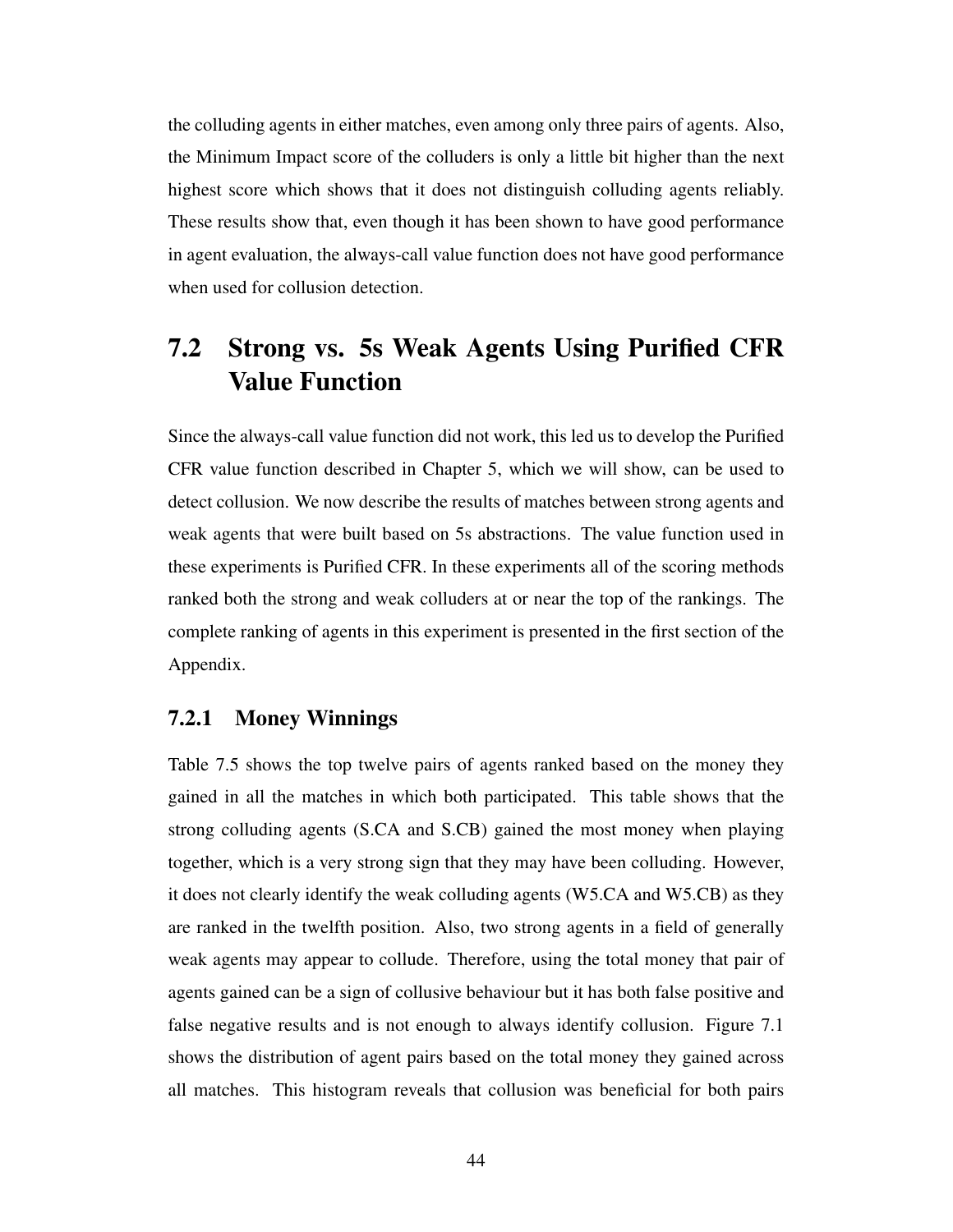of colluders as even the weak colluding agents gained a considerable amount of money.

| Rank          | Agent $i$ | Agent $i$ | Money gained | Rank | Agent $i$          | Agent $i$ | Money gained |
|---------------|-----------|-----------|--------------|------|--------------------|-----------|--------------|
|               | S.CA      | S.CB      | 86.359       |      | S.PR               | S.CB      | 30.483       |
| $\mathcal{D}$ | S.DF      | S.CA      | 39.023       |      | S.PR               | S.CA      | 30.063       |
| 3             | S.DF      | S.NC      | 38.920       | Q    | S.PR               | S.NC      | 29.968       |
| 4             | S.CA      | S.NC      | 37.228       | 10   | S.DF               | S.PR      | 29.544       |
|               | S.DF      | S.CB      | 36.648       | 11   | W <sub>5</sub> .CA | W5.CB     | 24.036       |
| 6             | S.NC      | S.CB      | 36.560       | 12   | S.CL               | S.DF      | 17.747       |

Table 7.5: Experiment 1: Top twelve ranking of pairs of agents based on money gained in mbb/g.



Figure 7.1: Experiment 1: Money gained by pairs of agents histogram.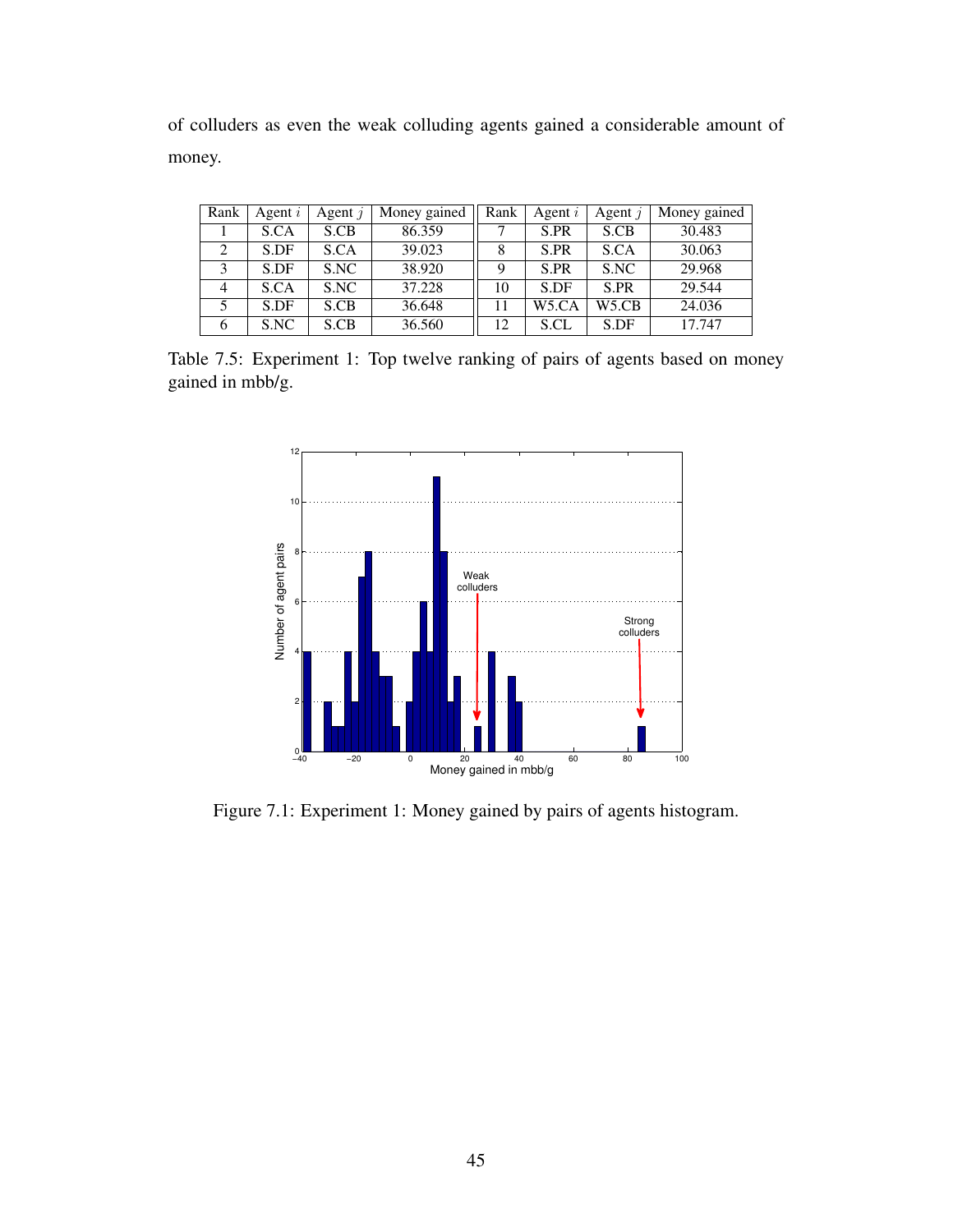### 7.2.2 Total Impact Score

The ranking of agent pairs based on their Total Impact score is presented in Table 7.6. In this table, the strong and weak colluders are ranked as the first and second most likely pairs of agents to be colluding. The strong colluders score is very high when compared with the rest of the agent pair scores. This difference can be seen in the distribution of scores which is shown in Figure 7.2. This shows that not only are both colluders at the top of the ranking, but the strong colluders are clear outliers.

| Agent $i$          | Agent $j$          | TI       |
|--------------------|--------------------|----------|
| S.CA               | S.CB               | 1.00555  |
| W <sub>5</sub> .CA | W5.CB              | 0.385842 |
| S.CR               | W <sub>5</sub> .CR | 0.375167 |
| S.CL               | S.CR               | 0.349336 |
| W <sub>5</sub> .CL | S.CR               | 0.091698 |

Table 7.6: Experiment 1: Top five ranking of pairs of agents based on Total Impact score.



Figure 7.2: Experiment 1: Total Impact Score histogram.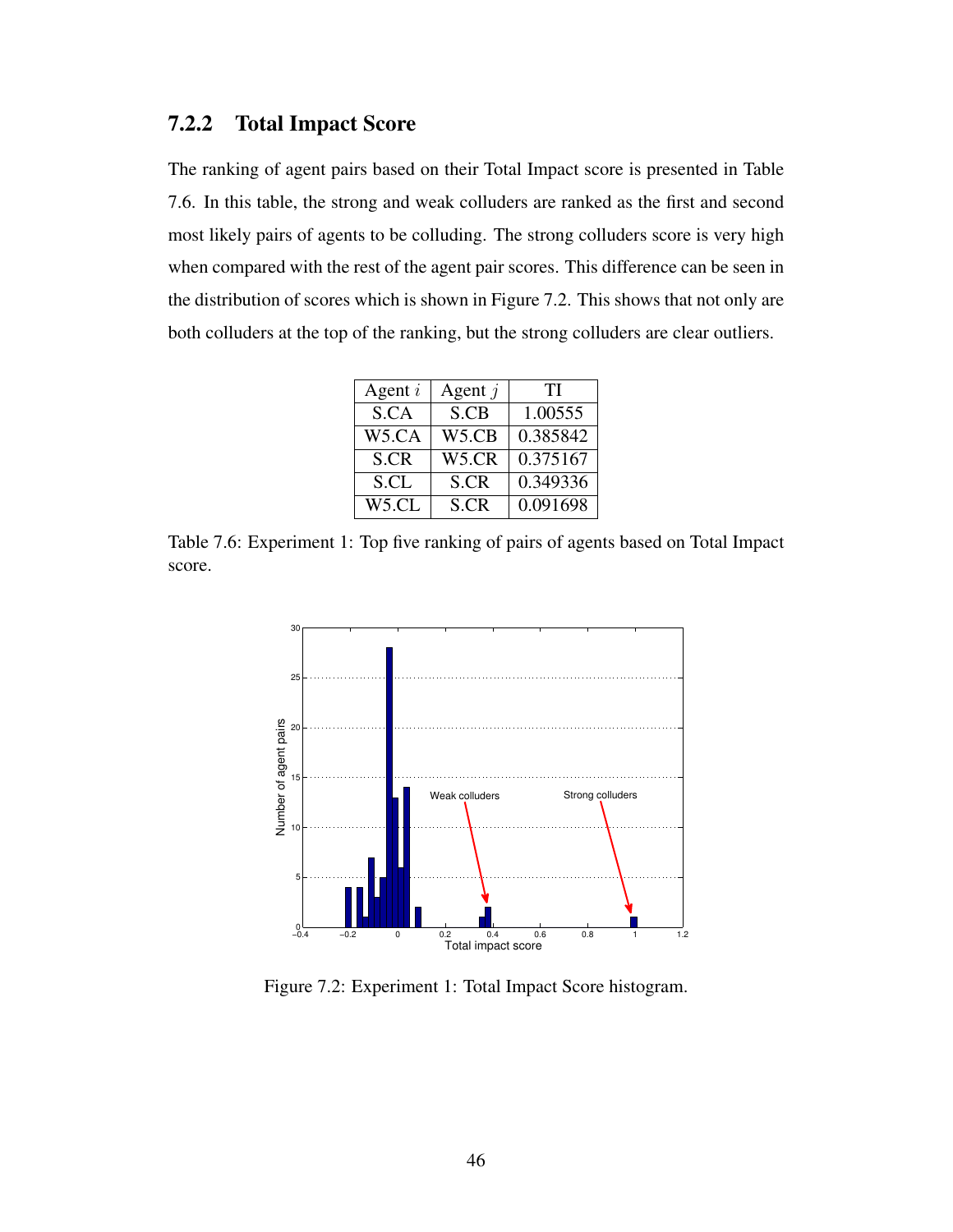| Agent $i$          | Agent $j$          | MaI       |
|--------------------|--------------------|-----------|
| W5.CR              | S.CR               | 1.19568   |
| S.CA               | S.CB               | 1.09196   |
| W <sub>5</sub> .CA | W5.CB              | 0.454279  |
| S.CL               | S.CR               | 0.219464  |
| S.CL               | W <sub>5</sub> .CR | 0.0536221 |

Table 7.7: Experiment 1: Top five ranking of pairs of agents based on Marginal Impact Score.



Figure 7.3: Experiment 1: Marginal Impact Score histogram.

### 7.2.3 Marginal Impact Score

Table 7.7 shows the top five ranking agent pairs based on the Marginal Impact score. Based on this measure, strong and weak colluding agents are ranked second and third respectively which shows that this method also can detect colluders. Strong and weak accidental colluders-right compose the pair of agents with the highest score in this table. The top four rankings seem to be outliers in Figure 7.3. Looking at Table 7.7 one can see that the agent pairs in the top five spots are either colluding agents or accidental colluders. These results show that although they are not intentionally colluding, their behaviour is suspicious. Our method with the Marginal Impact score detects this and further investigation by human experts would be needed to ensure they are not colluding.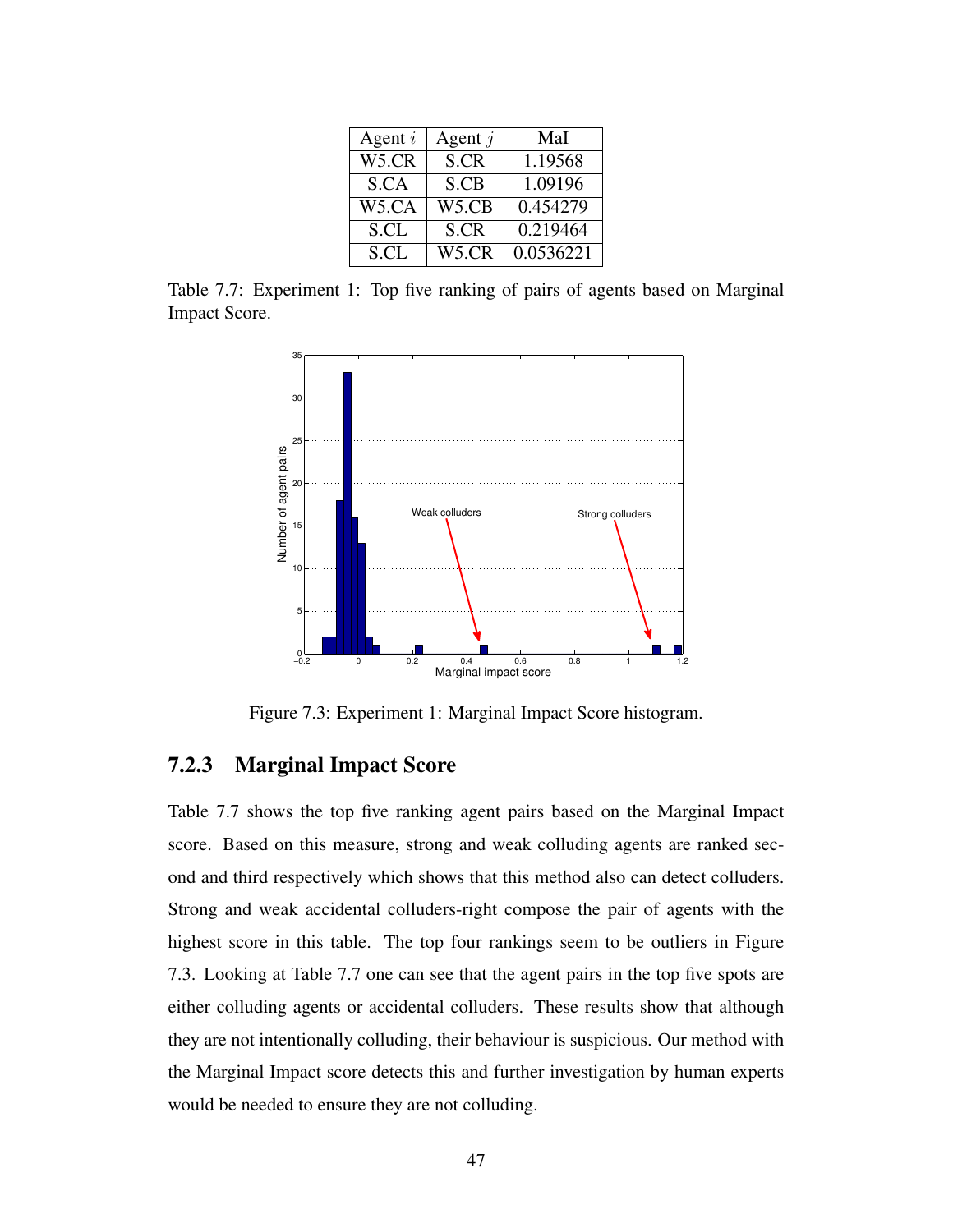### 7.2.4 Mutual Impact Score

Table 7.8 shows the top eighteen ranking pairs of agents based on the Marginal Impact score. As shown in this table and Figure 7.4, this measure does not appear to adequately detect collusion. This experiment demonstrates that although the colluding agents gain more money in total, our system does not detect that they are transferring utility to each other significantly more than other pairs of agents.

| Rank           | Agent $i$ | Agent $j$ | MuI       | Rank | Agent $i$          | Agent $j$          | MuI       |
|----------------|-----------|-----------|-----------|------|--------------------|--------------------|-----------|
|                | S.CR      | W5.CR     | 0.8205    | 10   | S.CB               | W5.CR              | 0.0828874 |
| $\overline{2}$ | W5.CR     | W5.NC     | 0.177952  | 11   | W5.CR              | W5.PR              | 0.0819924 |
| 3              | W5.CR     | W5.DF     | 0.17314   | 12   | S.DF               | W <sub>5</sub> .PR | 0.0799518 |
| 4              | W5.CA     | W5.CR     | 0.158265  | 13   | W5.NC              | W <sub>5</sub> .PR | 0.0775214 |
| 5              | W5.CB     | W5.CR     | 0.148728  | 14   | S.CA               | W <sub>5</sub> .CR | 0.0747294 |
| 6              | W5.CR     | S.DF      | 0.145593  | 15   | S.NC               | W <sub>5</sub> .PR | 0.0720325 |
| 7              | W5.CR     | S.NC      | 0.14041   | 16   | W5.DF              | W <sub>5</sub> .PR | 0.0711563 |
| 8              | S.PR      | W5.PR     | 0.0898325 | 17   | W <sub>5</sub> .CA | W <sub>5</sub> .CB | 0.0684351 |
| 9              | S.CA      | S.CB      | 0.0864108 | 18   | W5.DF              | W5.NC              | 0.0651412 |

Table 7.8: Experiment 1: Top eighteen ranking of pairs of agents based on Mutual Impact Score.



Figure 7.4: Experiment 1: Mutual Impact Score histogram.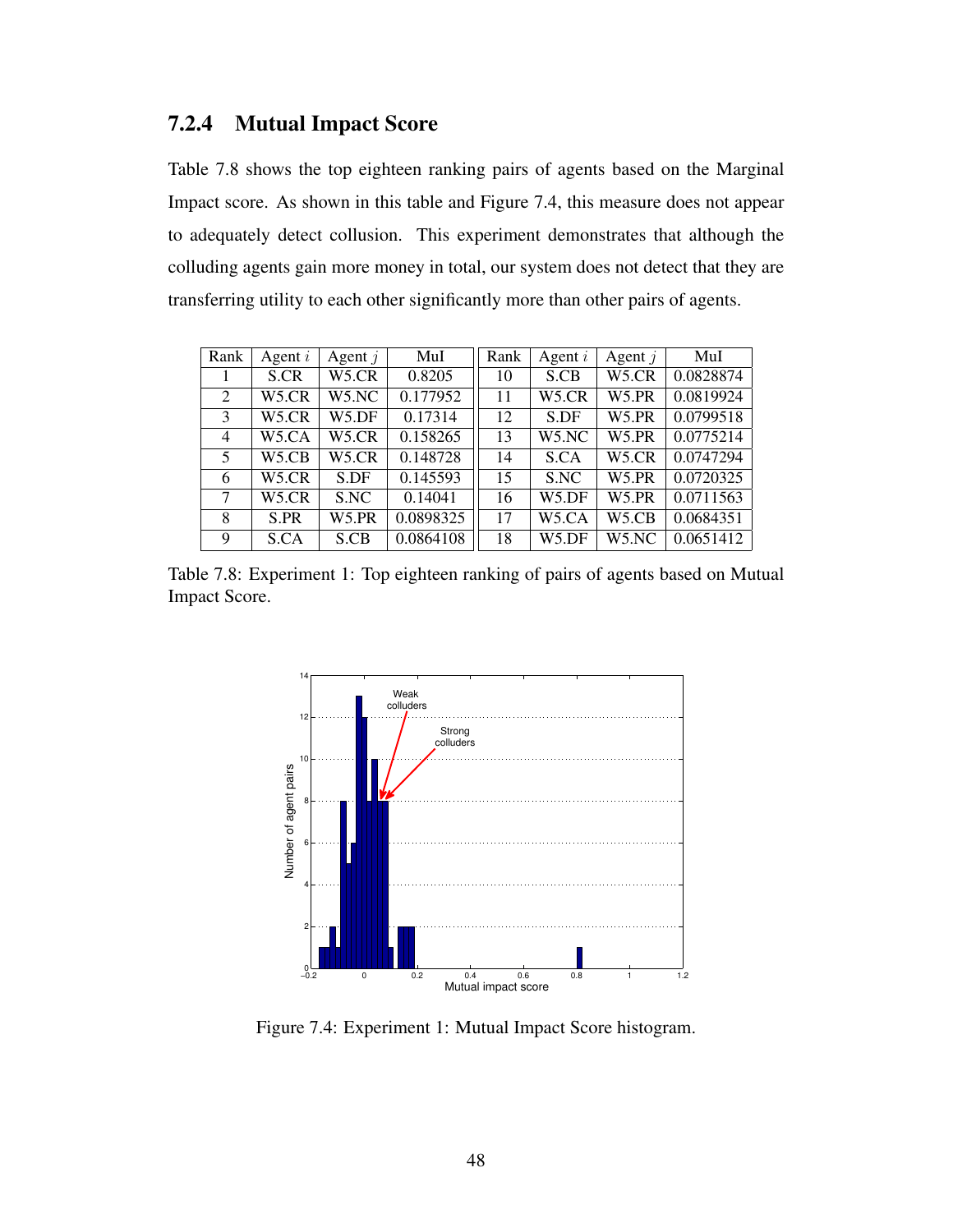### 7.2.5 Minimum Impact Score

Table 7.9 shows that colluders are close to top of the ranking based on Minimum Impact score. Again, using this measure, both pairs of colluding agents can be distinguished. One nice feature of this scoring function, as shown in this table and also Figure 7.5, is that only the top four pairs have positive scores among all 91 pairs and both colluding pairs are among those. So, this measure appears to attach meaning to the sign of a pair's collusion score.

| Agent $i$          | Agent $j$          | MiI           |
|--------------------|--------------------|---------------|
| S.CA               | S.CB               | 0.414292      |
| S.CL               | S.CR               | 0.0964158     |
| W <sub>5</sub> .CA | W <sub>5</sub> .CB | 0.0406547     |
| S.DF               | S.NC               | 0.00535241    |
| S.NC               | S.CB               | $-0.00691819$ |

Table 7.9: Experiment 1: Top five ranking of pairs of agents based on Minimum Impact Score.



Figure 7.5: Experiment 1: Minimum Impact Score histogram.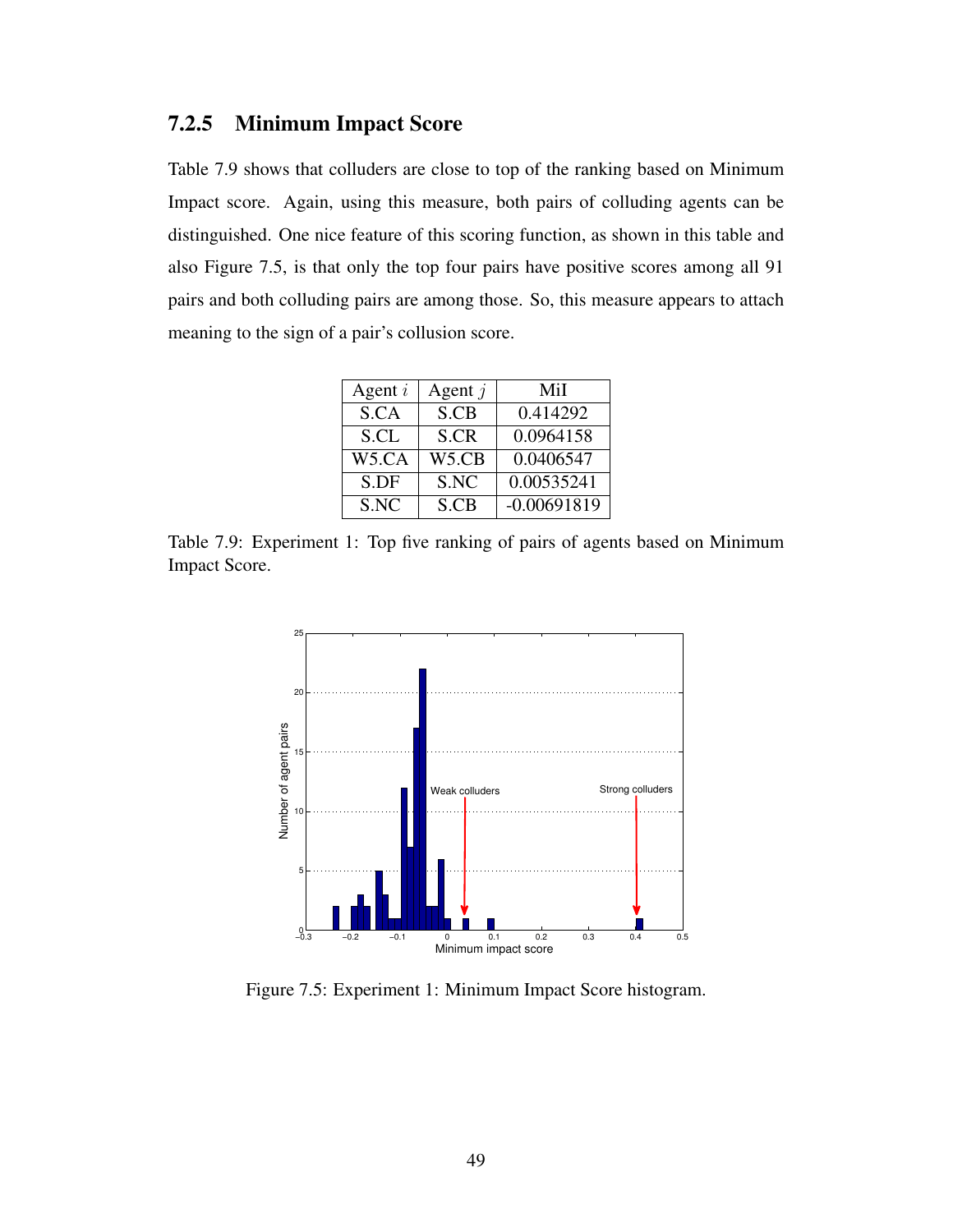| Agent $i$ | Agent $j$ | DI         |  |
|-----------|-----------|------------|--|
| S.CA      | S.CB      | 0.59348    |  |
| W5.CR     | S.CR      | 0.281338   |  |
| W5.CA     | W5.CB     | 0.262688   |  |
| S.CL      | S.CR      | 0.0502188  |  |
| S.DF      | S.PR      | 0.00218301 |  |

Table 7.10: Experiment 1: Top five ranking of pairs of agents based on Differential Total Impact Score.



Figure 7.6: Experiment 1: Differential Total Impact Score histogram.

### 7.2.6 Differential Total Impact Score

The top five ranking pairs of agents based on the Differential Total Impact score are presented in Table 7.10. The strong colluders are detected as the most suspicious pair based on this measure. The complete ranking of pairs, presented in Table A.5, shows that only the first five values are positive. As explained before, this measure tries to magnify the difference between the most suspicious pairs and the rest of the pairs of agents. Figure 7.6 demonstrates that it was successful at this goal. The two colluding pairs are ranked in the first and third position. Also the accidental colluding agents appeared in the second and fourth position which again shows that their behaviour is suspicious and requires further investigation.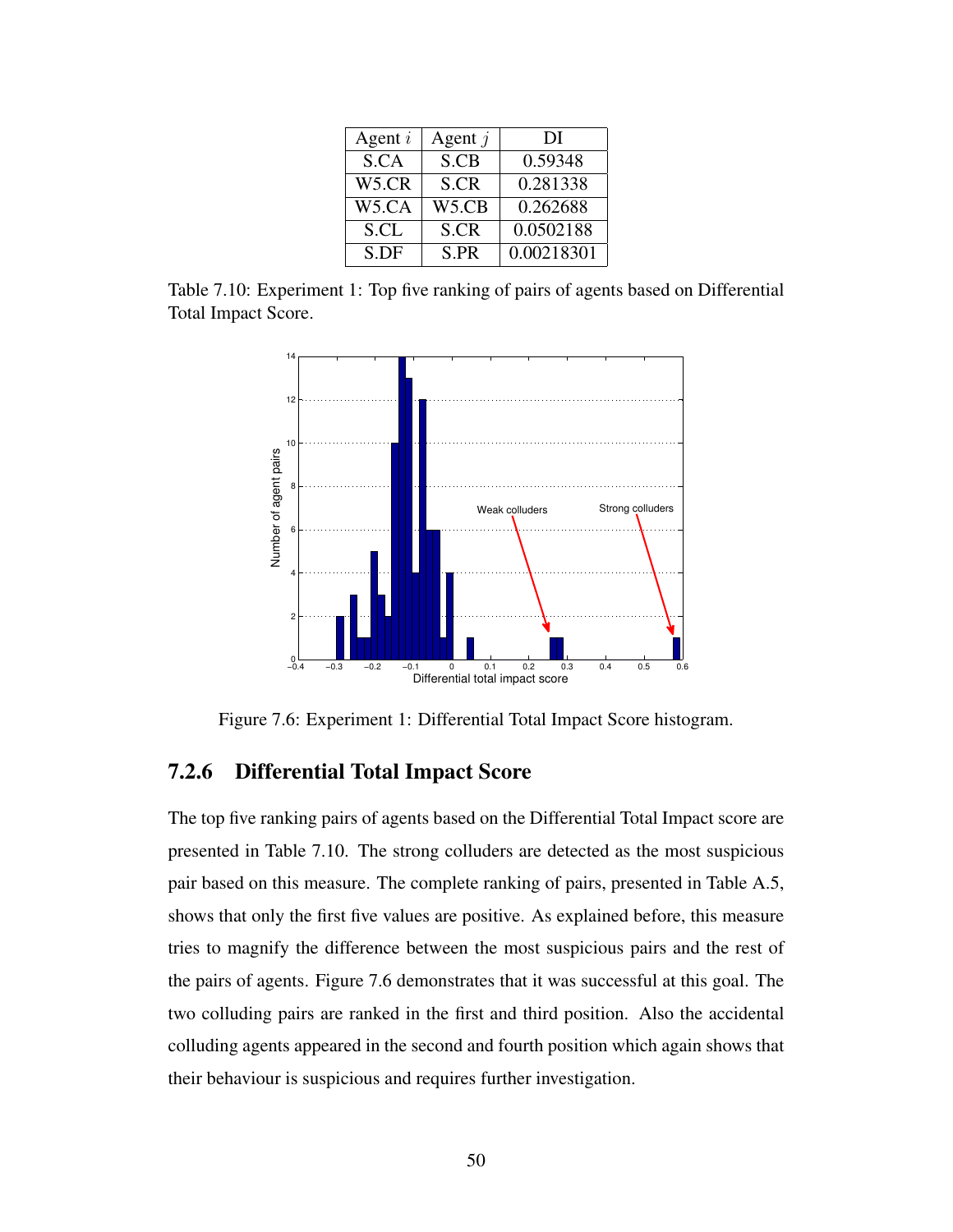## 7.3 Strong vs. 2s Weak Agents Using Purified CFR Value Function

In this section, the result of a set of matches between strong agents and weak agents that were built using a 2s abstractions (which is described in Chapter 6) are presented. Each of the weak agents that were used in these experiments only had one bit of information (good/bad) about each chance event (i.e. good/bad private cards, good/bad flop cards given these private cards). The value function used in these experiments is Purified CFR. The complete ranking of agents in this experiment are presented in the second section of the Appendix.

Figure 7.7 demonstrates that the strong colluders gained the most money and appeared as an outlier among the other pairs of agents. However, the weak colluding agents did not gain a considerable amount of money. Table A.7 shows that not only did the weak colluders not gain money but also they lost money by –19.0389 mbb/g and were ranked in sixtieth place. This shows that their colluding strategies were not particularly beneficial.



Figure 7.7: Experiment 2: Money gained by pairs of agents histogram.

The histograms in Figures 7.8-7.12 show that the strong colluders were detected by all scoring methods in the first or second place except for Mutual Impact score. This experiment also supports our previous idea that using, Mutual Impact score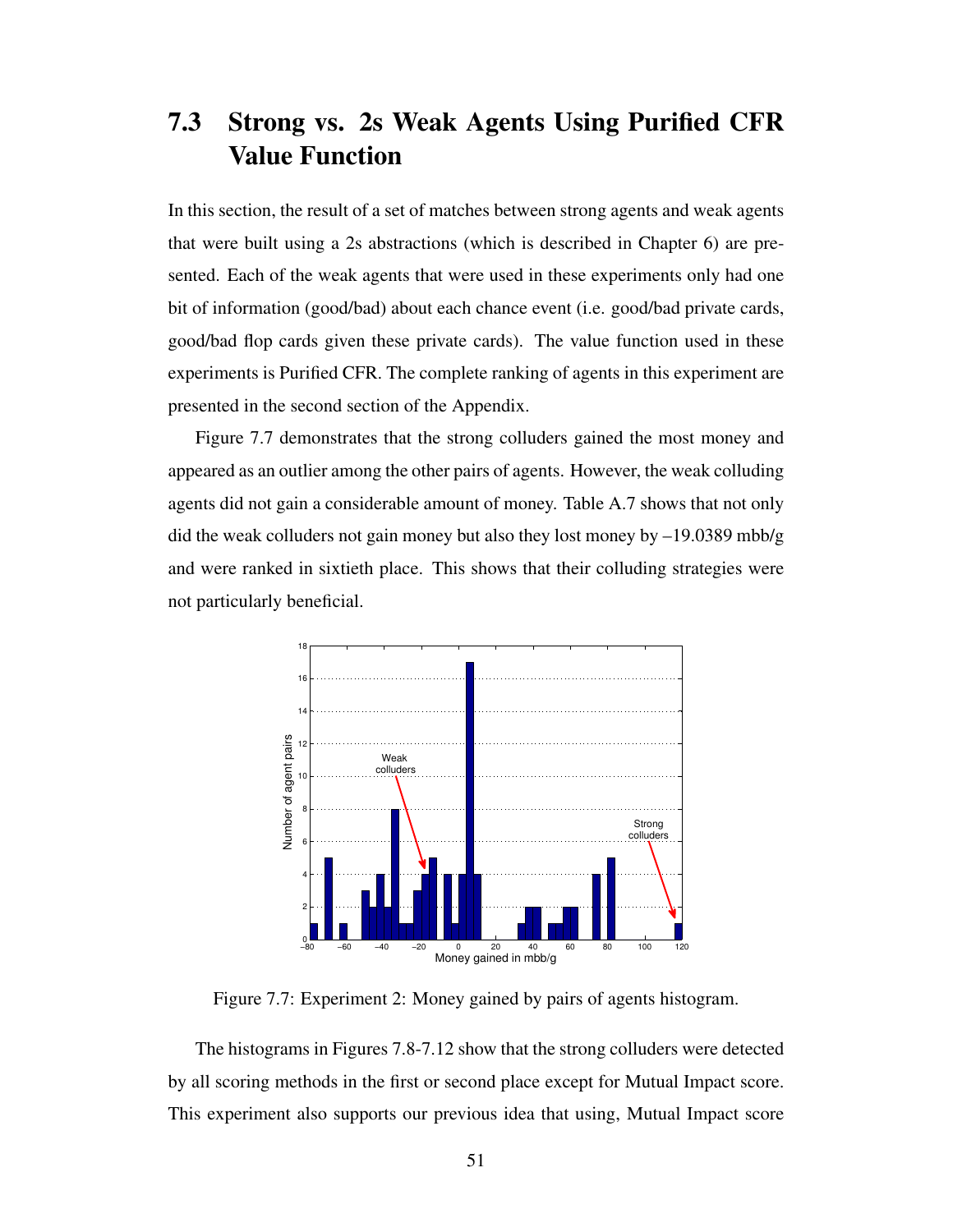

Figure 7.8: Experiment 2: Total Impact Score histogram.

does not well identify colluding agents. However, other scoring methods detected the strong colluders as an obvious outlier when compared with the rest of the pairs' scores.

None of the scoring methods could detect the weak colluders. We hypothesize that this is due to the weak abstractions that the weak colluding agents utilized. Their collusion did not even yield them a profit, so in some sense, they were attempting to collude, but they were not successful. These agents resemble beginner players who try to collude in poker but they just harm each other by trying to collude. Figures 7.8-7.12 show that our scoring methods cannot detect this type of colluders, or rather, those who fail to successfully collude.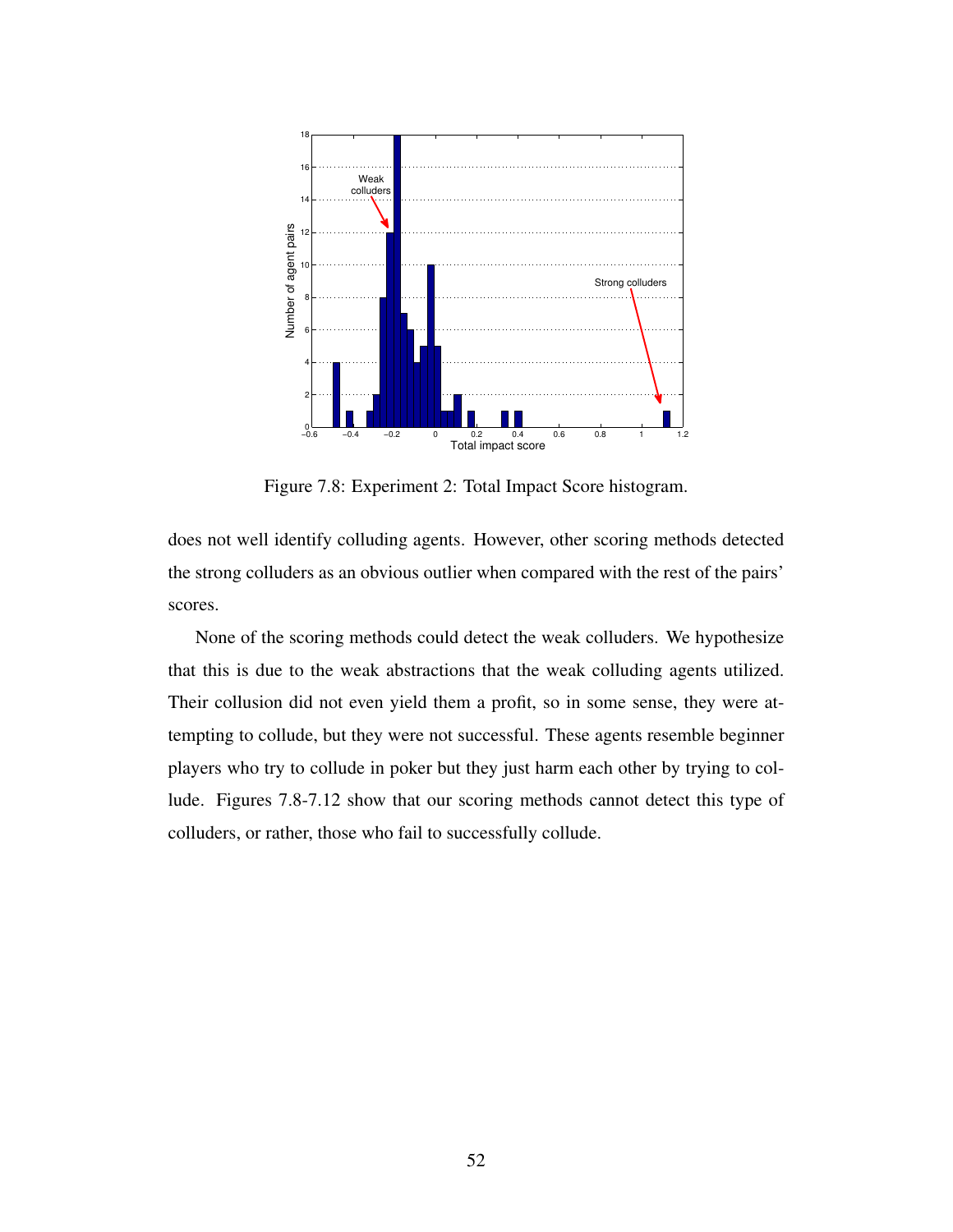

Figure 7.9: Experiment 2: Marginal Impact Score histogram.



Figure 7.10: Experiment 2: Mutual Impact Score histogram.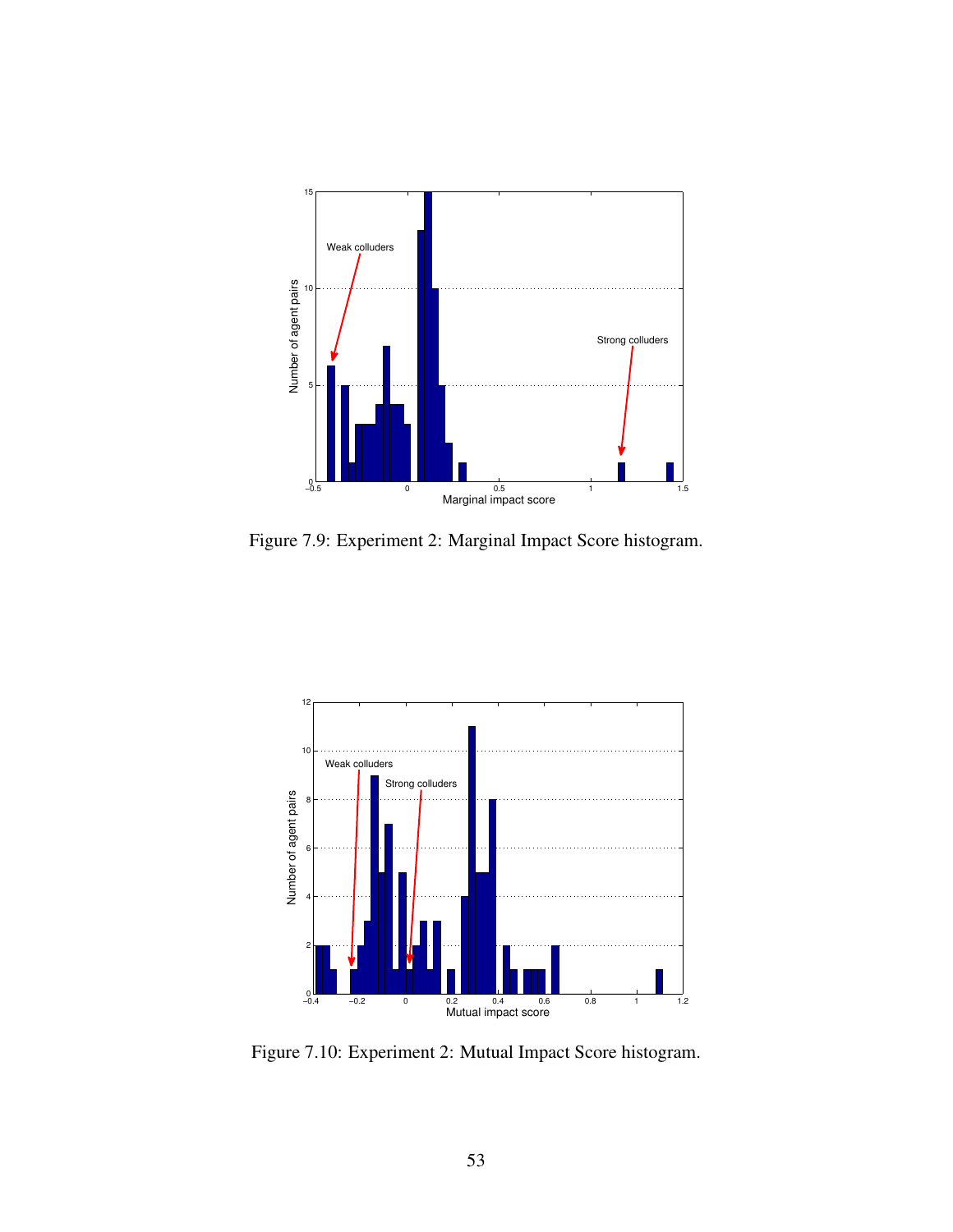

Figure 7.11: Experiment 2: Minimum Impact Score histogram.



Figure 7.12: Experiment 2: Differential Total Impact Score histogram.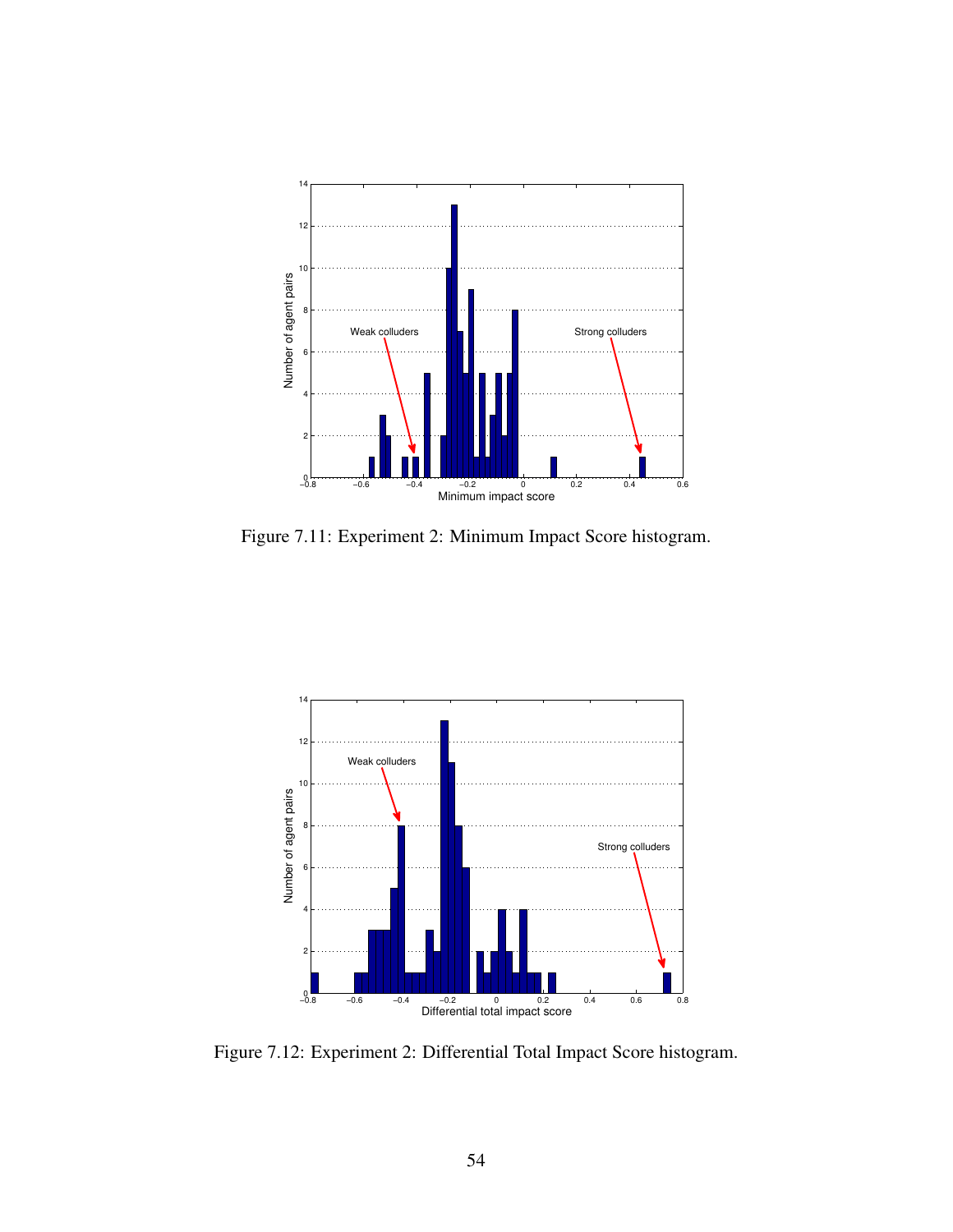### 7.4 Discussion

The experiments presented in this chapter show that our collusion detection system using the purified CFR value function can successfully detect collusion if collusion is beneficial for colluding agents. Table 7.11 demonstrates a summary of the performance of the scoring methods on different datasets. It shows that all the scoring methods except the Mutual Impact score can detect strong colluding agents when Purified CFR is used as the value function. However, the Always-call value function does not show promising performance.

All of the scoring methods introduced in this thesis can be used in other multiagent domains. Therefore, we recommend using a combination of these scoring methods in order to have a robust collusion detection method.

|                           | Purified CFR value function |              | Always-call    |
|---------------------------|-----------------------------|--------------|----------------|
| Scoring method            | Experiment 1                | Experiment 2 | value function |
| <b>Total Impact</b>       | Yes                         | Yes          | No             |
| Marginal Impact           | Yes                         | Yes          | No             |
| Mutual Impact             | No                          | No           | No             |
| Minimum Impact            | Yes                         | Yes          | Yes            |
| Differential Total Impact | Yes                         | Yes          | No             |

Table 7.11: Can different scoring methods detect the strong colluding agents?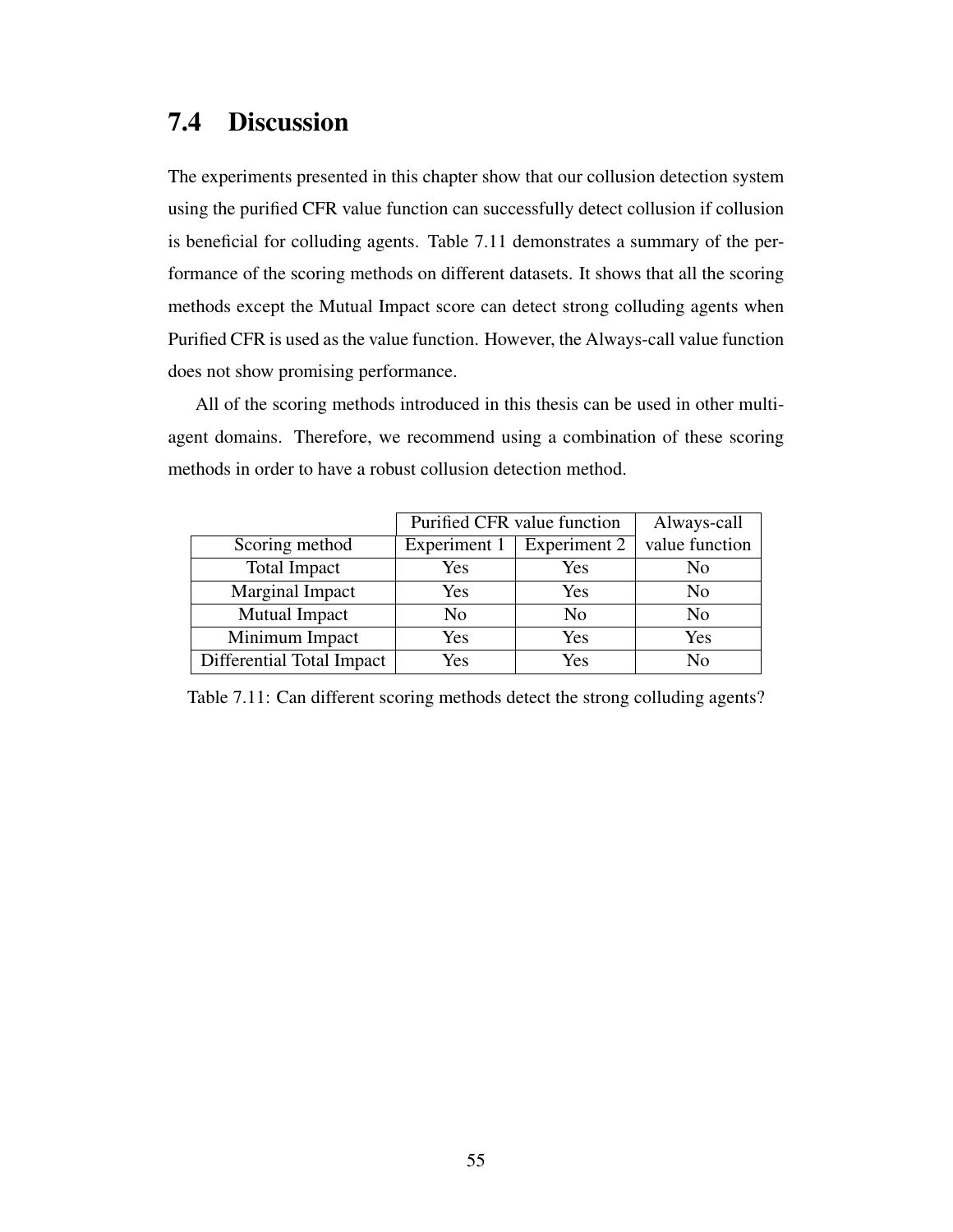# Chapter 8 Conclusion

In this section the contributions of this thesis is summarized and several avenues for future work are introduced.

## 8.1 Contributions

In this thesis we introduced the first implemented and successful automatic collusion detection system. This method ranks pairs of agents in order of the chance that they are colluding. This is done through a novel data structure, called a collusion table, which captures the impact that each agent has on the utility of all agents in the game. We showed how collusion tables can be created using value functions which estimate the expected value of each game state for each player. Three different methods for constructing a value function are introduced and two of them were implemented. We showed how to use collusion tables to detect collusion by introducing five different scoring methods which rank pairs of players in order of the possibility that they are colluding given the collusion values.

Poker was utilized as our test domain because of its well-defined formal structure and high similarities to a real-world system in which collusion is prohibited. We developed a population of colluding and non-colluding agents in this domain and created a synthetic dataset of collusive behaviour to evaluate our technique. We evaluated our collusion detection method and showed that our method can successfully detect the colluding agents in our dataset.

This work has two main contributions. First, we developed an automated collu-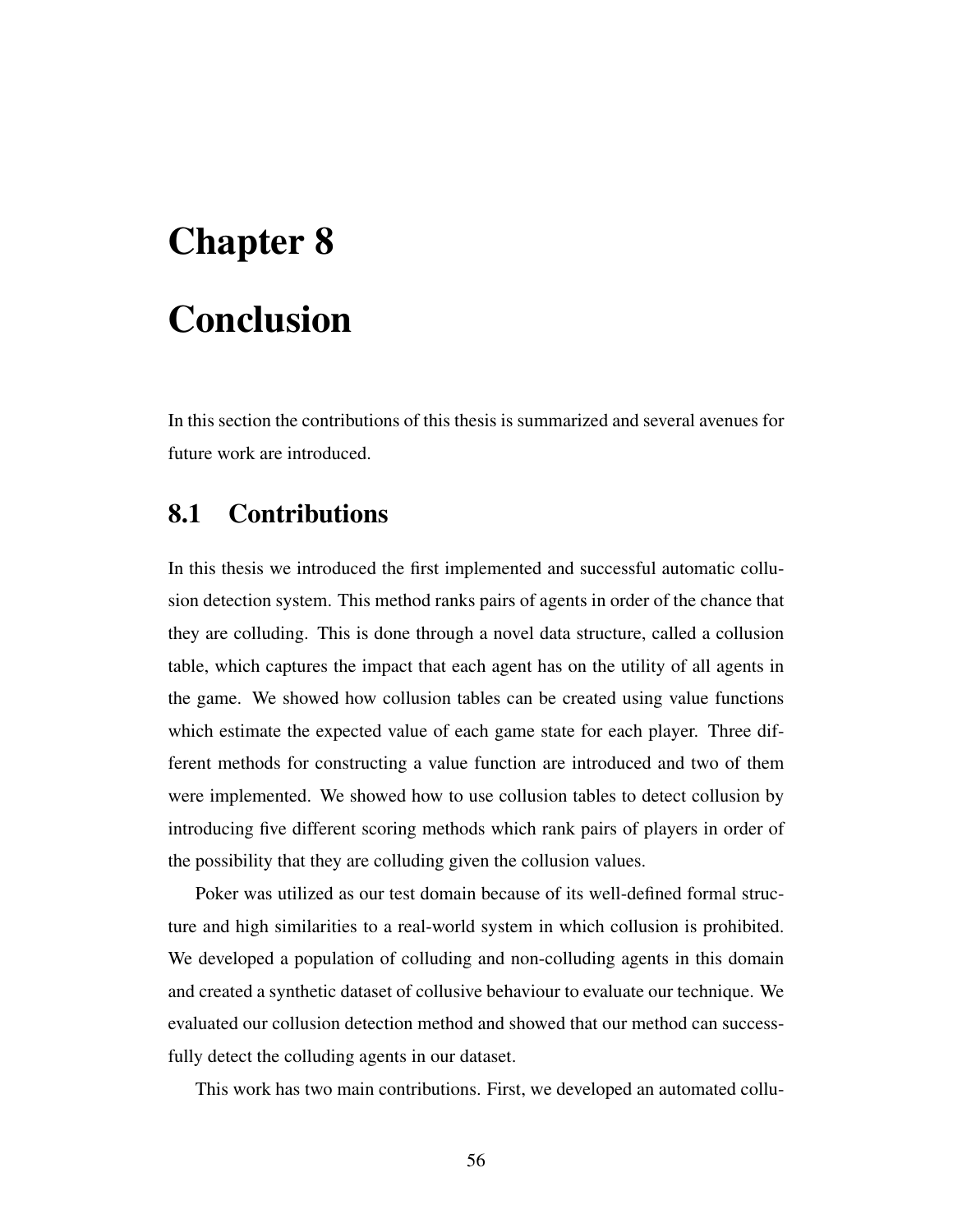sion detection method and extended the applicability of the advantage sum idea to the domain of collusion detection. This technique does not require any hand-crafted features or depend on any characteristics of the domain. Second, we designed a general collusion method and constructed colluding agents that gain more utility through their collusion in our test domain. We created a synthetic dataset of agents using this method, which could be used in future research on collusion.

## 8.2 Future Work

There are three main directions for future work:

- We tested our technique using [2-4] Hold'em poker which is a smaller variation of Texas Hold'em poker. Therefore, it can be easily modified to evaluate corpus of games in Annual Computer Poker Competition in which bots are playing Texas Hold'em poker. This work was a first step to detecting collusion in human settings. The next step would be to evaluate this technique in a real-world corpus. Human datasets could be huge in size. A collusion detection system might need to employ a high level filtering of the data first, and then collusion tables could be constructed. Although finding sufficient labelled human data is a challenge, we hope to be able to find such data and apply this method in the near future.
- In this thesis, the PIVAT value function was introduced and the theoretical advantage of using it is shown. We are interested in implementing this technique and evaluating its effectiveness in future collusion detection methods.
- Finally, this method can be extended to other sequential decision making domains, since it does not rely on any characteristics of poker. It would be interesting to investigate reformulating our approach to be used in the regulation of market places in which detecting coalitions of parties is a real-world challenge. While there is a vast literature on preventing coalition by designing auctions in which collusion is not the preferable strategy, there have not been as many studies on detecting collusion when it might have occurred.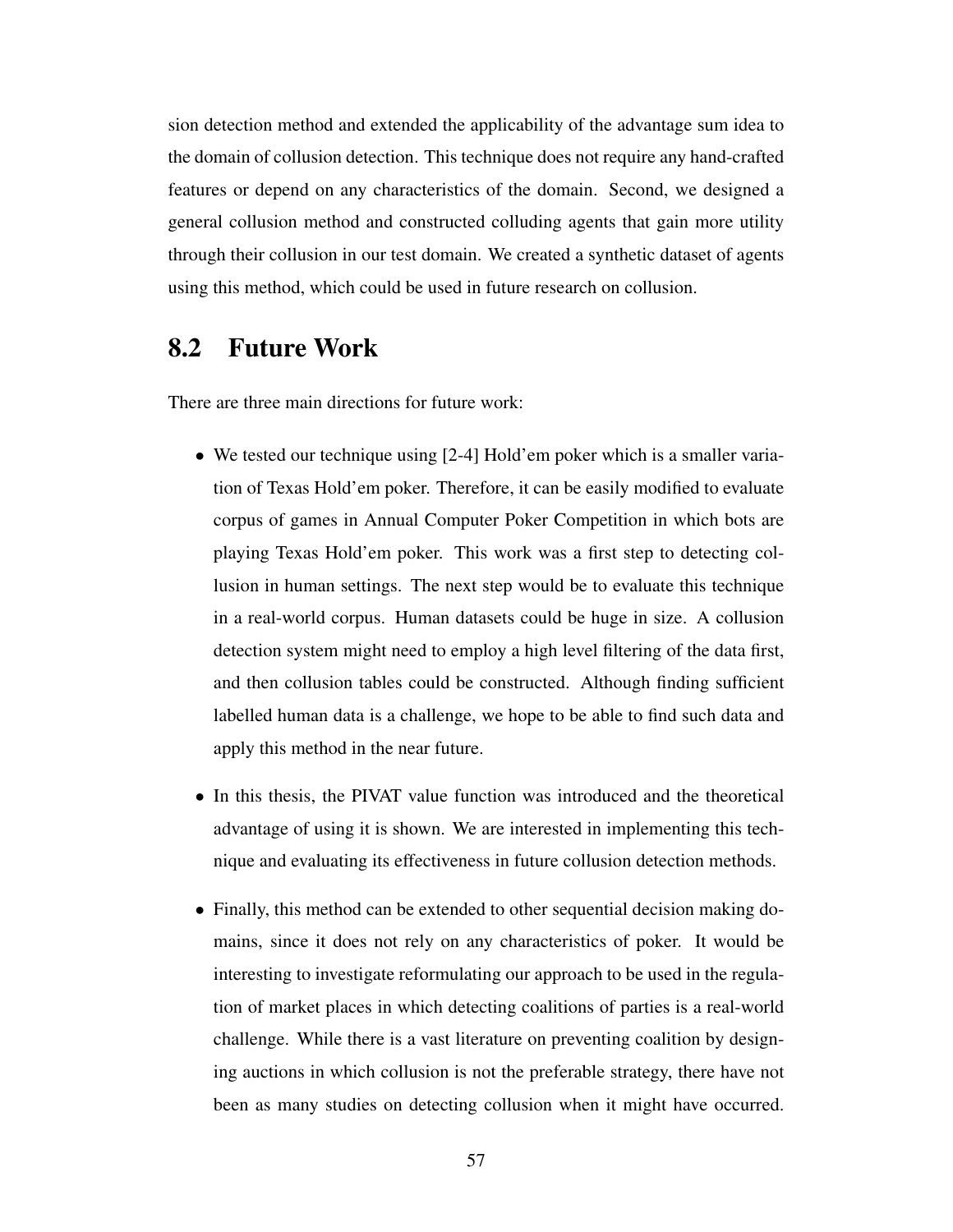We are interested in extending our technique and similarly utilizing collusion tables and scoring methods to identify collusive behaviour in market places.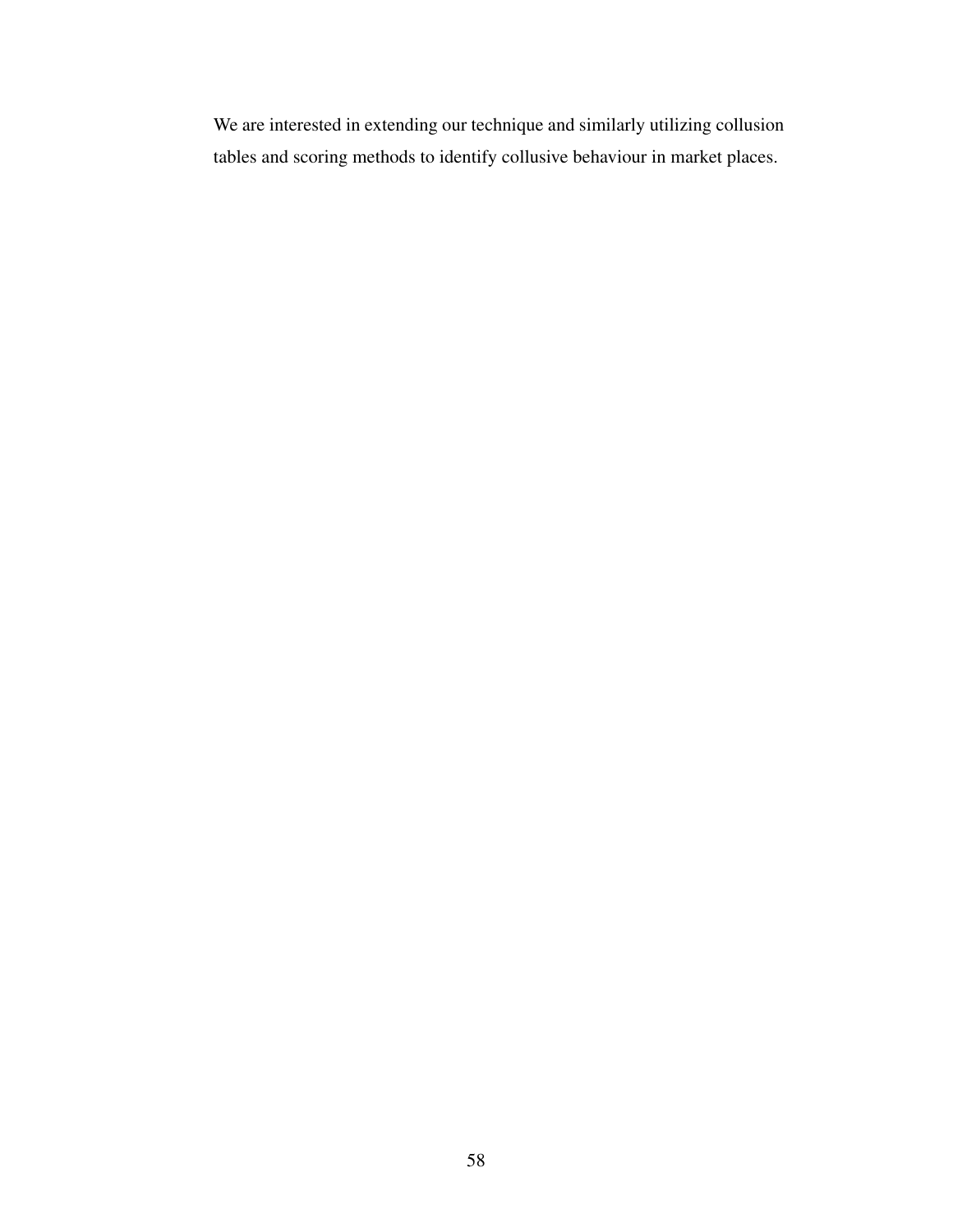## Bibliography

- [1] Y. Bachrach, M. Zadimoghaddam, and P. Key. A cooperative approach to collusion in auctions. *ACM SIGecom Exchanges*, 10(1):17–22, 2011.
- [2] D. Billings and M. Kan. A tool for the direct assessment of poker decisions. *International Computer Games Association Journal*, 2006.
- [3] N. Cesa-Bianchi and G. Lugosi. *Prediction, learning, and games*. Cambridge University Press, 2006.
- [4] A. C. P. Competition. Annual computer poker competition 2012 participants. http://www.computerpokercompetition.org/index.php?option=com content &view=article&id=108%3Aparticipants-2012&catid=35%3Aparticipants& Itemid=62&limitstart=3, 2012.
- [5] S. Ganzfried, T. Sandholm, and K. Waugh. Strategy purification and thresholding: Effective non-equilibrium approaches for playing large games. In *Proceedings of the 11th International Conference on Autonomous Agents and Multiagent Systems*, AAMAS '12, 2012.
- [6] R. Gibson and D. Szafron. On strategy stitching in large extensive form multiplayer games. In *Proceedings of the Twenty-Fifth Conference on Neural Information Processing Systems (NIPS)*, 2011.
- [7] D. A. Graham and R. C. Marshall. Collusive bidder behavior at single-object second-price and english auctions. *Journal of Political Economy*, 95(6):1217– 39, December 1987.
- [8] K. Hendricks and R. H. Porter. Collusion in auctions. *Annales d'Economie et de Statistique*, pages 217–230, 1989.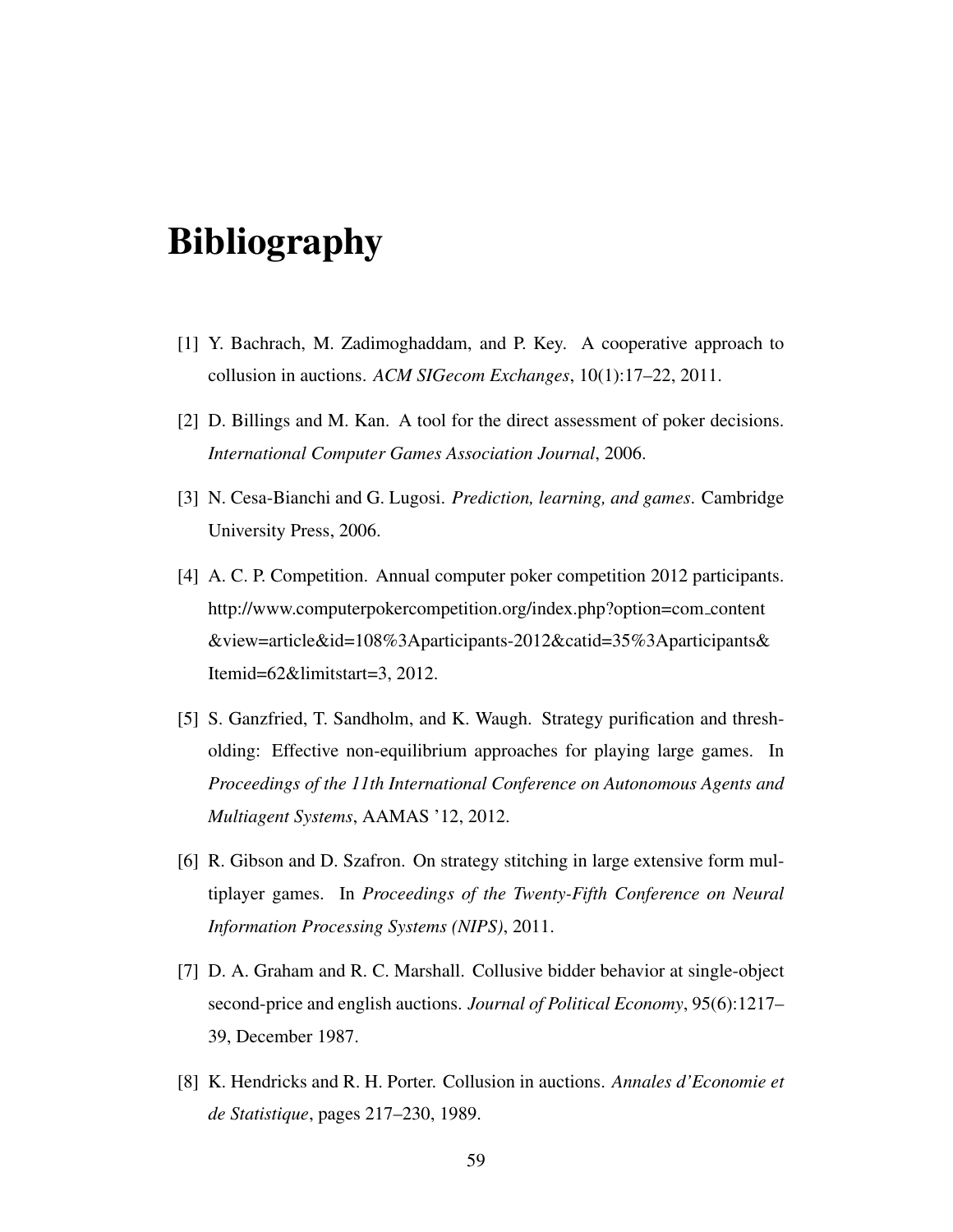- [9] M. B. Johanson. Robust strategies and counter-strategies: Building a champion level computer poker player. Master's thesis, University of Alberta, 2007.
- [10] P. Klemperer. What really matters in auction design. *Journal of Economic Perspectives*, 16(1):169–189, Winter 2002.
- [11] J. Laasonen, T. Knuutila, and J. Smed. Eliciting collusion features. In *Proceedings of the 4th International ICST Conference on Simulation Tools and Techniques*, SIMUTools '11, pages 296–303, ICST, Brussels, Belgium, Belgium, 2011. ICST (Institute for Computer Sciences, Social-Informatics and Telecommunications Engineering).
- [12] M. Lanctot, K. Waugh, M. Zinkevich, and M. Bowling. Monte carlo sampling for regret minimization in extensive games. *Advances in Neural Information Processing Systems*, 22:1078–1086, 2009.
- [13] R. P. McAfee and J. McMillan. Bidding rings. *American Economic Review*, 82(3):579–99, June 1992.
- [14] M. J. Osborne and A. Rubinstein. *A course in game theory*. MIT Press, 1994.
- [15] PokerStars. Data privacy for our poker software: Collusion. Retrieved May 30, 2012 from: http://www.pokerstars.com/poker/room/features/security/, 2012.
- [16] N. A. Risk and D. Szafron. Using counterfactual regret minimization to create competitive multiplayer poker agents. In *Proceedings of the 9th International Conference on Autonomous Agents and Multiagent Systems: volume 1 - Volume 1*, AAMAS '10, pages 159–166, Richland, SC, 2010. International Foundation for Autonomous Agents and Multiagent Systems.
- [17] M. S. Robinson. Collusion and the choice of auction. *The RAND Journal of Economics*, 16(1):pp. 141–145, 1985.
- [18] D. Schnizlein. *State translation in no-limit poker*. PhD thesis, Citeseer, 2009.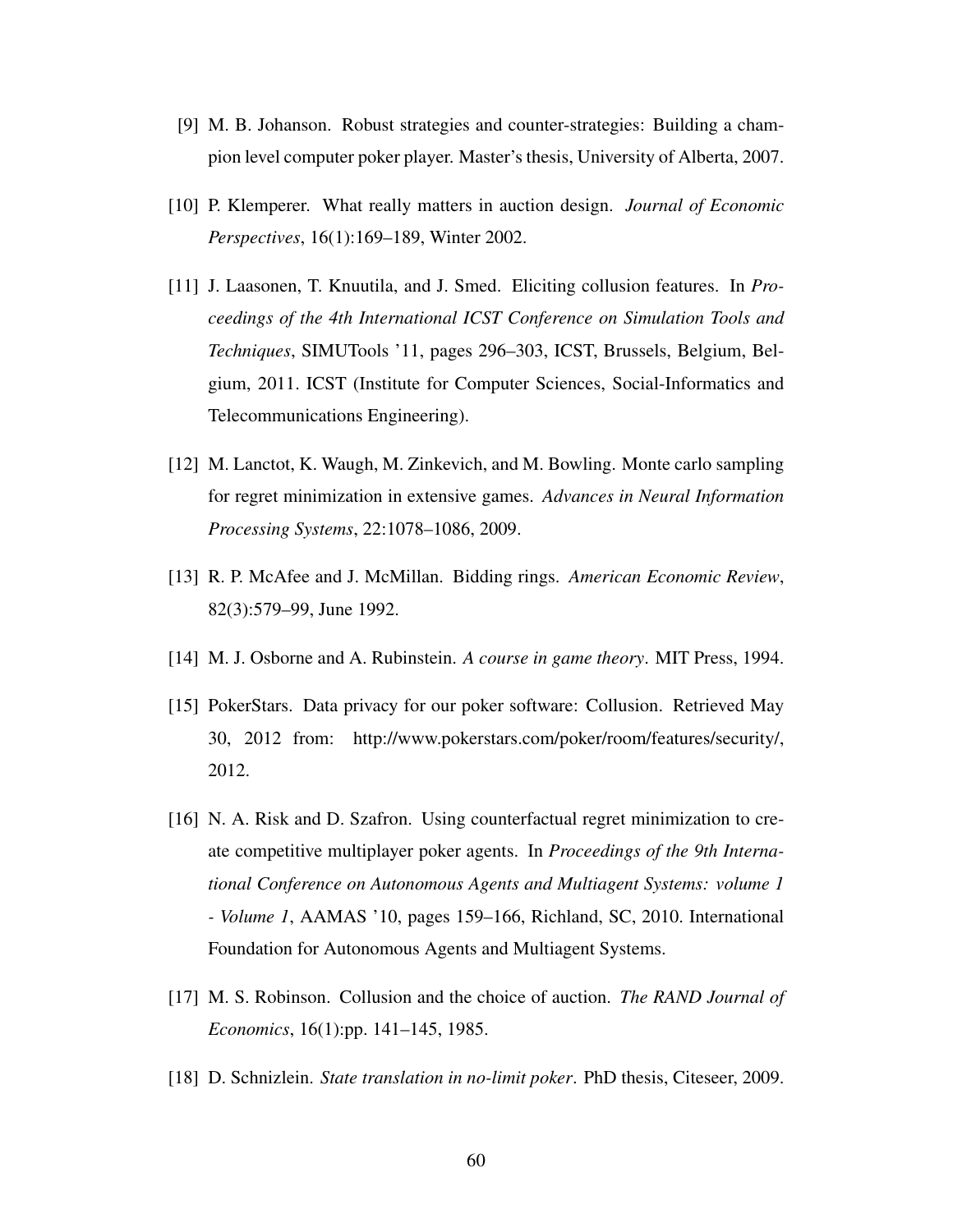- [19] J. Smed, T. Knuutila, and H. Hakonen. Can we prevent collusion in multiplayer online games? In *Proceedings of the Ninth Scandinavian Conference on Artificial Intelligence 2006*, pages 168–175, 2006.
- [20] J. Smed, T. Knuutila, and H. Hakonen. Towards swift and accurate collusion detection. *Security*, 2007.
- [21] M. J. Watson. The regulation of capital markets: Market manipulation and insider trading. Retrieved May 30, 2012 from: www.icclr.law.ubc.ca/Publications/Reports/wats pap.pdf.
- [22] K. Waugh, D. Schnizlein, M. Bowling, and D. Szafron. Abstraction pathologies in extensive games. In *Proceedings of the Eighth International Conference on Autonomous Agents and Multi-Agent Systems (AAMAS)*, pages 781– 788. International Foundation for Autonomous Agents and Multiagent Systems, 2009.
- [23] M. White and M. Bowling. Learning a value analysis tool for agent evaluation. In *Proceedings of the Twenty-First International Joint Conference on Artificial Intelligence (IJCAI)*, pages 1976–1981, 2009.
- [24] R. Yampolskiy. Detecting and controlling cheating in online poker. In *Consumer Communications and Networking Conference, 2008. CCNC 2008. 5th IEEE*, pages 848–853. Ieee, 2008.
- [25] R. V. Yampolskiy. Detecting and controlling cheating in online poker. In *2008 5th IEEE Consumer Communications and Networking Conference*, pages 848–853. Ieee, 2008.
- [26] J. Yan. Collusion detection in online bridge. In *Proceedings of the Twenty-Fourth AAAI Conference on Artificial Intelligence (AAAI)*, 2010.
- [27] M. Zinkevich, M. Bowling, N. Bard, M. Kan, and D. Billings. Optimal unbiased estimators for evaluating agent performance. In *Proceedings of the Twenty-First National Conference on Artificial Intelligence (AAAI)*, pages 573–578, 2006.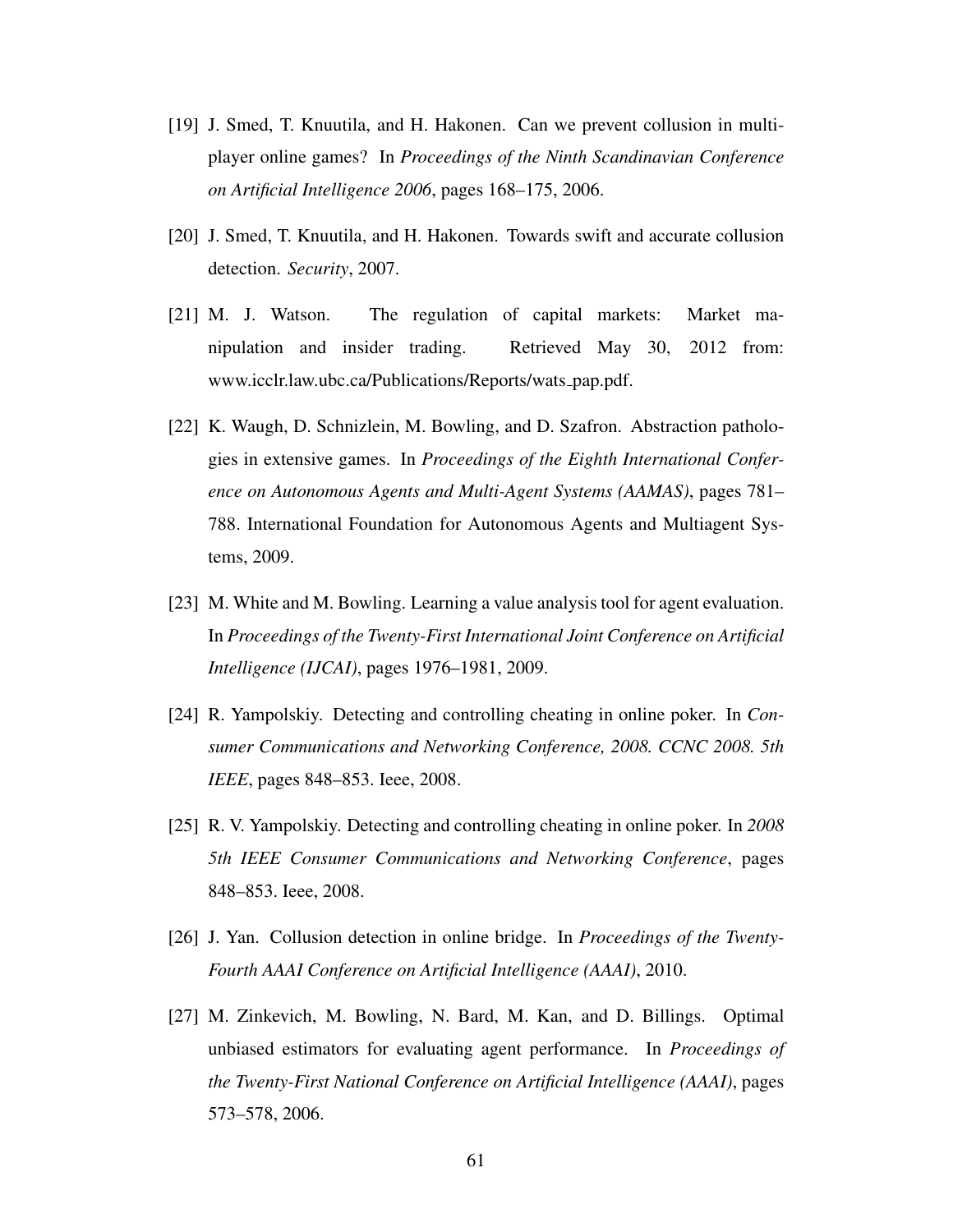[28] M. Zinkevich, M. Johanson, M. Bowling, and C. Piccione. Regret minimization in games with incomplete information. In *Advances in Neural Information Processing Systems 20 (NIPS)*, pages 905–912, 2008. A longer version is available as a University of Alberta Technical Report, TR07-14.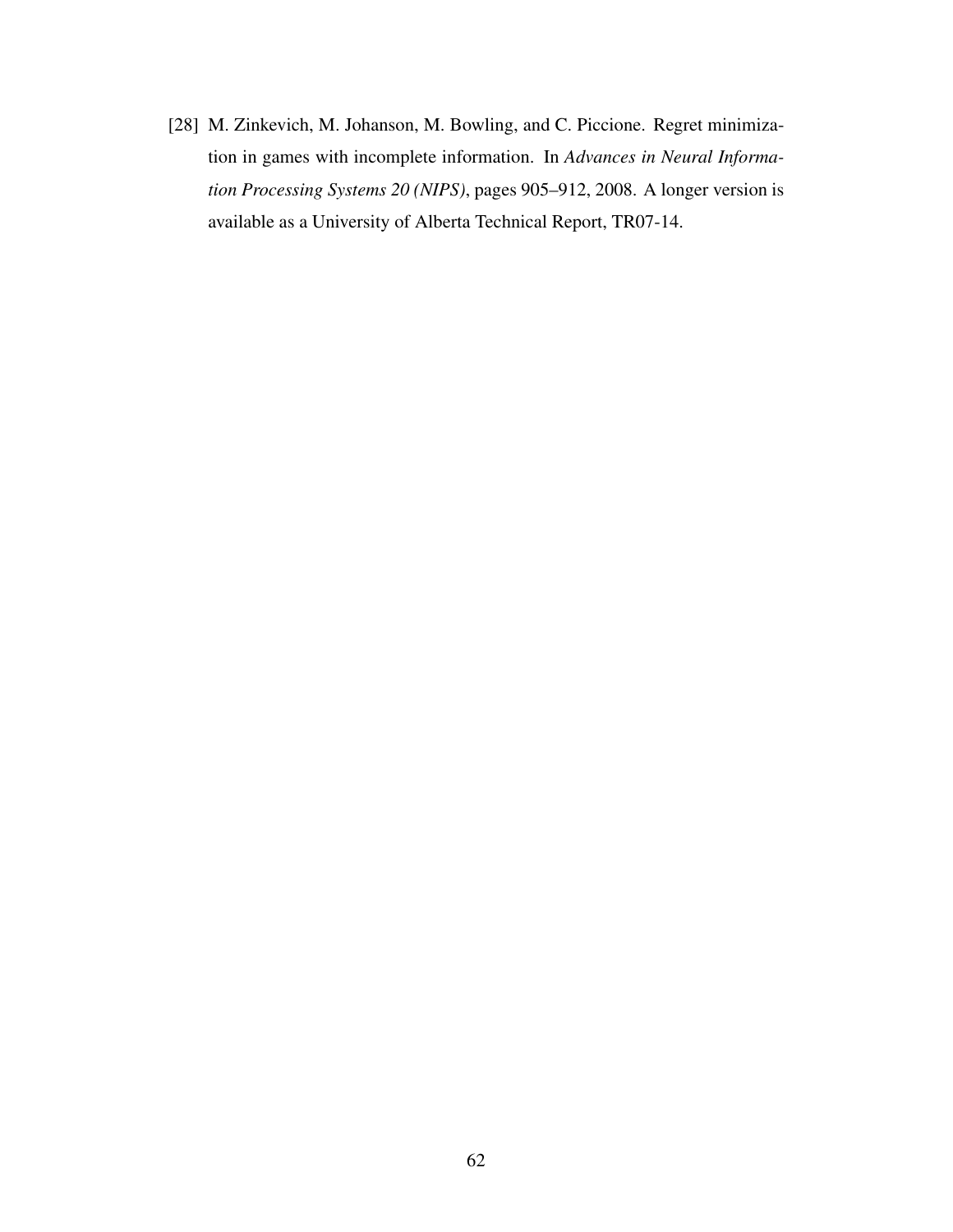## Appendix A

## Complete Results of Different Collusion Scores

A.1 Experiment 1: Strong v.s. 5s Weak Agents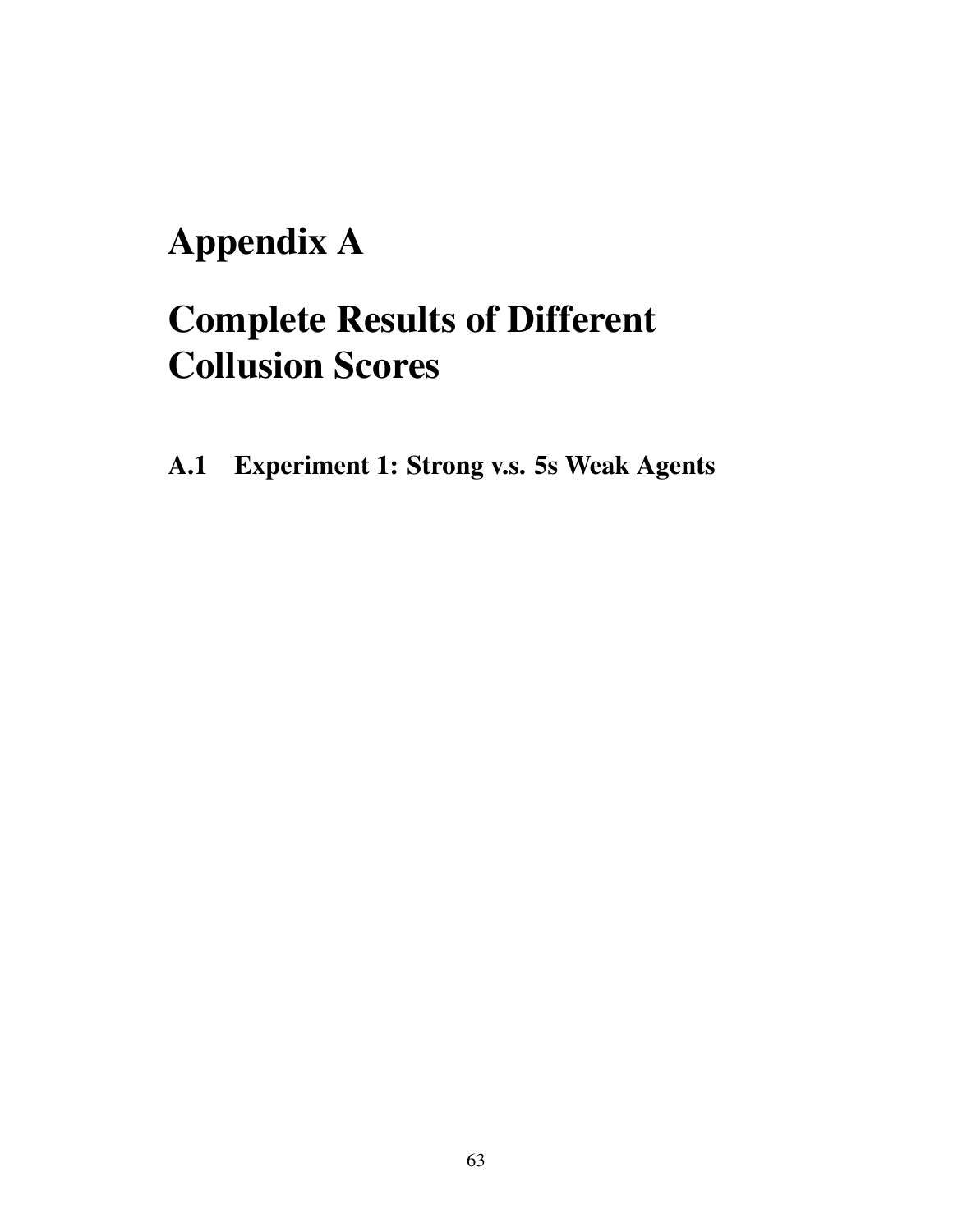| Money      | $-14.3355$               | $-14.6155$         | $-15.23325$                      | $-15.98116667$                            | $-16.04820833$ | $-16.14225$              | $-16.2335$     | $-16.61233333$           | $-16.78558333$                  | -17.32033333   | $-17.53195833$            | -17.56933333        | -17.79466667  | $-18.3975833$ | $-18.\overline{846}$ | $-20.44754167$       | $-20.86691667$          | $-22.5790833$             | $-23.06370833$           | $-23.479375$                  | -24.25791667 | $-24.50579167$           | $-28.86554167$ | $-29.55108333$            | $-30.32220833$ | $-36.97533333$      | $-37.356375$             | -39.35104167   | $-39.417625$       |              |                |
|------------|--------------------------|--------------------|----------------------------------|-------------------------------------------|----------------|--------------------------|----------------|--------------------------|---------------------------------|----------------|---------------------------|---------------------|---------------|---------------|----------------------|----------------------|-------------------------|---------------------------|--------------------------|-------------------------------|--------------|--------------------------|----------------|---------------------------|----------------|---------------------|--------------------------|----------------|--------------------|--------------|----------------|
| Agent      | SNC                      | S.CR               | W5.CR                            | W5.CA                                     | S.CR           | W5.CR                    | W5.CB          | W5.CB                    | $\overline{W}$ 5.CA             | W5.CB          | W5.PR                     | W5.PR               | W5.CB         | W5.PR         | <b>S.CA</b>          | S.CB                 | S.CL                    | W5.DF                     | W5.NC                    | W5.PR                         | W5.CB        | $\overline{WS}$ .CA      | S.CR           | W5.CR                     | W5.PR          | W5.CR               | W5.CR                    | W5.CR          | W5.CB              |              |                |
| Agent i    | W5.CR                    | W5.CL              | S.DF                             | W5.DF                                     | W5.CA          | S.PR                     | W5.DF          | <b>S.CR</b>              | W5.NC                           | W5.NC          | <b>WS.NC</b>              | W5.CA               | W5.PR         | W5.DF         | $W5$ .CR             | W5.CR                | W5.CL                   | $\overline{\text{WS.CL}}$ | W5.CL                    | WS.CL                         | W5.CL        | WS.CL                    | W5.CR          | W5.CL                     | W5.CR          | W5.DF               | W5.NC                    | W5.CA          | W <sub>5</sub> .CR |              |                |
| Rank       | $\mathcal{C}$            | 2                  | 65                               | 8                                         | 67             | $8^{\circ}$              | $\odot$        | $\overline{C}$           | $\overline{5}$                  | $\overline{z}$ | $\mathcal{L}$             | $ \vec{z} $         | $\frac{5}{2}$ | 97            | $\overline{7}$       | 78                   | $\overline{\mathbb{S}}$ | $\overline{\circ}$        | ವ                        | 82                            | 83           | 24                       | 85             | $\frac{8}{8}$             | 87             | 88                  | $\overline{\text{8}}$    | န္တ            | 15                 |              |                |
| Money      | 9.182041667              | 8.943875           | 8.523208333                      | 8.430416667                               | 8.293625       | 7.84033333               | 7.190625       | 7.091333333              | 4.324291667                     | 3.983295833    | 3.784120833               | 3.681491667         | 3.419370833   | 3.393591667   | 3.05115              | 2.879204167          | 1.334770833             | 1.0584125                 | 0.400245833              | 0.367283333                   | $-6.60775$   | $-6.988583333$           | $-7.10075$     | $-7.49133333$             | $-9.471291667$ | -9.997125           | $-10.0233333$            | $-11.9795833$  | $-13.15395833$     | $-13.854875$ | $-14.18716667$ |
| Agent      | S.CB                     | W5.PR              | W5.CB                            | <b>S.NC</b>                               | <b>S.CA</b>    | W5.CB                    | W5.PR          | W5.PR                    | <b>S.PR</b>                     | <b>S.PR</b>    | <b>S.CR</b>               | W5.PR               | S.CR          | S.CB          | W5.CA                | W <sub>5</sub> .CB   | <b>S.NC</b>             | <b>S.DF</b>               | <b>S.CA</b>              | S.CB                          | <b>S.PR</b>  | W5.DF                    | W5.PR          | W5.NC                     | W5.CA          | W5.CR               | $\overline{W}$ 5.CB      | <b>S.CR</b>    | <b>S.CR</b>        | W5.PR        | W5.NC          |
| Agent i    | W5.CA                    | S.DF               | S.CA                             | S.CR                                      | W5.CA          | S.CB                     | <b>S.CB</b>    | $\overline{\text{S.CA}}$ | W5.DF                           | WS.NC          | <b>S.PR</b>               | <b>S.PR</b>         | S.CA          | <b>S.CR</b>   | <b>S.PR</b>          | <b>S.PR</b>          | W5.CL                   | W5.CL                     | $W5$ .CL                 | $W$ 5.CL                      | $W5$ .CL     | S.CL                     | S.CL           | S.CL                      | <b>S.CL</b>    | <b>S.CL</b>         | <b>S.CL</b>              | W5.NC          | W5.DF              | S.CR         | W5.DF          |
| Rank       | $\overline{\mathcal{E}}$ | $ \mathfrak{F} $   | $\overline{34}$                  | $\overline{35}$                           | $\frac{96}{5}$ | $\overline{\mathcal{E}}$ | $\sqrt[3]{8}$  | $\overline{\mathcal{E}}$ | $\Theta$                        | $\pm$          | 42                        | $\frac{43}{5}$      | $\ddot{4}$    | 45            | $\frac{4}{6}$        | 47                   | $\frac{8}{3}$           | $\overline{5}$            | 50                       | $\overline{5}$                | 52           | $\overline{5}$           | 54             | $\overline{55}$           | $\frac{8}{5}$  | 57                  | $\overline{\mathcal{S}}$ | $\overline{5}$ | 8                  | <u>ଟ</u>     | $\infty$       |
| Money      | 86.35875                 | 39.023             | 38.92045833                      | 37.22775                                  | 36.64808333    | 36.55991667              | 30.48295833    | 30.06370833              | 29.96825                        | 29.54375       | 24.03591667               | 17.74708333         | 17.648625     | 17.43766667   | 15.15670833          | 14.83466667          | 11.95775                | 11.906375                 | 11.8565                  | 11.709125                     | 11.52475     | 11.12375                 | 11.053875      | 1.02204167                | 10.75641667    | 10.53875            | 10.34166667              | 10.0833333     | 9.952              | 9.400333333  | 9.285958333    |
| gent.<br>⋖ | $\Theta$                 | $\mathcal{L}$<br>n | $\overline{S}$<br>$\overline{a}$ | $\overline{z}$<br>$ \boldsymbol{\omega} $ | පි             | පි<br>n                  | පි<br>Ιn       | $ \mathcal{E} $          | $\overline{z}$<br>$\sim$ $\sim$ | Æ              | 75.CB<br>$\triangleright$ | E<br>$\dot{\bm{v}}$ |               |               |                      | $\frac{8888665}{88}$ | $\overline{S}$          | 75.DF<br> ≽               | 匠<br>$\overline{\omega}$ | $\overline{5\text{NC}}$<br> ≽ | CB<br>si     | $\overline{75}$ CB<br> ≽ | $\Im$<br>s     | k<br>Ιn                   | $\Theta$<br>vi | $\overline{z}$<br>n | రే<br>Ιn                 | S.CA<br> ≽     | 5.CB<br> ≽         | ජි<br>s      | 75.PR<br> ≽    |
| Agent      | <b>S.CA</b>              | <b>S.DF</b>        | <b>S.DF</b>                      | $rac{\overline{S.S}}{\overline{S.F}}$     |                | <b>DN'S</b>              | S.PR           | S.PR                     |                                 | <b>S.DF</b>    | W5.CA                     | <b>S.CL</b>         | <b>USS</b>    | 이다<br>이       |                      | <b>S.CL</b>          | W5.NC                   | S.DF                      | S.CL                     | <b>S.DF</b>                   | W5D          | S.DF                     | W5.NC          | $\overline{\text{W5.DF}}$ | W5.NC          | W5.CA               | W5.DF                    | S.DF           | <b>SKS</b>         | S.DF         | S.NC           |
| Rank       |                          | $\sim$             | $\overline{\mathfrak{c}}$        | 4                                         | 5              | ७                        | $\overline{ }$ | $^{\circ}$               | G                               | $\Xi$          |                           | $\overline{12}$     | $\sqrt{3}$    | $\vec{a}$     | $\overline{15}$      |                      | $\frac{5}{2}$           | $\overline{\mathbb{18}}$  | $\overline{0}$           | $\mathbb{R}$                  |              |                          | ដ្ឋាងនៅវ       |                           | 38/2           |                     |                          | $\frac{8}{20}$ |                    | ႙            | $\overline{5}$ |

Table A.1: E1-Agent pairs ranked according to the total money gained (mbb/g). Table A.1: E1-Agent pairs ranked according to the total money gained (mbb/g).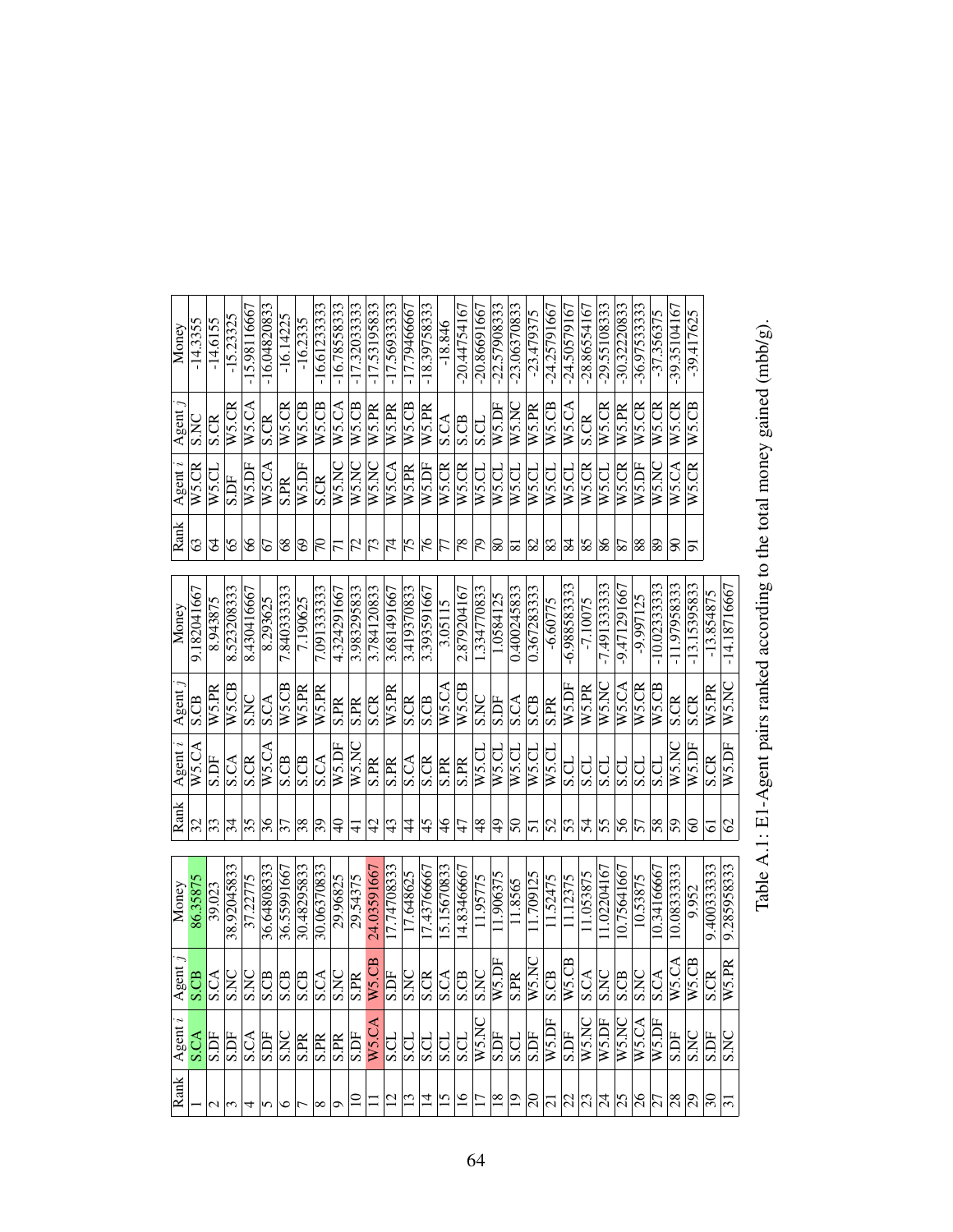| F<br>Agent<br>Agent<br>Rank<br>F<br>$\text{gent } j$<br>Agent $i$                           |  |  |              | Rank                    | $\ddot{\phantom{0}}$<br>Agent | Agent                    | $\Box$       |
|---------------------------------------------------------------------------------------------|--|--|--------------|-------------------------|-------------------------------|--------------------------|--------------|
| S.DF<br>S.CR<br>32<br>1.00555<br>පී<br>S.CA                                                 |  |  | $-0.0153364$ | 63                      | <b>S.CR</b>                   | W5.DF                    | $-0.044631$  |
| W5.PR<br><b>S.CL</b><br>$ \mathfrak{F} $<br>0.385842<br>W5.CB<br>W5.CA                      |  |  | $-0.0172955$ | Z                       | W5.N                          | $\overline{\text{S.PR}}$ | $-0.0449639$ |
| WS.NC<br>S.CL<br>34<br>0.375167<br>W5.CR<br>S.CR                                            |  |  | $-0.0182976$ | 65                      | S.PR                          | W5.PR                    | $-0.0465247$ |
| $W5$ . $CB$<br>W5.CI<br>$\overline{35}$<br>0.349336<br>S.CR<br><u>ro s</u>                  |  |  | $-0.0185488$ | 8                       | S.CB                          | S.CR                     | $-0.0479099$ |
| S.NC<br>S.CR<br>$\frac{8}{3}$<br>0.091698<br>E<br>∽<br>$W5$ .CI                             |  |  | $-0.0198932$ | 67                      | <b>S.CR</b>                   | W5.N                     | $-0.0485878$ |
| W5.CA<br>W5.CI<br>37<br>0.0797685<br>$\overline{\text{W5}}$ .CR<br>S.CI                     |  |  | $-0.0211479$ | 8 <sup>o</sup>          | W5.CL                         | S.CL                     | $-0.0501718$ |
| W5.DF<br>S.CB<br>$\overline{\mathcal{S}}$<br>0.0432276<br>S.DF<br>$\overline{\text{S}}$ .CI |  |  | $-0.0220208$ | 69                      | S.DF                          | W5.PR                    | $-0.055913$  |
| W5.DF<br>S.CA<br>$\overline{65}$<br>0.0418236<br>$rac{1}{\sqrt{2}}$                         |  |  | $-0.0235$    | $\overline{7}$          | <b>S.NC</b>                   | W5.PR                    | $-0.057357$  |
| S.DF<br>$\overline{W}$ 5.CB<br>$\Theta$<br>0.0393955                                        |  |  | $-0.0278489$ | $\overline{7}$          | W5.CA                         | S.CR                     | $-0.0605756$ |
| S.DF<br>W5.CA<br>$\frac{1}{4}$<br>0.0376595                                                 |  |  | $-0.0286196$ | $\overline{5}$          | W5.CB                         | S.CR                     | $-0.064248$  |
| W5.NC<br>S.CB<br>42<br>0.0374919                                                            |  |  | $-0.0290623$ | 73                      | W5.CA                         | W5.DF                    | $-0.0924057$ |
| W5.NC<br><b>S.CA</b><br>43<br>0.0366992<br>$\frac{2}{\frac{1}{2}}$                          |  |  | $-0.0316346$ | $\overline{7}$          | W5.CB                         | W5.DF                    | $-0.093758$  |
| W5.CA<br>S.PR<br>4<br>0.0331157<br>$\frac{1}{2}$                                            |  |  | $-0.0318599$ | $\overline{5}$          | W5.DF                         | W5.NC                    | $-0.0960106$ |
| W5.CA<br>ದ್ರ<br>45<br>0.0308204                                                             |  |  | $-0.0319417$ | $\frac{9}{16}$          | W5.CA                         | W5.NC                    | $-0.101144$  |
| $W5$ .CB<br>$\overline{\text{S.CL}}$<br>$\frac{4}{6}$<br>0.0284244<br>$rac{1}{\sqrt{2}}$    |  |  | $-0.0324459$ | $\overline{7}$          | W5.CA                         | W5.PR                    | $-0.103189$  |
| W5.DF<br><b>S.DF</b><br>47<br>0.0283438                                                     |  |  | $-0.0326703$ | 78                      | W5.CB                         | W5.NC                    | $-0.104252$  |
| W5.NC<br>S.DF<br>48<br>0.0270478<br>W5.CI                                                   |  |  | $-0.0337125$ | $\overline{\mathbb{S}}$ | W5.NC                         | W5.PR                    | $-0.10856$   |
| S.CB<br>$W$ 5.CA<br>$\overline{6}$<br>0.026555<br>S.CB                                      |  |  | $-0.0350187$ | $80\,$                  | W5.CB                         | W5.PR                    | $-0.111402$  |
| <b>S.NC</b><br>$W5$ .CB<br>$\overline{5}$<br>0.0262797                                      |  |  | -0.0358736   | $\overline{8}$          | W5.CR                         | <b>S.PR</b>              | $-0.117305$  |
| W5.CR<br>W5.CL<br>51<br>0.0252142<br>S.DF                                                   |  |  | $-0.0359578$ | 82                      | W5.DF                         | W5.PR                    | $-0.119467$  |
| W5.NC<br><b>S.NC</b><br>52<br>0.0227646<br>$W$ 5.CI                                         |  |  | $-0.0367932$ | $\sqrt{83}$             | $W$ 5.CR                      | W5.PR                    | $-0.144366$  |
| S.NC<br>W5.CA<br>$\overline{53}$<br>0.0213757<br>$W$ 5.CI                                   |  |  | $-0.0369764$ | $\overline{8}$          | S.CA                          | W5.CR                    | $-0.156408$  |
| $W5$ .CB<br>S.CB<br>$\overline{5}$<br>0.02031<br>W5.CI                                      |  |  | $-0.037496$  | $\frac{85}{5}$          | S.CB                          | W5.CR                    | $-0.15718$   |
| $W5$ .CB<br>S.PR<br>55<br>0.00878357<br><b>S.DF</b>                                         |  |  | $-0.0381553$ | 86                      | W5.CR                         | S.NC                     | $-0.162669$  |
| S.CR<br>S.CA<br>56<br>0.0080518<br>Æ<br>∣∽<br>$\frac{S}{S}$ CR                              |  |  | $-0.0386265$ | $\overline{87}$         | W5.CR                         | <b>S.DF</b>              | $-0.166082$  |
| $W5$ .CB<br>S.CA<br>57<br>0.00407007<br>V5.PR                                               |  |  | $-0.0391742$ | 88                      | W5.CR                         | W5.DF                    | $-0.213907$  |
| W5.PR<br>S.CB<br>58<br>$-0.00850434$<br>V5.DF<br>S.CL                                       |  |  | $-0.0403472$ | 89                      | W5.CA                         | W5.CR                    | $-0.215197$  |
| <b>S.NC</b><br>W5.DF<br>$\overline{5}$<br>$-0.00999859$<br>W5.DF<br>$W$ 5.CI                |  |  | $-0.0415002$ | $\boxtimes$             | W5.CR                         | WS.NC                    | $-0.218744$  |
| W5.PR<br>S.CA<br>8<br>$-0.011410$<br>Æ<br>n<br>W5.CI                                        |  |  | $-0.0418506$ | 51                      | W5.CB                         | W5.CR                    | $-0.221886$  |
| S.PR<br>W5.DF<br>5<br>$-0.0128569$<br>$\overline{\text{WS.NC}}$<br>WS.CI                    |  |  | $-0.0418566$ |                         |                               |                          |              |
| <b>S.CA</b><br>W5.CA<br>$\mathcal{O}$<br>$-0.0152997$<br>V5.PR<br>W5.CI                     |  |  | $-0.0422953$ |                         |                               |                          |              |
|                                                                                             |  |  |              |                         |                               |                          |              |

Table A.2: E1-Agent pairs ranked according to the Total Impact Score. Table A.2: E1-Agent pairs ranked according to the Total Impact Score.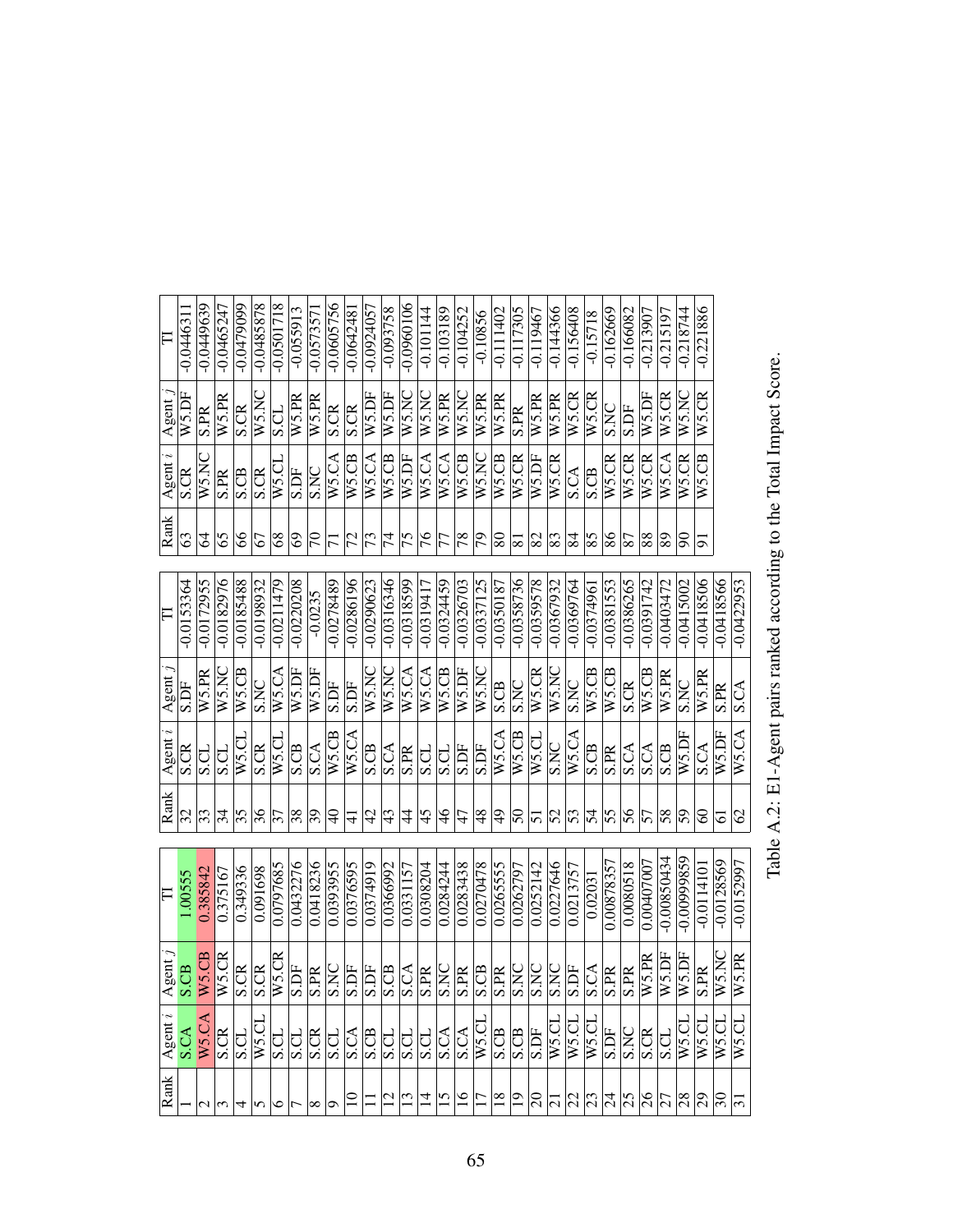| MaI                                 | $-0.051535$        | $-0.0518725$            | $-0.0522755$   | $-0.052768$        | $-0.0533426$             | $-0.0535793$                         | $-0.0548547$ | $-0.055735$               | $-0.0561678$   | -0.0569326  | $-0.05747$             | $-0.0594118$                    | $-0.0621232$ | $-0.062374$  | $-0.063438$             | $-0.0671638$    | $-0.0684417$      | -0.0700778      | $-0.0717068$   | $-0.0731583$  | $-0.0742928$    | $-0.0772063$ | $-0.0804722$  | $-0.0806836$ | F608080.0-   | $-0.0816774$        | $-0.0852464$   | $-0.112482$      | $-0.134897$  |                                                             |                |
|-------------------------------------|--------------------|-------------------------|----------------|--------------------|--------------------------|--------------------------------------|--------------|---------------------------|----------------|-------------|------------------------|---------------------------------|--------------|--------------|-------------------------|-----------------|-------------------|-----------------|----------------|---------------|-----------------|--------------|---------------|--------------|--------------|---------------------|----------------|------------------|--------------|-------------------------------------------------------------|----------------|
| Agent                               | W <sub>5.</sub> PR | S.CA                    | S.CB           | $W5$ .CB           | W5.CA                    | W5.CA                                | W5.CB        | W5.PR                     | $W5$ .CB       | W5.CR       | $\overline{W5}$ .PR    | <b>S.CA</b>                     | S.CL         | W5.PR        | $W5$ .CB                | W5.CA           | S.CB              | <b>S.CR</b>     | W5.CR          | $W5$ .CB      | S.CB            | <b>S.CR</b>  | S.CA          | S.CB         | W5.CR        | <b>S.CA</b>         | S.NC           | <b>S.CR</b>      | S.CB         |                                                             |                |
| $A$ gent $i$                        | W5.CA              | W5.CA                   | S.NC           | W5.NC              | W5.DF                    | WS.NC                                | W5.PR        | W5.CL                     | W5.DF          | W5.CA       | S.CL                   | <b>S.PR</b>                     | W5.CL        | W5.CR        | W5.CL                   | W5.CL           | <b>S.PR</b>       | <b>S.DF</b>     | S.PR           | W5.CR         | W5.CR           | W5.CL        | S.DF          | S.DF         | W5.CL        | $\overline{W5}$ .CR | <b>S.CR</b>    | S.CA             | <b>S.CR</b>  |                                                             |                |
| Rank                                | 63                 | 2                       | 65             | 89                 | 67                       | 68                                   | 69           | $\overline{5}$            | $\overline{7}$ | 72          | $ \tilde{\mathcal{L}}$ | 74                              | 75           | 76           | 77                      | 78              | $\overline{5}$    | 80              | $\overline{8}$ | 82            | $\overline{83}$ | 84           | 85            | 86           | 78           | 88                  | 89             | ន                | 51           |                                                             |                |
| MaI                                 | $-0.0199818$       | $-0.0204909$            | $-0.0210138$   | $-0.0222606$       | $-0.0234142$             | $-0.0291203$                         | $-0.0296952$ | $-0.0308692$              | $-0.0310388$   | $-0.031309$ | $-0.0319363$           | $-0.0332808$                    | $-0.0342883$ | $-0.0348782$ | $-0.0352628$            | $-0.0369395$    | $-0.0369653$      | $-0.0373405$    | $-0.0378956$   | $-0.0380722$  | $-0.0384728$    | $-0.0404635$ | $-0.0405878$  | $-0.0407666$ | $-0.0407915$ | $-0.0452298$        | $-0.0455843$   | $-0.0465935$     | $-0.0467116$ | $-0.048311$                                                 | $-0.0494529$   |
| Agent                               | S.NC               | W5.CR                   | $W_2$ .CB      | <b>S.NC</b>        | $\overline{\text{S.CA}}$ | W5.CA                                | W5.DF        | W5.NC                     | W5.PR          | $W5$ .CB    | S.PR                   | $\overline{\text{S}.\text{CR}}$ | S.CB         | S.CB         | W5.PR                   | S.PR            | S.CA              | S.CB            | W5.NC          | W5.PR         | S.CB            | S.CA         | W5.CB         | W5.CR        | W5.CR        | S.CA                | W5.CB          | W5.CB            | S.CR         | W5.PR                                                       | S.NC           |
| $\boldsymbol{\mathcal{E}}$<br>Agent | <b>S.DF</b>        | <b>FCS</b>              | <b>S.PR</b>    | W <sub>5</sub> .CR | W5.NC                    | <b>CCS</b>                           | W5.CL        | $\overline{\text{W5.DF}}$ | W5.NC          | S.CL        | $\overline{W}$ 5.CL    | W5.CA                           | W5.CL        | W5.DF        | <b>S.CB</b>             | <b>S.CL</b>     | <b>CCC</b>        | S.CL            | W5.CL          | S.CA          | W5.CA           | W5.DF        | S.CR          | W5.DF        | W5.NC        | W5.CL               | S.CB           | S.CA             | S.PR         | W3.DF                                                       | <b>S.CA</b>    |
| Rank                                | 32                 | $ \mathfrak{F} $        | $\overline{3}$ | 35                 | $\frac{96}{5}$           | $\overline{\overline{\overline{z}}}$ | 38           | $\sqrt{6}$                | ੩              | $\exists$   | $\overline{4}$         | 43                              | 4            | 45           | $\frac{6}{5}$           | $\overline{4}$  | 48                | $\overline{6}$  | 50             | 51            | 52              | 53           | 54            | 55           | 99           | 57                  | $\overline{8}$ | 59               | 3            | 5                                                           | $\overline{c}$ |
| MaI                                 | 1.19568            | 1.09196                 | 0.454279       | 0.219464           | 0.053622                 | 0.0433074                            | 0.0274009    | 0.0240394                 | 0.0217852      | 0.019442    | 0.0187874              | 0.0146756                       | 0.0113063    | 0.00746623   | 0.00708189              | 0.00263166      | 0.00261103        | $-0.000762369$  | $-0.000915462$ | $-0.00140727$ | $-0.00310696$   | $-0.003712$  | $-0.00618053$ | $-0.008558$  | 65574800.0   | $-0.0111532$        | $-0.0113794$   | $-0.0117628$     | $-0.0139017$ | $-0.0141171$                                                | $-0.0186076$   |
| $\lambda$ gent                      | S.CR               | S.CB                    | $N5$ .CB       | S.CR               | W5.CR                    | W5.PR                                | S.DF         | W5.PR                     | <b>S.NC</b>    | W5.NC       | W5.DF                  | W5.PR                           | <b>S.NC</b>  | W5.PR        | $\overline{\text{SPR}}$ | <b>S.NC</b>     | <b>S.NC</b>       | <b>S.PR</b>     | S.DF           | N5.DF         | $N5$ .CB        | <b>S.CR</b>  | S.PR          | N5.CA        | W5.CB        | S.NC                | S.NC           | $S\overline{CB}$ | $W5$ .NC     | W5.CA                                                       | S.CR           |
| Agent $i$                           |                    | WS.CR                   | W5.CA          |                    |                          | $\frac{1}{2}$                        |              | S.DF                      | S.CL           | S.DF        | S.DF                   | <b>SIVS</b>                     | W5.NO        | S.CR         | W5.DF                   | W5.CI           | W5.DF             | W5.NC           | $W$ 5.CI       | <b>S.CL</b>   | S.NC            | W5.DF        | S.DF          | <b>S.DF</b>  | S.DF         | W5.CA               | <b>S.PR</b>    | W.S.N            | <b>S.CL</b>  | <b>S.PR</b>                                                 | W5.NO          |
| Rank                                |                    | $\overline{\mathsf{c}}$ | $\sim$         |                    | ln                       | $\frac{1}{2}$                        |              | $\infty$                  |                |             |                        | $\overline{c}$                  | 13           | $\vec{a}$    | 15                      | $\overline{16}$ | $\overline{\Box}$ | $\overline{18}$ | $\overline{0}$ |               |                 |              |               |              |              |                     |                |                  |              | $ S $ ភ $ S $ $ S $ ភ $ S $ $ S $ ភ $ S $ ភ $ S $ ភ $ S $ ភ |                |

Table A.3: E1-Agent pairs ranked according to the Marginal Impact Score. Table A.3: E1-Agent pairs ranked according to the Marginal Impact Score.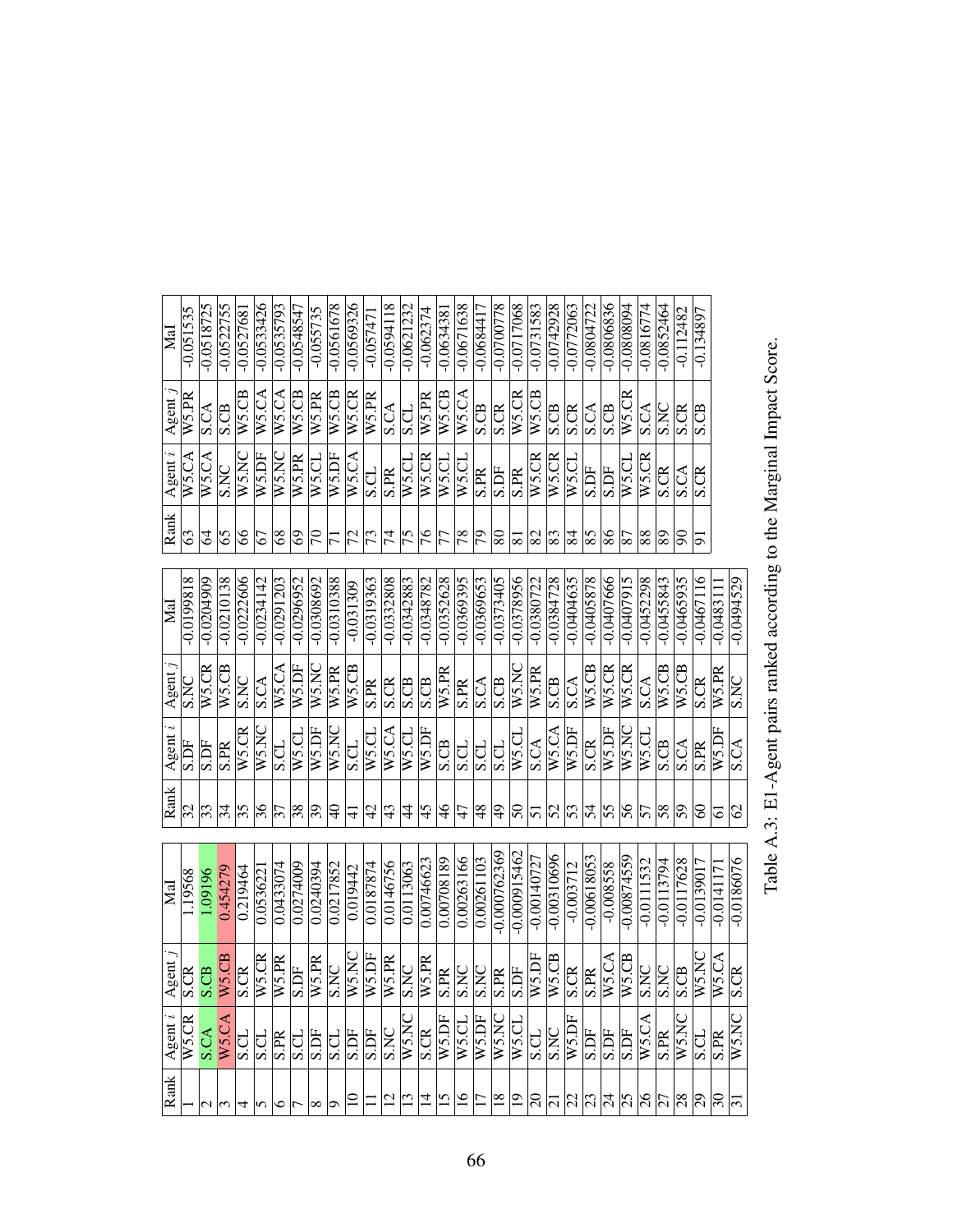| $-0.0871849$<br>$-0.0878555$<br>$-0.0879052$<br>$-0.0906928$<br>$-0.0882619$<br>$-0.0885982$<br>$-0.0943725$<br>$-0.0907544$<br>$-0.0996067$<br>$-0.243398$<br>$-0.142895$<br>$-0.146055$<br>$-0.182682$<br>$-0.194768$<br>$-0.195015$<br>$-0.242874$<br>$-0.125679$<br>$-0.129842$<br>$-0.129984$<br>$-0.150653$<br>$-0.168889$<br>$-0.183939$<br>$-0.186674$<br>$-0.08988$<br>$-0.119601$<br>$-0.17650$<br>$-0.14733$<br>$-0.08952$<br>$-0.1392$<br>WS.NC<br>W5.CB<br>W5.NC<br>W5.CR<br>W5.CB<br>W5.CB<br>W5.CB<br>W5.CB<br>W5.CR<br>W5.CR<br>W5.CR<br>W5.CR<br>W5.CR<br>W5.CB<br>W5.CR<br>W5.PR<br>W5.PR<br>W5.PR<br>W5.PR<br>W5.PR<br>W5.PR<br><b>S.NC</b><br>S.CR<br>S.CR<br>S.CR<br>S.CB<br>S.CB<br>S.CL<br>S.CA<br>W5.NC<br>W5.CR<br>W5.CA<br>W5.CR<br>W5.CR<br>W5.CA<br>W5.DF<br>W5.CA<br>W5.NC<br>W5.DF<br>W5.DF<br>W5.NC<br>W <sub>5</sub> .CR<br>W5.CR<br>W5.CR<br>W5.DF<br>W5.CL<br>$\overline{\text{W5}}$ .CL<br>W5.PR<br>S.CR<br><b>S.CR</b><br>S.CR<br>S.DF<br><b>S.CL</b><br>S.CA<br>S.CL<br><b>S.CL</b><br>S.PR<br><b>S.CL</b><br>65<br>63<br>Z<br>8<br>8 <sup>o</sup><br>$\overline{7}$<br>73<br>$\overline{7}$<br>$\overline{75}$<br>$\frac{9}{10}$<br>$\overline{78}$<br>$\overline{5}$<br> 82 <br>$\sqrt{83}$<br>$\overline{85}$<br>98<br>88<br>89<br>67<br>$\odot$<br>$\overline{5}$<br>77<br>$80\,$<br>$\overline{\mathbb{8}}$<br>န<br>$\overline{7}$<br>$\sqrt{8}$<br>$\overline{\mathrm{s}}$<br>5<br>$-0.0587645$<br>$-0.0636885$<br>$-0.0582174$<br>$-0.0585908$<br>$-0.0585909$<br>$-0.0590812$<br>$-0.0618488$<br>$-0.0619993$<br>$-0.0650275$<br>$-0.0662283$<br>$-0.0708804$<br>$-0.0723838$<br>$-0.0768113$<br>$-0.0769805$<br>6767080.0-<br>$-0.0846052$<br>$-0.0869093$<br>$-0.0871059$<br>$-0.0624509$<br>$-0.0638164$<br>$-0.0650894$<br>$-0.0677114$<br>$-0.0637637$<br>$-0.0697317$<br>$-0.0747727$<br>$-0.0599747$<br>$-0.059765$<br>$-0.082862$<br>$-0.076882$<br>$-0.06545$<br>$-0.071911$<br>W5.CA<br>W5.NC<br>W5.CA<br>W5.CA<br>$W$ 5.CB<br>W5.CA<br>$W5$ .CB<br>$W5$ .CB<br>W5.DF<br>W5.DF<br>W <sub>5</sub> .PR<br>W5.PR<br>W5.PR<br>W5.PR<br>W5.PR<br>W5.PR<br>SNC<br><b>S.CB</b><br><b>S.CA</b><br><b>S.CR</b><br>S.CA<br><b>S.CR</b><br><b>S.CR</b><br>S.CB<br>$\overline{S.CA}$<br>S.CB<br>S.CA<br>S.CR<br><b>S.PR</b><br><b>S.PR</b><br>S.PR<br>W5.NC<br>WS.NC<br>WS.NC<br>W5.NC<br>W5.DF<br>W5.DF<br>W5.DF<br>W5.DF<br>W5.CA<br>W5.CL<br>W5.CL<br>W5.CL<br>W5.CL<br>W5.CL<br>W5.CL<br>W5.N<br>S.DF<br>S.CR<br>S.DF<br><b>S.NC</b><br>S.CB<br><b>S.CA</b><br>S.CB<br>S.CA<br>S.CL<br>S.CL<br>S.CL<br><b>S.CL</b><br>S.PR<br><b>S.PR</b><br>S.CL<br>45<br>$\frac{8}{5}$<br>32<br>$ \mathfrak{F} $<br>35<br>36<br>$\sqrt{8}$<br>$\Theta$<br>$\overline{4}$<br>$\frac{4}{3}$<br>$ \frac{8}{5}\rangle$<br>$\overline{4}$<br>$\overline{5}$<br>52<br>$\overline{5}$<br>55<br>$\frac{95}{5}$<br>58<br>$\overline{5}$<br>$\mathcal{O}$<br>34<br>37<br>$\overline{39}$<br>4<br>47<br>$\overline{5}$<br>57<br>8<br>$\Xi$<br>$\overline{5}$<br>5<br>$-0.00691819$<br>$-0.00702479$<br>$-0.0136976$<br>$-0.0223335$<br>$-0.0546656$<br>$-0.0071533$<br>$-0.0137525$<br>$-0.0413776$<br>$-0.0541288$<br>$-0.0565428$<br>$-0.0571369$<br>$-0.0578862$<br>$-0.0218562$<br>$-0.0442192$<br>$-0.0467339$<br>$-0.0479013$<br>$-0.0518318$<br>$-0.0525409$<br>$-0.0532672$<br>$-0.0536039$<br>$-0.0560043$<br>$-0.0566923$<br>$-0.0568909$<br>$-0.0079706$<br>$-0.0461937$<br>$-0.0462927$<br>0.0964158<br>0.0053524<br>0.0406547<br>0.414292<br>$-0.052861$<br>75.NC<br>$\sqrt{5.DF}$<br>75.CA<br>75.CB<br>5.CB<br>5.CB<br>5.0A<br>$75$ .CB<br><b>SK</b><br>ž<br>P.<br><b>S.NC</b><br>E<br>$rac{SNC}{SCR}$<br><b>DN</b><br>$\mathcal{L}$<br>Ę<br>Ę<br>$ \mathcal{E} $<br>E<br>පී<br>පි<br>උි<br>E<br><b>CB</b><br>E<br>$\Theta$<br>$\Im$<br>Æ<br>PR<br>ທ່ ≯<br>∣⋨<br> ≯<br>vi<br>⋝<br>∣⋨<br>⋝<br>⋝<br>∣⋨<br>∣∽<br>S<br>n<br>S<br>n<br>∣∽<br>S<br>W5.NC<br>W5.DF<br>W5.CA<br>W5.CA<br>W5.DF<br>W5.CL<br>W5.CA<br>W5.CL<br>W5.CI<br>$W$ 5.C<br>S.NC<br>S.DF<br><b>S.DF</b><br>S.DF<br>S.DF<br><b>S.DF</b><br>$\overline{\text{SNC}}$<br><b>S.DF</b><br>S.CA<br>S.DF<br>S.CA<br><b>S.CL</b><br>S.DF<br>S.PR<br>$W$ 5.C<br>S.PR<br>S.PR<br>S.PR<br><b>S.PR</b><br>$\overline{\text{S.CL}}$<br>S.CI<br>$\overline{15}$<br>$\frac{8}{1}$<br>$\frac{26}{27}$<br>$\Xi$<br>$\overline{c}$<br>ゴ<br>$\overline{17}$<br>$\overline{1}$<br><u>ន្ត្រ</u><br>$\sqrt{2}$<br>$\frac{2}{3}$<br>$\frac{5}{2}$<br>$\sqrt{8}$<br>$\overline{5}$<br>$\Im$<br>$\sim$<br>$\mathbf{C}$<br>७<br>ç<br>$\omega$<br>4<br>5<br>$\overline{ }$<br>$\infty$ | Rank | Agent $i$ | gent<br>⋖ | Nil | Rank | Agent $i$ | Agent | Ξ | Rank | Agent i | Agent | Йİ |
|-------------------------------------------------------------------------------------------------------------------------------------------------------------------------------------------------------------------------------------------------------------------------------------------------------------------------------------------------------------------------------------------------------------------------------------------------------------------------------------------------------------------------------------------------------------------------------------------------------------------------------------------------------------------------------------------------------------------------------------------------------------------------------------------------------------------------------------------------------------------------------------------------------------------------------------------------------------------------------------------------------------------------------------------------------------------------------------------------------------------------------------------------------------------------------------------------------------------------------------------------------------------------------------------------------------------------------------------------------------------------------------------------------------------------------------------------------------------------------------------------------------------------------------------------------------------------------------------------------------------------------------------------------------------------------------------------------------------------------------------------------------------------------------------------------------------------------------------------------------------------------------------------------------------------------------------------------------------------------------------------------------------------------------------------------------------------------------------------------------------------------------------------------------------------------------------------------------------------------------------------------------------------------------------------------------------------------------------------------------------------------------------------------------------------------------------------------------------------------------------------------------------------------------------------------------------------------------------------------------------------------------------------------------------------------------------------------------------------------------------------------------------------------------------------------------------------------------------------------------------------------------------------------------------------------------------------------------------------------------------------------------------------------------------------------------------------------------------------------------------------------------------------------------------------------------------------------------------------------------------------------------------------------------------------------------------------------------------------------------------------------------------------------------------------------------------------------------------------------------------------------------------------------------------------------------------------------------------------------------------------------------------------------------------------------------------------------------------------------------------------------------------------------------------------------------------------------------------------------------------------------------------------------------------------------------------------------------------------------------------------------------------------------------------------------------------------------------------------------------------------------------------------------------------------------------------------------------------------------------------------------------------------------------------------------------------------------------------------------------------------------------------------------------------------------------------------------------------------------------------------------------------------------------------------------------|------|-----------|-----------|-----|------|-----------|-------|---|------|---------|-------|----|
|                                                                                                                                                                                                                                                                                                                                                                                                                                                                                                                                                                                                                                                                                                                                                                                                                                                                                                                                                                                                                                                                                                                                                                                                                                                                                                                                                                                                                                                                                                                                                                                                                                                                                                                                                                                                                                                                                                                                                                                                                                                                                                                                                                                                                                                                                                                                                                                                                                                                                                                                                                                                                                                                                                                                                                                                                                                                                                                                                                                                                                                                                                                                                                                                                                                                                                                                                                                                                                                                                                                                                                                                                                                                                                                                                                                                                                                                                                                                                                                                                                                                                                                                                                                                                                                                                                                                                                                                                                                                                                                                                             |      |           |           |     |      |           |       |   |      |         |       |    |
|                                                                                                                                                                                                                                                                                                                                                                                                                                                                                                                                                                                                                                                                                                                                                                                                                                                                                                                                                                                                                                                                                                                                                                                                                                                                                                                                                                                                                                                                                                                                                                                                                                                                                                                                                                                                                                                                                                                                                                                                                                                                                                                                                                                                                                                                                                                                                                                                                                                                                                                                                                                                                                                                                                                                                                                                                                                                                                                                                                                                                                                                                                                                                                                                                                                                                                                                                                                                                                                                                                                                                                                                                                                                                                                                                                                                                                                                                                                                                                                                                                                                                                                                                                                                                                                                                                                                                                                                                                                                                                                                                             |      |           |           |     |      |           |       |   |      |         |       |    |
|                                                                                                                                                                                                                                                                                                                                                                                                                                                                                                                                                                                                                                                                                                                                                                                                                                                                                                                                                                                                                                                                                                                                                                                                                                                                                                                                                                                                                                                                                                                                                                                                                                                                                                                                                                                                                                                                                                                                                                                                                                                                                                                                                                                                                                                                                                                                                                                                                                                                                                                                                                                                                                                                                                                                                                                                                                                                                                                                                                                                                                                                                                                                                                                                                                                                                                                                                                                                                                                                                                                                                                                                                                                                                                                                                                                                                                                                                                                                                                                                                                                                                                                                                                                                                                                                                                                                                                                                                                                                                                                                                             |      |           |           |     |      |           |       |   |      |         |       |    |
|                                                                                                                                                                                                                                                                                                                                                                                                                                                                                                                                                                                                                                                                                                                                                                                                                                                                                                                                                                                                                                                                                                                                                                                                                                                                                                                                                                                                                                                                                                                                                                                                                                                                                                                                                                                                                                                                                                                                                                                                                                                                                                                                                                                                                                                                                                                                                                                                                                                                                                                                                                                                                                                                                                                                                                                                                                                                                                                                                                                                                                                                                                                                                                                                                                                                                                                                                                                                                                                                                                                                                                                                                                                                                                                                                                                                                                                                                                                                                                                                                                                                                                                                                                                                                                                                                                                                                                                                                                                                                                                                                             |      |           |           |     |      |           |       |   |      |         |       |    |
|                                                                                                                                                                                                                                                                                                                                                                                                                                                                                                                                                                                                                                                                                                                                                                                                                                                                                                                                                                                                                                                                                                                                                                                                                                                                                                                                                                                                                                                                                                                                                                                                                                                                                                                                                                                                                                                                                                                                                                                                                                                                                                                                                                                                                                                                                                                                                                                                                                                                                                                                                                                                                                                                                                                                                                                                                                                                                                                                                                                                                                                                                                                                                                                                                                                                                                                                                                                                                                                                                                                                                                                                                                                                                                                                                                                                                                                                                                                                                                                                                                                                                                                                                                                                                                                                                                                                                                                                                                                                                                                                                             |      |           |           |     |      |           |       |   |      |         |       |    |
|                                                                                                                                                                                                                                                                                                                                                                                                                                                                                                                                                                                                                                                                                                                                                                                                                                                                                                                                                                                                                                                                                                                                                                                                                                                                                                                                                                                                                                                                                                                                                                                                                                                                                                                                                                                                                                                                                                                                                                                                                                                                                                                                                                                                                                                                                                                                                                                                                                                                                                                                                                                                                                                                                                                                                                                                                                                                                                                                                                                                                                                                                                                                                                                                                                                                                                                                                                                                                                                                                                                                                                                                                                                                                                                                                                                                                                                                                                                                                                                                                                                                                                                                                                                                                                                                                                                                                                                                                                                                                                                                                             |      |           |           |     |      |           |       |   |      |         |       |    |
|                                                                                                                                                                                                                                                                                                                                                                                                                                                                                                                                                                                                                                                                                                                                                                                                                                                                                                                                                                                                                                                                                                                                                                                                                                                                                                                                                                                                                                                                                                                                                                                                                                                                                                                                                                                                                                                                                                                                                                                                                                                                                                                                                                                                                                                                                                                                                                                                                                                                                                                                                                                                                                                                                                                                                                                                                                                                                                                                                                                                                                                                                                                                                                                                                                                                                                                                                                                                                                                                                                                                                                                                                                                                                                                                                                                                                                                                                                                                                                                                                                                                                                                                                                                                                                                                                                                                                                                                                                                                                                                                                             |      |           |           |     |      |           |       |   |      |         |       |    |
|                                                                                                                                                                                                                                                                                                                                                                                                                                                                                                                                                                                                                                                                                                                                                                                                                                                                                                                                                                                                                                                                                                                                                                                                                                                                                                                                                                                                                                                                                                                                                                                                                                                                                                                                                                                                                                                                                                                                                                                                                                                                                                                                                                                                                                                                                                                                                                                                                                                                                                                                                                                                                                                                                                                                                                                                                                                                                                                                                                                                                                                                                                                                                                                                                                                                                                                                                                                                                                                                                                                                                                                                                                                                                                                                                                                                                                                                                                                                                                                                                                                                                                                                                                                                                                                                                                                                                                                                                                                                                                                                                             |      |           |           |     |      |           |       |   |      |         |       |    |
|                                                                                                                                                                                                                                                                                                                                                                                                                                                                                                                                                                                                                                                                                                                                                                                                                                                                                                                                                                                                                                                                                                                                                                                                                                                                                                                                                                                                                                                                                                                                                                                                                                                                                                                                                                                                                                                                                                                                                                                                                                                                                                                                                                                                                                                                                                                                                                                                                                                                                                                                                                                                                                                                                                                                                                                                                                                                                                                                                                                                                                                                                                                                                                                                                                                                                                                                                                                                                                                                                                                                                                                                                                                                                                                                                                                                                                                                                                                                                                                                                                                                                                                                                                                                                                                                                                                                                                                                                                                                                                                                                             |      |           |           |     |      |           |       |   |      |         |       |    |
|                                                                                                                                                                                                                                                                                                                                                                                                                                                                                                                                                                                                                                                                                                                                                                                                                                                                                                                                                                                                                                                                                                                                                                                                                                                                                                                                                                                                                                                                                                                                                                                                                                                                                                                                                                                                                                                                                                                                                                                                                                                                                                                                                                                                                                                                                                                                                                                                                                                                                                                                                                                                                                                                                                                                                                                                                                                                                                                                                                                                                                                                                                                                                                                                                                                                                                                                                                                                                                                                                                                                                                                                                                                                                                                                                                                                                                                                                                                                                                                                                                                                                                                                                                                                                                                                                                                                                                                                                                                                                                                                                             |      |           |           |     |      |           |       |   |      |         |       |    |
|                                                                                                                                                                                                                                                                                                                                                                                                                                                                                                                                                                                                                                                                                                                                                                                                                                                                                                                                                                                                                                                                                                                                                                                                                                                                                                                                                                                                                                                                                                                                                                                                                                                                                                                                                                                                                                                                                                                                                                                                                                                                                                                                                                                                                                                                                                                                                                                                                                                                                                                                                                                                                                                                                                                                                                                                                                                                                                                                                                                                                                                                                                                                                                                                                                                                                                                                                                                                                                                                                                                                                                                                                                                                                                                                                                                                                                                                                                                                                                                                                                                                                                                                                                                                                                                                                                                                                                                                                                                                                                                                                             |      |           |           |     |      |           |       |   |      |         |       |    |
|                                                                                                                                                                                                                                                                                                                                                                                                                                                                                                                                                                                                                                                                                                                                                                                                                                                                                                                                                                                                                                                                                                                                                                                                                                                                                                                                                                                                                                                                                                                                                                                                                                                                                                                                                                                                                                                                                                                                                                                                                                                                                                                                                                                                                                                                                                                                                                                                                                                                                                                                                                                                                                                                                                                                                                                                                                                                                                                                                                                                                                                                                                                                                                                                                                                                                                                                                                                                                                                                                                                                                                                                                                                                                                                                                                                                                                                                                                                                                                                                                                                                                                                                                                                                                                                                                                                                                                                                                                                                                                                                                             |      |           |           |     |      |           |       |   |      |         |       |    |
|                                                                                                                                                                                                                                                                                                                                                                                                                                                                                                                                                                                                                                                                                                                                                                                                                                                                                                                                                                                                                                                                                                                                                                                                                                                                                                                                                                                                                                                                                                                                                                                                                                                                                                                                                                                                                                                                                                                                                                                                                                                                                                                                                                                                                                                                                                                                                                                                                                                                                                                                                                                                                                                                                                                                                                                                                                                                                                                                                                                                                                                                                                                                                                                                                                                                                                                                                                                                                                                                                                                                                                                                                                                                                                                                                                                                                                                                                                                                                                                                                                                                                                                                                                                                                                                                                                                                                                                                                                                                                                                                                             |      |           |           |     |      |           |       |   |      |         |       |    |
|                                                                                                                                                                                                                                                                                                                                                                                                                                                                                                                                                                                                                                                                                                                                                                                                                                                                                                                                                                                                                                                                                                                                                                                                                                                                                                                                                                                                                                                                                                                                                                                                                                                                                                                                                                                                                                                                                                                                                                                                                                                                                                                                                                                                                                                                                                                                                                                                                                                                                                                                                                                                                                                                                                                                                                                                                                                                                                                                                                                                                                                                                                                                                                                                                                                                                                                                                                                                                                                                                                                                                                                                                                                                                                                                                                                                                                                                                                                                                                                                                                                                                                                                                                                                                                                                                                                                                                                                                                                                                                                                                             |      |           |           |     |      |           |       |   |      |         |       |    |
|                                                                                                                                                                                                                                                                                                                                                                                                                                                                                                                                                                                                                                                                                                                                                                                                                                                                                                                                                                                                                                                                                                                                                                                                                                                                                                                                                                                                                                                                                                                                                                                                                                                                                                                                                                                                                                                                                                                                                                                                                                                                                                                                                                                                                                                                                                                                                                                                                                                                                                                                                                                                                                                                                                                                                                                                                                                                                                                                                                                                                                                                                                                                                                                                                                                                                                                                                                                                                                                                                                                                                                                                                                                                                                                                                                                                                                                                                                                                                                                                                                                                                                                                                                                                                                                                                                                                                                                                                                                                                                                                                             |      |           |           |     |      |           |       |   |      |         |       |    |
|                                                                                                                                                                                                                                                                                                                                                                                                                                                                                                                                                                                                                                                                                                                                                                                                                                                                                                                                                                                                                                                                                                                                                                                                                                                                                                                                                                                                                                                                                                                                                                                                                                                                                                                                                                                                                                                                                                                                                                                                                                                                                                                                                                                                                                                                                                                                                                                                                                                                                                                                                                                                                                                                                                                                                                                                                                                                                                                                                                                                                                                                                                                                                                                                                                                                                                                                                                                                                                                                                                                                                                                                                                                                                                                                                                                                                                                                                                                                                                                                                                                                                                                                                                                                                                                                                                                                                                                                                                                                                                                                                             |      |           |           |     |      |           |       |   |      |         |       |    |
|                                                                                                                                                                                                                                                                                                                                                                                                                                                                                                                                                                                                                                                                                                                                                                                                                                                                                                                                                                                                                                                                                                                                                                                                                                                                                                                                                                                                                                                                                                                                                                                                                                                                                                                                                                                                                                                                                                                                                                                                                                                                                                                                                                                                                                                                                                                                                                                                                                                                                                                                                                                                                                                                                                                                                                                                                                                                                                                                                                                                                                                                                                                                                                                                                                                                                                                                                                                                                                                                                                                                                                                                                                                                                                                                                                                                                                                                                                                                                                                                                                                                                                                                                                                                                                                                                                                                                                                                                                                                                                                                                             |      |           |           |     |      |           |       |   |      |         |       |    |
|                                                                                                                                                                                                                                                                                                                                                                                                                                                                                                                                                                                                                                                                                                                                                                                                                                                                                                                                                                                                                                                                                                                                                                                                                                                                                                                                                                                                                                                                                                                                                                                                                                                                                                                                                                                                                                                                                                                                                                                                                                                                                                                                                                                                                                                                                                                                                                                                                                                                                                                                                                                                                                                                                                                                                                                                                                                                                                                                                                                                                                                                                                                                                                                                                                                                                                                                                                                                                                                                                                                                                                                                                                                                                                                                                                                                                                                                                                                                                                                                                                                                                                                                                                                                                                                                                                                                                                                                                                                                                                                                                             |      |           |           |     |      |           |       |   |      |         |       |    |
|                                                                                                                                                                                                                                                                                                                                                                                                                                                                                                                                                                                                                                                                                                                                                                                                                                                                                                                                                                                                                                                                                                                                                                                                                                                                                                                                                                                                                                                                                                                                                                                                                                                                                                                                                                                                                                                                                                                                                                                                                                                                                                                                                                                                                                                                                                                                                                                                                                                                                                                                                                                                                                                                                                                                                                                                                                                                                                                                                                                                                                                                                                                                                                                                                                                                                                                                                                                                                                                                                                                                                                                                                                                                                                                                                                                                                                                                                                                                                                                                                                                                                                                                                                                                                                                                                                                                                                                                                                                                                                                                                             |      |           |           |     |      |           |       |   |      |         |       |    |
|                                                                                                                                                                                                                                                                                                                                                                                                                                                                                                                                                                                                                                                                                                                                                                                                                                                                                                                                                                                                                                                                                                                                                                                                                                                                                                                                                                                                                                                                                                                                                                                                                                                                                                                                                                                                                                                                                                                                                                                                                                                                                                                                                                                                                                                                                                                                                                                                                                                                                                                                                                                                                                                                                                                                                                                                                                                                                                                                                                                                                                                                                                                                                                                                                                                                                                                                                                                                                                                                                                                                                                                                                                                                                                                                                                                                                                                                                                                                                                                                                                                                                                                                                                                                                                                                                                                                                                                                                                                                                                                                                             |      |           |           |     |      |           |       |   |      |         |       |    |
|                                                                                                                                                                                                                                                                                                                                                                                                                                                                                                                                                                                                                                                                                                                                                                                                                                                                                                                                                                                                                                                                                                                                                                                                                                                                                                                                                                                                                                                                                                                                                                                                                                                                                                                                                                                                                                                                                                                                                                                                                                                                                                                                                                                                                                                                                                                                                                                                                                                                                                                                                                                                                                                                                                                                                                                                                                                                                                                                                                                                                                                                                                                                                                                                                                                                                                                                                                                                                                                                                                                                                                                                                                                                                                                                                                                                                                                                                                                                                                                                                                                                                                                                                                                                                                                                                                                                                                                                                                                                                                                                                             |      |           |           |     |      |           |       |   |      |         |       |    |
|                                                                                                                                                                                                                                                                                                                                                                                                                                                                                                                                                                                                                                                                                                                                                                                                                                                                                                                                                                                                                                                                                                                                                                                                                                                                                                                                                                                                                                                                                                                                                                                                                                                                                                                                                                                                                                                                                                                                                                                                                                                                                                                                                                                                                                                                                                                                                                                                                                                                                                                                                                                                                                                                                                                                                                                                                                                                                                                                                                                                                                                                                                                                                                                                                                                                                                                                                                                                                                                                                                                                                                                                                                                                                                                                                                                                                                                                                                                                                                                                                                                                                                                                                                                                                                                                                                                                                                                                                                                                                                                                                             |      |           |           |     |      |           |       |   |      |         |       |    |
|                                                                                                                                                                                                                                                                                                                                                                                                                                                                                                                                                                                                                                                                                                                                                                                                                                                                                                                                                                                                                                                                                                                                                                                                                                                                                                                                                                                                                                                                                                                                                                                                                                                                                                                                                                                                                                                                                                                                                                                                                                                                                                                                                                                                                                                                                                                                                                                                                                                                                                                                                                                                                                                                                                                                                                                                                                                                                                                                                                                                                                                                                                                                                                                                                                                                                                                                                                                                                                                                                                                                                                                                                                                                                                                                                                                                                                                                                                                                                                                                                                                                                                                                                                                                                                                                                                                                                                                                                                                                                                                                                             |      |           |           |     |      |           |       |   |      |         |       |    |
|                                                                                                                                                                                                                                                                                                                                                                                                                                                                                                                                                                                                                                                                                                                                                                                                                                                                                                                                                                                                                                                                                                                                                                                                                                                                                                                                                                                                                                                                                                                                                                                                                                                                                                                                                                                                                                                                                                                                                                                                                                                                                                                                                                                                                                                                                                                                                                                                                                                                                                                                                                                                                                                                                                                                                                                                                                                                                                                                                                                                                                                                                                                                                                                                                                                                                                                                                                                                                                                                                                                                                                                                                                                                                                                                                                                                                                                                                                                                                                                                                                                                                                                                                                                                                                                                                                                                                                                                                                                                                                                                                             |      |           |           |     |      |           |       |   |      |         |       |    |
|                                                                                                                                                                                                                                                                                                                                                                                                                                                                                                                                                                                                                                                                                                                                                                                                                                                                                                                                                                                                                                                                                                                                                                                                                                                                                                                                                                                                                                                                                                                                                                                                                                                                                                                                                                                                                                                                                                                                                                                                                                                                                                                                                                                                                                                                                                                                                                                                                                                                                                                                                                                                                                                                                                                                                                                                                                                                                                                                                                                                                                                                                                                                                                                                                                                                                                                                                                                                                                                                                                                                                                                                                                                                                                                                                                                                                                                                                                                                                                                                                                                                                                                                                                                                                                                                                                                                                                                                                                                                                                                                                             |      |           |           |     |      |           |       |   |      |         |       |    |
|                                                                                                                                                                                                                                                                                                                                                                                                                                                                                                                                                                                                                                                                                                                                                                                                                                                                                                                                                                                                                                                                                                                                                                                                                                                                                                                                                                                                                                                                                                                                                                                                                                                                                                                                                                                                                                                                                                                                                                                                                                                                                                                                                                                                                                                                                                                                                                                                                                                                                                                                                                                                                                                                                                                                                                                                                                                                                                                                                                                                                                                                                                                                                                                                                                                                                                                                                                                                                                                                                                                                                                                                                                                                                                                                                                                                                                                                                                                                                                                                                                                                                                                                                                                                                                                                                                                                                                                                                                                                                                                                                             |      |           |           |     |      |           |       |   |      |         |       |    |
|                                                                                                                                                                                                                                                                                                                                                                                                                                                                                                                                                                                                                                                                                                                                                                                                                                                                                                                                                                                                                                                                                                                                                                                                                                                                                                                                                                                                                                                                                                                                                                                                                                                                                                                                                                                                                                                                                                                                                                                                                                                                                                                                                                                                                                                                                                                                                                                                                                                                                                                                                                                                                                                                                                                                                                                                                                                                                                                                                                                                                                                                                                                                                                                                                                                                                                                                                                                                                                                                                                                                                                                                                                                                                                                                                                                                                                                                                                                                                                                                                                                                                                                                                                                                                                                                                                                                                                                                                                                                                                                                                             |      |           |           |     |      |           |       |   |      |         |       |    |
|                                                                                                                                                                                                                                                                                                                                                                                                                                                                                                                                                                                                                                                                                                                                                                                                                                                                                                                                                                                                                                                                                                                                                                                                                                                                                                                                                                                                                                                                                                                                                                                                                                                                                                                                                                                                                                                                                                                                                                                                                                                                                                                                                                                                                                                                                                                                                                                                                                                                                                                                                                                                                                                                                                                                                                                                                                                                                                                                                                                                                                                                                                                                                                                                                                                                                                                                                                                                                                                                                                                                                                                                                                                                                                                                                                                                                                                                                                                                                                                                                                                                                                                                                                                                                                                                                                                                                                                                                                                                                                                                                             |      |           |           |     |      |           |       |   |      |         |       |    |
|                                                                                                                                                                                                                                                                                                                                                                                                                                                                                                                                                                                                                                                                                                                                                                                                                                                                                                                                                                                                                                                                                                                                                                                                                                                                                                                                                                                                                                                                                                                                                                                                                                                                                                                                                                                                                                                                                                                                                                                                                                                                                                                                                                                                                                                                                                                                                                                                                                                                                                                                                                                                                                                                                                                                                                                                                                                                                                                                                                                                                                                                                                                                                                                                                                                                                                                                                                                                                                                                                                                                                                                                                                                                                                                                                                                                                                                                                                                                                                                                                                                                                                                                                                                                                                                                                                                                                                                                                                                                                                                                                             |      |           |           |     |      |           |       |   |      |         |       |    |
|                                                                                                                                                                                                                                                                                                                                                                                                                                                                                                                                                                                                                                                                                                                                                                                                                                                                                                                                                                                                                                                                                                                                                                                                                                                                                                                                                                                                                                                                                                                                                                                                                                                                                                                                                                                                                                                                                                                                                                                                                                                                                                                                                                                                                                                                                                                                                                                                                                                                                                                                                                                                                                                                                                                                                                                                                                                                                                                                                                                                                                                                                                                                                                                                                                                                                                                                                                                                                                                                                                                                                                                                                                                                                                                                                                                                                                                                                                                                                                                                                                                                                                                                                                                                                                                                                                                                                                                                                                                                                                                                                             |      |           |           |     |      |           |       |   |      |         |       |    |
|                                                                                                                                                                                                                                                                                                                                                                                                                                                                                                                                                                                                                                                                                                                                                                                                                                                                                                                                                                                                                                                                                                                                                                                                                                                                                                                                                                                                                                                                                                                                                                                                                                                                                                                                                                                                                                                                                                                                                                                                                                                                                                                                                                                                                                                                                                                                                                                                                                                                                                                                                                                                                                                                                                                                                                                                                                                                                                                                                                                                                                                                                                                                                                                                                                                                                                                                                                                                                                                                                                                                                                                                                                                                                                                                                                                                                                                                                                                                                                                                                                                                                                                                                                                                                                                                                                                                                                                                                                                                                                                                                             |      |           |           |     |      |           |       |   |      |         |       |    |

Table A.4: E1-Agent pairs ranked according to the Min Impact Score. Table A.4: E1-Agent pairs ranked according to the Min Impact Score.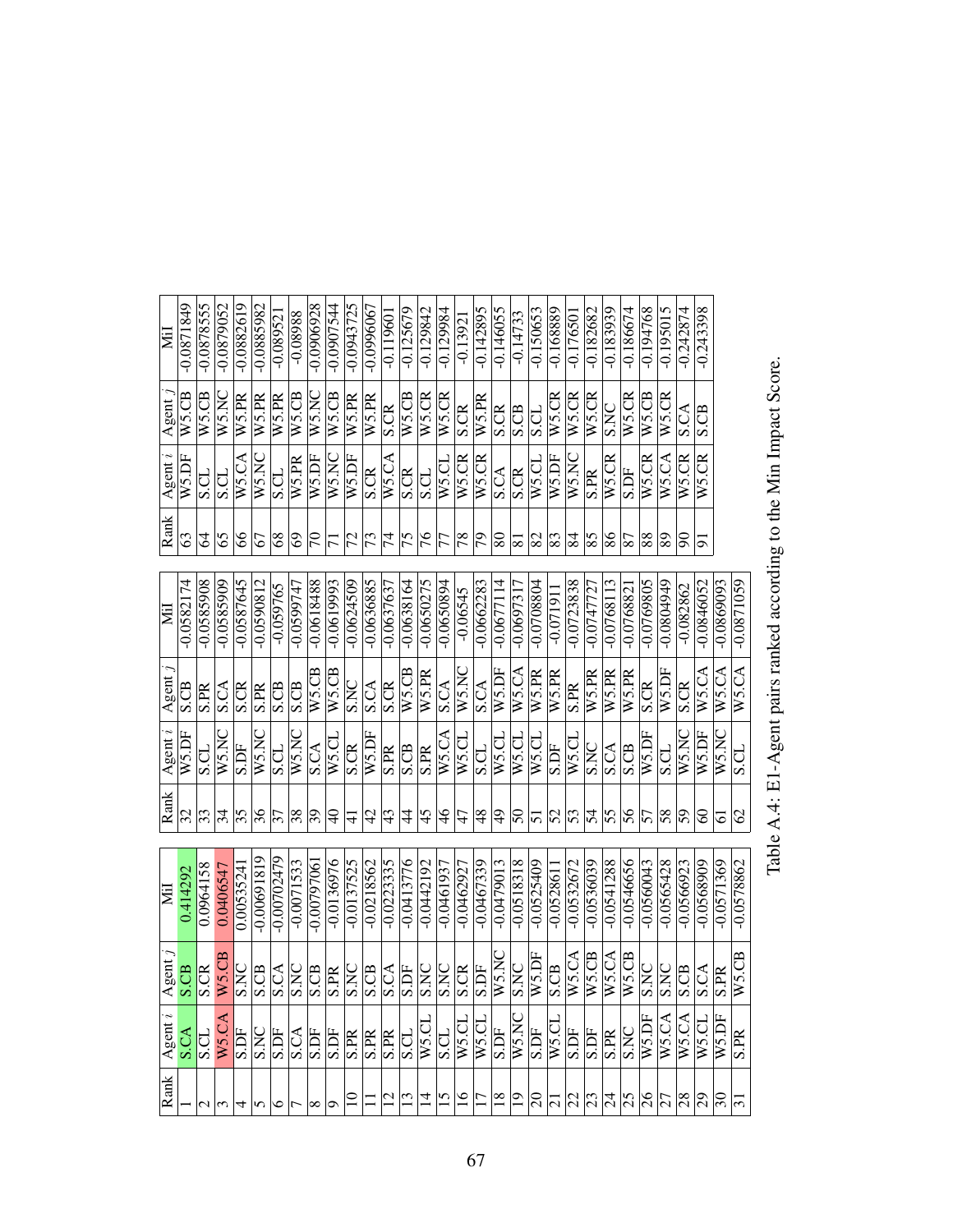| Agent i                                    | Agent.             | $\overline{\square}$     | Rank                     | Agent                      | Agent                     | $\overline{\mathbf{a}}$ | Rank                    | Agent i     | Agent <sub>.</sub>              | ā           |
|--------------------------------------------|--------------------|--------------------------|--------------------------|----------------------------|---------------------------|-------------------------|-------------------------|-------------|---------------------------------|-------------|
| S.CB                                       |                    | 0.59348                  | $\overline{\mathcal{E}}$ | S.DF                       | <b>S.CA</b>               | $-0.0826129$            | 63                      | W5.NC       | W5.CB                           | $-0.137446$ |
| <b>S.CR</b>                                |                    | 0.281338                 | $\overline{3}$           | S.DF                       | S.CB                      | $-0.084323$             | 2                       | W5.DF       | $W5$ .CB                        | $-0.13931$  |
| W5.CB                                      |                    | 0.262688                 | $\overline{\mathcal{Z}}$ | W5.CA                      | <b>S.NC</b>               | $-0.0863162$            | 65                      | S.CL        | W5.CA                           | $-0.14250$  |
| <b>S.CR</b>                                |                    | 0.0502188                | 35                       | W5.CL                      | $\overline{\text{S.PR}}$  | $-0.091751$             | 8                       | W5.CA       | <b>S.CB</b>                     | $-0.145612$ |
| $\overline{\text{S.PR}}$                   |                    | 0.0021830                | 36                       | <b>S.CL</b>                | W5.DF                     | $-0.0966285$            | 67                      | S.CB        | $W5$ .CB                        | $-0.147006$ |
| S.NC                                       |                    | $-0.00397064$            | $\overline{\mathcal{E}}$ | W5.DF                      | WS.NC                     | $-0.100456$             | 89                      | S.CA        | $W5$ .CB                        | $-0.14764$  |
| S.NC                                       |                    | $-0.\overline{00730324}$ | $\overline{38}$          | S.CL                       | S.CB                      | $-0.105683$             | 3                       | S.CL        | $W5$ .CB                        | $-0.148206$ |
| S.DF                                       |                    | $-0.012755$              | $\overline{39}$          | W5.NC                      | <b>S.CA</b>               | $-0.107744$             | $\overline{5}$          | S.CA        | W5.PR                           | $-0.150043$ |
| <b>S.NC</b>                                |                    | $-0.0238906$             | $\Theta$                 | WS.NC                      | S.CB                      | $-0.110044$             | $\overline{7}$          | W5.PR       | $W5$ .CB                        | $-0.15075$  |
| S.PR                                       |                    | $-0.0394925$             | $\pm$                    | S.CL                       | <b>S.CA</b>               | $-0.111206$             | $\overline{72}$         | S.CB        | W5.PR                           | $-0.152372$ |
|                                            | W5.DF              | $-0.0442297$             | $\varphi$                | S.CL                       | W5.NC                     | $-0.112374$             | $\overline{73}$         | W5.CA       | <b>S.CA</b>                     | $-0.153924$ |
|                                            | S.CR               | -0.0449244               | 43                       | W5.DF                      | S.CR                      | $-0.113211$             | $\overline{7}$          | W5.CA       | W5.PR                           | $-0.155094$ |
|                                            | W5.NC              | $-0.0454422$             | 4                        | S.PR                       | <b>S.CR</b>               | $-0.11332$              | $\frac{5}{2}$           | W5.CL       | W5.CA                           | $-0.170172$ |
| S.PR<br>$\frac{\text{S.CL}}{\text{W5.NC}}$ |                    | $-0.046369$              | 45                       | S.CR                       | W5.PR                     | $-0.115925$             | 94                      | W5.CL       | $W5$ .CB                        | $-0.172048$ |
|                                            | <b>S.PR</b>        | $-0.0484037$             | $\frac{4}{6}$            | W5.DF                      | S.CB                      | -0.117887               | 77                      | W5.CA       | S.CR                            | $-0.185203$ |
|                                            | W5.PR              | $-0.0513328$             | 47                       | W5.NC                      | S.CR                      | $-0.118177$             | $\overline{78}$         | S.CR        | $W5$ .CB                        | $-0.186936$ |
|                                            | <b>S.NC</b>        | $-0.0535115$             | 48                       | S.DF                       | S.CR                      | $-0.11855$              | 56                      | W5.CL       | S.CL                            | $-0.190995$ |
| W5.DF                                      | S.NC               | $-0.0563818$             | $\overline{4}$           | $W5$ .CL                   | <b>S.CB</b>               | $-0.121519$             | 80                      | W5.CR       | W5.PR                           | $-0.194465$ |
|                                            | <b>S.DF</b>        | $-0.0587852$             | $\overline{50}$          | WS.NC                      | W5.PR                     | $-0.121797$             | $\overline{8}$          | <b>S.PR</b> | W5.CR                           | $-0.198404$ |
|                                            | S.NC               | $-0.0607848$             | 51                       | W5.CL                      | W5.DF                     | $-0.123223$             | 82                      | $W$ 5.CR    | <b>S.NC</b>                     | $-0.203004$ |
|                                            | S.NC               | $-0.0674986$             | 52                       | $\overline{\text{W5}}$ .CL | <b>S.CA</b>               | $-0.125209$             | $\sqrt{83}$             | S.DF        | $W$ 5.CR                        | $-0.204006$ |
|                                            | $W5$ .PR           | $-0.0692615$             | $\overline{53}$          | W5.CL                      | W5.PR                     | $-0.125447$             | 84                      | W5.DF       | $W$ 5.CR                        | $-0.210277$ |
|                                            | W5.CA              | $-0.0695348$             | $\overline{5}$           | W5.DF                      | <b>S.CA</b>               | $-0.127031$             | 85                      | W5.NC       | W5.CR                           | $-0.214023$ |
|                                            | W5.CA              | $-0.0717318$             | 55                       | S.CL                       | W5.CR                     | $-0.127402$             | 86                      | S.CA        | S.CR                            | $-0.23342$  |
|                                            | $\frac{1}{2}$      | $-0.0724677$             | $\frac{8}{5}$            | W5.CL                      | W5.NC                     | $-0.127594$             | $\overline{87}$         | <b>S.CR</b> | $\overline{\text{S}.\text{CB}}$ | $-0.25222$  |
|                                            | W5.CB              | $-0.0740849$             | 57                       | S.CR                       | S.NC                      | $-0.128331$             | $\overline{8}$          | W5.CA       | W5.CR                           | $-0.255744$ |
|                                            | W5.PR              | $-0.0777367$             | $\overline{\mathcal{S}}$ | S.CL                       | W5.PR                     | $-0.12879$              | $\overline{\mathbb{8}}$ | W5.CR       | $W5$ .CB                        | $-0.26223$  |
|                                            | W5.CB              | $-0.0785399$             | $\overline{5}$           | W5.DF                      | $\overline{\text{W5.PR}}$ | $-0.132668$             | $8\,$                   | W5.CR       | <b>S.CA</b>                     | $-0.2993$   |
|                                            | W5.CB              | $-0.0795029$             | $\odot$                  | W5.DF                      | W5.CA                     | $-0.132824$             | 5                       | W5.CR       | S.CB                            | $-0.300669$ |
|                                            | S.CA               | $-0.0807079$             | <u>ଟ</u>                 | WS.CL                      | W5.CR                     | $-0.135054$             |                         |             |                                 |             |
|                                            | $\overline{S}$ .CB | $-0.0817253$             | 2                        | W5.NC                      | $\overline{W}$ 5.CA       | $-0.135085$             |                         |             |                                 |             |
|                                            |                    |                          |                          |                            |                           |                         |                         |             |                                 |             |

Table A.5: E1-Agent pairs ranked according to the Differential Total Impact Score. Table A.5: E1-Agent pairs ranked according to the Differential Total Impact Score.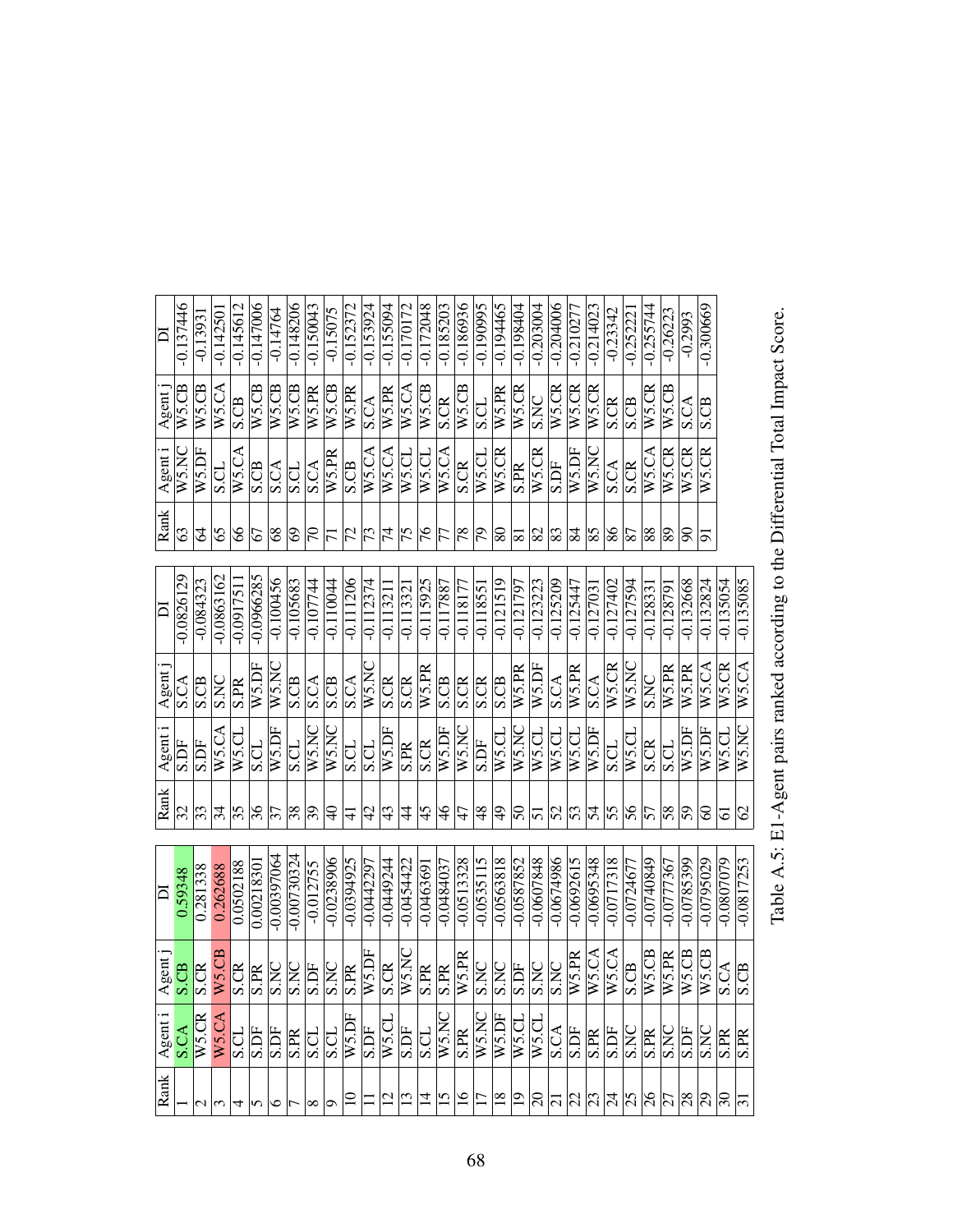| Mul                | $-0.0201323$             | $-0.0205257$  | $-0.0222914$ | $-0.0250387$        | $-0.0261453$ | $-0.0401749$              | $-0.0404366$            | $-0.0448513$             | $-0.0448892$    | $-0.0451959$  | $-0.046016$              | $-0.0547415$             | $-0.0613365$  | $-0.0653532$  | $-0.0655395$  | $-0.0677596$    | $-0.0700813$    | $-0.0738579$                    | $-0.0740398$     | $-0.0778774$    | $-0.0785555$   | $-0.0869855$  | $-0.087755$    | $-0.0885355$    | $-0.0949973$    | $-0.118132$     | $-0.118176$              | $-0.129872$                    | $-0.168905$    |                    |                     |
|--------------------|--------------------------|---------------|--------------|---------------------|--------------|---------------------------|-------------------------|--------------------------|-----------------|---------------|--------------------------|--------------------------|---------------|---------------|---------------|-----------------|-----------------|---------------------------------|------------------|-----------------|----------------|---------------|----------------|-----------------|-----------------|-----------------|--------------------------|--------------------------------|----------------|--------------------|---------------------|
|                    |                          |               |              |                     |              |                           |                         |                          |                 |               |                          |                          |               |               |               |                 |                 |                                 |                  |                 |                |               |                |                 |                 |                 |                          |                                |                |                    |                     |
| Agent              | $\overline{\text{S. N}}$ | <b>S.PR</b>   | S.DF         | WS.NC               | W5.CR        | $\overline{\text{W5.PR}}$ | W5.PR                   | $\overline{W5}$ .CR      | $W5$ .CB        | <b>S.NC</b>   | W5.CA                    | S.DF                     | S.CB          | S.NC          | <b>S.CA</b>   | <b>S.PR</b>     | S.CA            | $\overline{\text{S}.\text{CR}}$ | S.CB             | S.NC            | S.NC           | <b>S.CR</b>   | S.PR           | <b>S.PR</b>     | S.PR            | S.DF            | S.DF                     | <b>S.CR</b>                    | S.CR           |                    |                     |
| Agent $i$          | W5.CL                    | WS.CL         | W5.CL        | $W$ 5.CL            | S.CL         | <b>S.CL</b>               | $W$ 5.CL                | W5.CL                    | W5.CL           | S.DF          | $W$ 5.CL                 | <b>S.CR</b>              | $W$ 5.CL      | <b>S.CR</b>   | W5.CL         | <b>S.CL</b>     | <b>S.CL</b>     | $\overline{\text{S.A}}$         | <b>S.CL</b>      | <b>S.CA</b>     | <b>S.CB</b>    | S.CB          | S.CA           | S.CR            | S.CB            | <b>S.CA</b>     | S.CB                     | S.CL                           | W5.CL          |                    |                     |
| Rank               | 63                       | 2             | 65           | 8                   | 67           | $8^{\circ}$               | ତ                       | $\overline{5}$           | $\overline{7}$  | 72            | $\overline{73}$          | $\overline{7}$           | $\frac{5}{2}$ | $\frac{9}{7}$ | 77            | 78              | $\overline{5}$  | $\overline{\infty}$             | $ \overline{s} $ | $\overline{82}$ | $\mathbb{S}^3$ | 84            | 85             | $\frac{86}{5}$  | $\overline{87}$ | $\overline{8}$  | 89                       | 8                              | 5              |                    |                     |
| MuI                | 0.0375906                | 0.0327668     | 0.0299801    | 0.0272946           | 0.025823     | 0.0236602                 | 0.0200617               | 0.0191034                | 0.0177429       | 0.0172996     | 0.0171413                | 0.00822049               | 0.00709707    | 0.00508397    | 0.00439548    | 0.00377856      | 0.00339619      | 0.00282149                      | 0.001137         | $-0.0034543$    | $-0.00741888$  | $-0.00808813$ | 0.00957701     | $-0.0119513$    | $-0.0128572$    | $-0.0149641$    | $-0.0158269$             | $-0.0169635$                   | $-0.0176101$   | $-0.0194311$       | $-0.0196964$        |
| Agent              | W5.DF                    | <b>S.NC</b>   | WS.NC        | S.CR                | S.NC         | S.CR                      | S.DF                    | S.DF                     | W5.CA           | W5.NC         | $W5$ .CB                 | W5NC                     | W5.DF         | W5.PR         | W5.NC         | W5.PR           | W5.PR           | W5.CA                           | $W5$ .CB         | S.CB            | W5.CB          | W5.CB         | S.CA           | S.CL            | W5.DF           | S.PR            | S.DF                     | W5.DF                          | S.NC           | S.PR               | W5.DF               |
| Agent $i$          | W5.CB                    | W5.CB         | S.CR         | $\overline{W}$ 5.CA | W5.CA        | $W5$ CB                   | W5.CA                   | $W5$ CB                  | <b>S.PR</b>     | S.CB          | $\overline{\text{S.PR}}$ | $\overline{\text{S.CA}}$ | S.CL          | S.CB          | <b>S.CL</b>   | S.CA            | S.CR            | <b>TD.S</b>                     | S.CL             | W5.CA           | S.CA           | S.CB          | W5.CA          | W5.CI           | S.CB            | S.DF            | <b>S.CL</b>              | S.CA                           | S.CL           | <b>S.NC</b>        | W5.CL               |
| Rank               | $\overline{\mathcal{S}}$ | 33            | 34           | 35                  | 36           | $\overline{\mathcal{E}}$  | $\overline{38}$         | $\overline{\mathcal{E}}$ | ¥               | $\frac{1}{4}$ | 42                       | $\frac{4}{3}$            | 4             | 45            | $\frac{4}{6}$ | 47              | 48              | $ \frac{1}{2}\rangle$           | $\overline{50}$  | $\overline{51}$ | $\overline{S}$ | 53            | $\overline{5}$ | $\overline{55}$ | $\frac{96}{5}$  | $\overline{57}$ | $\overline{\mathcal{S}}$ | $\overline{5}$                 | 8              | 5                  | $\mathcal{O}$       |
| Mul                | 0.8205                   | 0.177952      | 0.17314      | 0.158265            | 0.148728     | 0.145593                  | 0.14041                 | 0.0898325                | 0.0864108       | 0.0828874     | 0.0819924                | 0.0799518                | 0.0775214     | 0.0747294     | 0.0720325     | 0.0711563       | 0.0684351       | 0.0651412                       | 0.0565469        | 0.0531545       | 0.0516538      | 0.0514842     | 0.0514578      | 0.0489385       | 0.0480998       | 0.0475637       | 0.0455969                | 0.0442014                      | 0.0441112      | 0.0409191          | 0.0390632           |
| Agent $j$          | W5.CR                    | W5.NC         | W5.DF        | $N5$ .CR            | W5.CR        | Ĕ<br>Ω                    | $\overline{\text{SNC}}$ | W5.PR                    | CB.<br>$\infty$ | W5.CR         | W5.PR                    | W5.PR                    | W5.PR         | W5.CR         | W5.PR         | W5.PR           | W5.CB           | W5.NC                           | W5.PR            | W5.NC           | W5.PR          | W5.NC         | W5.DF          | Æ<br>S          | W5.NC           | W5.NC           | <b>PR</b><br>Ω           | $\mathbb{R}$<br>S              | <b>DE</b><br>Ω | $W5.\overline{DF}$ | $\overline{W5}$ .DF |
| $\lambda$ gent $i$ | S.CR                     | W5.CR         | W5.CR        | W5.CA               | W5.CB        | W5.CR                     | W5.CR                   | <b>S.PR</b>              | <b>S.CA</b>     | S.CB          | WS.CR                    |                          | W5.NC         | <b>S.CA</b>   | <b>S.NC</b>   | W5.DF           | W5.CA           | W5.DF                           | W5.CB            | <b>S.DF</b>     | W5.CA          | W5.CB         | S.DF           | W5.DF           | <b>S.NC</b>     | W5.CA           | W5.CR                    | $\overline{\text{WS}}$ .<br>NC | W5.DF          | S.CR               | W5.CA               |
| Rank               |                          | $\frac{1}{3}$ |              | 4                   | 5            | ७                         |                         | $\infty$                 | $\circ$         |               |                          | $\frac{1}{2}$            |               | $\vec{a}$     | 15            | $\overline{16}$ | $\overline{17}$ | $\overline{18}$                 | $\overline{19}$  | $\Xi$           | 2 2 2          |               |                |                 | z z z z         |                 |                          | $\frac{8}{29}$                 |                | $\mathcal{S}$      | $\overline{5}$      |

Table A.6: E1-Agent pairs ranked according to the Mutual Impact Score). Table A.6: E1-Agent pairs ranked according to the Mutual Impact Score).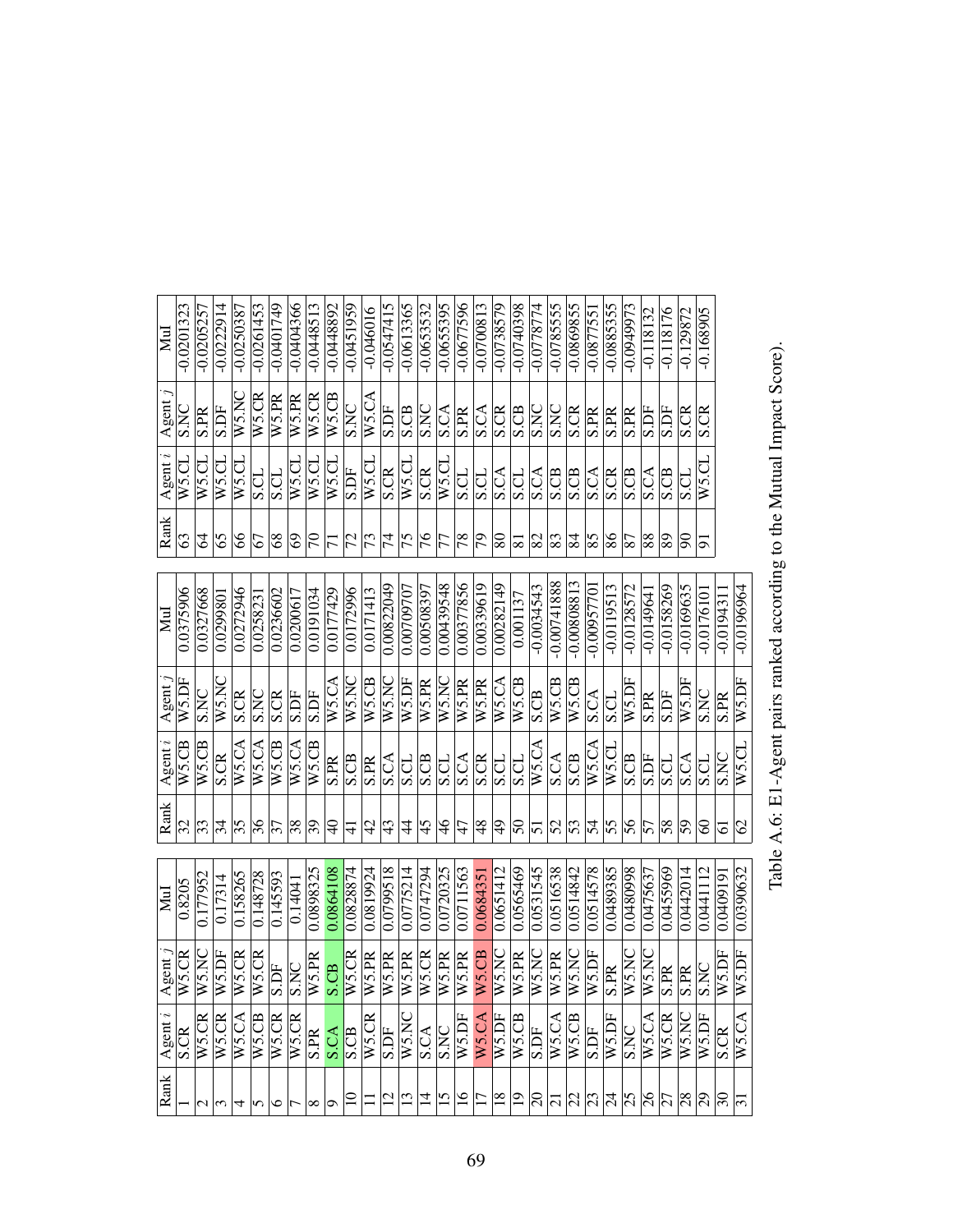## A.2 Experiment 2: Strong v.s. 2s Weak Agents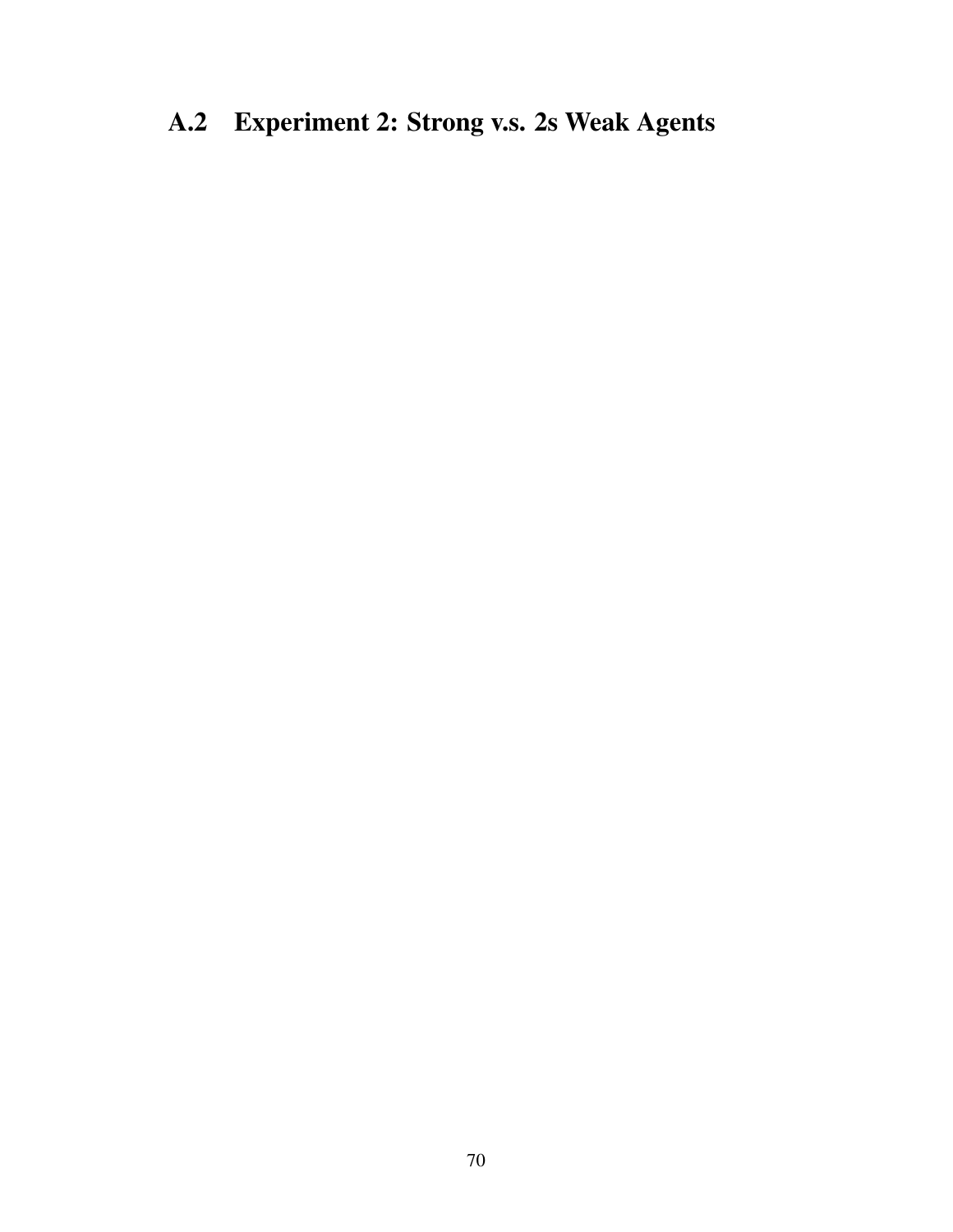| Money   | $-22.625375$ | $-24.96266667$ | $-30.24016667$     | $-32.38191667$    | $-32.39558333$           | $-32.888625$             | $-32.90866667$           | $-33.10620833$           | $-33.20579167$            | $-34.10908333$            | $-35.47104167$     | $-38.69241667$          | $-39.5385$     | $-40.419125$       | -40.57116667             | 41.35133333        | -41.8875                | $-45.83$           | $-47.715$                                    | -48.18916667       | $-48.4$        | -49.06916667             | $-63.22791667$                  | $-68.47$            | -69.78083333       | -69.97666667       | $-70.15625$              | $-71.36291667$ | -79.99791667        |              |               |
|---------|--------------|----------------|--------------------|-------------------|--------------------------|--------------------------|--------------------------|--------------------------|---------------------------|---------------------------|--------------------|-------------------------|----------------|--------------------|--------------------------|--------------------|-------------------------|--------------------|----------------------------------------------|--------------------|----------------|--------------------------|---------------------------------|---------------------|--------------------|--------------------|--------------------------|----------------|---------------------|--------------|---------------|
| Agent   | S.CR         | W2.C1          | S.PR               | W2.CA             | $\overline{W2.N}$        | S.DF                     | W2.DF                    | <b>S.NC</b>              | W2.CB                     | $\overline{\text{W2.CR}}$ | W <sub>2</sub> .CR | S.CR                    | W2.NC          | W2.DF              | W2NC                     | W <sub>2</sub> .DF | $\overline{W2}$ .NC     | W2.CR              | $\overline{W2}$ .NC                          | $\overline{W}2.DF$ | W2.C1          | $\overline{W2}$ .CL      | S.CR                            | W2.DF               | W2.NC              | W <sub>2</sub> .CR | $\overline{W2}$ .CR      | W2.CR          | $\overline{W2}$ .CR |              |               |
| Agent i | W2.CA        | W2.PR          | W <sub>2</sub> .CR | W <sub>2.PR</sub> | W2.PR                    | W <sub>2</sub> .CR       | W <sub>2</sub> .PR       | W2.CR                    | W2.PR                     | S.CA                      | S.CB               | W2.CL                   | W2.DF          | W2.CB              | $W2$ .CB                 | W <sub>2</sub> .CA | $\overline{W2}$ .CA     | U.S                | W2.CL                                        | W2.CL              | W2.CA          | W2.CB                    | $\overline{W}$ <sub>2</sub> .CR | W <sub>2</sub> .CR  | W2.CR              | W <sub>2</sub> .CB | $\overline{W2}$ .CL      | W2.CA          | W <sub>2.PR</sub>   |              |               |
| Rank    | S            | 2              | 65                 | 8                 | 2                        | 8 <sup>o</sup>           | $\odot$                  | $\mathbb{E}$             | $\overline{7}$            | $\overline{z}$            | 73                 | $\overline{7}$          | 75             | $\frac{9}{16}$     | $\overline{\tau}$        | 78                 | $\overline{\mathbb{S}}$ | 80                 | $\overline{\overline{\textbf{8}}\textbf{1}}$ | 82                 | 83             | $\overline{\mathbb{A}}$  | 85                              | $\frac{8}{8}$       | $\overline{87}$    | 88                 | $ \mathbb{S} $           | 8              | 5                   |              |               |
| Money   | 7.026333333  | 6.744375       | 6.742791667        | 6.700166667       | 6.65075                  | 6.646916667              | 6.491041667              | 6.405583333              | 6.301958333               | 5.923583333               | 4.667166667        | 2.124666667             | 1.240325       | .142995833         | 0.341670833              | $-3.7270375$       | 4.264833333             | -4.864166667       | $-5.085583333$                               | $-7.203$           | $-12.161375$   | $-12.368$                | $-12.43183333$                  | $-13.6285$          | $-13.89041667$     | $-16.98483333$     | $-17.47508333$           | $-18.5208333$  | -19.03895833        | $-21.689625$ | $-21.742375$  |
| Agent   | S.NC         | <b>S.CB</b>    | W2.NC              | S.DF              | $\overline{\text{S.CA}}$ | S.DF                     | S.CB                     | W2.DI                    | <b>S.CA</b>               | W2.DF                     | S.PR               | $\overline{\text{SPR}}$ | S.PR           | <b>S.PR</b>        | $\overline{\text{S.PR}}$ | W2.CL              | <b>S.NC</b>             | <b>S.DF</b>        | W2.CL                                        | S.PR               | W2.NC          | S.CL                     | W2.DF                           | S.CL                | <b>S.CL</b>        | W2.NC              | W2.DF                    | <b>S.CR</b>    | W <sub>2</sub> .CA  | S.CR         | <b>S.CL</b>   |
| Agent i | W2.NC        | W2.PR          | S.CB               | W2.PR             | $\overline{W2.PR}$       | W2.CA                    | $W2$ .CB                 | <b>S.CA</b>              | $\overline{\text{W2.CA}}$ | S.CB                      | W <sub>2.PR</sub>  | W2NC                    | W2.CA          | W <sub>2</sub> .DF | $W2$ .CB                 | S.CA               | W2.CL                   | $W2$ .CI           | S.CB                                         | W2.CI              | <b>S.CL</b>    | W2.PR                    | S.CL                            | $W2$ .CB            | W <sub>2</sub> .CA | S.CR               | <b>S.CR</b>              | W2.PR          | W <sub>2</sub> CB   | $W2$ .CB     | $W2$ .CL      |
| Rank    | 32           | $\sqrt{3}$     | $\frac{34}{3}$     | $\overline{55}$   | $\frac{96}{5}$           | $\overline{\mathcal{E}}$ | $ \%$                    | $\overline{\mathcal{E}}$ | $\Theta$                  | $\pm$                     | $\overline{4}$     | 43                      | 4              | 45                 | $\frac{9}{4}$            | 47                 | ∣ଞ୍                     | $\overline{6}$     | $\overline{50}$                              | 51                 | 52             | $\overline{5}$           | $\overline{5}$                  | $\overline{55}$     | $\frac{8}{5}$      | 57                 | $\overline{\mathcal{S}}$ | $\overline{5}$ | 8                   | 61           | $\mathcal{O}$ |
| Money   | 19.9245833   | 83.48125       | 83.07791667        | 82.66416667       | 81.79208333              | 81.51625                 | 75.52083333              | 75.03625                 | 74.8733333                | 73.79083333               | 60.94833333        | 60.8625                 | 57.37875       | 56.8633333         | 54.49875                 | 50.11583333        | 42.21458333             | 41.6465            | 39.91570833                                  | 38.36758333        | 35.87870833    | 9.155291667              | 8.943416667                     | 8.631583333         | 8.456083333        | 7.609125           | 7.2585                   | 7.155833333    | 7.132833333         | 7.121666667  | 7.035         |
| Agent.  | S.CB         | S.NC           | S.DF               | S.DF              | S.NC                     | <b>S.NC</b>              | $\overline{\text{S.PR}}$ | S.PR                     | S.PR                      | S.PR                      | <b>S.NC</b>        | S.DF                    | <b>S.CL</b>    | $\frac{1}{2}$      | S.PR                     | S.CR               | <b>S.NC</b>             | S.DF               | $\overline{\text{S.PR}}$                     | S.CR               | S.CR           | S.NC                     | W2.NC                           | $\overline{W2}$ .NC | <b>S.NC</b>        | S.CA               | S.DF                     | <b>S.DF</b>    | $rac{1}{s}$         | <b>S.NC</b>  | <b>S.NC</b>   |
| Agent   | <b>S.CA</b>  | S.DF           | S.CA               | S.CB              | S.CA                     | S.CB                     | <b>S.DF</b>              | S.NC                     | <b>ECS</b>                | <b>S.CA</b>               | <b>USS</b>         | <b>USS</b>              | S.CA           | S.CB               | S.CL                     | S.CL               | S.CR                    | $rac{1}{\sqrt{2}}$ |                                              | <b>S.CA</b>        | S.CB           | W2.PR                    | S.CA                            | S.DF                | W <sub>2</sub> CB  | W2.CB              | W2.DF                    | W2.CB          | $\overline{W2}$ .CA | W2.CA        | W2.DF         |
| Rank    |              |                | $\sim$ ത           | 4                 | $\sim$                   | $\frac{1}{2}$            |                          | ∞  ⊙                     |                           | $\Xi$                     |                    | $\overline{\Xi}$        | $\frac{13}{2}$ | $\vec{a}$          | $\overline{15}$          | $\overline{16}$    | $\overline{\Xi}$        | $\overline{18}$    | $ \Xi$                                       | ∣ສ                 | $\overline{c}$ | $\overline{\mathcal{Z}}$ | $ z $ ধ                         |                     | $\frac{25}{2}$     | $\frac{26}{27}$    |                          | $\frac{8}{20}$ |                     | ନ            | $\Xi$         |

Table A.7: E2-Agent pairs ranked according to the total money gained (mbb/g). Table A.7: E2-Agent pairs ranked according to the total money gained (mbb/g).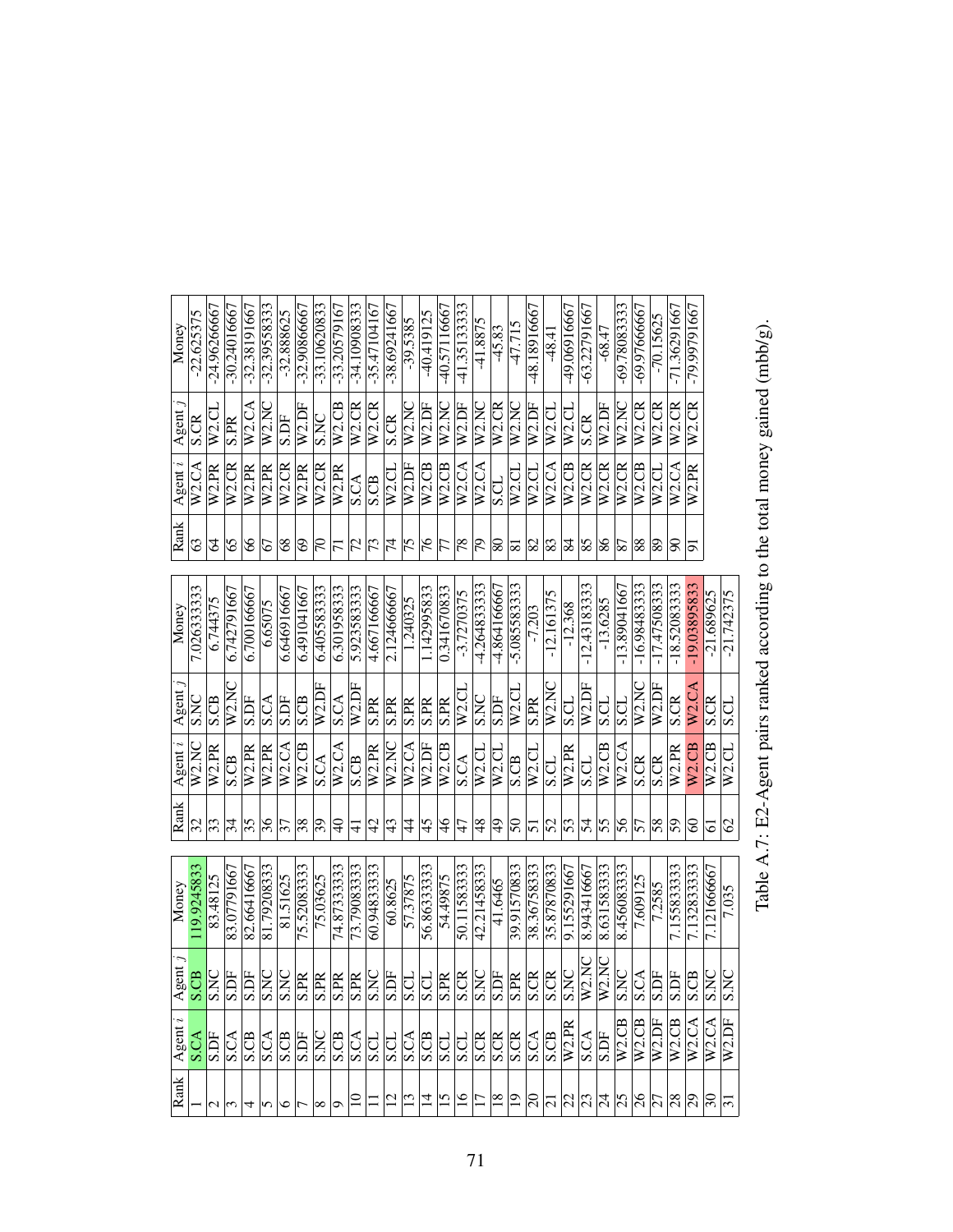| $\overline{\Gamma}$ | $-0.204396$  | $-0.209616$              | $-0.209993$         | $-0.214823$        | $-0.216394$       | $-0.217498$        | $-0.22551$      | $-0.22914$                                   | $-0.23207$     | $-0.232615$              | $-0.235737$     | $-0.236154$             | $-0.237098$       | $-0.237308$     | $-0.238279$   | $-0.242364$     | $-0.244706$     | $-0.245556$             | $-0.247188$     | $-0.252549$         | $-0.259712$              | $-0.291146$     | $-0.296062$         | $-0.33153$          | $-0.43206$               | $-0.46662$         | $-0.468154$         | $-0.497572$        | $-0.499057$        |                                                 |               |
|---------------------|--------------|--------------------------|---------------------|--------------------|-------------------|--------------------|-----------------|----------------------------------------------|----------------|--------------------------|-----------------|-------------------------|-------------------|-----------------|---------------|-----------------|-----------------|-------------------------|-----------------|---------------------|--------------------------|-----------------|---------------------|---------------------|--------------------------|--------------------|---------------------|--------------------|--------------------|-------------------------------------------------|---------------|
| Agent               | S.CL         | S.CL                     | W2.CA               | W2.CL              | W2.DF             | W <sub>2</sub> .CL | <b>S.PR</b>     | W2NC                                         | S.PR           | S.NC                     | S.PR            | S.DF                    | <b>S.PR</b>       | S.NC            | S.DF          | S.NC            | S.DF            | S.NC                    | <b>S.PR</b>     | S.NC                | <b>S.DF</b>              | W2.CR           | $\overline{W2}$ .CR | $\overline{W2}$ .CR | $\overline{\text{S.PR}}$ | W <sub>2</sub> .CR | $\overline{W2}$ .CR | <b>S.NC</b>        | S.DF               |                                                 |               |
| Agent $i$           | W2.CL        | $W2$ .CB                 | W2.CB               | <b>S.CA</b>        | S.CB              | S.CB               | W2.N            | S.DF                                         | W2.DF          | W2.NC                    | W2.CA           | W2.CB                   | $W2$ .CB          | W2.DF           | W2.DF         | $W2$ .CB        | W2.CA           | W2.CA                   | $W2$ .CL        | W2.C1               | W2.CL                    | W2.CL           | W2.PR               | S.CL                | W2.CR                    | <b>S.CA</b>        | S.CB                | W2.CR              | W <sub>2</sub> .CR |                                                 |               |
| Rank                | 3            | 2                        | 65                  | 8                  | 67                | $8^{\circ}$        | 3               | $\overline{\Xi}$                             | $\overline{7}$ | $\overline{72}$          | $\overline{73}$ | $ \vec{z} $             | $\frac{5}{2}$     | $\frac{9}{16}$  | 77            | 78              | 56              | 80                      | $\overline{81}$ | 82                  | $\overline{\mathscr{S}}$ | $\overline{84}$ | 85                  | 86                  | $\overline{87}$          | 88                 | $\overline{89}$     | 8 <sup>o</sup>     | 5                  |                                                 |               |
| $\overline{\Gamma}$ | $-0.0916694$ | $-0.106833$              | $-0.109627$         | $-0.11183$         | $-0.12048$        | $-0.13777$         | $-0.138803$     | $-0.1397$                                    | $-0.14219$     | $-0.146719$              | $-0.151129$     | $-0.16255$              | $-0.162805$       | $-0.168358$     | $-0.174309$   | $-0.174549$     | $-0.181368$     | $-0.18193$              | $-0.183147$     | $-0.183813$         | $-0.189457$              | $-0.19051$      | $-0.191532$         | $-0.191885$         | $-0.19498$               | $-0.196234$        | $-0.19749$          | 685861.0           | $-0.200965$        | $-0.202018$                                     | $-0.202088$   |
| Agent.              | W2.DF        | W2NC                     | S.CR                | S.CR               | W2NC              | W2.NC              | W2.NC           | $\overline{W2}$ .CL                          | S.CB           | S.CA                     | $W2$ .CL        | W2.DF                   | <b>S.NC</b>       | W2.DF           | <b>S.CL</b>   | S.PR            | W2.DF           | <b>S.DF</b>             | W2.NC           | W2.CR               | $\overline{W2.DF}$       | W2.CR           | $\overline{W}$ 2.NC | W2.NC               | $\overline{\text{SCB}}$  | <b>S.CA</b>        | $W2$ .No            | S.CL               | S.CA               | S.CB                                            | W2.DF         |
| Agent               | $W2$ .CL     | $\overline{W}$ 2.CL      | S.CA                | S.CB               | W2.DF             | W2.CB              | W2.CA           | W2.CA                                        | W2.PR          | W2.PR                    | $W2$ .CB        | W2.CA                   | W <sub>2.PR</sub> | $W2$ .CB        | W2.PR         | W2.PR           | S.CL            | W2.PR                   | W2.CR           | $\overline{W2}$ .CA | W2.CR                    | W2.CB           | S.CA                | S.CL                | $W2$ .CB                 | W2.CB              | S.CB                | W2.CA              | W2.CA              | W <sub>2</sub> .CA                              | <b>S.CA</b>   |
| Rank                | 32           | $\overline{\mathcal{E}}$ | 34                  | 35                 | 36                | 37                 | $\overline{38}$ | $\overline{39}$                              | $\Theta$       | $\frac{1}{4}$            | $\varphi$       | $\frac{4}{3}$           | 4                 | 45              | $\frac{4}{6}$ | 47              | $\frac{8}{3}$   | $\frac{9}{4}$           | $\overline{50}$ | 51                  | 52                       | $\overline{53}$ | $\overline{5}$      | 55                  | 56                       | $\overline{57}$    | 58                  | 59                 | 8                  | 61                                              | $\mathcal{O}$ |
| F                   | 1.13789      | 0.415116                 | 0.335429            | 0.17274            | 0.116838          | 0.11506            | 0.0615105       | 0.0489052                                    | 0.0101103      | $-0.0038608$             | $-0.00430348$   | $-0.00497141$           | $-0.00574327$     | -0.0079995      | $-0.0086049$  | $-0.0115699$    | $-0.0122188$    | $-0.025552$             | -0.025831       | $-0.026532$         | $-0.0271918$             | $-0.0364653$    | $-0.03724$          | $-0.0415185$        | $-0.042743$              | $-0.044304$        | $-0.06092$          | $-0.0709103$       | $-0.0785074$       | $-0.0824857$                                    | $-0.0831059$  |
| Agent.              | S.CB         | S.CR                     | S.CR                | W <sub>2</sub> .CL | S.CR              | <b>S.CR</b>        | W2.NC           | $\overline{W2.DF}$                           | S.PR           | $\overline{\text{S.PR}}$ | S.NC            | $\overline{\text{S.R}}$ | <b>S.CL</b>       | S.PR            | S.DF          | S.PR            | <b>S.CL</b>     | S.DF                    | S.PR            | S.PR                | S.DF                     | S.NC            | W2.NC               | <b>S.NC</b>         | <b>ON'S</b>              | W <sub>2</sub> .DF | S.CR                | W <sub>2</sub> .CB | W2.CA              | <b>S.NC</b>                                     | <b>S.DF</b>   |
| Agent               | S.CA         | S.CL                     | $\overline{W2}$ .CR | W2PR               | W <sub>2</sub> CB | W2.CA              |                 | $\frac{8}{10}$ $\frac{1}{10}$ $\frac{1}{10}$ |                | S.CL                     |                 | $rac{C}{W2PR}$          |                   | $\frac{25}{10}$ |               | S.CA            |                 | <b>EE</b><br>SEE<br>SEE |                 | S.NC                | $rac{1}{\sqrt{2}}$       |                 | W2.PR               | S.DF                | S.CA<br>W2.PR            |                    | $W2$ .CI            | W2.PR              | W2.PR              | S.CR                                            | S.CR          |
| Rank                |              | $\mathbf{\sim}$          | $\omega$            | 4                  | ∽                 | ७                  |                 | $^{\circ}$                                   | Ō              |                          |                 | $\frac{1}{2}$           |                   | $\frac{11}{7}$  |               | $\overline{16}$ | $\overline{17}$ | $\overline{\mathbb{S}}$ | $\overline{19}$ | $\mathbb{E}$        |                          |                 |                     |                     |                          |                    |                     |                    |                    | $ \Xi $ ង ង $ \Xi $ ង ង $ \Xi $ ង ង $ \Xi $ ង ង |               |

## Table A.8: E2-Agent pairs ranked according to the Total Impact Score. Table A.8: E2-Agent pairs ranked according to the Total Impact Score.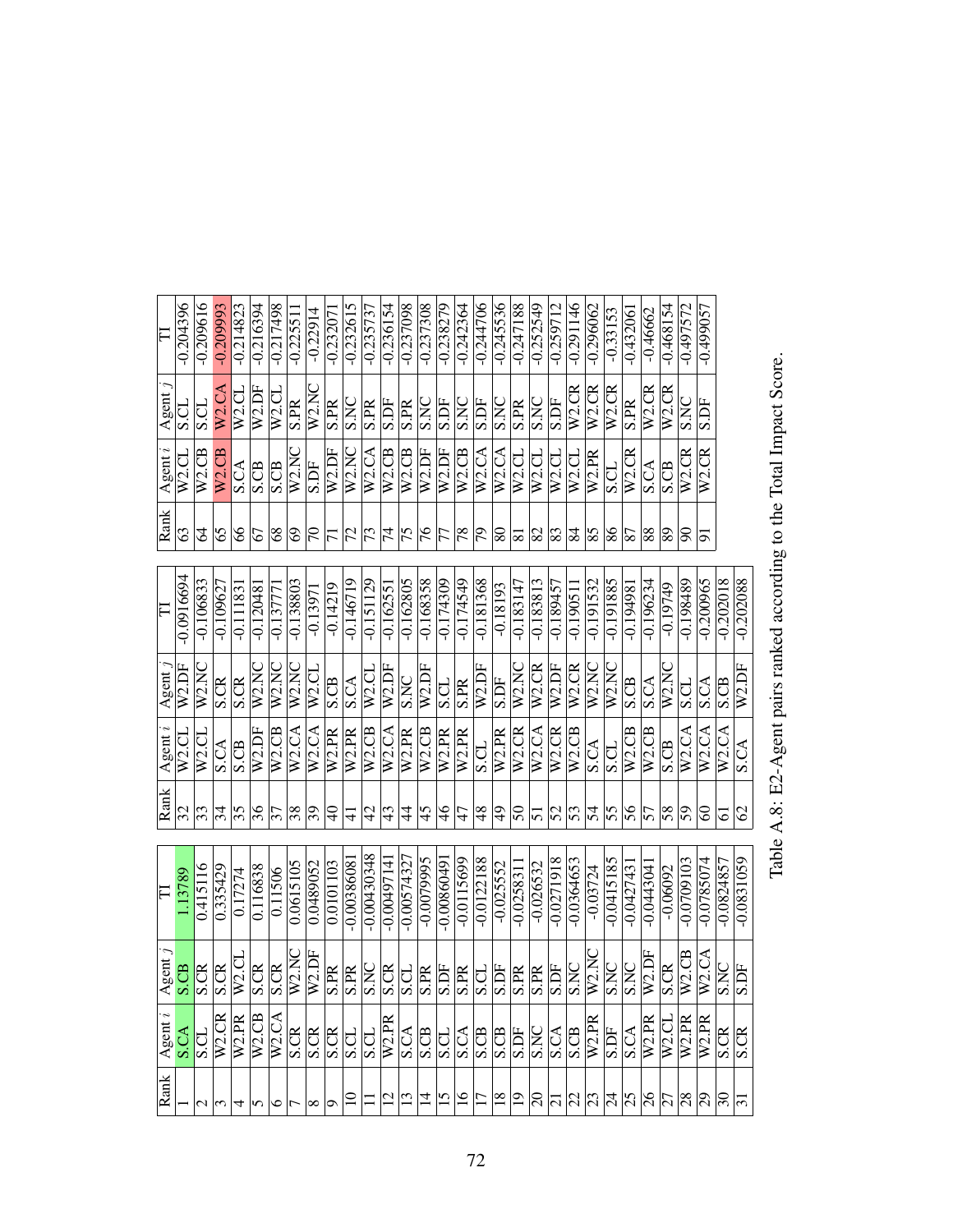| $\rm{M}_{\rm{al}}$            | $-0.118187$                          | $-0.118656$              | $-0.128242$                     | $-0.129336$         | $-0.134255$         | $-0.14340$               | $-0.14797$               | $-0.149175$              | $-0.174606$                                | $-0.175664$    | $-0.186825$                     | $-0.222964$    | $-0.23265$    | $-0.234223$        | $-0.252944$        | $-0.260948$        | $-0.268198$             | $-0.295943$              | $-0.32369$                  | $-0.329986$         | $-0.332668$                   | $-0.337983$              | $-0.35832$          | $-0.399832$       | $-0.413052$                         | $-0.416846$            | $-0.421944$        | $-0.430003$                              | $-0.434818$             |             |                     |
|-------------------------------|--------------------------------------|--------------------------|---------------------------------|---------------------|---------------------|--------------------------|--------------------------|--------------------------|--------------------------------------------|----------------|---------------------------------|----------------|---------------|--------------------|--------------------|--------------------|-------------------------|--------------------------|-----------------------------|---------------------|-------------------------------|--------------------------|---------------------|-------------------|-------------------------------------|------------------------|--------------------|------------------------------------------|-------------------------|-------------|---------------------|
| Agent                         | <b>SNC</b>                           | W2.NC                    | W2.CR                           | S.NC                | S.PR                | W2.CR                    | S.DF                     | S.DF                     | <b>ON'S</b>                                | S.DF           | $W2$ .CI                        | W2.DF          | S.CR          | <b>S.CR</b>        | W2NC               | W2.CL              | W2.CL                   | W2.NC                    | W2.NC                       | W2.DF               | W2.DF                         | W2NC                     | W <sub>2</sub> .CR  | W2.CB             | W2.CR                               | W2NC                   | W <sub>2</sub> .CA | W2.CA                                    | W2.DF                   |             |                     |
| $\ddot{\phantom{0}}$<br>Agent | S.CB                                 | W2.CR                    | $\overline{W}$ 2.CA             | S.CA                | SCR                 | W2.CB                    | S.CA                     | S.CB                     | S.CR                                       | S.CR           | W2.PR                           | W2.C1          | S.CB          | S.CA               | W2.CL              | W <sub>2</sub> CA  | W2.CB                   | W2.DF                    | W2.CA                       | W2.CB               | W2.CA                         | W2.CB                    | $\overline{W}$ 2.CL | W2.PR             | W2.PR                               | W2.PR                  | W <sub>2.PR</sub>  | W2.CB                                    | W2.PR                   |             |                     |
| Rank                          | $\overline{63}$                      | 2                        | 65                              | 8                   | 67                  | $\frac{8}{3}$            | $\Im$                    | $ \widetilde{\zeta} $    | $\overline{71}$                            | $\overline{z}$ | $\overline{\mathcal{L}}$        | $\overline{7}$ | $\frac{5}{2}$ | $\frac{9}{16}$     | $\overline{7}$     | 78                 | $\overline{\mathbb{S}}$ | $\overline{\circ}$       | $\overline{81}$             | 82                  | $\overline{\infty}$           | $\overline{\mathscr{Z}}$ | 85                  | 86                | $\overline{87}$                     | $\overline{\text{88}}$ | $\overline{89}$    | ାର                                       | 5                       |             |                     |
| MaI                           | 0.0981262                            | 0.0974976                | 0.0951835                       | 0.093795            | 0.0905163           | 0.090342                 | 0.0875944                | 0.0864466                | 0.0804442                                  | 0.0798659      | 0.079394                        | 0.0789342      | 0.0757377     | 0.0743132          | 0.0732166          | 0.0646136          | 0.0560313               | 0.0111282                | $-9.42E-05$                 | $-0.0162439$        | $-0.0217318$                  | $-0.029714$              | $-0.04042$          | $-0.0433342$      | $-0.0766577$                        | $-0.0864668$           | $-0.0917564$       | $-0.0941364$                             | $-0.100404$             | $-0.109923$ | $-0.11118$          |
| Agent                         | <b>S.CA</b>                          | S.PR                     | S.CB                            | <b>S.PR</b>         | W <sub>2</sub> .CR  | S.CL                     | W2.NC                    | W2NC                     | S.CL                                       | <b>S.PR</b>    | W2.DF                           | <b>S.PR</b>    | <b>S.CL</b>   | S.PR               | S.PR               | W <sub>2</sub> .DF | W2.NC                   | <b>S.CL</b>              | S.CR                        | S.PR                | <b>S.DF</b>                   | S.NC                     | S.PR                | S.PR              | <b>S.CL</b>                         | S.CL                   | <b>S.NC</b>        | S.PR                                     | S.PR                    | S.CR        | W <sub>2</sub> .DF  |
| Agent $i$                     | $\overline{\text{W2.CA}}$            | W <sub>2.PR</sub>        | W2.CA                           | $\overline{W2}$ .CR | S.CB                | W <sub>2.CL</sub>        | S.CA                     | S.CB                     | W2.CB                                      | W2.DF          | <b>S.CB</b>                     | W2.NC          | W2.CA         | W <sub>2</sub> .CB | $\overline{W2.CA}$ | S.CL               | S.CL                    | W2.PR                    | W2.CL                       | S.CL                | <b>S.CL</b>                   | <b>S.CL</b>              | <b>S.DF</b>         | <b>S.NC</b>       | <b>S.CA</b>                         | S.CB                   | S.DF               | $\overline{\text{S.B}}$                  | <b>S.CA</b>             | W2.PR       | W <sub>2</sub> .CR  |
| Rank                          | $\overline{\mathcal{E}}$             | $\overline{\mathcal{E}}$ | $\overline{3}$                  | $\frac{5}{5}$       | $\frac{36}{5}$      | $\overline{\mathcal{E}}$ | $\overline{\mathcal{S}}$ | $\overline{\mathcal{E}}$ | $\theta$                                   | 4              | $\frac{4}{2}$                   | 43             | 4             | 45                 | $\frac{4}{6}$      | 47                 | $\frac{8}{3}$           | $\frac{6}{7}$            | $\mathcal{S}^{\mathcal{O}}$ | $\overline{5}$      | $\frac{52}{53}$               |                          | 54                  | $\overline{55}$   | $\frac{95}{5}$                      | $\overline{57}$        | $\overline{S8}$    | $\overline{5}$                           | 8                       | ত           | $\mathcal{S}$       |
| MaI                           | 1.44774                              | 1.16105                  | 0.294364                        | 0.237159            | 0.234338            | 0.186118                 | 0.177526                 | 0.17574                  | 0.173203                                   | 0.17293        | 0.157832                        | 0.157477       | 0.157206      | 0.14345            | 0.14237            | 0.140003           | 0.138915                | 0.138124                 | 0.137902                    | 0.137902            | 0.128606                      | 0.128345                 | 0.128026            | 0.122675          | 0.11915                             | 0.11602                | 0.113557           | 0.106443                                 | 0.10387                 | 0.103496    | 0.100685            |
|                               | $\frac{\text{Agent }j}{\text{S.CR}}$ | <b>S.CB</b>              | $\overline{\text{S}.\text{CR}}$ | S.CR                | <b>S.CR</b>         | $\overline{W2}$ .NC      | S.NC                     | S.DF                     | $\frac{\overline{W2.DF}}{\overline{S.NC}}$ |                | S.NC                            | S.DF           | S.DF          | S.NC               | <b>S.DF</b>        | <b>S.NC</b>        | S.DF                    | <b>S.NC</b>              | <b>S.NC</b>                 | $\overline{W2}$ .NC | $\overline{W2}.\overline{CR}$ | S.DF                     | $W2$ .CL            | <b>S.CA</b>       | $\overline{\text{S.B}}$             | W <sub>2</sub> .CL     | S.PR               | $\overline{W2}.\overline{CR}$            | $\overline{\mathbb{E}}$ | W2.DF       | S.CA                |
| Agent $i$                     | W <sub>2</sub> .CR                   | <b>S.CA</b>              | S.CL                            | $\overline{W2}$ .C. | $\overline{W2}$ .CB | S.CR                     | W2.PR                    | $\overline{W2}$ .CI      | <b>S.CR</b>                                | W2.C1          | $\frac{W2}{W2}$ $\overline{CR}$ |                | W2.PR         | W <sub>2</sub> .CB | W2.CB              | W2.DF              | W2.CA                   | W2NC                     | W2.CA                       | <b>S.DF</b>         | S.CL                          | W2.DF                    | S.CA                | W <sub>2.PR</sub> | W2.PR<br>S.CB                       |                        | $W2$ .Cl           | $rac{\overline{S.CA}}{\overline{W2.CB}}$ |                         | <b>S.CA</b> | W2.CB               |
| Rank                          |                                      | $\mathbf{\sim}$          | $\overline{\mathfrak{c}}$       |                     | n                   | ∘                        |                          | $^{\circ}$               | ᢒ                                          | $\Xi$          |                                 | $\frac{2}{1}$  | 13            | $\vec{4}$          | $\overline{5}$     | $\overline{16}$    | $\overline{17}$         | $\overline{\mathbb{18}}$ | $\overline{19}$             | $\overline{5}$      |                               |                          |                     |                   | $ z $ $ z $ $ z $ $ z $ $ z $ $ z $ |                        |                    | <u> ଅ</u>                                |                         | $\sqrt{6}$  | $ \overline{\cdot}$ |

Table A.9: E2-Agent pairs ranked according to the Marginal Impact Score. Table A.9: E2-Agent pairs ranked according to the Marginal Impact Score.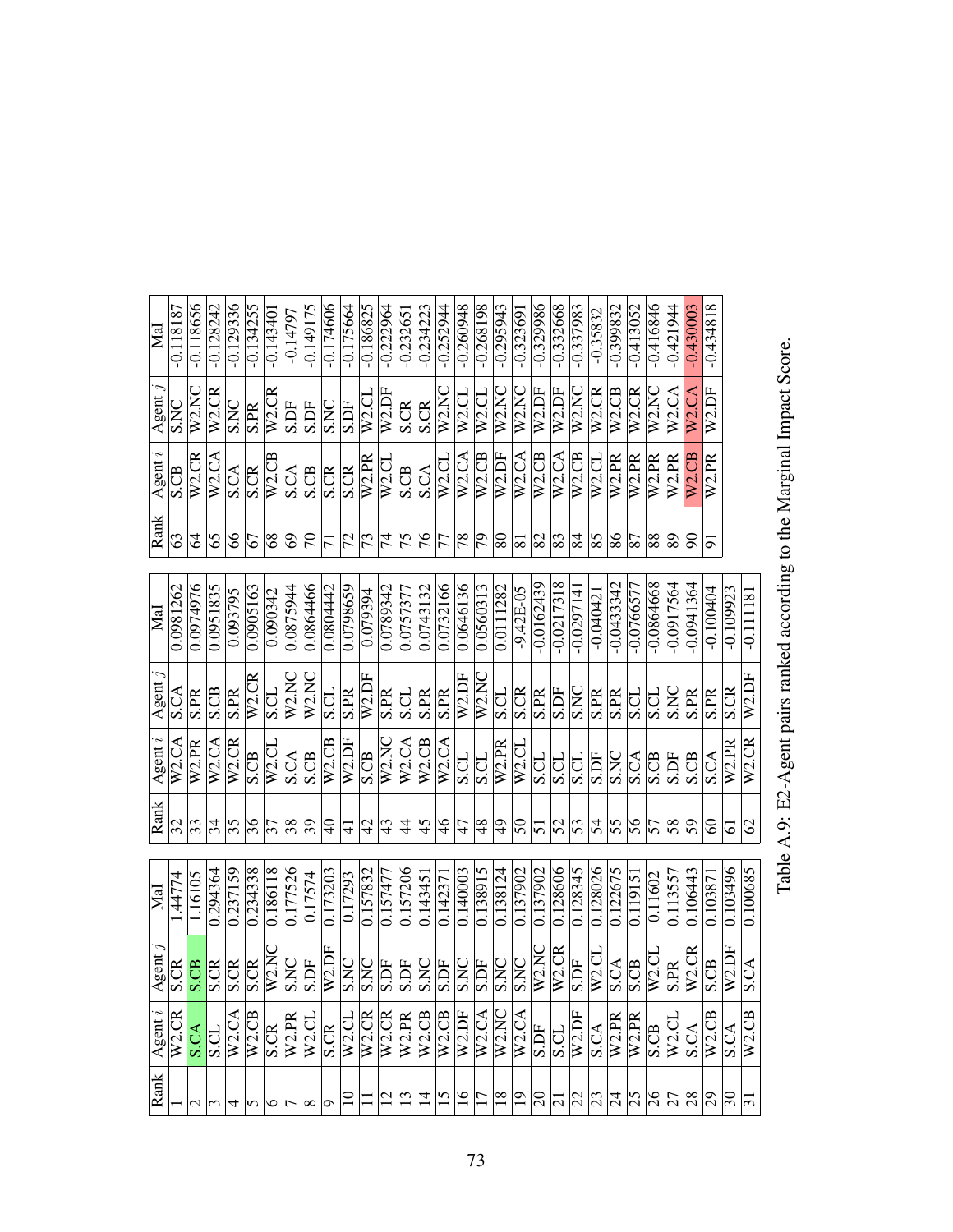| ΣË        | $-0.263105$              | $-0.26402$  | $-0.265018$  | $-0.265206$ | $-0.271078$  | $-0.274076$              | $-0.274946$              | $-0.276407$  | $-0.276419$  | $-0.276648$       | $-0.27845$               | -0.27997       | $-0.281203$              | $-0.28664$        | $-0.29082$               | $-0.308512$   | $-0.361477$        | $-0.362905$             | $-0.369855$         | $-0.370178$        | $-0.37293$              | $-0.40295$         | $-0.452538$        | $-0.50848$     | $-0.511762$              | $-0.531765$        | $-0.532186$             | $-0.539223$                      | $-0.58093$         |                          |                          |
|-----------|--------------------------|-------------|--------------|-------------|--------------|--------------------------|--------------------------|--------------|--------------|-------------------|--------------------------|----------------|--------------------------|-------------------|--------------------------|---------------|--------------------|-------------------------|---------------------|--------------------|-------------------------|--------------------|--------------------|----------------|--------------------------|--------------------|-------------------------|----------------------------------|--------------------|--------------------------|--------------------------|
| Agent     | S.PR                     | S.CL        | W2.DF        | <b>S.PR</b> | <b>S.PR</b>  | S.NC                     | W2.NC                    | <b>S.NC</b>  | S.DF         | S.DF              | <b>S.NC</b>              | <b>S.NC</b>    | S.DF                     | S.NC              | S.DF                     | S.PR          | W <sub>2</sub> .CR | W2.CR                   | W2NC                | W2.DF              | W2.CR                   | W <sub>2</sub> .CA | W <sub>2</sub> .CR | <b>S.NC</b>    | <b>S.DF</b>              | W <sub>2</sub> .CR | $\overline{W}$ 2.CR     | <b>S.PR</b>                      | W <sub>2</sub> .CR |                          |                          |
| Agent $i$ | W2.DF                    | $W2$ .CL    | S.CB         | W2.CA       | W2.CB        | W2.CA                    | S.DF                     | $W2$ .CB     | W2.DF        | W2.CB             | W2.NC                    | W2.DF          | W2.CA                    | $W2$ .CL          | W2.CL                    | W2.C1         | W2.C1              | W2.CA                   | W <sub>2</sub> .CR  | W <sub>2</sub> .CR | $W2$ .CB                | W <sub>2</sub> .CB | W2.PR              | W2.CR          | W2.CR                    | S.CA               | S.CB                    | W2.CR                            | S.CL               |                          |                          |
| Rank      | 63                       | 2           | 65           | 8           | 67           | $\frac{8}{3}$            | $\odot$                  | $\beta$      | $\Xi$        | 72                | $\overline{\mathcal{L}}$ | $\overline{7}$ | $\overline{75}$          | 97                | $\overline{7}$           | 78            | $\overline{5}$     | $\overline{8}$          | $ \overline{s} $    | 82                 | $\overline{\mathbb{8}}$ | 84                 | 85                 | $\frac{8}{6}$  | $\overline{87}$          | $ \%$              | 89                      | 8                                | 51                 |                          |                          |
| ЙÏ        | $-0.17697$               | $-0.192993$ | $-0.195046$  | $-0.197297$ | $-0.198949$  | $-0.\overline{199039}$   | $-0.199565$              | $-0.20283$   | $-0.203297$  | $-0.205945$       | $-0.213517$              | $-0.215025$    | $-0.216585$              | $-0.219509$       | $-0.22310$               | $-0.233194$   | $-0.236853$        | $-0.242854$             | $-0.244613$         | $-0.246436$        | $-0.247948$             | $-0.248076$        | $-0.25025$         | $-0.251583$    | $-0.254087$              | $-0.254115$        | $-0.254146$             | $-0.25725$                       | $-0.25734$         | $-0.25949$               | $-0.262026$              |
| Agent     | W <sub>2</sub> .CL       | W2.NC       | W2.NC        | $W2$ .Cl    | <b>S.CR</b>  | <b>S.CR</b>              | W2.DF                    | W2.DF        | W2.NC        | S.CB              | <b>S.CA</b>              | <b>S.PR</b>    | S.CL                     | S.CR              | SNC                      | <b>S.CR</b>   | S.DF               | $\overline{\text{S.A}}$ | S.CB                | S.CA               | <b>S.CB</b>             | W2.NC              | W2.NC              | W2.DF          | W <sub>2</sub> .DF       | <b>S.PR</b>        | S.CL                    | W2NC                             | W2.CL              | W <sub>2</sub> .CL       | S.CL                     |
| Agent $i$ | W2.CA                    | W2.CB       | W2.DF        | $W2$ .CB    | S.CB         | S.CA                     | W2.CA                    | $W2$ .CB     | W2.CA        | W <sub>2.PR</sub> | W2.PR                    | W2.PR          | W2.PR                    | W <sub>2.PR</sub> | W2.PR                    | W2.CL         | W2.PR              | $W2$ .CB                | W2.CB               | W2.CA              | W2.CA                   | S.CA               | S.CB               | S.CL           | <b>S.CA</b>              | W2NC               | W2.CA                   | <b>U.S</b>                       | S.CB               | S.CA                     | W <sub>2</sub> .CB       |
| Rank      | $\overline{\mathcal{S}}$ | 33          | 34           | 35          | 36           | $\overline{\mathcal{E}}$ | $\overline{38}$          | 39           | $\partial_0$ | $\exists$         | $\frac{4}{3}$            | 43             | 4                        | 45                | $\frac{9}{4}$            | 47            | $\overline{8}$     | $\overline{6}$          | $50\,$              | 51                 | 52                      | $\overline{53}$    | $\overline{54}$    | 55             | 56                       | 57                 | 58                      | $\overline{5}$                   | 8                  | 5                        | $\mathcal{O}$            |
| Ξ         | 0.457624                 | 0.11473     | $-0.0282926$ | $-0.034598$ | $-0.0350939$ | $-0.0355195$             | $-0.0366603$             | $-0.0389293$ | $-0.0392255$ | $-0.0394283$      | $-0.04446$               | $-0.0447222$   | $-0.045303$              | $-0.0483226$      | $-0.0501218$             | $-0.0639879$  | $-0.0649373$       | $-0.0855723$            | $-0.0920056$        | $-0.0963644$       | $-0.102053$             | $-0.102564$        | $-0.112098$        | $-0.114776$    | $-0.11834$               | $-0.142262$        | $-0.14503$              | $-0.160158$                      | $-0.160373$        | $-0.162595$              | $-0.164664$              |
| Agent     | S.CB                     | S.CR        | <b>S.NC</b>  | $W2$ .CI    | S.DF         | S.PR                     | $\overline{\text{S.PR}}$ | S.DF         | S.NC         | <b>S.NC</b>       | S.PR                     | S.PR           | S.PR                     | <b>S.DF</b>       | $\overline{\text{S.NC}}$ | <b>S.CL</b>   | <b>S.CL</b>        | W2.NC                   | $\overline{W2}$ .DF | W2.CB              | <b>S.PR</b>             | $\overline{W2.CA}$ | <b>S.CR</b>        | <b>S.NC</b>    | $\overline{\text{S.DF}}$ | W2NC               | W2.DF                   | W2.DF                            | W2.NC              | <b>S.CR</b>              | S.CR                     |
| Agent     |                          | S.CL        | <b>S.DF</b>  | W2.PR       | S.CB         | S.DF                     | SNC                      | <b>S.CA</b>  | <b>S.CB</b>  | S.CA              | $rac{1}{25}$             |                | $\overline{\text{S.CB}}$ | S.CL              | S.CL                     | S.CA          | <b>S.CB</b>        | W2.PR                   | W2.PR               | W <sub>2.PR</sub>  | $\overline{\text{SCR}}$ | W2.PR              | W2.CR              | <b>S.CR</b>    | <b>S.CR</b>              | SCR                | $\overline{\text{S.R}}$ | W2.C                             | W2.C1              | W2.CB                    | W2.CA                    |
| Rank      |                          | $\sim$      | $\omega$     | 4           | 5            | $\circ$                  | $\overline{ }$           | $\infty$     | ⊙            |                   |                          | $\overline{c}$ | $\overline{13}$          | $\vec{a}$         | 15                       | $\frac{6}{1}$ | $\overline{17}$    | $\frac{8}{1}$           | $\overline{1}$      | $\overline{5}$     | $\overline{\omega}$     | $\overline{2}$     | $\sqrt{2}$         | $\frac{54}{3}$ | $\overline{25}$          | $\frac{26}{5}$     | $\overline{5}$          | $\overline{\overset{8}{\alpha}}$ | $\overline{62}$    | $\overline{\mathcal{E}}$ | $\overline{\mathcal{E}}$ |

Table A.10: E2-Agent pairs ranked according to the Minimum Impact Score. Table A.10: E2-Agent pairs ranked according to the Minimum Impact Score.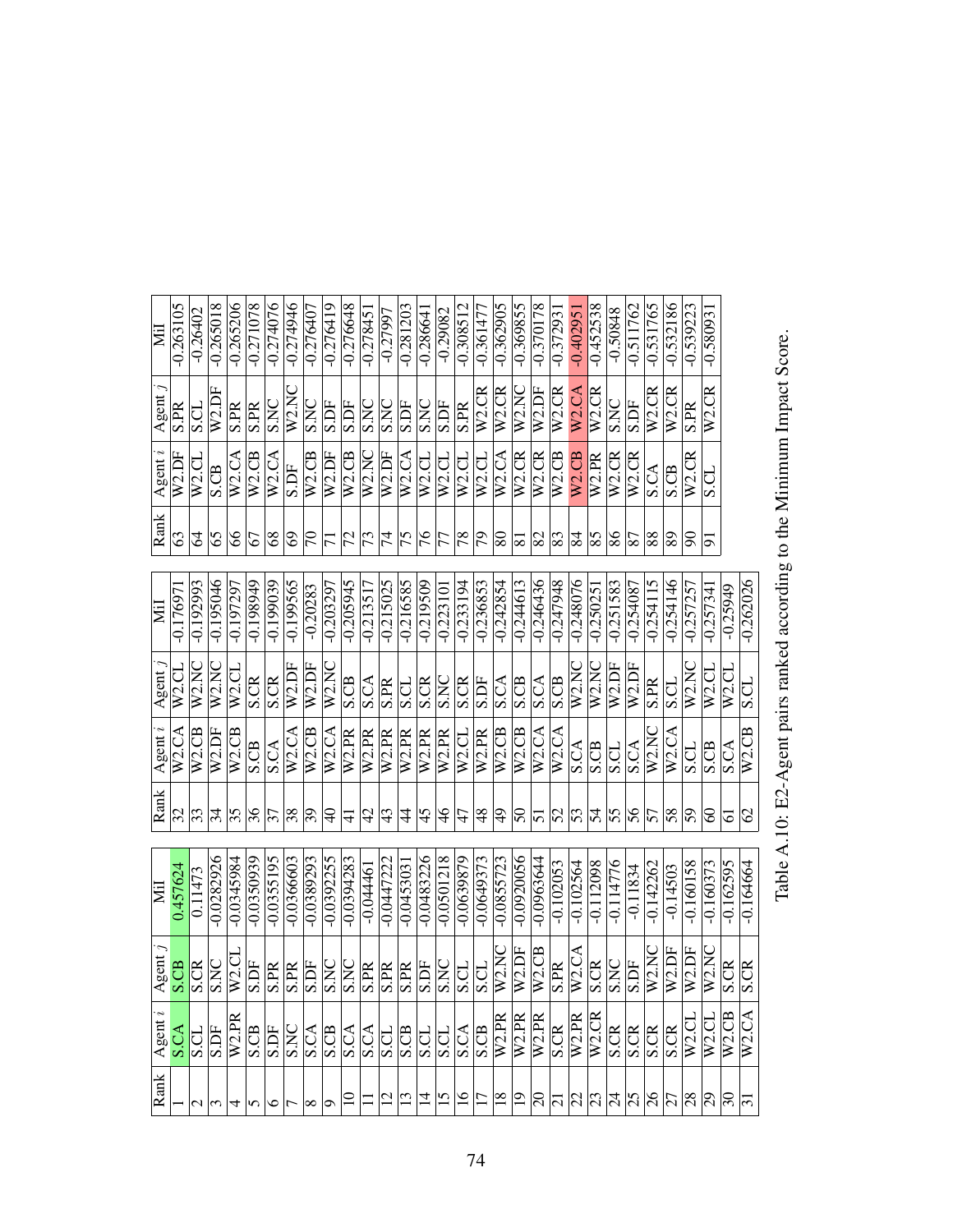| $\overline{\mathsf{d}}$ | $-0.287367$ | $-0.3254$               | $-0.352166$     | $-0.386564$     | $-0.410786$ | $-0.416542$                     | $-0.41696$    | $-0.417398$     | $-0.419944$         | $-0.42039$         | $-0.424924$        | $-0.42502$                     | $-0.427349$         | $-0.433636$                   | $-0.435917$        | $-0.445402$        | $-0.447642$        | $-0.45761$                                                                                                                          | $-0.460484$         | $-0.470277$    | $-0.48808$              | $-0.497397$             | $-0.502807$             | $-0.53755$                | $-0.541369$            | $-0.54367$             | $-0.55371$                          | $-0.610066$         | $-0.796904$         |              |                     |
|-------------------------|-------------|-------------------------|-----------------|-----------------|-------------|---------------------------------|---------------|-----------------|---------------------|--------------------|--------------------|--------------------------------|---------------------|-------------------------------|--------------------|--------------------|--------------------|-------------------------------------------------------------------------------------------------------------------------------------|---------------------|----------------|-------------------------|-------------------------|-------------------------|---------------------------|------------------------|------------------------|-------------------------------------|---------------------|---------------------|--------------|---------------------|
| Agent                   | W2.CI       | S.CR                    | W2.CL           | W2.NC           | W2.NC       | $\overline{W}$ <sub>2</sub> .DF | W2.DF         | $W2$ .CB        | S.PR                | W2.CA              | $\overline{W2.DF}$ | $\overline{W}2.CA$             | W2.NC               | $\overline{W2NC}$             | W2.NC              | W <sub>2</sub> .DF | W <sub>2.CL</sub>  | W2.CL                                                                                                                               | S.NC                | S.DF           | W2.CR                   | W2.NC                   | $\overline{W2}$ .DF     | $\overline{W2}$ .CR       | $\overline{W2}$ .CR    | $\overline{W2}$ .CR    | W <sub>2</sub> .CR                  | $\overline{W2}$ .CR | W <sub>2</sub> .CR  |              |                     |
| Agent $i$               | <b>S.CA</b> | W2.PR                   | W2.PR           | W2.DF           | W2.CA       | $\overline{W2}$ .CB             | W2.CA         | W2.PR           | $\overline{W}$ 2.CR | W <sub>2</sub> .CB | $W2$ .CL           | W2.PR                          | $\overline{W2}$ .CB | $\overline{W2.PR}$            | W2.CL              | W <sub>2</sub> .PR | W2.CA              | $W2$ .CB                                                                                                                            | W <sub>2</sub> .CR  | W2.CR          | S.CL                    | W <sub>2</sub> .CR      | $\overline{W2}$ .CR     | $\overline{\text{W2.CA}}$ | $W2$ .CB               | <b>S.CA</b>            | S.CB                                | W2.CL               | W2.PR               |              |                     |
| Rank                    | 63          | 2                       | 65              | 8               | 67          | 8 <sup>o</sup>                  | 69            | $\overline{7}$  | $\overline{7}$      | $\overline{7}$     | $\overline{73}$    | $ \vec{z} $                    | $\overline{75}$     | $\frac{9}{7}$                 | $\overline{7}$     | 78                 | 56                 | 80                                                                                                                                  | $\overline{8}$      | 82             | $\overline{\mathbb{8}}$ | 84                      | $\frac{85}{5}$          | 86                        | 87                     | $\overline{\text{88}}$ | 89                                  | $\infty$            | 5                   |              |                     |
| $\overline{\mathsf{d}}$ | $-0.155275$ | $-0.157452$             | $-0.15859$      | $-0.18199$      | $-0.183389$ | -0.186806                       | $-0.19162$    | -0.191956       | $-0.193063$         | $-0.19700$         | $-0.198809$        | $-0.204557$                    | $-0.205894$         | $-0.20588$                    | $-0.21243$         | -0.215066          | $-0.217712$        | $-0.218714$                                                                                                                         | $-0.218773$         | -0.219723      | $-0.22082$              | $-0.221247$             | $-0.2216$               | $-0.2251$                 | $-0.225427$            | $-0.226274$            | $-0.231406$                         | $-0.251652$         | $-0.263224$         | 0.274622     | $-0.28673$          |
| Agent                   | S.NC        | S.DF                    | S.DF            | <b>S.CR</b>     | W2.DF       | <b>S.CR</b>                     | S.CL          | <b>S.PR</b>     | S.CL                | W2.NC              | <b>S.PR</b>        | $\overline{\text{SPR}}$        | S.PR                | S.CB                          | <b>S.NC</b>        | S.DF               | S.CA               | S.CA                                                                                                                                | <b>S.PR</b>         | W2.NC          | <b>S.CB</b>             | <b>S.CB</b>             | W2.NC                   | $\overline{S.CA}$         | W <sub>2</sub> .DF     | W2.DF                  | S.CL                                | <b>S.CL</b>         | <b>S.PR</b>         | S.CR         | W2.CL               |
| Agent $i$               | W2.CA       | W2.PR                   | W2.DF           | <b>S.CA</b>     | S.CL        | <b>S.CB</b>                     | W2.CA         | W2.NC           | $\overline{W}2.CB$  | S.CL               | W2.DF              | W <sub>2</sub> .CB             | $\overline{W2}$ .CA | $W2$ .CB                      | W <sub>2</sub> .CL | W <sub>2</sub> .CL | $\overline{W}2.CB$ | W2.CA                                                                                                                               | $\overline{W2}$ .PR | S.CB           | W2.PR                   | W2.CA                   | S.CA                    | W2.PR                     | <b>S.CA</b>            | S.CB                   | W2.PR                               | W2.CL               | W <sub>2.CL</sub>   | W2.CL        | S.CB                |
| Rank                    | 32          | $\sqrt{3}$              | $\overline{34}$ | $\overline{35}$ | 36          | $\overline{\mathcal{E}}$        | $\frac{8}{3}$ | $\overline{39}$ | $\theta$            | $\pm$              | $\vartheta$        | $ \frac{4}{3}\rangle$          | 4                   | 45                            | $\frac{8}{4}$      | 47                 | $\frac{8}{3}$      | $\frac{9}{4}$                                                                                                                       | 50                  | $\overline{5}$ | $\overline{S}$          | 53                      | $\frac{2}{3}$           | $\overline{55}$           | 56                     | $\overline{57}$        | 58                                  | 59                  | 8                   | 5            | $\mathcal{S}$       |
| D                       | 0.747346    | 0.239798                | 0.170694        | 0.138459        | 0.129413    | 0.127802                        | 0.114495      | 0.114352        | 0.0835895           | 0.0581982          | 0.0505685          | 0.0364487                      | 0.023174            | 0.0152373                     | 0.0079695          | 0.003627           | $-0.000930967$     | $-0.0409137$                                                                                                                        | $-0.064396$         | $-0.064556$    | $-0.122357$             | $-0.124974$             | $-0.130104$             | $-0.131269$               | $-0.14029$             | $-0.145776$            | $-0.149715$                         | $-0.150351$         | $-0.150617$         | $-0.151966$  | $-0.15251$          |
| Agent.                  | S.CB        | $\overline{\mathbb{R}}$ | S.CR            | .PR             | <b>S.PR</b> | S.PR                            | S.DF          | S.NC            | S.NC<br>S.PR        |                    | <b>PR</b><br>∽     | S.CL                           | S.CL                | S.NC                          | S.NC               | <b>S.DF</b>        | S.DF               | S.PR                                                                                                                                | S.DF                | S.NC           | $\overline{\text{S.R}}$ | W2NC                    | $\overline{W2.DF}$      | <b>S.CR</b>               | E                      | W2NC                   | S.NC                                | S.DF                | S.DF                | <b>S.NC</b>  | E                   |
| Agent                   | <b>S.CA</b> | W2.CR                   | S.CI            | S.CI            | <b>S.NC</b> | $\frac{15}{25}$                 |               |                 | S.DF                | $rac{1}{\sqrt{2}}$ |                    | $rac{\text{C-A}}{\text{S-CB}}$ |                     | $rac{\text{CB}}{\text{S.CA}}$ |                    | S.CB               |                    | $rac{1}{\frac{1}{2}} \frac{1}{\frac{1}{2}} \frac{1}{\frac{1}{2}} \frac{1}{\frac{1}{2}} \frac{1}{\frac{1}{2}} \frac{1}{\frac{1}{2}}$ |                     |                |                         | $\overline{\text{SCR}}$ | $\overline{\text{SCR}}$ |                           | W2.CA<br>W2.PR<br>S.DF |                        | W2.DF                               | W2.CB               | $\overline{W}$ 2.CA | W2.NC        | $\overline{W2}$ .CB |
| Rank                    |             | $\mathbf{C}$            |                 |                 | n           | ७                               |               | ∞               | ٥                   |                    |                    | $\frac{12}{12}$                |                     |                               | $\frac{21}{7}$     | $\overline{16}$    | $\overline{17}$    | $\frac{8}{18}$                                                                                                                      | $\overline{5}$      | $\mathbb{S}$   |                         |                         |                         |                           |                        |                        | $ 7 $ $ 3 $ $ 4 $ $ 8 $ $ 8 $ $ 8 $ |                     | $\mathbb{S}$        | $\mathbb{S}$ | $ \Xi$              |

Table A.11: E2-Agent pairs ranked according to the Differential Total Impact Score. Table A.11: E2-Agent pairs ranked according to the Differential Total Impact Score.